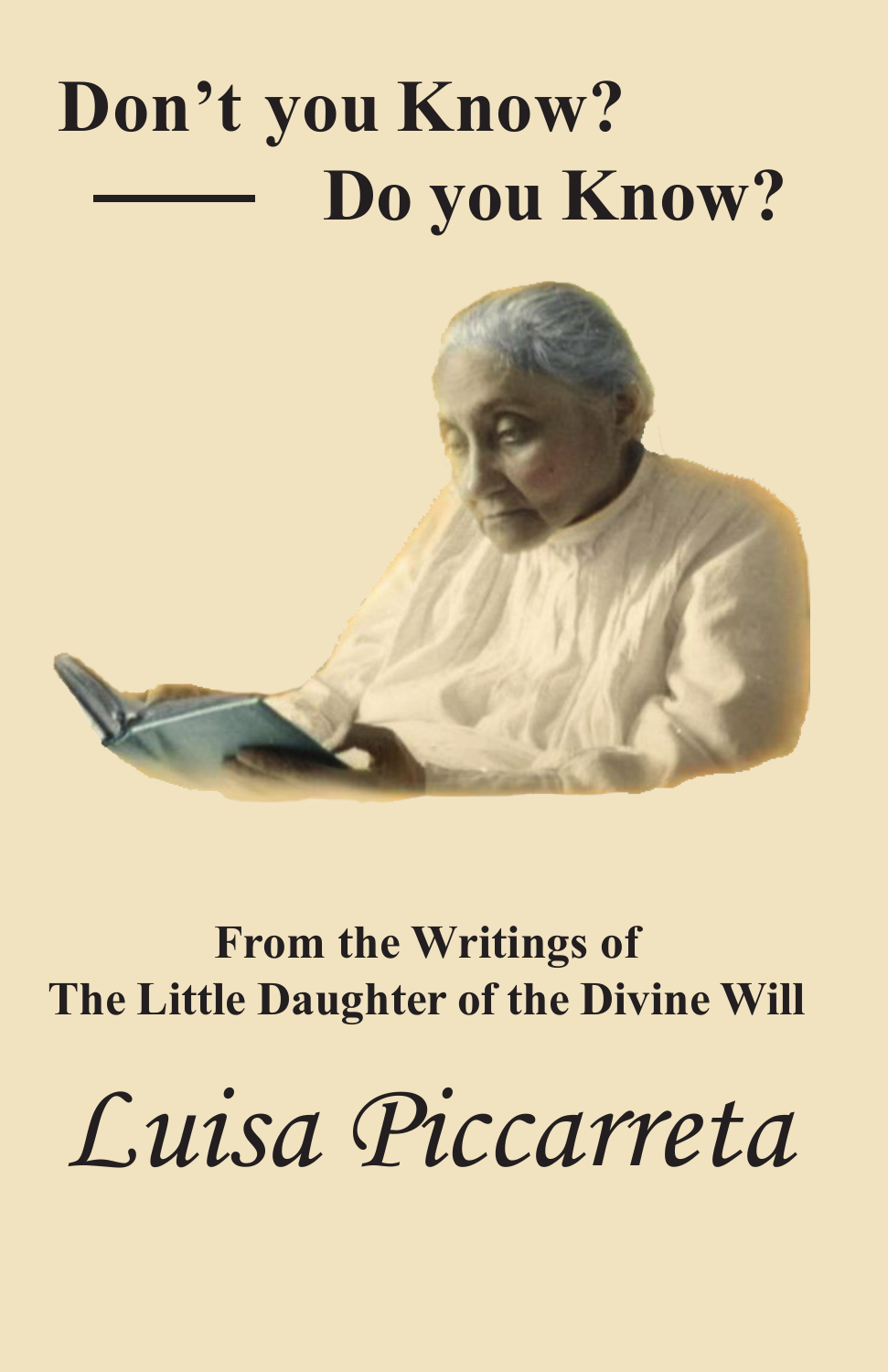On The Feast of the Baptism of the Lord January 9, 2022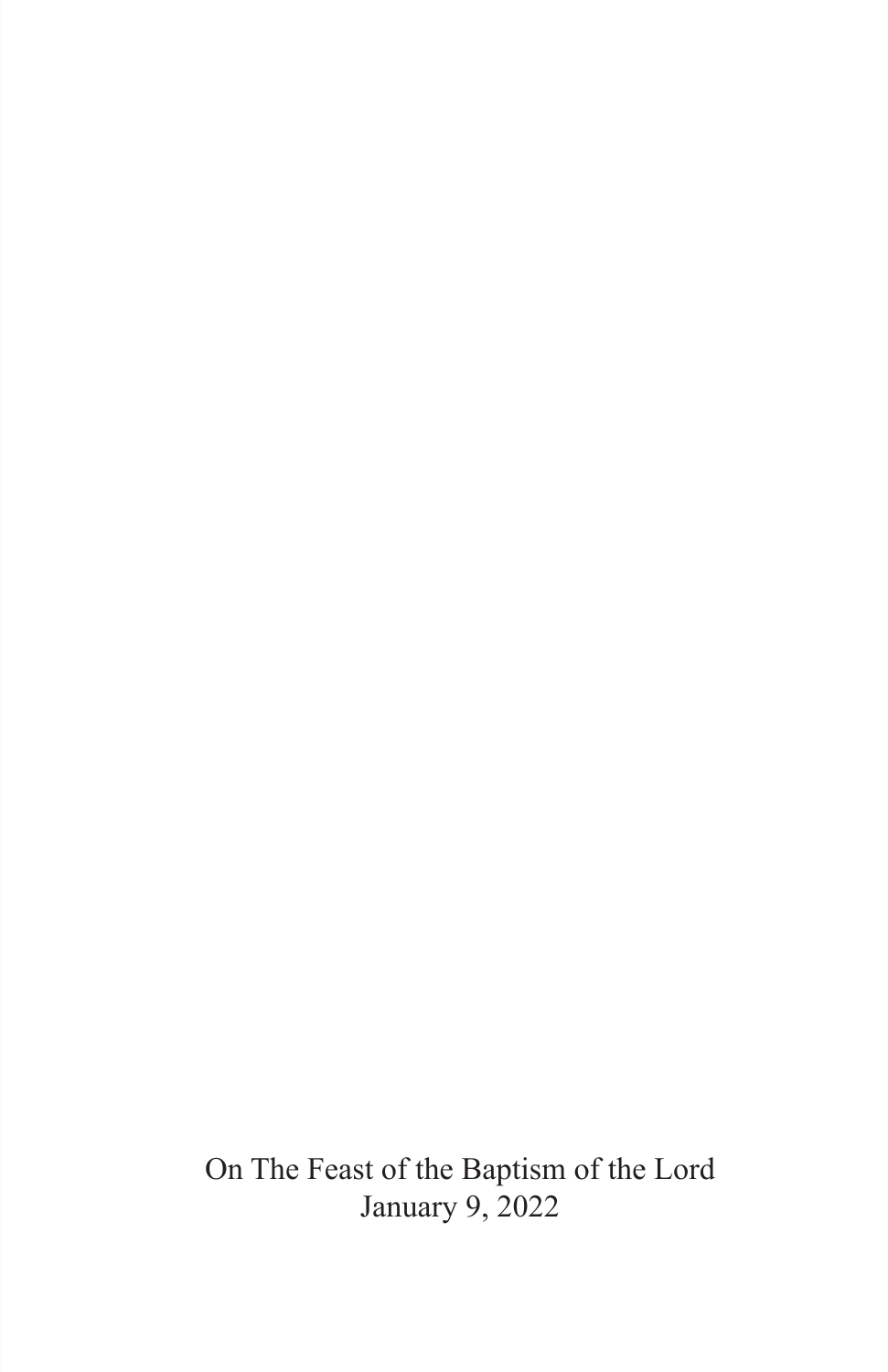## **Don't you Know? – Do you Know?**

**V1 - 1** – "You were wrong in being so disturbed. **Don't you Know** that I AM Spirit of Peace, and the *first* thing I Recommend is that you do not perturb the Peace of the heart? When in prayer you are not able to recollect yourself, I do not want you to think of this or that  $-$  of how it is and how it is not – because by doing so, you yourself call the distraction."

**V1 -** I felt as if I had done many wicked deeds, that no soul in the world had ever committed; therefore for me there was no More Mercy to Hope for. In the depth of my soul I felt repeat: 'How can you Live as enemy of God? **Do you Know** Who that God is, Whom you have So Much offended, cursed, hated? Ah! that Immense God Who Surrounded you everywhere – and you, under His Very Eyes, have dared to offend Him.

**V1 – "Don't you Know** How Much I Love you, and that everything I allow, either through creatures, or on the part of demons, or directly from Me, is for your True Good and Serves for nothing other than to lead the soul to that state for which I have Chosen her?"

**V1** – "**Don't you Know** that the Most Beautiful Presents I can give to the souls I Love are Crosses and Pains? You are still a little girl in the Way of the Cross; this is why you feel too weak. Once you have Grown up and have Known How Precious Suffering is, then you shall feel Stronger. Therefore, Lean on Me – Rest, for in this Way you shall Acquire Strength."

**V1 –** "Have you forgotten that what I Want from you is the Imitation of My Life, and that I shall Make you Share in everything I Suffered? Don't you Know that the Most Beautiful Act, the Most Heroic and Most Pleasing to Me, and that you Must offer to Me, is that of offering yourself for the very ones who are against you?"

 1 **V1 –** "Do you Know how I Acted with you? Like a king when he wants to speak with his queen and spouse, and she is with other ladies on other affairs. What does the king do? He takes her and brings her inside his room; they close the door, so that no one may go and interrupt their conversation and hear their Secrets; and so, once they are alone, they Communicate their consolations and their afflictions to each other. Now, if someone, imprudent, went to knock, shouting from behind the door, and did not leave them alone to enjoy their conversation – would the king not take offense? So have I done for you, and in the Same Way I would be displeased if anyone wanted to take you away from this state."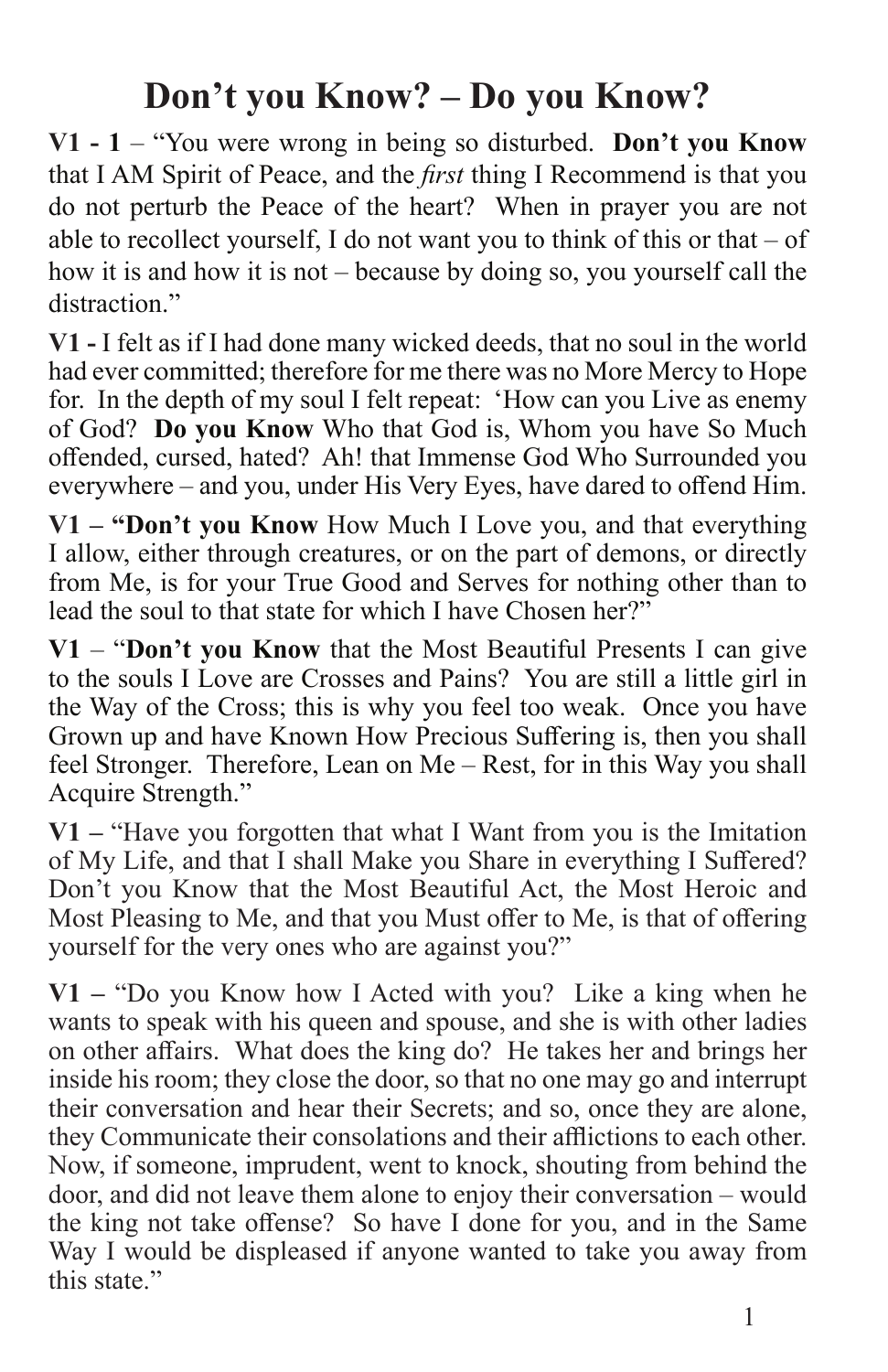**V1 –** "My Love Devoured Me; the Fires, the Oceans, the Immense Seas of Love of My Divinity Inundated Me, Burned Me to ashes, and sent their Flames So High as to Rise and reach everywhere – all generations, from the *first* to the last man. My little Humanity was Devoured in the midst of Such Flames; but **Do you Know** what My Eternal Love wants Me to Devour? Ah! Souls! And only then was I content, when I Devoured them all, remaining Conceived with Me."

**V1 -** "My Daughter, do not move away from Me, do not leave Me alone; My Love wants your company – another Excess of My Love, that does not want to be alone. But **Do you Know** whose company it wants? That of the creature."

**V1 –** "My Love wanted to Win the heart of man at any cost; and in seeing that after *Seven Excesses* of My Love, he was reluctant, he played deaf, he did not care about Me, nor did he want to give himself to Me, My Love wanted to push Itself further. It should have stopped; but – no, It wanted to Overflow Even More from within Its Boundaries, and even from the Womb of My Mama It Made My Voice reach every heart – and with the Most Insinuating Manners, with the Most Fervent Pleas, with the Most Penetrating Words. And **Do you Know** what I said to him? 'My child, give Me your heart; I shall Give you Everything you want, provided that you give Me your heart in exchange. I have Descended from Heaven to Make a Prey of it. O please! do not deny it to Me! Do not delude My Hopes!'"

**V2 – 6.2.99 -** "The Greatest Favor I can do to a soul is to Make her Know herself. The Knowledge of self and the Knowledge of God go together; the More you Know yourself, the More you Know God."

**V2 – 7.28.99 -** "My Daughter, **Don't you Know** that the Noblest Mark I can impress in My dear children is the Cross?"

**V2 – 8.17.99 -** I was saying to my Lovable Jesus: 'How is it that this Virtue of Obedience is So Impertinent, and sometimes So Strong as to reach the Point of becoming Capricious?'

And He: "**Do you Know** why this Noble Lady Obedience is as you say? Because she gives death to all vices and, naturally, one who has to inflict death upon someone else Must be Strong and Courageous; and if he does not succeed with this, he shall use Impertinences and Caprices."

**V2 – 10.14.99 -** This morning I felt a little disturbed and all annihilated within myself. I saw myself as if the Lord wanted to cast me away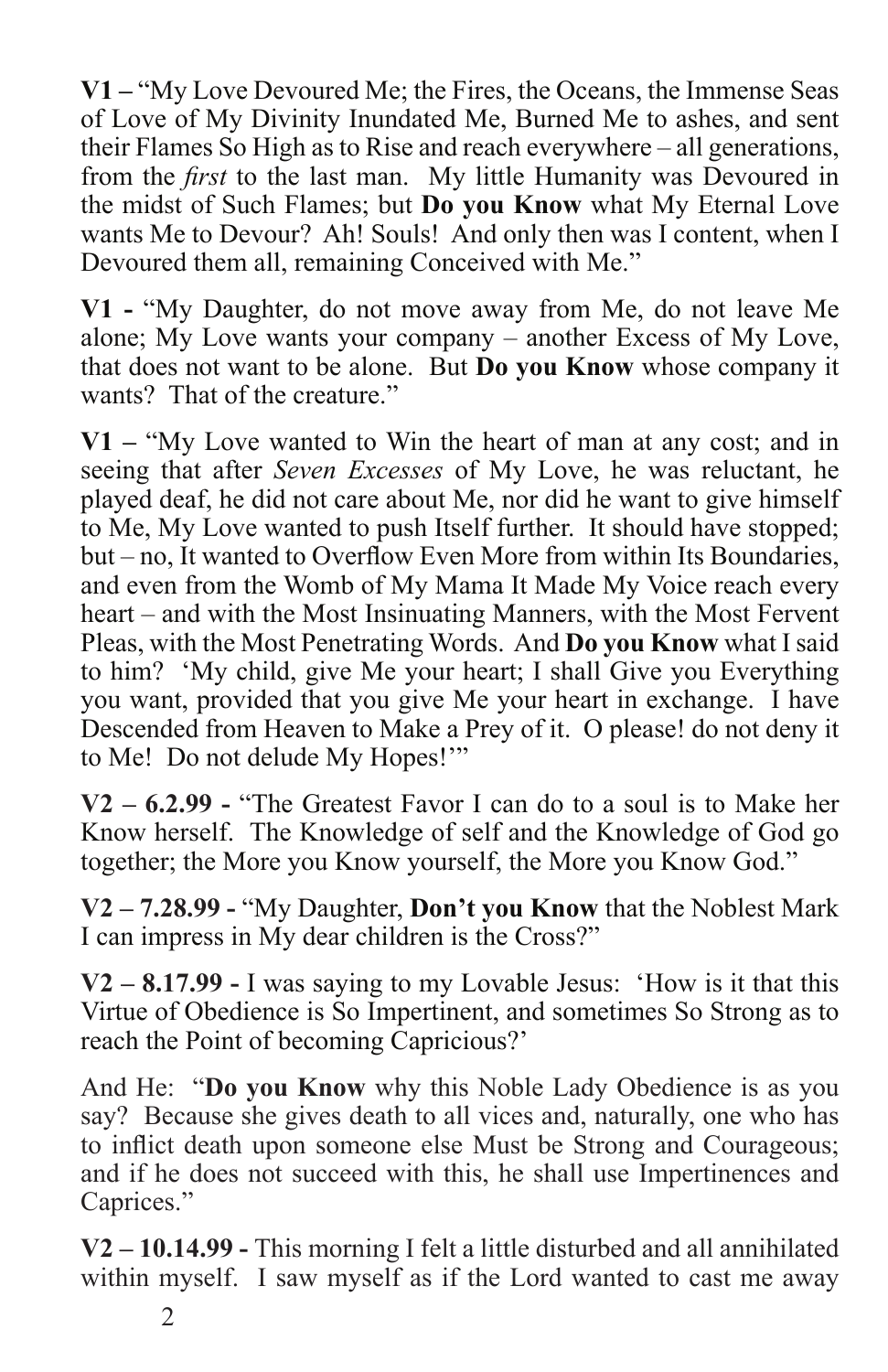from Him. O God! what a harrowing pain is this! While I was in Such a state, Blessed Jesus came with a little rope in His Hand, and Pounding on my heart *three times*, He told me: "Peace, Peace, Peace - **Don't you Know** that the Kingdom of Hope is Kingdom of Peace, and the Right of this Hope is Justice?"

**V2 – 10.21.99 -** "**Do you Know** how the senses of creatures have become? Like the screams of fierce animals that, with their roars, drive men away, rather than letting them get close. The rot and the Multiplicity of sins that spurts out from their senses is such, that they force Me to flee."

**V4 – 11.27.99** - "My Daughter, **Do you Know** what My Grace does? My Grace Renders the souls of the Blessed Happy, and It Renders the pilgrim souls Happy - with only this difference: for the Blessed, by taking Bliss and Delight in It; for the pilgrim souls, by working and making It circulate."

**V4 – 2.4.00 -** My mind was occupied with the thought that it was useless for me to Hope for His continuous Visits as before, for His Graces, for His Charisms – everything was over for me. And He, almost scolding me, added: "What are you doing? What are you doing? **Don't you Know** that lack of confidence renders the soul moribund?"

**V4 – 2.24.00 – "Don't you Know** that Obedience Must Seal the soul, and that Obedience Must render the soul like soft wax, in Such a Way that the confessor can give to it the shape he wants?"

**V4 – 3.9.00 -** "Why do you want to go wandering? **Don't you Know** that one who goes out of My Divine Will goes out of the Light and confines himself into darkness?"

**V4 – 4.2.00 -** "Ah! it seems to Me that My Daughter wants to escape the State of Victim, doesn't she?" And I, all blushing, said: 'No, Lord, I am saying this for those times in which You do not let me suffer and do not come; after all, let me suffer, and I shall have no concern.'

And Jesus: "And to Me it seems that you want to escape. Besides, **Do you Know** when I intend to Come and Communicate My Pains to you, whether on the *first*, the *second*, the *third* or even the *last* hour? So, by distracting yourself from Me and trying to get out, you occupy yourself with something else, and I, on Coming, shall not find you prepared, and shall turn around and go somewhere else."

 3 **V4 – 4.9.00 -** "**Don't you Know** that not Abandoning oneself in Me is wanting to usurp the Rights of My Divinity, giving Me a Great affront?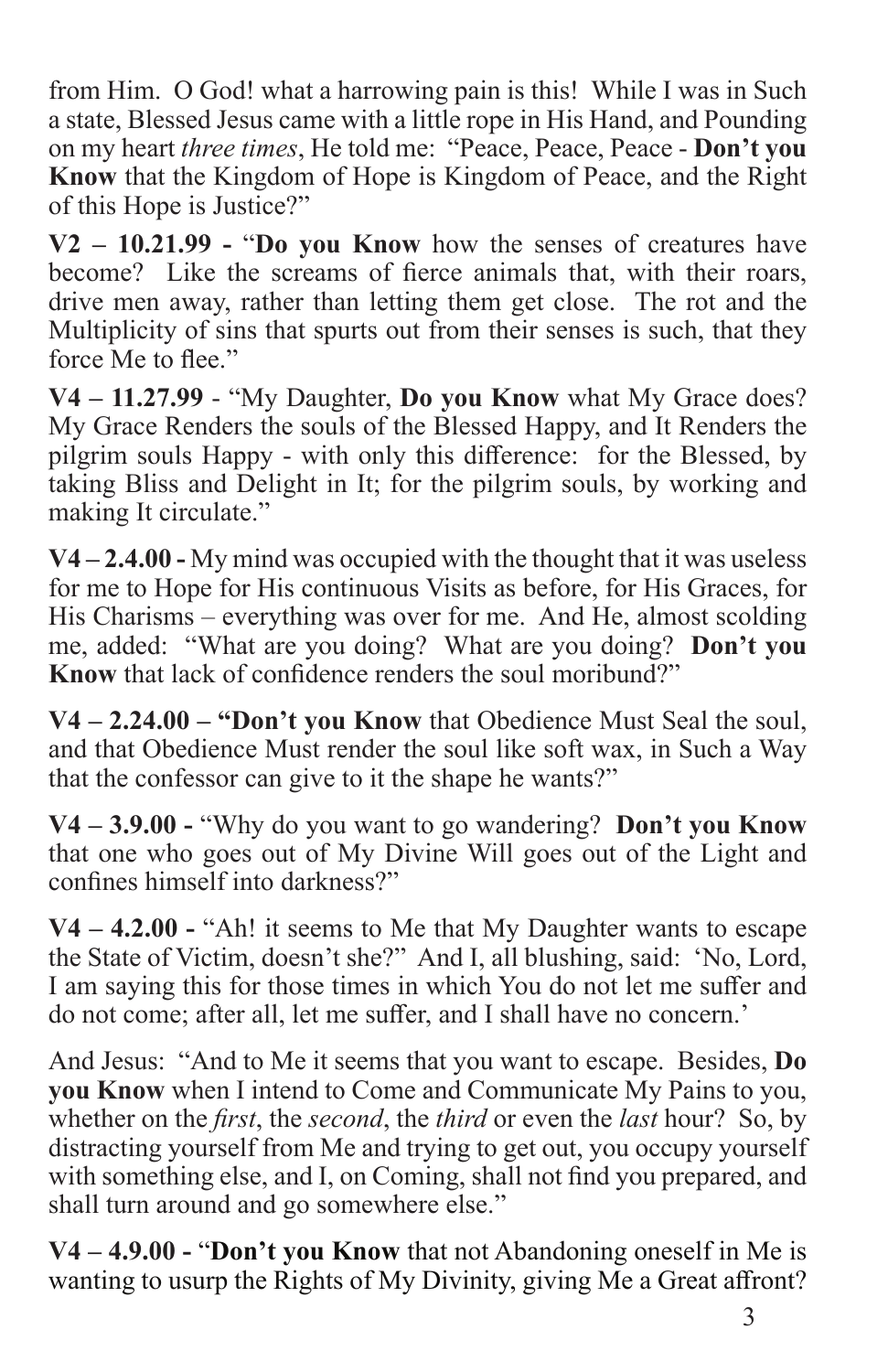Therefore, Abandon yourself, calm all of your interior in Me, and you shall find Peace; and in finding Peace, you shall find Me."

**V4 – 5.21.00 -** "My Daughter, **Do you Know** what My Design is over you, and the state I want from you?" And pausing a little, He added: "The Design I have over you is not of Prodigious things, and of Many things that I could Operate over you to show My Work; rather, My Design is to Absorb you into My Divine Will, Making you *One* with It, and to render you a Perfect Example of Uniformity of your human will with Mine. But this is the Most Sublime State, it is the Greatest Prodigy, it is the Miracle of miracles that I intend to Make of you."

**V4 – 6.17.00 -** "**Don't you Know** that the Privations serve the soul as winter for the plants, as they form deeper roots, and winter fortifies them and makes them become green again and bloom in May?"

**V4 – 8.24.00 -** "My Daughter, Courage, do not fear. **Don't you Know** that certain cold and mighty Waters are More Powerful in Purging of the slightest spot than Fire itself? And then, everything turns into Good for one who Truly Loves Me."

**V4 – 10.31.00 – Luisa to a soul who was prey to despair: Don't you Know** that the Most appropriate Remedy for all evils, the main thing that renders us Noble, Divinizes us, Makes us Similar to Our Lord, and has the Virtue of Converting the very bitternesses into Sweetness, is Resignation?

**V4 – 4.22.01 -** "**Do you Know** What I Want from you? I Want you Similar to Me in everything, both in Operating and in the intention. I Want you to be Respectful with everyone, because Respecting everyone gives Peace to oneself and Peace to others; and that you consider yourself the least of all; that you Meditate constantly on My Teachings within your mind, and keep them in your heart, so that, on the occasion, you may find them always ready to be used and put into practice. In sum, I Want your Life to be an Outpouring of Mine."

**V4 – 6.18.01 -** "My Daughter, do not be concerned about your feeling faint all over; **Don't you Know** that everything Must be Sacrificed for Me - not only the soul but also the body? And that from every tiny little particle of your being I demand My Glory? And besides, **Don't you Know** that from the State of Union one passes on to another one, which is that of consummation?"

**V4 – 7.16.01** - I said to Him: 'my Sweet Good, let me come with You to Heaven, and if You do not want it forever, at least for a little while.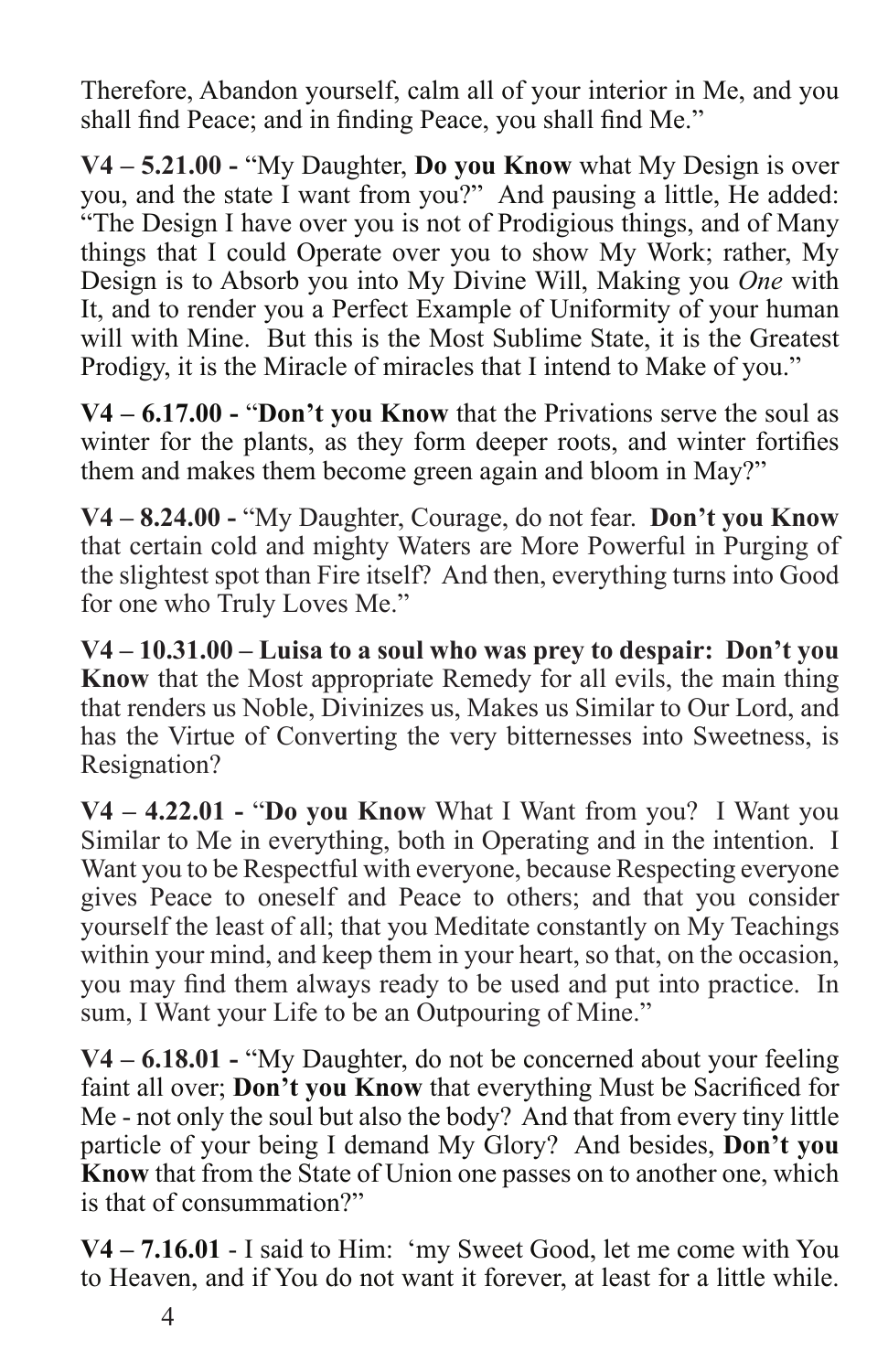O please! I Pray You, Make me Content.' And He told me: "**Don't you Know** that in order to Enter that Blessed Dwelling the soul Must be Completely Transformed into Me, in Such a Way that she Must appear as another Christ? Otherwise, what Impression would you make in the midst of the other Blessed? You yourself would feel ashamed of being together with them."

**V4 – 10.8.01 -** "Ah, My Daughter, the operating of the creature is empty, be it even a Great work; rather, it is the Union with Me and the Simple Aim of Pleasing Me that Fills it. And since My Operating, be it even a Breath, Accesses all the works of creatures together in an Infinite Way, this is why it renders it So Great. Besides, **Don't you Know** that one who Makes Use of My Humanity as the means to do his actions comes to Nourish himself from the Fruits of My Own Humanity, and to Feed himself from My Own Food?"

**V4 – 1.25.02 -** "**Don't you Know** your Duty – that the *first* thing you should do on seeing Me is to check whether there is something in Me that afflicts Me and embitters Me, and to Pray Me to Pour it upon you? This is True Love – to Suffer the Pains of the Beloved, so as to be able to see the Loved One Fully Content."

**V29 – 4.29.02 -** I said to Him: 'Lord, have Compassion on me; don't You see how everything is dry and withered? It seems to me that I have become so dry, as if I had never received a drop of rain.' And He: "So Much the Better. **Don't you Know** that the drier the wood, the More easily the Fire Devours it and Converts it into Fire? One Spark alone is enough to Ignite it. But if it is full of humors and not well dried, it takes a Big Fire to Ignite it, and Much time to Convert it into Fire. The same in the soul: when everything is dry, *One* Spark alone is enough to Convert her Completely into Fire of Divine Love."

**V4 – 9.4.02 -** "My Daughter, what are you doing? **Don't you Know** that if death surprises you, finding you restless, you would have to get Purgatory? In fact, if your mind is not United with Mine, if your human will is not One with Mine, if your desires are not My Same Desires, by Necessity you need a Purge to be Transformed Completely into Me. Therefore, Be Attentive, think only of remaining United with Me, and I shall think of the Rest."

**V4 – 12.15.02 –** "**Don't you Know** that when I Draw, Unite and Identify a soul with Me, Communicating My Secrets to her, the *First Key* I Place, that Produces the Most Beautiful Sound and Communicates the Sound to all other Keys, is the *Key of Obedience*? So Much So, that if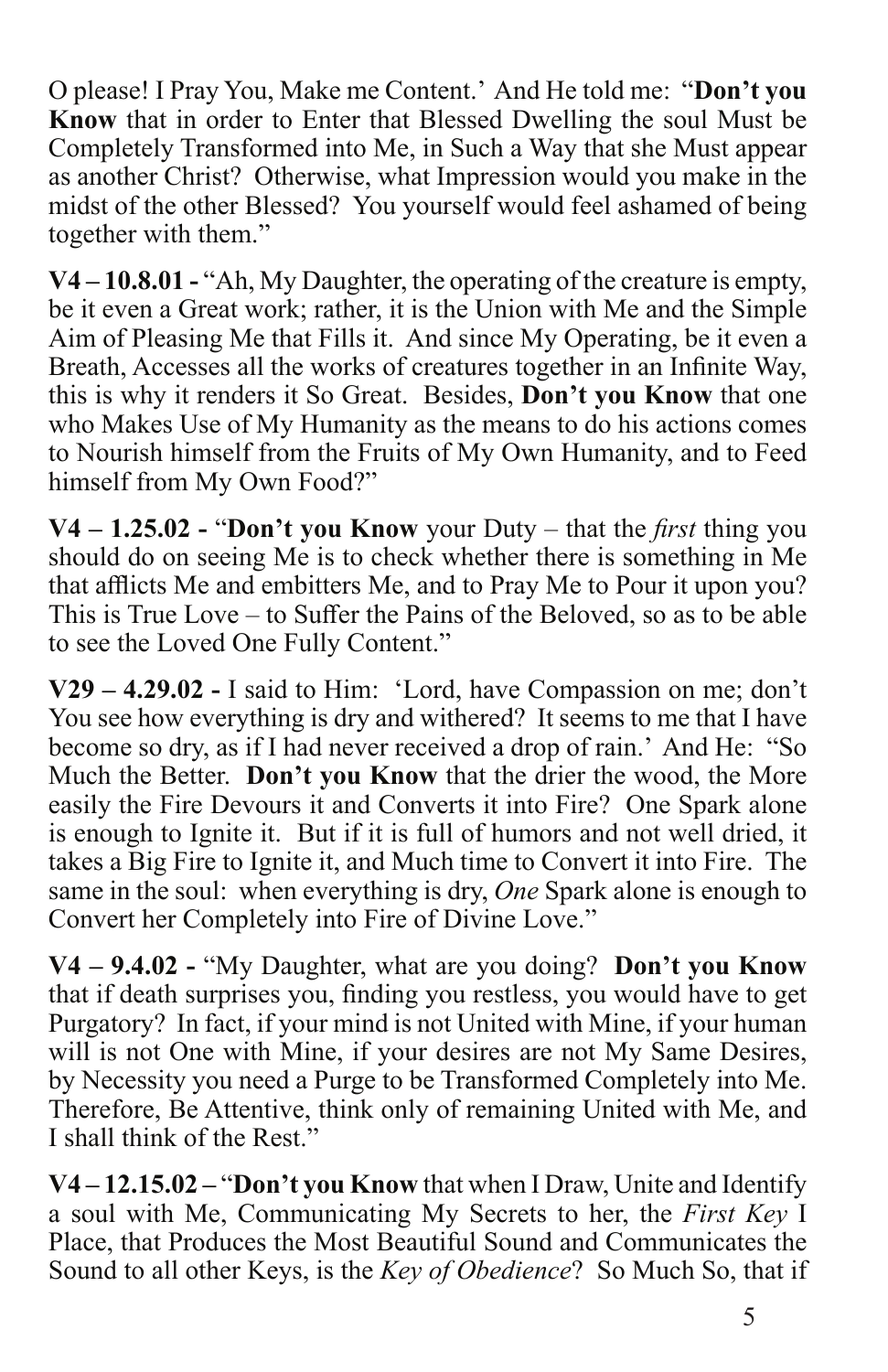the other Keys are not in Communication with the *First Key*, they shall Sound in a discordant way, that can never be Pleasant to My Hearing."

**V4 – 12.30.02** - "My Daughter, Many times I Delight in Choosing souls, Surrounding them with Divine Fortitude in Such a Way that no enemy may enter into them. I Establish in them My Perpetual Dwelling, and in this Residence of Mine I lower Myself, one could say, to the Most Minute Services; I Clean her Up, I Pull Out all thorns from her, I Destroy all the evil that the human nature has Produced in her, and I Plant in her all the Beautiful and Good things that can be found in Me, to the Extent of Forming the Most Beautiful Garden of My Delights, to be used at My Pleasure and according to the Circumstances of My Glory and of the Good of others; So Much So, that it can be said that she no longer has anything of her own, but Serves only as My Dwelling. Now, **Do you Know** what it takes to destroy all this? One act contrary to My Divine Will; and if you oppose My Divine Will you shall do all this."

**V5 – 10.16.03 –** "…My Divine Will is Light, and by always doing My Divine Will, you Nourish yourself with Light, and your Mortifications, Privations and Sufferings Convert into Nourishment of Light for the soul. In fact, the Only Food that is Nourishing and Gives True Life, is My Divine Will. And **Don't you Know** that this Continuous Nourishing herself with Light, even if the soul should contract some defects, purges her continuously?"

**V5 – 10.18.03 -** "My Daughter, **Do you Know** what forms sin? An act of the human will opposite to the Divine. Imagine two friends who are in opposition; if the issue is light, you would say that their friendship is not Perfect and Loyal. Be it even in little things, how can they Love and yet oppose each other? True Love is to Live in the will of the other, even at the cost of sacrifice. If then the issue is grave, not only are they not friends, but they are fierce enemies. Such is sin. Opposing the Divine Will is the same as making God one's enemy; be it even in little things, it is always the creature that puts herself in opposition to the Creator."

 $6^{10}$ **V6 – 1.6.04 –** "…today, as the Magi Offered their Gifts to Me, I had all human generations present in their persons, and all participated in the Merit of their Good Work. The *first* thing they offered to Me was Gold, and I, in return, gave them the Intelligence and the Knowledge of the Truth. But **Do you Know** that Gold I Want now from souls? Not material Gold – no, but Spiritual Gold, that is, the Gold of their human will, the Gold of their affections, of their desires, of their own tastes, the Gold of the Whole interior of man. This is all the Gold that the soul has, and I Want it all for Myself."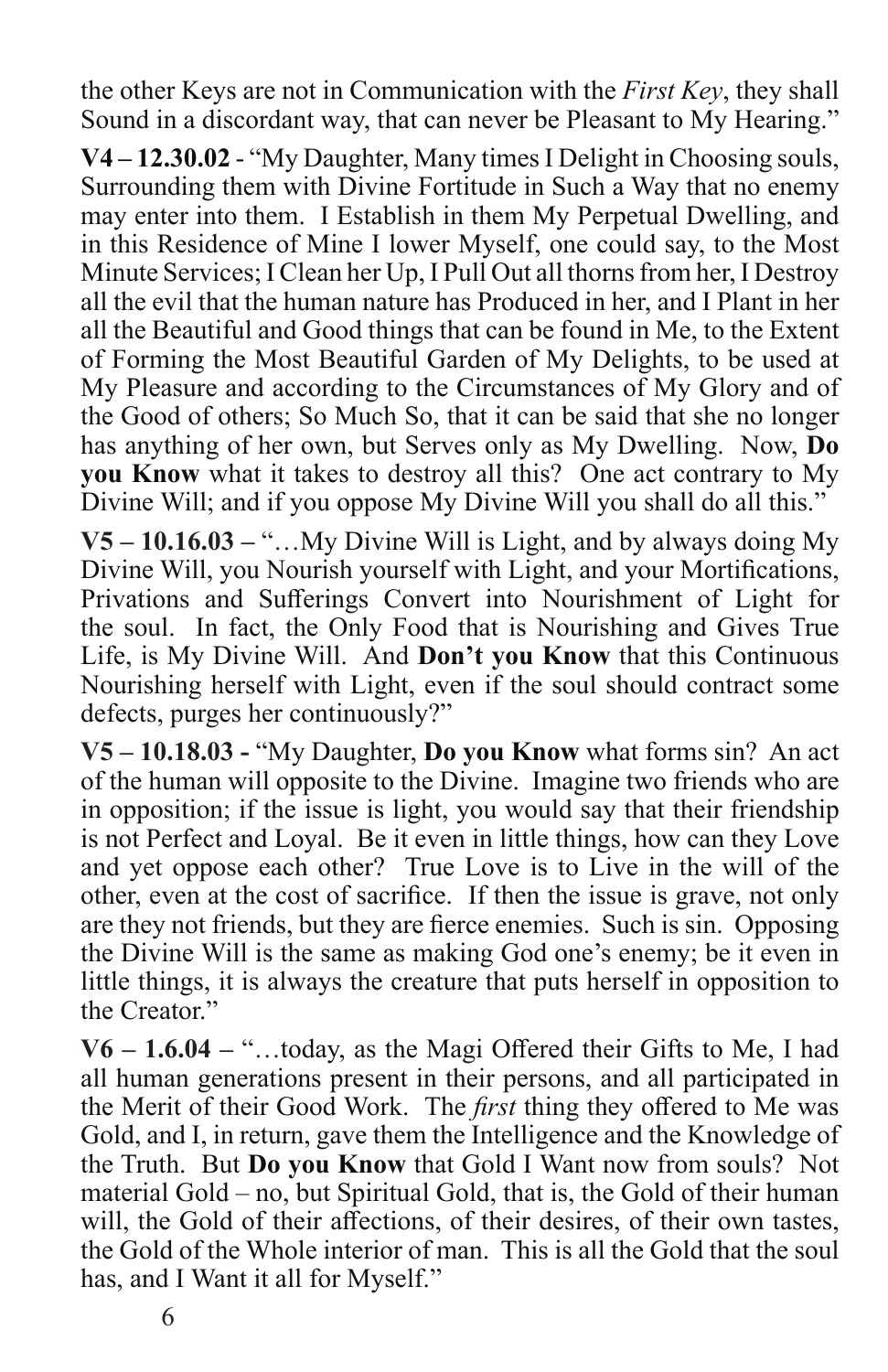**V6 – 8.15.04 –** "**Don't you Know** that melancholy is to the soul as winter to the plants, as it strips them of the leaves and prevents them from producing flowers and fruits; So Much So, that if the Gaiety of Spring and of Heat did not come, the poor plants would remain incapacitated and would end up withering? Such is melancholy for the soul; it strips her of Divine Freshness, that is like Rain that Makes the Virtues turn all Green Again; it renders her incapable of doing Good, and if she does any Good, she does it with difficulty and almost out of necessity, not out of Virtue. It prevents her from Growing in Grace, and if she does not stir herself with a Holy Gaiety, that is like Rain in the Springtime, that in a very short time gives development to the plants, she shall end up withering in Good."

**V6 – 9.2.04 -** "My Daughter, why do you trouble yourself So Much? **Don't you Know** that if all the diabolical forces would unite together, they could not enter into a single heart and take Dominion of it, unless the soul herself, of her own free will, would let them in? Only God has this Power of Entering into the hearts and Dominating them as He Pleases."

**V6 – 9.8.04 -** "My Daughter, **Don't you Know** that discouragement kills souls More than all other vices? Therefore, Courage, Courage, because just as discouragement kills, so does Courage Revive, and it is the Most Praiseworthy Act that the soul can do, because while feeling discouraged, from that very discouragement she plucks up Courage, Undoes herself and Hopes; and by Undoing herself, she already finds herself Redone in God."

**V8 – 1.27.09 -** "My Daughter, **Do you Know** who you are? 'Luisa of the Passion of the Tabernacle'. When I share My Pains with you, you are still 'of Calvary'; when I don't, you are 'of the Tabernacle'."

**V8 – 1.30.09 –** "**Do you Know** what 'why' is? It is egoism, that gives continuous food to love of self. **Do you Know** where 'why' was Created? In hell. Who was the *first* one that Pronounced it? A demon. The effects produced by the *first* 'why' were the loss of Innocence in Eden Itself, the war of untamable passions, the ruin of Many souls, the evils of Life. The story of 'why' is long; it is enough to tell you that there is no evil in the world that does not Carry the Mark of 'why'. 'Why' is destruction of Divine Wisdom in souls. And **Do you Know** where 'why' shall be buried? In hell, to make them restless for Eternity, without ever giving them Peace. The art of 'why' is to wage war against souls, without ever giving them respite."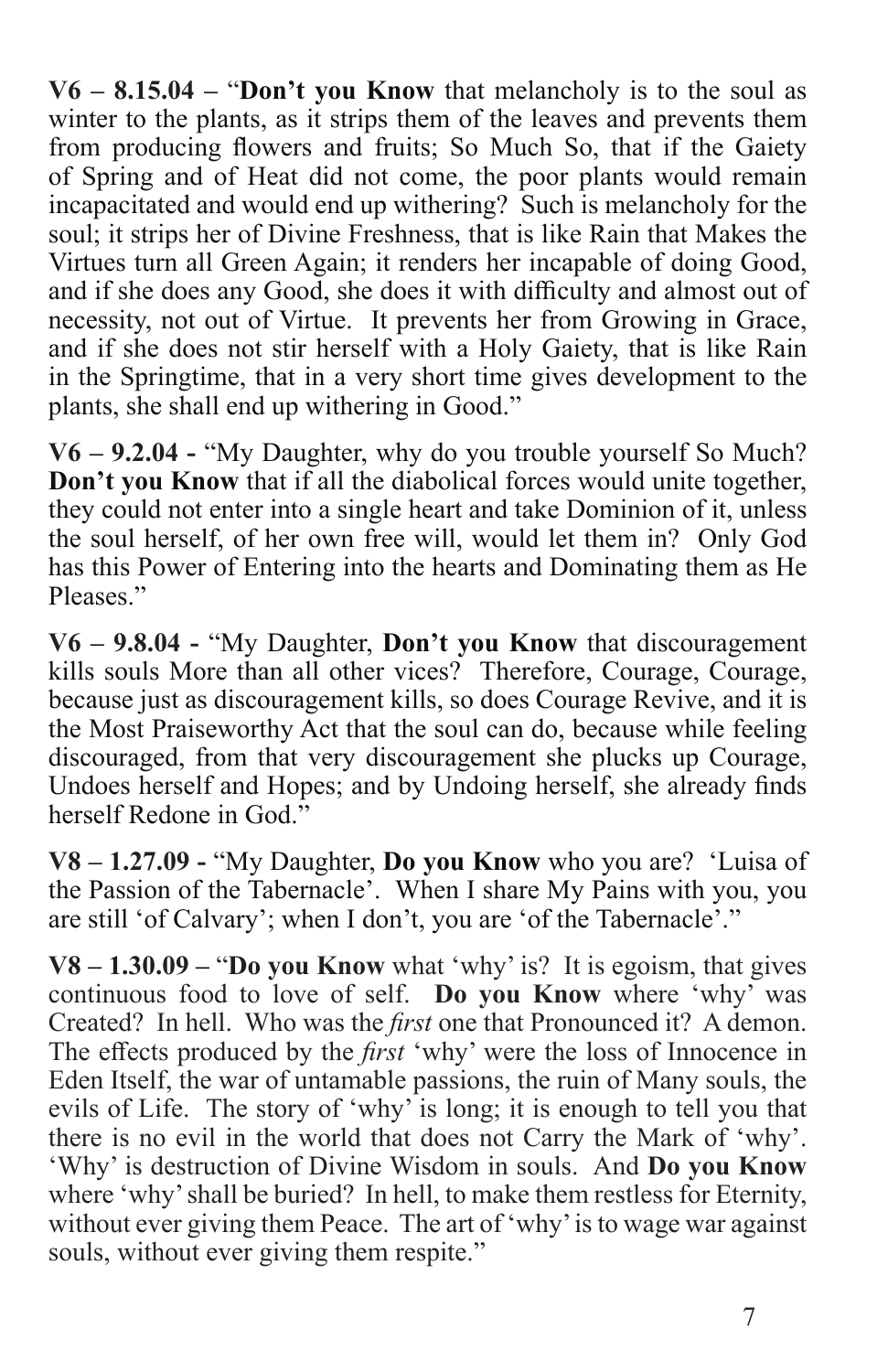**V9 – 11.16.09 –** "**Do you Know** what puts disorder in the soul? Only sin, even the slightest. O, how it deforms her, discolors her, debilitates her! But the interior states, the Privations, do no harm to her. Therefore, be careful not to offend Me, even slightly, and have no fear of disorder in your soul."

**V9 – 12.2209 -** "Listen, My Daughter, I shall Never lose Taste for you - if I keep you on earth, I shall have My Taste on earth; if I take you to Heaven, I shall have My Taste in Heaven. **Do you Know**, rather, who shall lose Taste? Your confessor."

**V9 – 7.8.10 -** I say to myself: 'Today He has not come. **Don't you Know**, O Jesus, that without You I cannot be, nor do I want to be?'

**V10 – 11.12.10 -** I do not want any little particle of my being, any drop of my blood, to be left without occupying itself with You. And **Do you Know**, O Jesus, what I want as Recompense? That in all of the tiniest particles of my being You Impress and Seal Your Image, so that, in finding You in Everything and Everywhere, I May Multiply my Love…';

**V10 – 1.8.10 -** "Ah! My Daughter, **Do you Know** what the Most Insurmountable Stumbling Block and the Strongest Lace is? It is mere self-interest. Self-interest is the wood worm of the priest, that renders him like rotten wood, that is fit only for burning in hell."

 $V10 - 1.10.11 -$  "...since when a bone is not in its place it always"... gives pain, and by not participating in the humors of the body, with time withers and it is necessary to sever it because of its uselessness, as much as because it gives pain to the other members - the same with priests: when they do not occupy themselves with Me alone, being like a bone dislocated from My Body, they become withered, because they do not participate in the Influence of My Grace. And I hold them and hold them, but if I see their hardness, I cast them away from Me. And **Do you Know** where? Into the deepest hell."

**V10 – 10.10.11 -** "You see? If you continue crying, I go away and I leave you alone – you too want to afflict Me. I shall Save all those who are Disposed, therefore do not cry. I shall give you their souls – be content. Should I perhaps no longer take you to Heaven, that you afflict yourself So Much? **Do you Know** that I won't take you?"

**V10 – 10.11.11 -** "Do You want to win over Me? It seems you want to fight with Me, but **Don't you Know** that True Love is in the Union of wills?"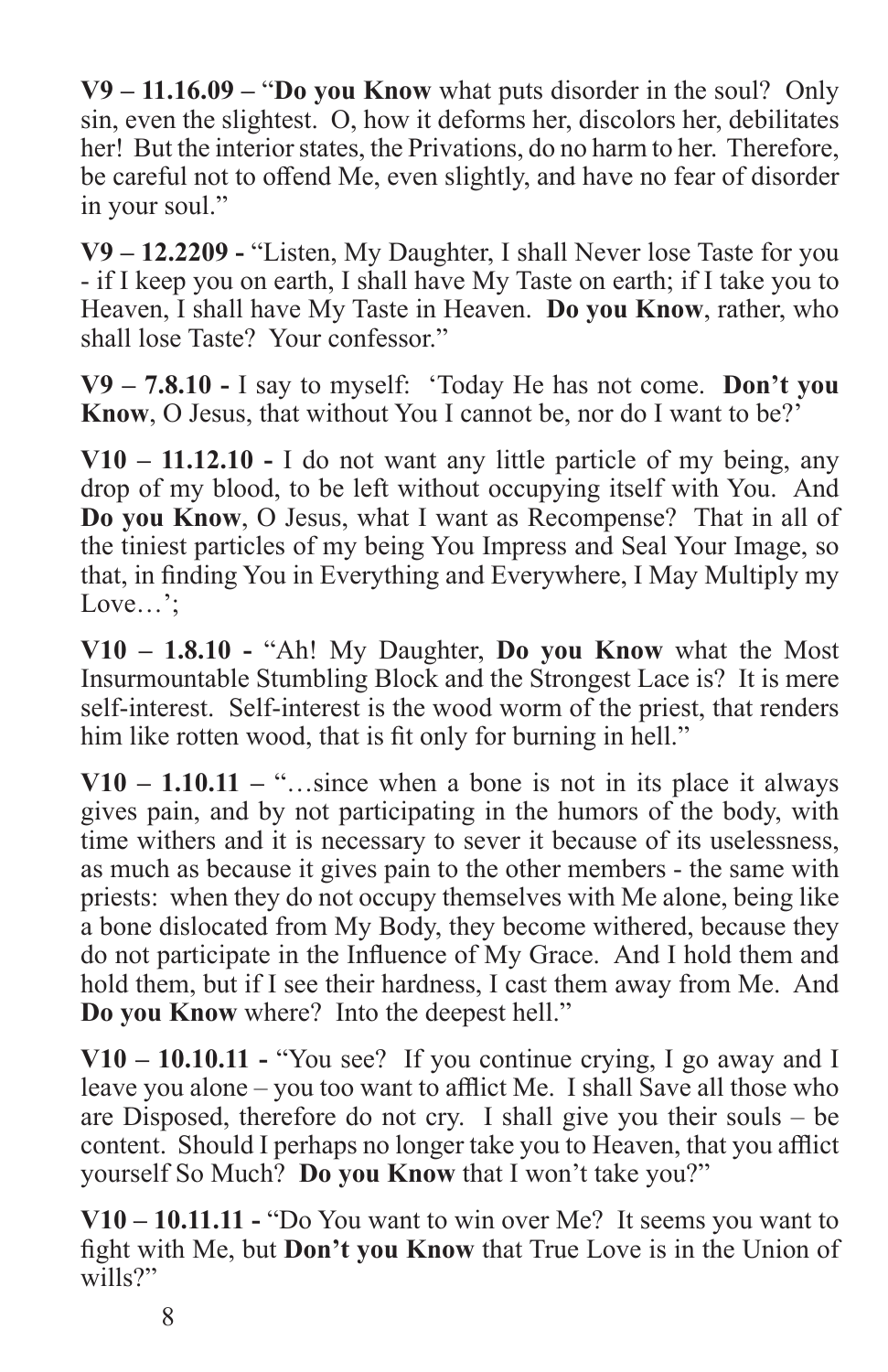**V10 – 10.26.11** - "My Daughter, I can Pour out Bitternesses with everyone, but the Outpourings of Love, the Sweetnesses, I can Pour only into one who Loves Me and who is all Love for Me. **Don't you Know** that Love too is a Necessity for Me, and that I Need It More than anything?"

**V11 – 7.23.12 -** "I Make souls of all kinds: I Make the ones sleepy with Love, the ignorant of Love, the Crazy of Love, the Learned of Love. But, of all this, **Do you Know** what Interests Me the Most? That Everything be Love. Anything else that is not Love is worth not even a glance."

**V11 – 9.29.12 -** "My Daughter, **Do you Know** who has been Most Favored by Me? The soul to whom I have Manifested the Prodigies and the Power of My Most Holy Will. All other things are Parts of Me, while My Divine Will is the Center, the Life, the Ruler of everything."

**V11 – 4.10.14 -** "Love has Its Anxieties, Desires, Ardors and Restlessness; My Divine Will, instead, is Perpetual Rest. And **Do you Know** why? Because Love contains the Beginning, the Means and the End of a Work, therefore Anxieties and Restlessness Arise in order to reach the End; and Much of what is human and imperfect mixes with them. And if My Divine Will and Love are not United together at each step - Poor Love, how dishonored It remains, even in the Greatest and Holiest Works. On the other hand, My Divine Will Operates in a Simple Act, as the soul leaves the Whole Attitude of the Work to My Divine Will; and while My Divine Will Operates, the soul Rests. Therefore, since it is not the soul that Operates, but My Divine Will in her, there are no Anxieties or Restlessness, and her works are Free of any imperfection."

**V12 – 3.28.17 –** "…**Do you Know** when the soul draws an *'I Love you'* of Mine upon herself? When, Fusing herself in Me, she takes on the Divine Attitude, and Dissolving herself within Me, she does Everything I Do."

**V12 – 7.12.18 –** "**Don't you Know** that for Each Word on My Passion, for Each Thought, Compassion, Reparation, Memory of My Pains, as Many Ways of Electricity of Communication Open between Me and the soul, and therefore the soul keeps Adorning herself with as Many Varieties of Beauties? She has done the *Hours of My Passion*, and I shall receive her as daughter of My Passion, Clothed with My Blood and Adorned with My Wounds."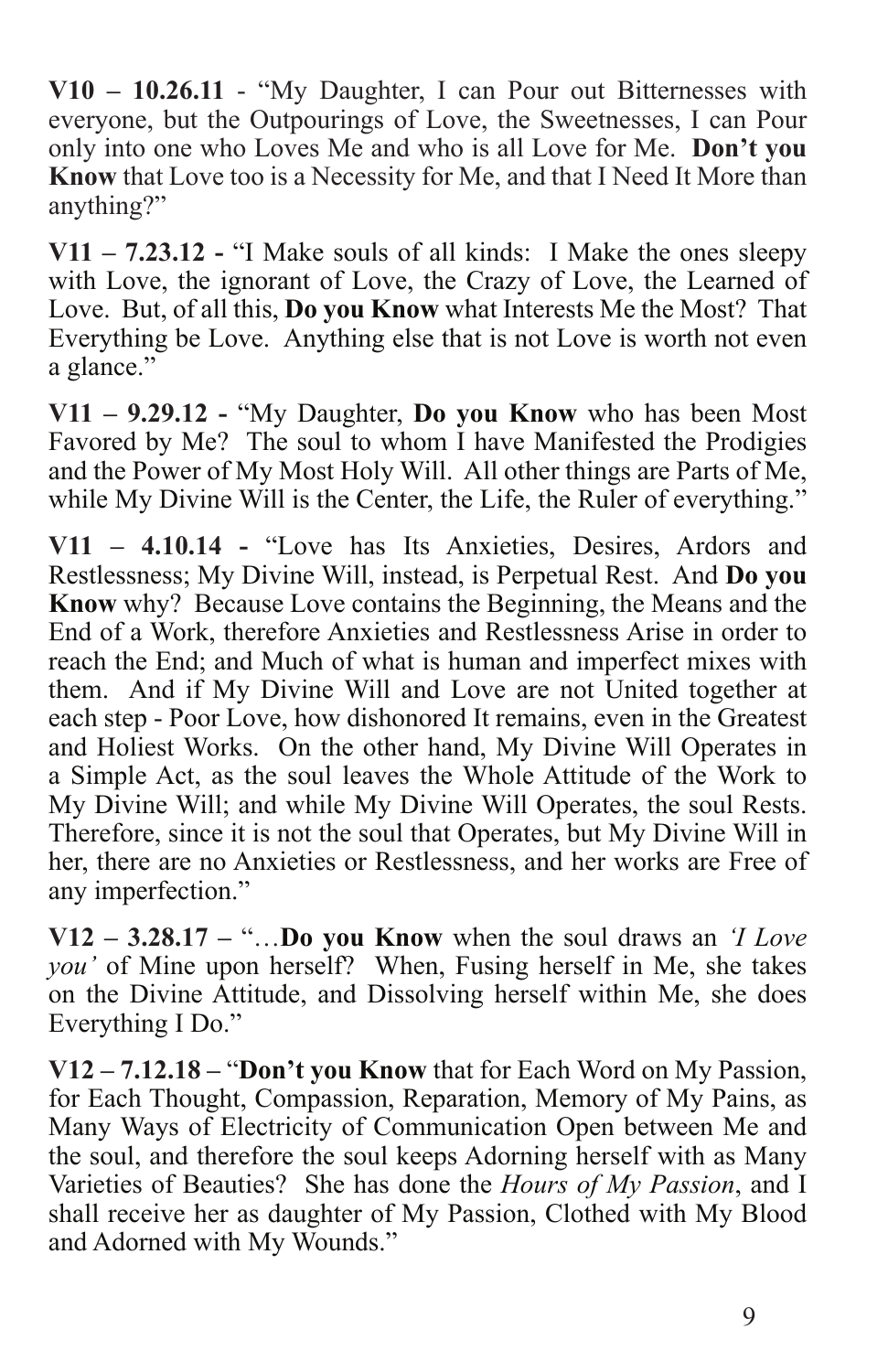**V12 – 11.29.18 -** "My Daughter, **Don't you Know** that as the soul goes out of My Divine Will, it is like a Day without Sun for her, without Heat, without the Life of the Divine Attitude within her?" And I: 'My Love, may Heaven keep me from doing this - I would rather die than go out of Your Will. Therefore, Place Your Will in me, and then say to me: "It is My Divine Will that today I Do your will".'

**V12 – 2.20.19 –** "O! what Oceans of Love, of Relations, Opened between My Humanity and the Supreme Majesty. So, each thing you see, even the tiniest little flower of the field, was One More Relation between the creature and the Creator. Therefore, it was Right for Him to want a Recognition for it, one More Love on the part of creatures. I undertook everything; I Recognized Him, and I Adored the Creative Power for all. But My Love toward Such Great Goodness is not content; I would want other creatures to Recognize, Love and Adore this Creative Power, and - as much as it is possible for creature – to take part in these Relations that the Eternal One has Spread through the Whole World, and, in the name of all, to Pay Homage to this Act of Creation of the Eternal One.

But **Do you Know** who can Pay this Homage? The souls who Live in My Divine Will. In fact, as they Enter into It, they find, as though in Act, all the Acts of the Supreme Majesty; and since this Divine Will is Present in Everything and in Everyone, they remain Multiplied in Everything, and can Pay Honor, Glory, Adoration and Love for all. Therefore, come into My Divine Will, come together with Me before the Divine Height, as the *first* one to Pay Him Homage as the Creator of everything."

**V12 – 2.27.19 -** "My Daughter, what stench emanates from the earth. I can find no place for Myself; and because of the stench, I AM forced to flee from the earth. You, however, can make for Me some Sweet-Smelling Air that might be Suitable for Me. And **Do you Know** how? By doing what you do in My Divine Will. As you do your Acts, you shall Form for Me a Divine Air; and I shall come to Breathe It, and shall find a Point of the earth for Me. And since My Divine Will Circulates Everywhere, Everywhere shall I feel the Air that you shall Make for Me, and it shall break for Me the bad air that the earth sends Me."

**V12 – 5.4.19 -** "In Heaven also I have the Center of My Throne, while I AM the Life of Each Blessed, and by being Life of Each Blessed, I do not exclude that I have a Throne in which all My Majesty, My Omnipotence, Immensity, Beauty, Wisdom, etc. Reside as in the Central Point, since Each Blessed cannot contain Me, not having the Capacity of containing all the Immensity of My Being. In the Same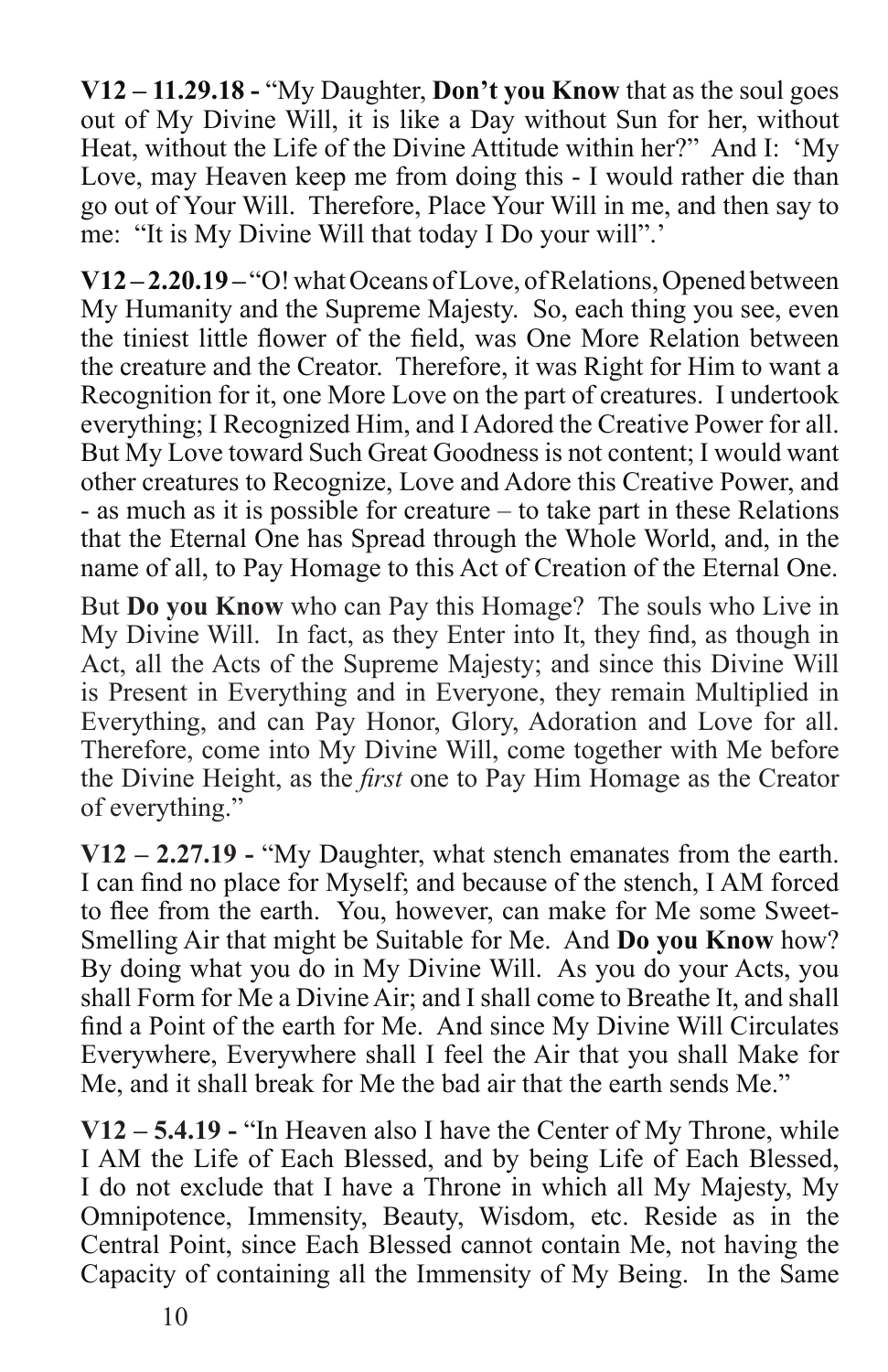Way, on earth I have My Center; while I Dwell in others, I have My Central Point from which I Decide, I Command, I Operate, I Do Good, I Chastise – that I do not Do in the other Dwellings. And **Do you Know** why I have Chosen you as the Central Place? Because I have Chosen you to Live Life in My Divine Will, and one who Lives in My Divine Will is Capable of Containing Me Completely, as My Central Point, because she Lives in the Center of My Being and I Live in the Center of hers. But while I Live in her Center, I Live as if I were in My Own Center."

**V12 – 5.10.19 -** "My Daughter, what are you doing? The thought of yourself makes you go out of My Divine Will. And **Don't you Know** that for as long as My Divine Will lasts in you, so does the Divine Life last within you, and that as soon as My Divine Will ceases, so does the Divine Life cease and you take back your human life? Beautiful Exchange you make!"

**V12 – 6.16.19 –** "…**Don't you Know** that My Justice, when It is forced by the wickedness of the peoples to Pour New Scourges, Suspends your Pains? The evils shall be So grave as to be horrifying. I Know that this is a Pain for you, but I too had this Pain; I would have wanted to Free creatures from all Pains, both in time and in Eternity, but this was not Granted to Me by the Wisdom of the Father, and I had to Resign Myself."

**V12 – 1.1.20 –** "…**Do you Know** what the Garments are of the soul who Lives in My Divine Will? They are not of Gold, but of Most Pure Light; and this Garment of Light shall Serve her as Mirror to Make all of Heaven see how Many Acts she has done in My Divine Will. In fact, in Each Act she has done in My Divine Will, she Enclosed the Whole of Me, and this Garment shall be Adorned with Many Mirrors, and in Each Mirror the Whole of Me shall Appear. So, from whatever side she shall be looked at - from behind, from the front, to the right, to the left - they shall see Me, and Multiplied for as Many Acts as she has done in My Volition. A More Beautiful Garment I could not Give her; it shall be the Distinction of only the souls who Live in My Divine Will."

**V12 – 5.15.20 -** "My Daughter, My Crucifixion was Complete - and **Do you Know** why? Because It was Done in the Eternal Will of My Father. In this Will, the Cross became So Long and So Wide as to Embrace all centuries and Penetrate into every heart, present, past and future, in Such a Way that I remained Crucified in each heart of creature. This Divine Will put Nails through all of My Interior – into My Desires, into My Affections and Heartbeats. I can say that I did not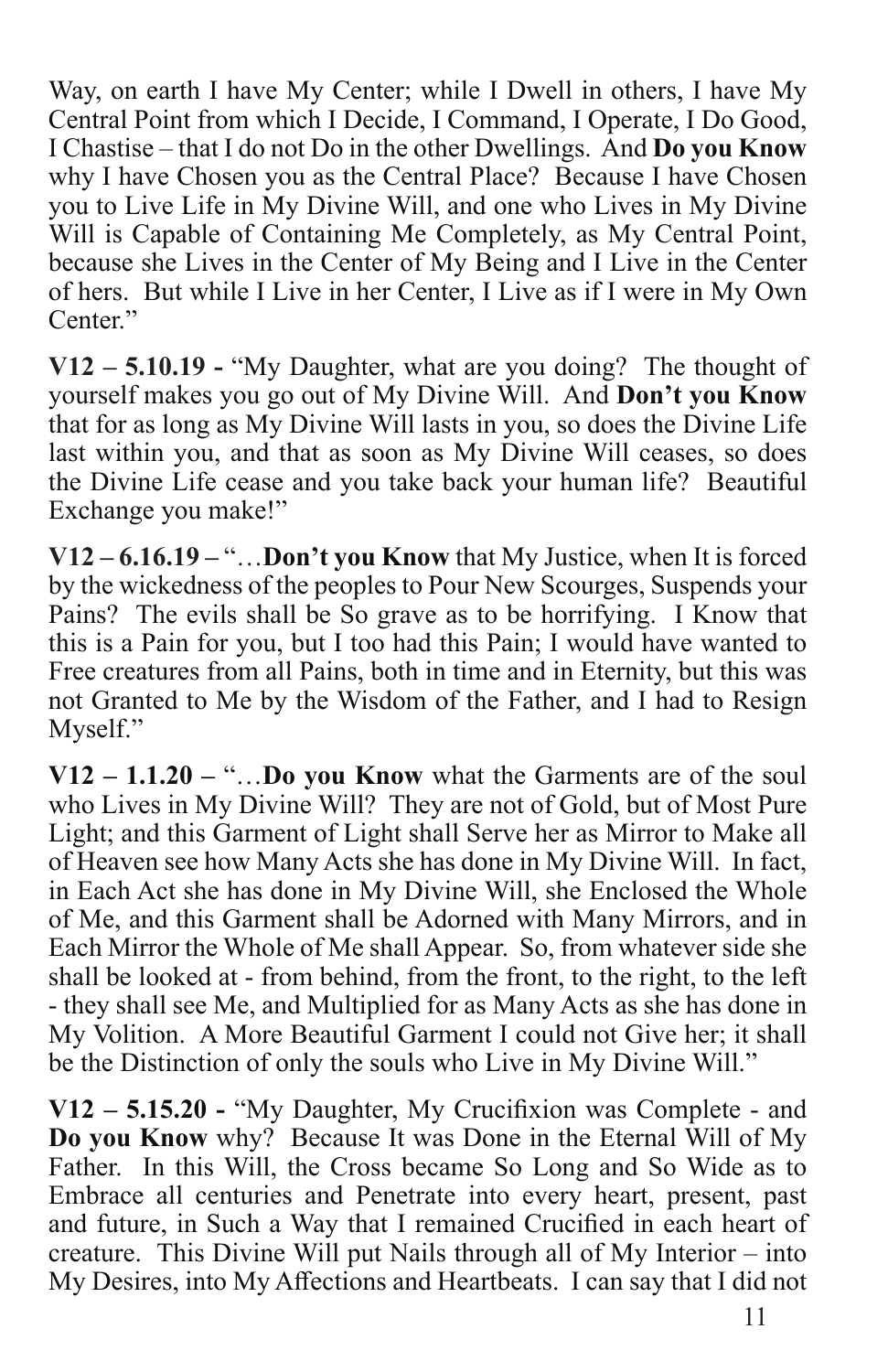have a Life of My Own, but the Life of the Eternal Will, that Enclosed in Me all creatures, and that wanted Me to answer for everything. My Crucifixion could Never have been Complete and So Extended as to Embrace all, if the Eternal Volition had not been the Actor."

 $V13 - 9.21.21 -$  "... I Want to Give, and there is no one who takes; so, creatures are the cause of My Shedding Bitter Tears, and of Continuous Sorrow. But **Do you Know** who Dries My Tears and Turns My Sorrow into Joy? One who wants to be Always Together with Me; one who Takes My Riches with Love and with Filial Trust; one who Eats at My Own Table and Clothes himself with My Own Garments. To these I Give without Measure; they are My Confidants and I let them Rest upon My Own Breast."

**V13 – 10.9.21 -** "My Daughter, while I was having Supper with My Disciples, it was not only them that I had around Me, but the whole human family. One by one, I had them near Me, I Knew them all, I Called them by name. I also Called you, I Gave you the Place of Honor between Me and John, and I Constituted you little Secretary of My Divine Will. And while I divided the lamb, in offering it to My Apostles, I Gave it to all and to each one. That lamb, bled dry, roasted, cut to pieces, Spoke of Me; it was the Symbol of My Life and of how I was to Reduce Myself for Love of all. And I wanted to Give it to all as Delicious Food, that Represented My Passion, because Everything I Did, Said and Suffered, My Love Converted into Food for man. But **Do you Know** why I Called all and gave the lamb to all? Because I too wanted Food from them; each thing that they would do, I wanted to be Food for Me. I wanted the Food of their Love, of their works, of their words - of everything."

**V13 – 10.16.21 –** "As I was Conceived and My Humanity was Formed, I made all creatures be Reborn in Me. So, in My Humanity, as they were being Reborn in Me, I felt all of their distinct acts. In My Mind I Contained each thought of creature, Good and evil. The Good ones I Confirmed in Good, I Surrounded them with My Grace, I Invested them with My Light, so that, being Reborn from the Sanctity of My Mind, they might be Worthy Parts of My Intelligence. The evil ones, then, I Repaired, I Made Penance for them, I Multiplied My Thoughts to Infinity in order to give to the Father the Glory of each thought of creatures. In My Gazes, in My Words, in My Hands, in My Feet, and even in My Heart, I Contained the gazes, the words, the works, the steps, the hearts of each one; and being Reborn in Me, everything remained Confirmed in the Sanctity of My Humanity; everything was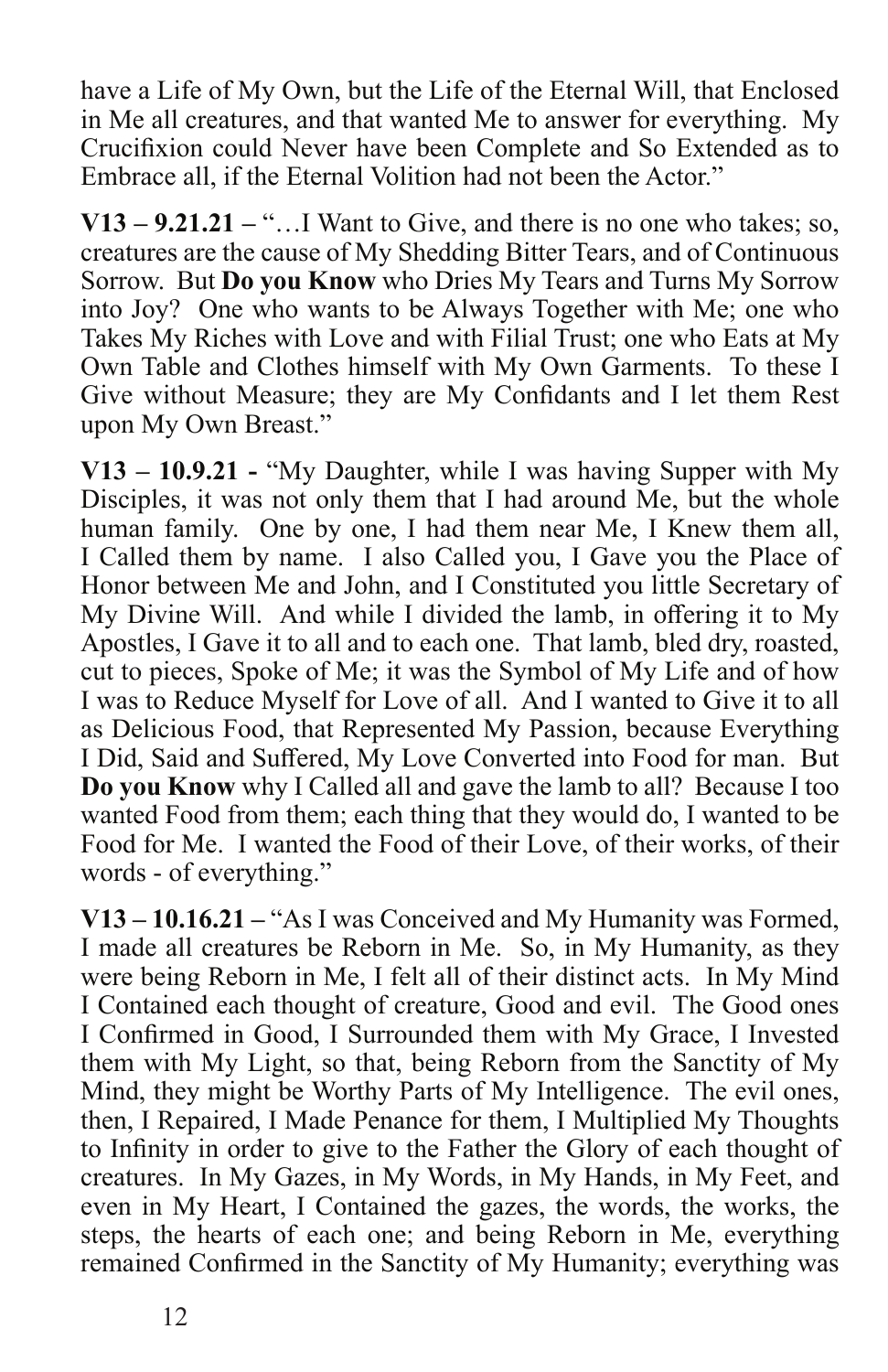Repaired, and for each offense I Suffered a Special Pain. And having made all of them be Reborn in Me, I Carried them within Me through the Whole Course of My Life. And **Do you Know** when I Delivered them? I Delivered them on the Cross, on the Bed of My Bitter Pains, among Atrocious Spasms, in the Last Breath of My Life. And as I Died, so were they Born Again to New Life, all Sealed and Marked with the Whole Operating of My Humanity. Not content with having made them be Reborn, to each one I Gave Everything I had Done, so as to keep them Defended and Safe."

**V13 – 11.4.21** – "Now, this is how I Want Sanctity in the creature between her and Me, between the *two of us*; I on one side, and she on the other; I, Giving My Life and Communicating My Sanctity to her as her Faithful Companion, and she, receiving It as My Faithful and Inseparable companion. In this Way, she would be the eye that sees, and I the Sun that Gives her Light; she the mouth, and I the Word; she the hands, and I the One Who Administers the Work to let her Operate; she the foot, and I the Step; she the heart, and I the Heartbeat. But **Do you Know** who Forms this Sanctity? My Divine Will Alone is what Maintains the Purpose of Creation in Order. The Sanctity in My Divine Will is that which Maintains Perfect Balance between creatures and Creator; these are the True Images that Came Out of Me."

**V13 – 11.19.21 –** "Before the Divinity, sin appeared to Me as so horrid, and More horrible than death itself. In just comprehending what sin means, I felt Myself Dying - and I really Died. I Cried Out to the Father, and He was Inexorable. There was no one who would at least give Me some help, so as not to let Me Die. I Cried Out to all creatures to have pity on Me - but in vain. So, My Humanity languished, and I was about to receive the Final Death-Blow.

But **Do you Know** who prevented its Execution and Sustained My Humanity from Dying? The *first* was My Inseparable Mama. In hearing Me ask for help, She Flew to My Side and Sustained Me; and I Leaned My Right Arm on Her. Almost Dying, I Looked at Her, and I Found in Her the Immensity of My Divine Will Intact, without ever a break between My Divine Will and hers. My Divine Will is Life, and since the Will of the Father was Immovable and Death was Coming to Me from creatures, another creature, who Enclosed the Life of My Divine Will, would Give Me Life. And here is My Mama, Who in the Portent of My Divine Will Conceived Me and Gave Me Birth in time, now Giving Me Life a *second* time to let Me Accomplish the Work of Redemption.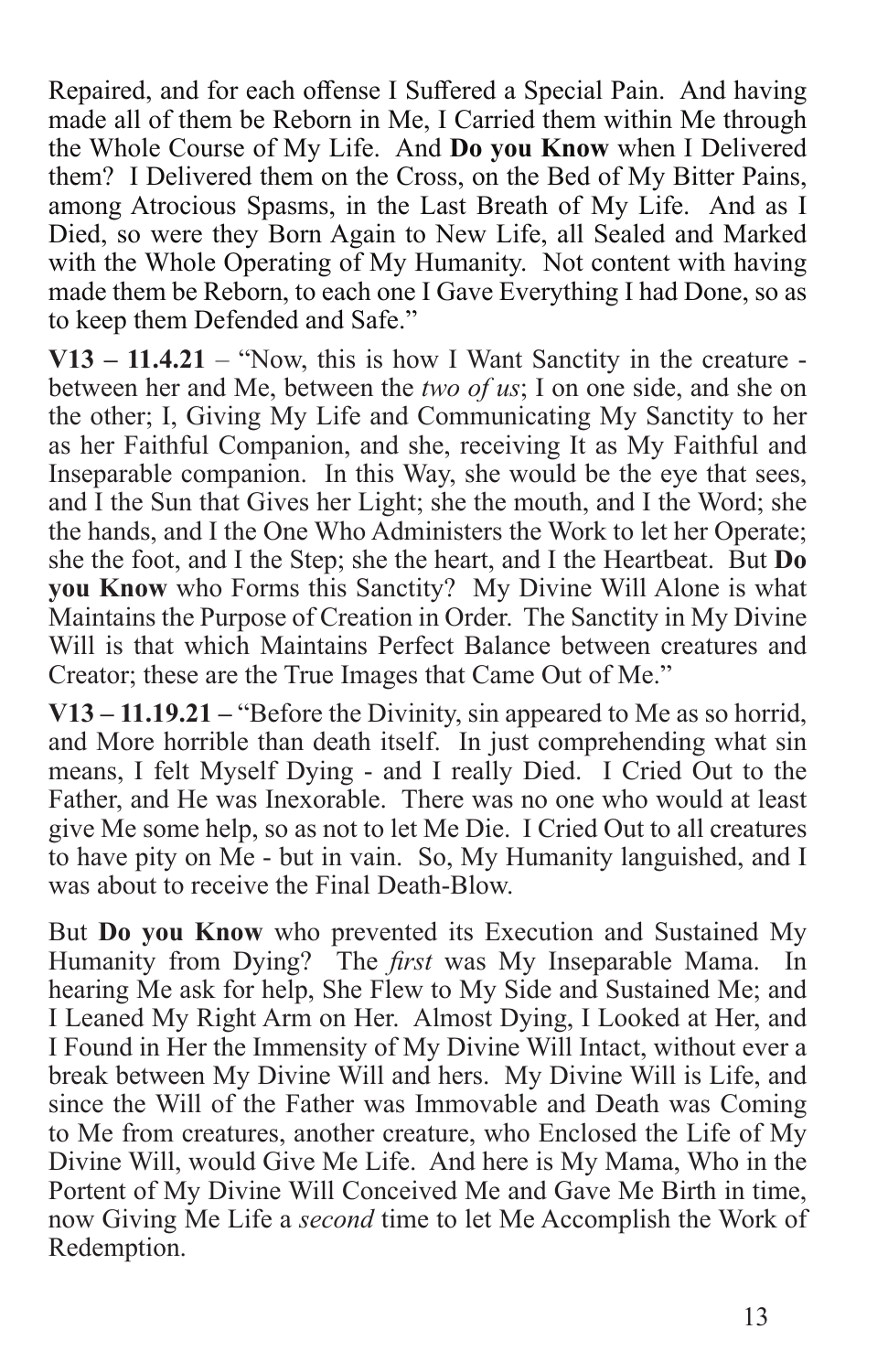Then I looked to the left, and I found the little daughter of My Divine Will. I found you as the *first*, with the Retinue of the other daughters of My Divine Will. And since I Wanted My Mama with Me as the *First* Link of Mercy, by which We were to Open the Doors to all creatures, I therefore wanted to Lean My Right Arm on Her. As for you, I Wanted you as the *First* Link of Justice, to prevent It from unloading Itself upon all creatures, as they deserve; therefore I wanted to Lean My Left Arm on you, so that you might Sustain It together with Me.

With these *Two Props*, I felt Life being given back to Me, and as if I had suffered nothing, with Firm Step I went to meet My enemies; and in all the Pains that I Suffered during My Passion, Many of which were capable of giving Me Death, these *Two Props* never left Me. And when they saw Me nearly Dying, with My Own Will that they Contained, they Sustained Me, and Gave Me as though Many Sips of Life."

**V13 – 12.15.21 -** "My Daughter, Reorder yourself in Me. And **Do you Know** how you can Reorder yourself in Me? By Fusing all of yourself in My Divine Will. Even the breath, the heartbeat, the air that you breathe, Must be nothing other than Fusion in My Divine Will. So does Order enter between Creator and creature, and she returns to the Origin from whi**V13 – 12.25.21 –** "But **Do you Know** who was the *first*, after My Mama, whom I Called with My Tears to be Close to Me in My Same Manger, to Pour Myself out in Love? It was you - the little daughter of My Divine Will. You were So Little as to Surpass My Dear Mama in Littleness, So Much So, that I was able to keep you near Me, in My Same Manger, and I could Pour My Tears into your heart. But these Tears Sealed My Divine Will in you, and Constituted you Legitimate Daughter of My Divine Will."

**V13 – 1.20.22 -** "My Daughter, why do you oppress yourself? In My Divine Will, **Do you Know** how one's own things are? They are like Many miserable rags - tatters that give More dishonor than Honor to the soul, and cause her to remember that she used to be a poor one, and that she did not Possess a Single Garment that was Whole."

**V13 – 2.4.22 -** "You have not told of all the Rounds that the little wheel of your human will does within the Great Wheel of Eternity." And I: 'How could I tell them, if I don't Know?' And He: "As the soul Enters into My Divine Will - even a Simple Adhesion, an Abandonment - I Wind her so as to Make her Go Around. And **Do you Know** how Many Times she Goes Around? She Goes Around for as Many thinking intelligences, for as Many gazes as creatures give, for as Many words as they speak, for as Many works as are done and as Many steps as are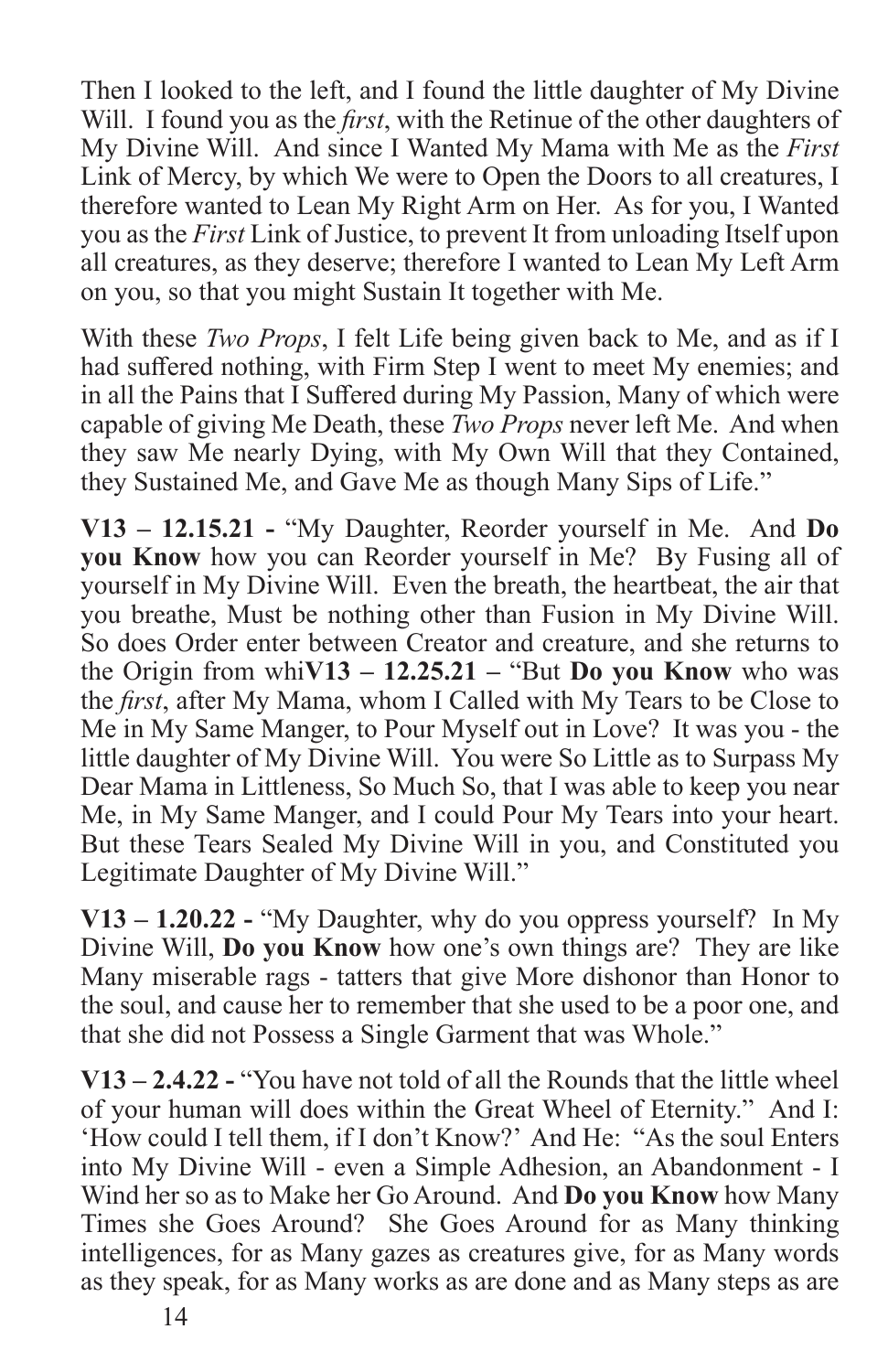taken. They Go Around at Each Divine Act, at Each Motion, at Each Grace that Descends from Heaven. In sum, they Form their Round in whatever is Done in Heaven and on earth. The Rounds of these little Wheels are Fast, Rapid; so, they themselves cannot calculate them. But I Count them all - *first*, to take for Myself the Glory and the Eternal Love that they give Me; and then, to Fuse all the Eternal Good, to give them the Capacity to Surpass everything, to be able to Embrace Everyone and make themselves Crown of Everything."

**V14 – 2.4.22 –** "…My Love that has come out I shall not withdraw - It shall continue to go wandering. Its Sobbing shall last still, until It finds souls who would take this Love of Mine down to the Last Penny, so that My Crying may cease, and I may Receive the Glory of the Dowry of the Love that I have Issued for the Good of creatures. But **Do you Know** who the Fortunate ones are, who shall make the Sobbing of My Love cease? The souls who shall Live in My Divine Will. They shall take all the Love rejected by the other generations; with the Power of My Creative Will, they shall Multiply It as Much as they want, and for as Many creatures as have rejected It from Me. Then shall Its Sobbing cease, and the Sob of Joy shall take its place; and Love, Satisfied, shall give to these Fortunate ones all the Goods and the Happiness that others did not want."

**V14 – 2.9.22 -** What torment, to see Jesus Crying! I would have wanted to Suffer any Pain so that He would not Cry. So I Compassionated Him, I Kissed His Wounds, I Dried His Tears; and He, as though Cheered, added: "**Do you Know** how I Act? Like a father who Loves his son very much, and this son is blind, deformed, crippled; and the father who Loves him to folly - what does he do? He plucks out his own eyes; he tears off his own legs, tears his own skin off, and he gives them to his son, saying: 'I am Happier to remain blind, crippled, deformed myself, as long as I see you, my son, seeing, walking, being Beautiful.' O! how Happy is that father, in seeing his son look with his eyes, walk with his legs, and covered with his Beauty. But what would the sorrow of the father be, if he saw that his son, ungrateful, throws away his eyes, legs and skin, contenting himself with remaining ugly as he is? So I AM; I took Care of everything, but men, ungrateful, form My Most bitter Sorrow."

**V14 – 2.14.22 -** As I was in my usual state, my Sweet Jesus made Himself seen all Pleased and with an Indescribable Contentment; and I said to Him: 'What is it, Jesus? Are You bringing me Good News, that You are So Content?' And Jesus: "My Daughter, **Do you Know**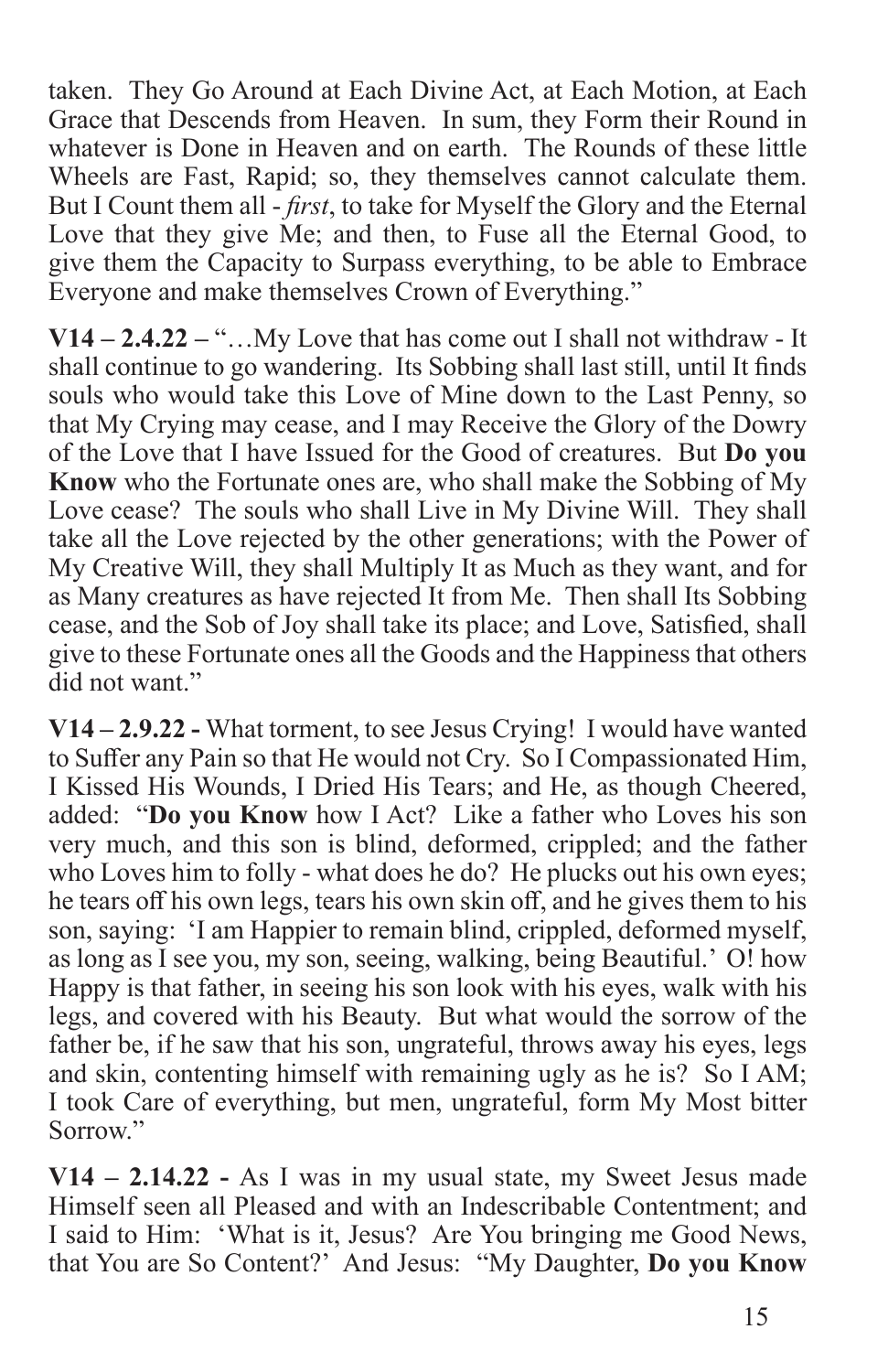why I AM So Content? All My Joy, My Feast, is when I See you write. I See, being Inscribed in those written Words, My Glory, My Life, the Knowledge of Me that Multiplies More and More. The Light of the Divinity, the Power of My Divine Will, the Outpouring of My Love - I See them written on paper, and in Each Word I Feel the Fragrance of all My Perfumes. Then I See those written Words Run - Run into the midst of the peoples, to bring New Knowledges, My Outpouring Love, the Secrets of My Divine Will."

**V14 – 3.18.22 –** "…My Love wants to Give Itself - It wants to Operate. I Feel a Restlessness, an Irresistible Force that gives Me No Peace if I do not Give. And **Do you Know** what I Do? When I see that no one takes, I Concentrate My Chains, the Shreds of My Flesh, My Blood, in one who wants Them and who Loves Me, and I Stud him with Beauty, Bejeweling him all over with the Chains of My Love; I Increase a *Hundredfold* the Life of Grace for him, and so My Love Pours Itself Out and Calms Itself." But while He was saying this, I saw His Chains, the Shreds of His Flesh, His Blood, Running onto me; and He Amused Himself in Applying Them on me and in Bejeweling me all over. How Good is Jesus - May He Be Always Blessed!

Then, afterwards, He came back and added: "My Daughter, I Feel the Need for the creature to Rest in Me, and I in her. But **Do you Know** when the creature Rests in Me, and I in her? When her intelligence thinks of Me and comprehends Me, she Rests in the Intelligence of her Creator, and that of the Creator finds Rest in the Created mind. When the human will Unites with the Divine Will, the *two wills* Embrace and Rest together. If the human Love Rises above all Created things and Loves only its God - what a Beautiful Rest do God and the creature find in each other! One who gives Rest, finds it; I Make Myself Bed for her and Keep her in the Sweetest Sleep, Clasped in My Arms. Therefore, you - Come and Rest in My Bosom."

**V14 – 4.13.22 –** "…Now, **Do you Know** what Our Divine Life is? We Amuse Ourselves Very Much in Issuing from Us New Images of Ourselves. We are in Continuous Act of Forming Our Images, So Much So, that Heaven and earth are Filled with Our Images - their Shadows Flow Everywhere. The sun is Our Image, and its light is the Shadow of Ours, that Overshadows all the earth. The Heavens are Our Image, that Extend Everywhere and Carry the Shadow of Our Immensity. Man is Our Image, who Carries within himself Our Power, Wisdom and Love. So, We do nothing other than Continuously Produce Our Images, that Resemble Us. Now, one who Must Live in Our Will, Living in Our Womb, Must Form Many other Copies of Ourselves Together with Us;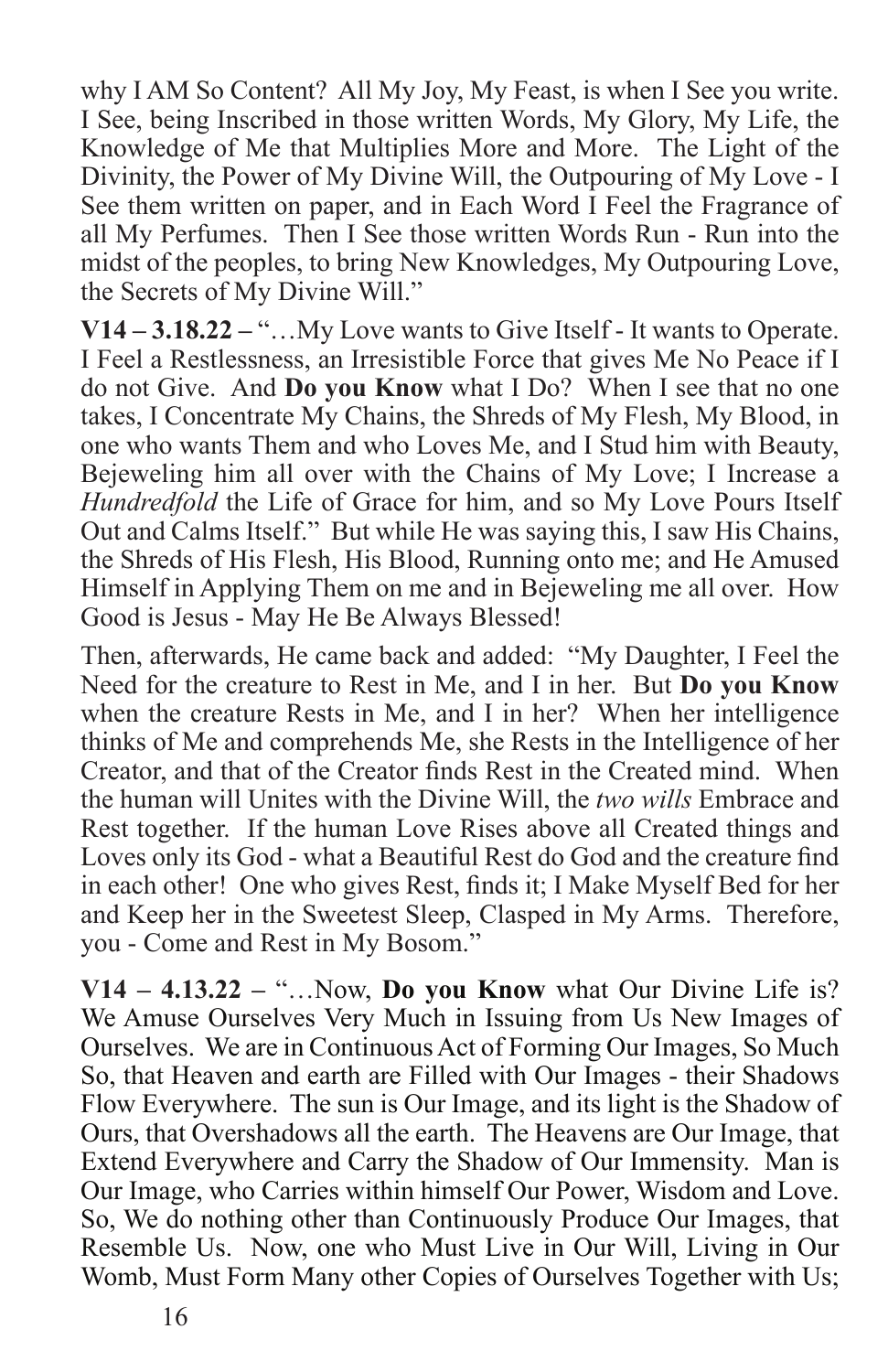she Must be Together with Us in Our Work; she Must let Copies and Shadows of Us Come Out of herself, Filling the Whole of the earth and Heaven."

**V14 – 7.10.22** – "Do you think that the Living in My Divine Will is something trivial? There is nothing that equals It, nor Sanctity that matches It. It is the Real Life, not a fantastic one, as some may imagine; and this Life of Mine is not only in the soul, but also in the body. But **Do you Know** how this, My Life, is Formed? My Eternal Will is that of the soul, and My Heartbeat, Palpitating in her heart, Forms My Conception; her Love, her Pains, and all her Acts Done in My Divine Will Form My Humanity, and Make Me Grow So Much that I cannot remain Hidden, nor can she help feeling Me. Don't you feel Me, Alive, in your interior? This is why I told you that the Sanctity of Living in My Divine Will cannot be matched by anything else; all other Sanctities shall be like little Lights, while this shall be the Great Sun Transfused in Its Creator."

**V14 – 11.16.22 –** "My Divine Will Entered the Field to Operate, in Descending from Heaven to earth in order to Redeem man; and My Work was not for a little while as in Creation, but it lasted as long as *thirty-three* years; and again I Returned to Preserve Everything I Operated in Redemption. So, just as a sun exists by Virtue of My Preserving Will for the Good of all and of each one, so are the Goods of Redemption in Act for all and for each one.

Now My Divine Will wants to go back to Work; and **Do you Know** what It Wants to Do? It Wants to Operate in the creature that which My Divine Will Operated in My Humanity. This shall be an Extremely Long Work of Mine, More than Redemption. And just as, in order to Operate Redemption, I Formed a Mother for Myself, in Whom I Conceived My Humanity, so now I have Chosen you in order to Operate What My Divine Will Operated in My Humanity. See then, My Daughter, this is about Works - and Works of My Supreme Volition. You shall be like the space that offered itself to let Me Create and Place in order the sun, the stars, the moon, the air, and all the Beauty that Exists in the Vault of the Heavens, and all the Good that Descends from Heaven. You shall be Like My Humanity, that in nothing opposed what My Divine Will wanted to Operate, and I shall Enclose in you What the Supreme Volition Did in Me, so as to have Its Repetition."

**V14 – 11.20.22 –** "Man had been made to be in Continuous Communications with His Creator; and how could he be in Communication with Me if My Currents would not run in his?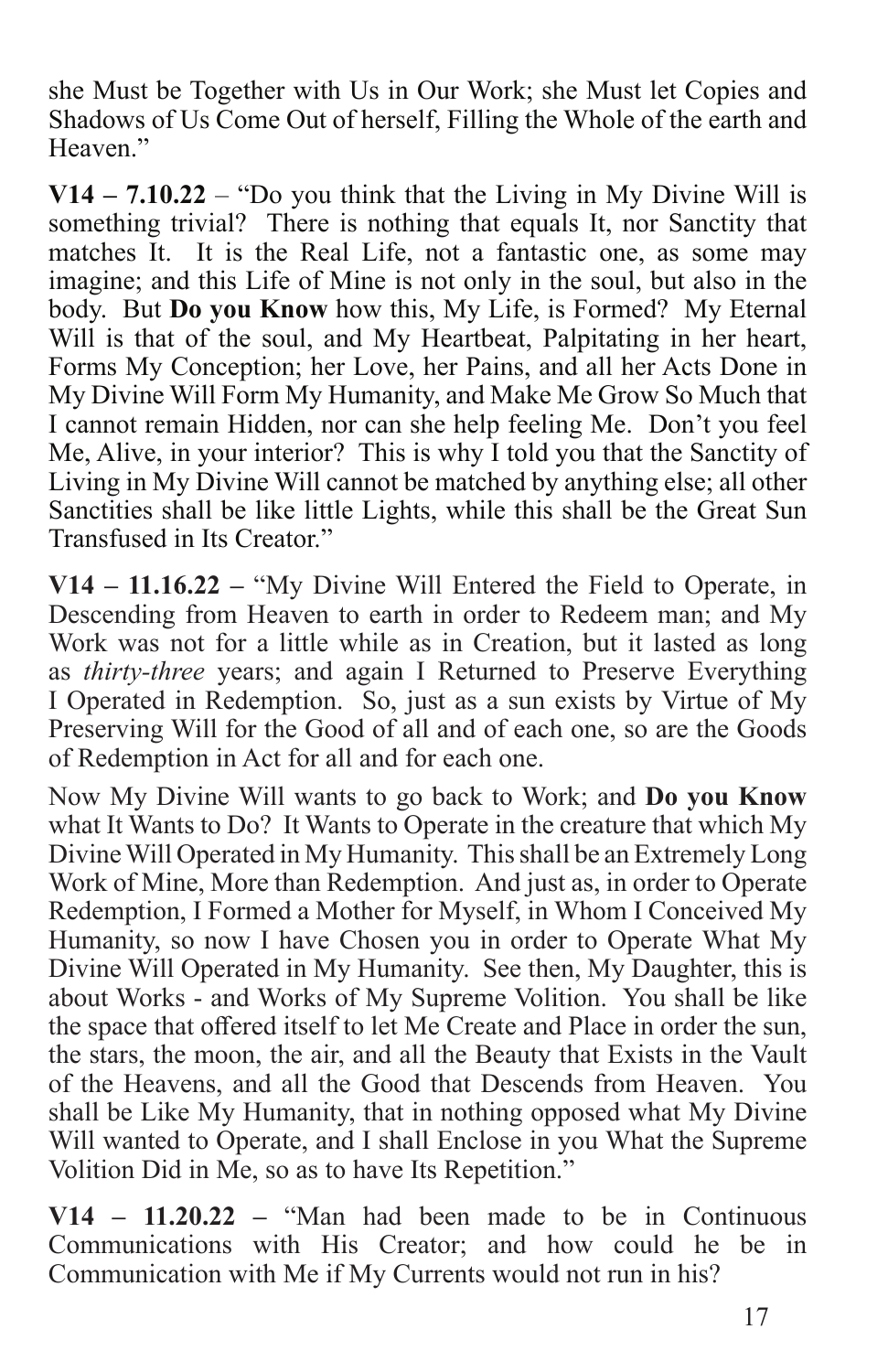With sin he broke all these Currents, and remained separated from Me. **Do you Know** how this happened? Look at the sun: all of its light hits the surface of the earth and invests it So Much as to make it feel its heat - so Alive and Real as to bring fecundity and life to everything that the earth Produces. So, it can be said that the sun and the earth are in Communication with each other. O! How Much Tighter are the Communications between man and Myself, True Eternal Sun. Now, if a creature could have the Power to break, between the earth and the sun, the current of light that hits the surface of the earth, what harm would he not do? The sun would withdraw all the current of light into itself; the earth would remain in the dark, without fecundity and without life. What penalty would he not deserve? Man did all this in Creation, and I Descended from Heaven to earth in order to Reunite Again all these Currents of Love, but – oh! How Much it cost Me. And man continues with his ingratitude, and returns to break the Currents Repaired by Me!"

**V15 – 12.8.22 – "...Do you Know** what was the *First act* that this Celestial Creature did when She found Herself before Our Throne for the *First* time? She recognized that all the evil of man had been the split between his human will and that of his Creator; She trembled, and with no delay She Bound Her human will to the Foot of My Throne, without even wanting to Know it. And My Divine Will Bound Itself to Her and Constituted Itself the Center of Her Life, So Much So, that all Currents, all Relations, all Communications Opened between Her and Us, and there was No Secret that We did not Entrust to Her. This, indeed, was the Most Beautiful, the Greatest, the Most Heroic Act that She Did – to Lay Down Her human will at Our Feet; an Act that Made Us, as though Enraptured, Constitute Her Queen of all. Do you see, then, What it Means to Bind oneself to My Divine Will and to not Know one's own?"

"…But **Do you Know** what was the *First* Act that this Noble Queen Did when, Coming Out of the maternal womb, She opened Her Eyes to the Light of this low world? As She was Born, the Angels Sang Lullabies to the Celestial Baby, and She remained Enraptured; Her Beautiful Soul went out of Her little Body, Accompanied by Angelic Cohorts, and went Around Heaven and earth, Gathering all the Love that God had Spread throughout the Whole Creation; and Penetrating into the Empyrean, She came to the Foot of Our Throne, Offered Us the Requital of the Love of all Creation, and Pronounced Her *First* '*Thank You'* in the name of all. O! how Happy We felt in Hearing the *'Thank You'* of this Little Baby Queen. And We Confirmed in Her all the Graces, all the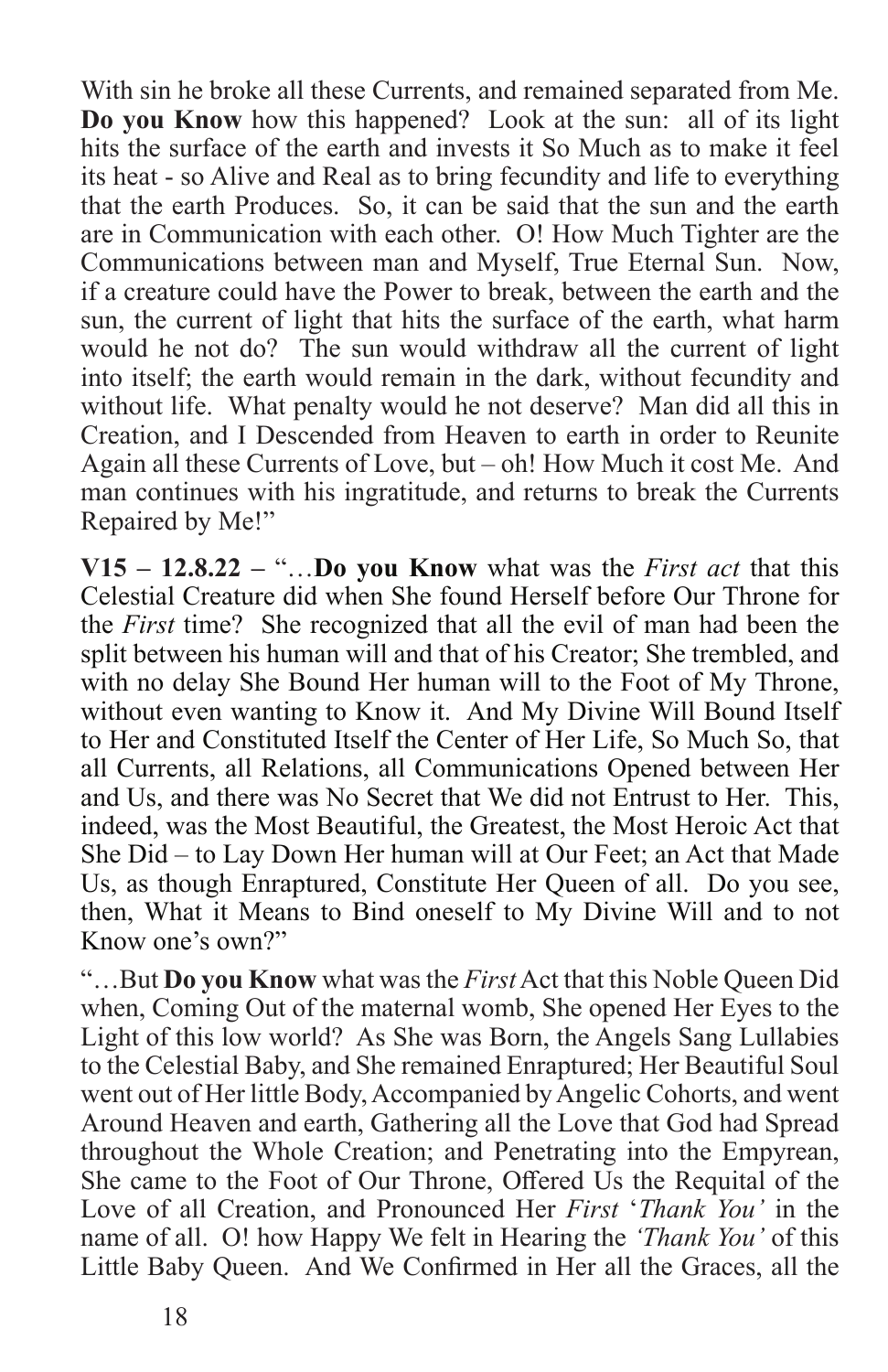Gifts, Such as to Make Her Surpass all other creatures together. Then, Throwing Herself into Our Arms, She Delighted with Us, Swimming in the Sea of all Contentments, remaining Embellished with New Beauty, with New Light and with New Love. She Pleaded once again for mankind, Praying Us, with Tears, to let the Eternal Word Descend in order to Save Her brothers. But as She was doing this, Our Will let Her Know that She should Descend to the earth, and immediately She left Our Contentments and Joys, and Departed, in order to do… what? Our Will. What Powerful Magnet Our Will was, Dwelling on earth in this Newborn Queen! No longer did the earth appear alien to Us; We no longer felt like striking it, Making use of Our Justice. We had the Power of Our Will that, in this Innocent Child, Restrained Our Arms, Smiled at Us from the earth, and turned Justice into Graces and Sweet Smile; So Much So, that unable to Resist this Sweet Enchantment, the Eternal Word Hastened His Course. O! Prodigy of My Divine Will to You Everything is Due, through You Everything is Accomplished, and there is no Greater Prodigy than My Divine Will Dwelling in the creature."

**V15 – 12.16.22** – "**Do you Know** where all My Love, all My Power and Wisdom Blazed forth? As soon as the Divine Power Formed this tiny little Humanity, So little as to be Comparable to the size of a hazelnut, but with the members all Proportioned and Formed, and the Word was Conceived in It, the Immensity of My Divine Will, Enclosing all creatures, past, present and future, Conceived all Lives of creatures in It; and as Mine Grew, so did they Grow within Me. So, while in appearance I seemed to be alone, when observed under the Microscope of My Divine Will, all creatures could be seen, Conceived in Me. It happened with Me as when one sees crystal clear waters: while they appear to be clear, when they are observed under a microscope, how Many microbes cannot be seen? My Conception was Such and So Great that the Wheel of Eternity remained Stunned and Ecstatic in seeing the Innumerable Excesses of My Love, and all Prodigies United Together. The Whole Mass of the Universe was Shaken in seeing the One Who Gives Life to Everything Restrict Himself, Make Himself small, Enclose Everything, in order to do… what? To take the Lives of all, and Make all be Reborn."

**V15 – 1.2.23 –** "…**Do you Know** who gives Me Free Field in order to Fill this Great Void of the soul? One who Lives in My Divine Will. My Fiats are Pronounced Repeatedly; each thought is accompanied by the Power of My Fiat, and – oh! how Many Stars Adorn the Heaven of the intelligence of the soul. Her actions are Followed by My Fiat, and –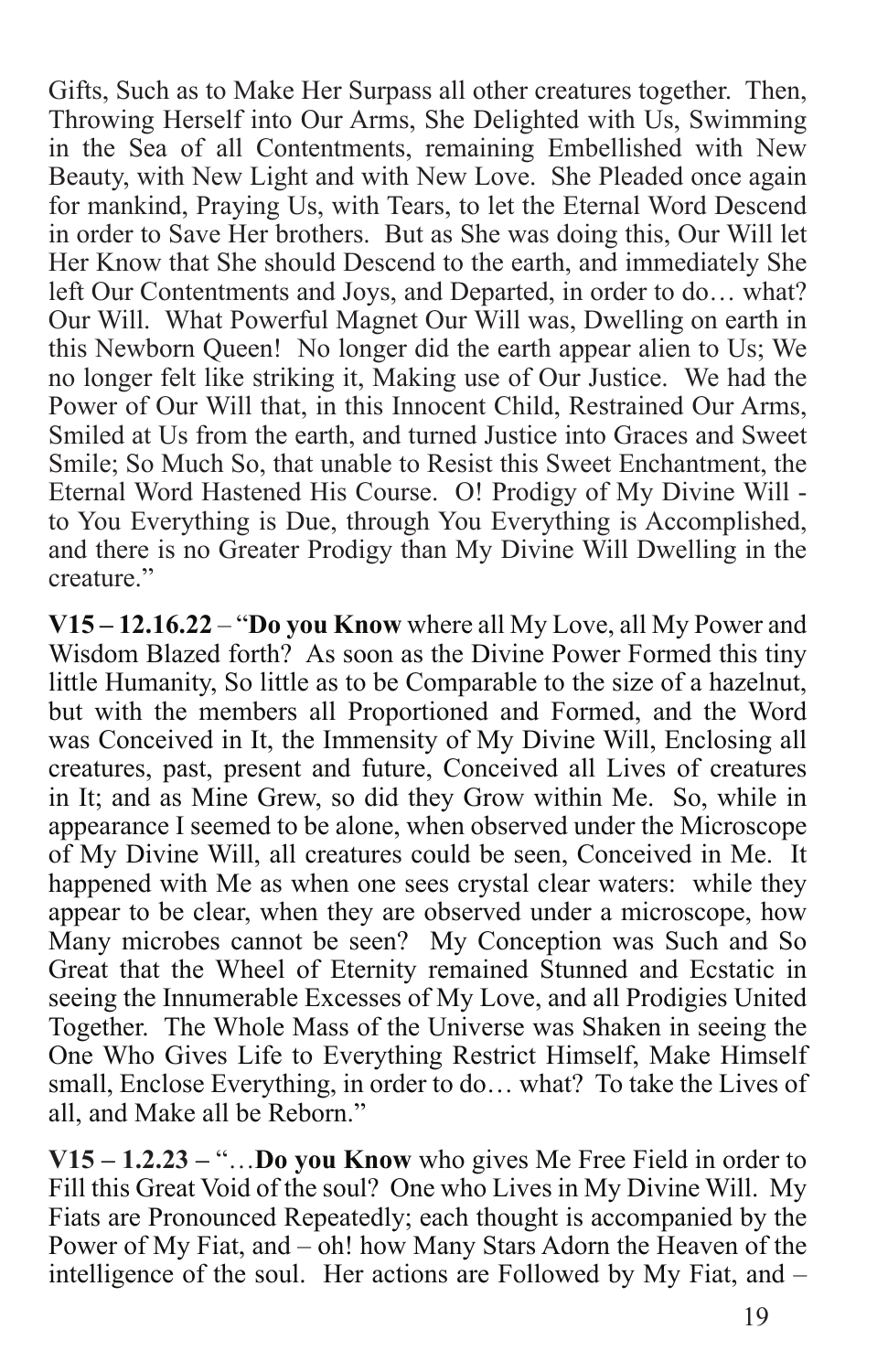oh! how Many Suns Rise within her. Her words, Invested by My Fiat, are Sweeter than the murmuring of the waters of the sea, in which the Sea of My Graces Flows in order to Fill this Great Void, and My Fiat Delights in Forming Waves that reach beyond Heaven, and Descend Again, More Loaded, to Expand the Sea of the soul. My Fiat Blows upon her heart, and of her heartbeats It Makes Fires of Love. My Fiat leaves nothing out; It Invests each affection, the tendencies, the desires, and Forms in them the Most Beautiful Flowerings.

How Many things does My Fiat not Operate in this Great Void of the soul who Lives in My Divine Will!"

**V15 – 1.5.23 –** "…My Divine Will shall be More than air within you, that, coming out of you, shall Constitute Itself Life of everything. Therefore, Be More Attentive, and Follow the Will of your Jesus, because Attentiveness shall Make you Know where you are and what you are doing. Knowledge shall Make you Appreciate and Esteem More the Divine Royal Palace of My Divine Will."

**V15 – 5.21.23 -** "Beloved daughter of Our Supreme Will, see, this Whole Machine of the Universe – Heavens, sun, seas, and all the rest – was Created by Us to Give it as a Gift; but **Do you Know** to whom? To the ones who would do Our Will. Everything was Given to them as to Our Legitimate Children. We did this for the Decorum of Our Works, Depositing Them and Giving Them as Gift, not to foreign people or to illegitimate children, who would not understand the Great Goods Contained in Them, nor appreciate the Greatness and the Sanctity of Our Works – on the contrary, they would waste them and despise them. On the other hand, by Giving Them to Our Legitimate Children, since in each Created thing there is a Distinct Love and a Special Good for the one to whom the Gift is Directed, Our Will, Dwelling in them and Forming Its very Life in them, would Make them Comprehend all these Loves, One Distinct from the Other, that are Present in the Whole Creation, as well as all the Specialties of Goods. So, they would give Us Requital for Each Distinct Love, and Glory and Honor for all the Goods Given to them. Our Will, that had Created them with *One Fiat*, and that Knew All the Secrets - Dwelling in Our Legitimate Children, with another Fiat would Reveal Our Secrets Contained in all Created things, and would Make them give Us Love for Love. The Harmonies, the Communications, would be Reciprocal between them and Us. And even though it seems that those who do not do Our Will Enjoy and take part in them, yet the Gifts are not theirs – it is as indirect cause, as usurpers, and as illegitimate children. More so since, My Divine Will Not Dwelling in them, they understand nothing or very little of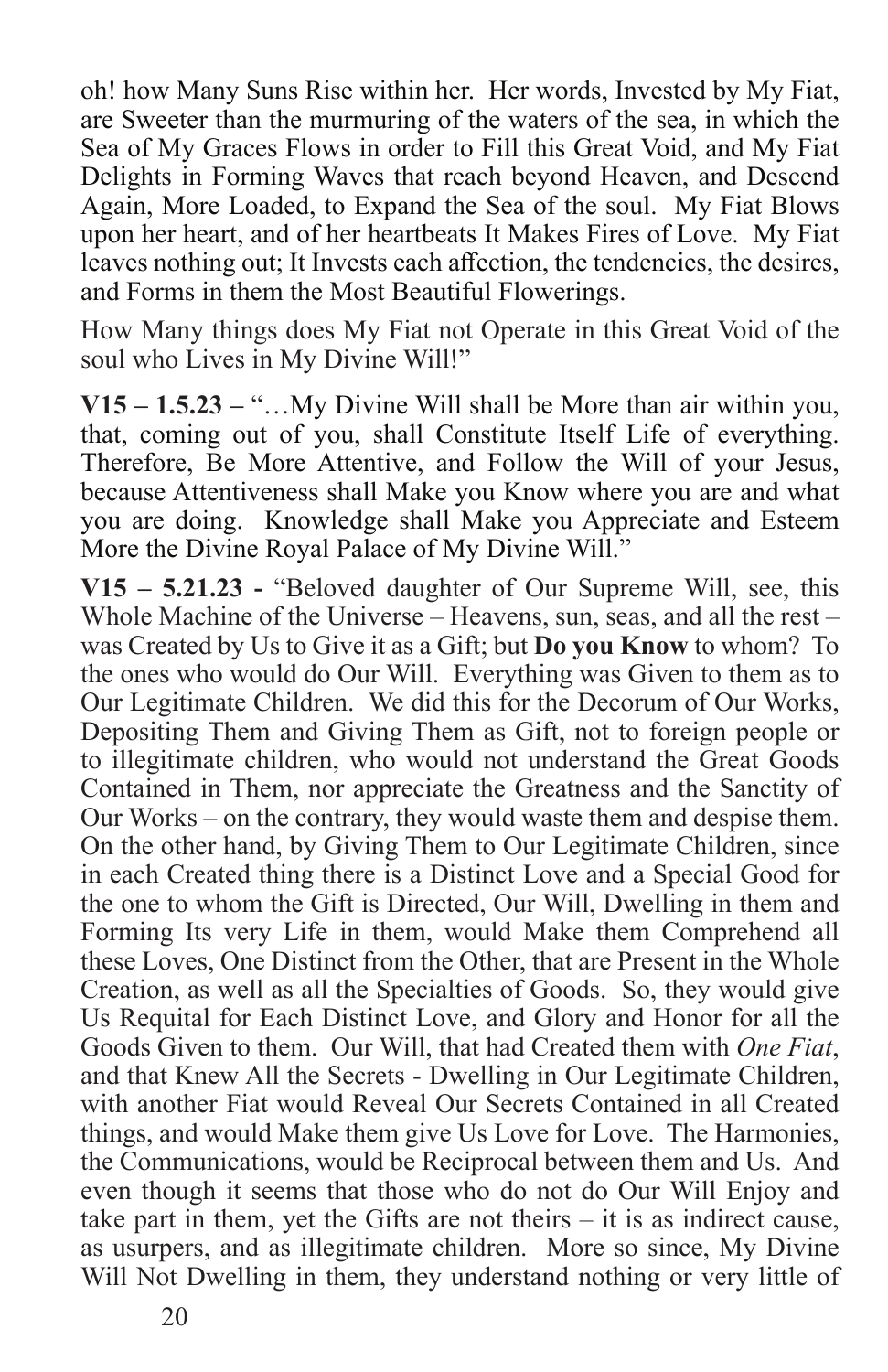My Love that All Creation brings to them, and of the Great Goods Present in It. Even More, Many don't even Know Who Created So Many things - True foreign people who, while living of the things that belong to Me, don't even want to Recognize Me."

**V15 – 6.21.23** - "My Daughter, yet, there is a Great difference between one who prays and acts because My Divine Will Envelops her, being everywhere by Its Own Nature, and one who, of her own human will, having the Knowledge of what she does within herself, Enters into the Divine Sphere of My Divine Will to Operate and Pray.

**Do you Know** what happens? It happens as when the sun fills the earth with its fight, though the fight and the heat are not the same at all points: at some points there is shade, at other points there is direct fight and the heat is More Intense. Now, who Enjoys More light, who feels More heat: one who is in the shade, or one who is at those points where the light is not covered by shade? However, it cannot be said that where there is shade there is no Light, although where there is no shade the light is More vivid, the heat is More Intense; even More, the rays of the sun seem to Invest and absorb the creature. And if the sun had reason, and one creature exposed herself, of her own human will, to its burning rays, and in the name of all said to it: "Thank you, O sun, for your light and for all the goods you produce by filling the earth; for all, I want to give you the requital of the good that you do" - what Glory, Honor and Satisfaction would the sun not receive?

Now, it is True that My Divine Will is everywhere, but the shade of the human will does not allow one to feel the Vividness of the Light, the Heat, and all the Good It Contains. On the other hand, by wanting to Enter into My Divine Will, the soul lays down her own and removes the shade of her volition, and My Divine Will Makes Its Vivid Light Shine, It Invests her, It Transforms her into Light Itself. And the soul, plunged into My Eternal Volition, says to Me: 'Thank You, O Holy Supreme Volition, for Your Light and for all the Goods You Produce by Filling Heaven and earth with Your Eternal Will; for all, I want to give You the Requital of the Good that You do.' And I feel Such Honor, Glory and Satisfaction, that no other equals it. My Daughter, how Many evils the shade of one's own human will does: it cools down the soul, it produces sloth, sleep, sluggishness. The opposite for one who Lives in My Divine Will."

**V15 – 7.5.23 –** "…when, wanting to scrutinize Me also, Pilate asked Me: "Are you a King? And where is Your Kingdom?", I wanted to give another Sublime Lesson by saying: "I AM King". And I wanted to say: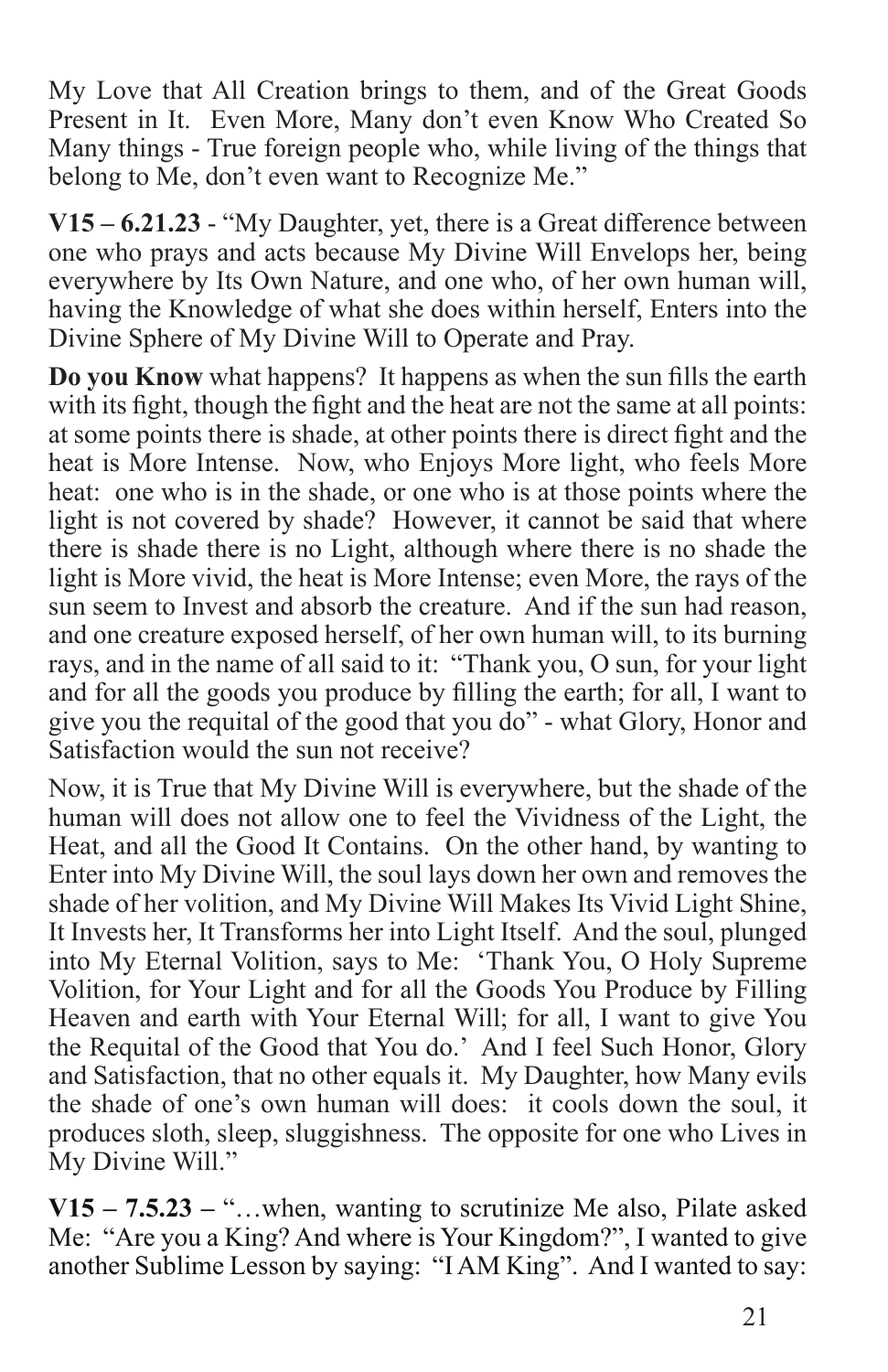"But **Do you Know** what My Kingdom is? My Kingdom is My Pains, My Blood, My Virtues. This is the True Kingdom that I Possess, not outside of Me, but within Me. What one possesses on the outside is not a True Kingdom, nor a Safe Dominion, because that which is not inside of man can be taken away, usurped, and he shall be forced to leave it. But that which he has inside, no one shall be able to take away from him - its Dominion shall be Eternal within him. The Characteristics of My Kingdom are My Wounds, the Thorns, the Cross. In It I do not Act like the other kings who make their peoples live outside of them, unsafe, and eventually, even starving. Not I - I Call My peoples to Dwell Inside the Rooms of My Wounds, Fortified and Defended by My Pains, their thirst Quenched by My Blood, their hunger Satisfied by My Flesh. This alone is True Reigning; all other Reigns are Reigns of slavery, of dangers and of death, while in My Kingdom there is True Life."

**V16 – 9.9.23 -** "My Daughter, why do you fear? **Don't you Know** that the thing that the infernal serpent knows the least about Me is My Divine Will? In fact, he did not want to do It, and by not doing It, he did not Know It, nor Love It. And even less did he Penetrate the Secrets of My Inscrutable Volition in order to Know the Effects and the Value of My Divine Will; and if he does not Know Them, how can he speak of Them?"

**V16 – 9.14.23 –** "…Now, because of original sin, man lost his Round Around His Creator, and therefore he lost the Order, the Dominion of himself, the Light. And every time he sins, not only does he not Revolve around his God, but he makes his stops around the Goods of Redemption that, like New Sun, came to bring him Forgiveness, Escape, Salvation. But **Do you Know** who it is that Never Stops in her Round? The soul who does My Divine Will and Lives in It. She always Runs, she Never Stops, and she Receives all the Reflections of My Humanity, and also the Flashes of Light of My Divinity."

**V16 – 10.30.23 –** "**Don't you Know** that one who Lives in My Divine Will Must be Filtered through Its Most Pure Light? And to be Filtered is More than to be put under a press, because even though the press smashes everything to pieces, it lets everything out – skin and seeds, that settle down at the bottom and leave always something cloudy. On the other hand, when something is filtered, especially then, if it is Filtered through the Thick Light of My Divine Will, there is no danger that it might deposit something cloudy; rather, everything is Clear, similar to the Clearness of the Light through which it has been Filtered.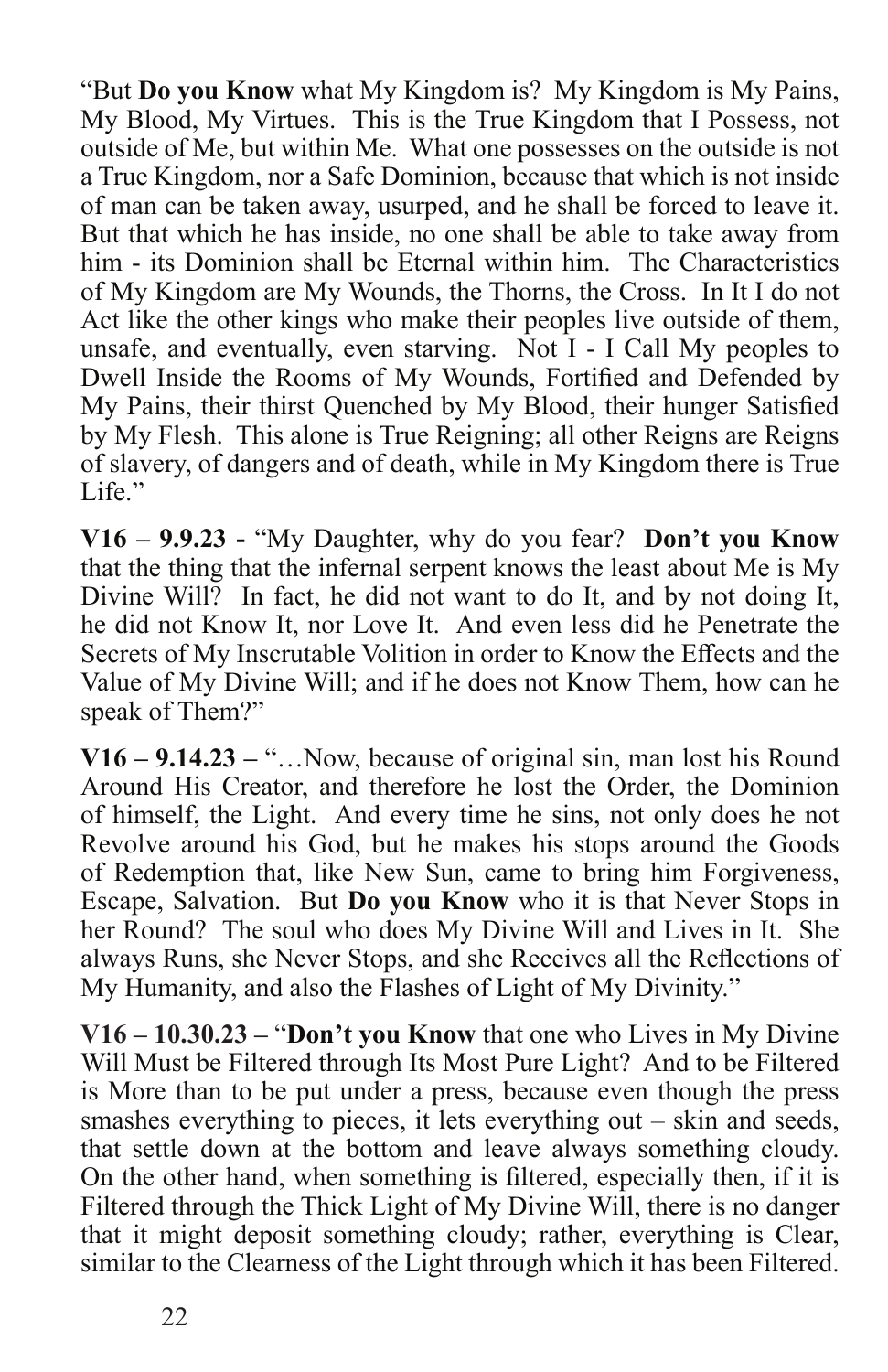And this is a Great Honor for the soul who Lives in My Divine Will – that whether she thinks, speaks, Loves, etc., My Divine Will takes on the Commitment to Filter whatever she does through Its Most Pure Light. And this is Necessary, so that in everything she does, there may be No Distinction from what We Do, but all things may hold hands and Share their Likeness."

**V16 – 11.5.23 –** "But **Do you Know** where I find My True Requital? In the soul who Lives in My Divine Will. As I Descend into her heart, immediately I Consume the Accidents of the Host, because I Know that More Noble Accidents, More Dear to Me, are ready to Imprison Me, so as not to let Me go out of that heart, that shall give Me, not only Life within itself – but Life for Life. I shall not be alone, but with My Most Faithful company. We shall be *two hearts* Palpitating Together, we shall Love United, our Desires shall be *One*. So, I remain in her, and there I Live Life, Alive and Real, just as I do in the Most Holy Sacrament. But **Do you Know** what these Accidents are, that I find in the soul who does My Divine Will? They are her Acts Done in My Volition that, More than Accidents, Lay Themselves Around Me and Imprison Me, but inside a Noble and Divine Prison, not a dark one, because her Acts Done in My Divine Will, More than sun, Illuminate her and Warm her. O! how Happy I feel to Form My Real Life in her, because I feel as if I were inside My Celestial Royal Palace. Look at Me inside your heart - how Happy I AM, how I Delight and Feel the Purest Joys."

**V16 – 11.10.23 -** "My little one, badness cannot enter the True Little ones. **Do you Know** when evil, when Growth begins to enter? When one's own human will begins to enter. As it enters, the creature begins to fill herself and to live of herself; the All goes out of the littleness of the creature, and it seems to her that her littleness becomes Greater – but, Greatness to be cried over. Since God does not Live Completely in her, she moves away from her Beginning, dishonors her Origin, loses the Light, the Beauty, the Sanctity, the Freshness of her Creator. She seems to grow before herself and maybe before men; but before Me – oh! how she decreases. She may even become Great, but she shall never be My Beloved Little one – one whom, taken by Love for her, I Fill with Myself, that she may remain as I Created her, and I Make of her the Greatest, whom no one shall be able to equal."

**V16 – 11.15.23** - I felt as though Sunken in the Holy Will of God, and it seemed to me that, in my interior, my Sweet Jesus Amused Himself Very Much in sending me Light, and I felt as though Eclipsed within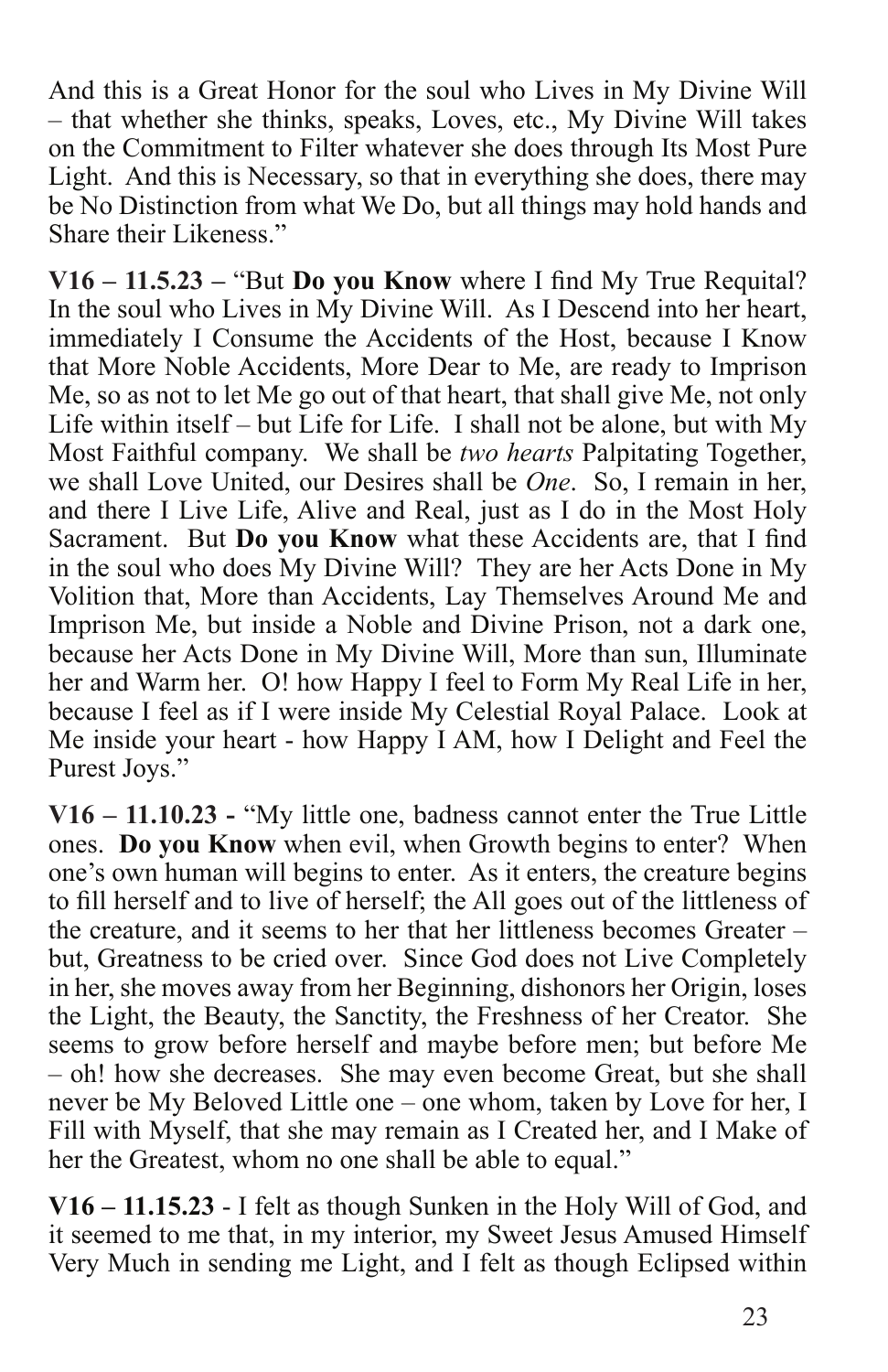that Light. I felt my mind being Filled So Much, that I could not contain It, to the point that I said: 'Jesus, my Heart, **Don't you Know** that I am little? I cannot contain what You want to put into my intelligence.' And Jesus: "Little daughter of Mine, do not fear, your Jesus shall let you Drink this Light in Sips, so that you may Receive It and Comprehend It. **Do you Know** what this Light Means? It is the Light of My Divine Will; it is that Divine Will rejected by other creatures that, wanting to Come to Reign upon earth, wants to find someone who would Receive It, Comprehend It, and Love It. In order to Come and Reign, It wants to find a little soul who would offer herself to receive all those Acts that the Supreme Will had Destined for each creature, to Make them Happy and Holy, and to give them the Goods It Contains."

**V16 – 12.29.23 -** "My Daughter, why do you want to run away from Me? How is it – do you want to leave Me? **Don't you Know** that between you and Me there is an Eternal Bond that Binds us Together, Such that neither you nor I can detach ourselves? In fact, what is Eternal Enters into Me and becomes Inseparable from Me. All the Acts we have Done Together in My Divine Will are Eternal Acts, just as My Divine Will is Eternal; so, you have something of your own in Me, and I have of My Own in you. An Eternal Vein Flows within you, that Renders us Inseparable, and the More you continue and Multiply your Acts in My Divine Will, the More you Take Part in What is Eternal."

"…My Daughter, the Living in My Divine Will is Precisely this: to bring the Whole Creation before Me and, in the name of all, give Me the return of their duties. No one Must escape you, otherwise My Divine Will would find some voids in the Creation, and would not be Satisfied. But **Do you Know** why you do not find everyone, and Many escape you? It is the force of the free will. However, I Want to teach you the Secret of where to find them all: Enter into My Humanity, and in It you shall find all of their acts as though held in Custody, that I took on the Commitment to Satisfy for, on their behalf, before My Celestial Father. You, keep Following All of My Acts, that were the acts of all, and in this Way you shall find everything and shall give Me Return of Love for everyone and for everything. Everything is in Me; having done it for all, in Me is the Deposit of everything; and I Render to the Divine Father the Duty of Love for all, and whoever wants it, can use it as the Way through which to Ascend to Heaven."

**V16 – 1.4.24 –** "…in seeing Myself Covered with all these evils Produced by the human will, before the Sanctity of My Divine Will I felt Myself Dying - and indeed I would have Died if the Divinity had not Sustained Me. But **Do you Know** why I added, and as Many as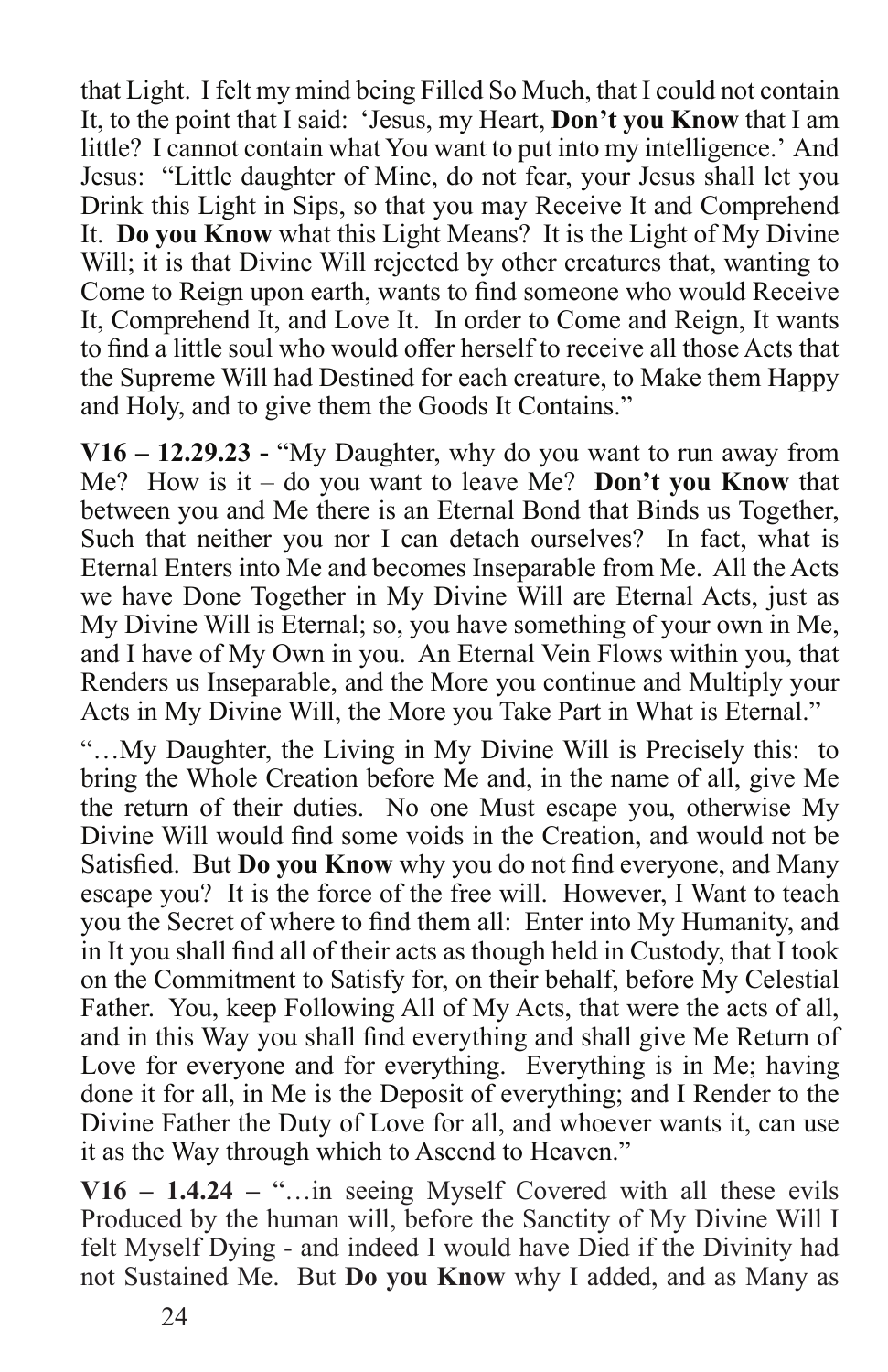*three times*: *'Non mea voluntas, sed Tua fiat'* ['Not My Divine Will, but Yours be Done']? I felt upon Myself all the human wills of creatures United together, all of their evils, and in the name of all I Cried out to the Father: 'May the human will be done on earth no More - but the Divine. May the human will be banished, and may Yours Reign.' So, even from that time – and I wanted to do this at the very beginning of My Passion, because the Calling upon earth of the *Fiat Voluntas Tua*  on earth as It is in Heaven was the thing that Interested Me the Most and the Most Important One – I Myself said in the name of all: *'Non mea voluntas, sed Tua fiat.'* From that time I Constituted the Era of the *Fiat Voluntas Tua* upon earth. And by saying it as Many as *three times*, in the *first one* I Impetrated It, in the *second* I made It Descend, in the *third* I Constituted It Ruler and Dominator. And in saying, *'Non mea voluntas, sed Tua fiat'*, I Intended to Empty the creatures of their wills and to Fill them with the Divine."

"…But **Do you Know** who was the *first one* to Cry Out together with Me: *'Non mea voluntas, sed Tua fiat'*? It was My little Newborn of My Divine Will, My little daughter, who felt Such repugnance and fright at her human will that, trembling, she Clung to Me and Cried Out with Me: 'Father, if it be possible, let this Chalice of My Divine Will Pass from me.' And, Crying, you added with Me: *'Non mea voluntas, sed Tua fiat'*. Ah! yes, you were Together with Me in that First Contract with My Celestial Father, because at least one creature was Needed in order to Validate this Contract."

**V16 – 2.2.24 -** "My Daughter, My Divine Will is Life and Motion of Everything. But **Do you Know** who Follows Its Motion and Takes Flight in My Eternal Volition, in Such a Way as to go Around as It Does in the Sphere of Eternity, be wherever It is, and do whatever It Does? The soul who is Completely Abandoned in My Holy Will. Abandonment is the Wings in order to Fly Together with My Divine Will."

"…**Do you Know** who it is that, in Heaven, Shares More in this Newness that is Never exhausted? One who has practiced More Good on earth. This Good shall be like the Seed that shall bring her the Knowledge of Our Beatitudes, Joys, Beauty, Love, Goodness, etc. And Depending on the Good that the soul has practiced on earth, that is in some Harmony with Our Varied Beatitudes, she shall Come Closer to Us, and shall Fill herself, in Large Gulps, with that Beatitude whose Seed she Contains, to the point of Overflowing outside. She shall Share in Everything that the Circle of Eternity Contains; she shall be Filled with It in place of the seeds acquired on earth."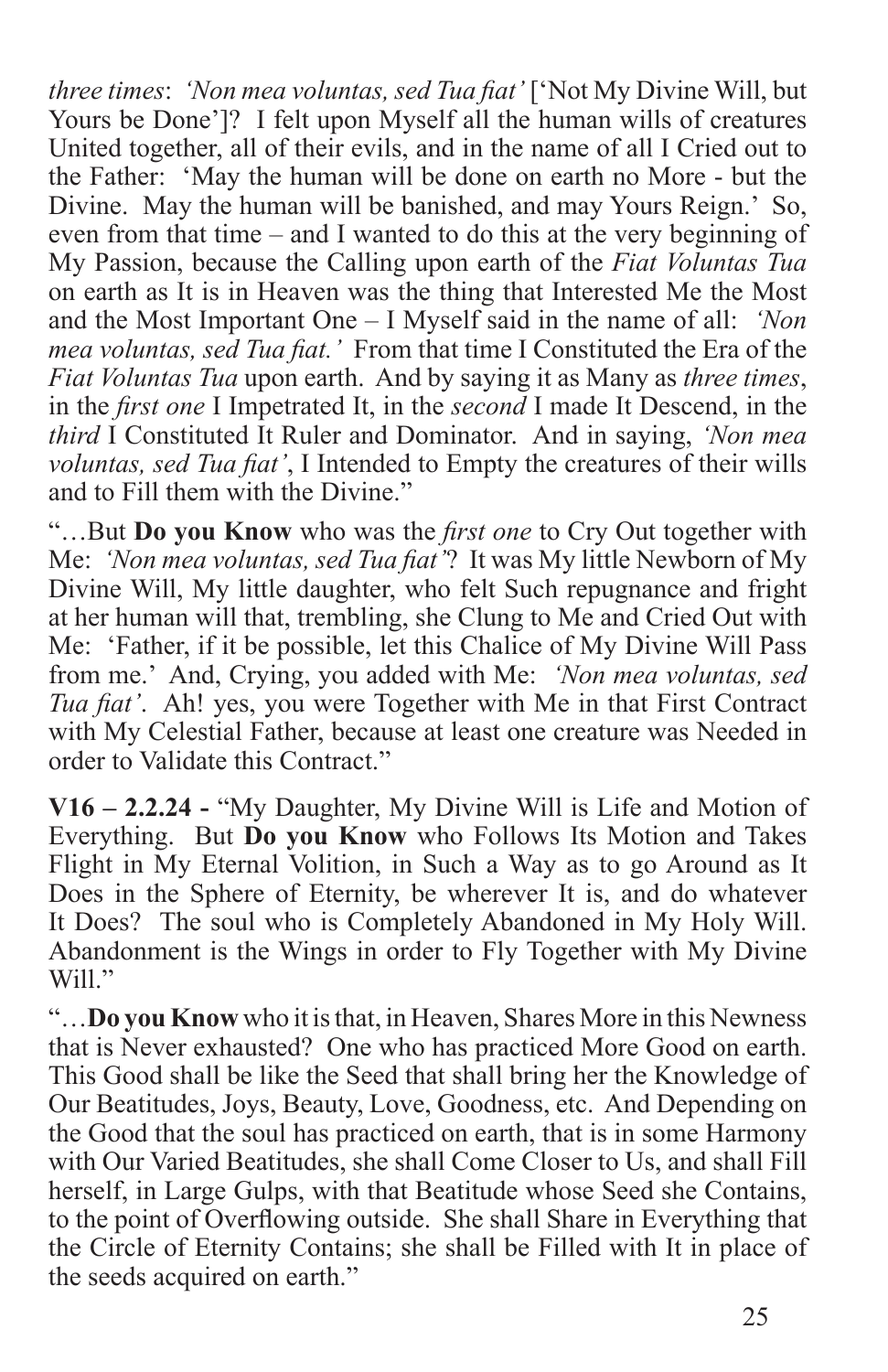**V16 – 2.5.24 –** "**Don't you Know** that Cheerfulness for the soul is like Fragrance for flowers, like Condiment for Foods, like the Skin tone for people, like Maturation for Fruits, like the Sun for plants? So, with this melancholy, you have not let Me found a Fragrance that may Cheer Me, nor a Tasty Food, nor a Mature Fruit; rather, you are all faded as to move Me to pity. Poor daughter, Courage, Cling to Me, do not fear."

**V17 – 7.1.24 -** "I AM Operating and Expanding your soul in My Divine Will. And besides, I do not have to give you an account of what I do, because, having given yourself completely to Me, you have lost your Rights - all Rights are Mine. **Do you Know** what your only Right is? That My Divine Will be yours, and that It Administer to you Everything that can Make you Happy in time and Eternity."

 $V17 - 7.16.24 -$  ...Do you Know in whom I can place the Goods that Came Out of Me in Creation? In one who Makes My Divine Will her own, because It Alone Gives her the Capacity, the Appreciation and the True Dispositions in order to receive the Goods of her Creator, and Administers to her the Requital, the Gratitude, the Thanksgiving and the Love that she is Obliged to Give for the Gifts that, from So Much Goodness, she has Received. Therefore, Come with Me, and let us Go Around Together, throughout the earth and the Heavens, that I may place in you the Love that I Issued for Love of creatures in all Created things, and so that you may give Me the Requital for them, and, together with Me, you may Love Everyone with My Love."

**V17 – 10.6.24 –** "My Divine Will is Heartbeat of Life in the bird that warbles, in the cheeping of the chick, in the lamb that bleats, in the turtledove that moans, in the plants that vegetate, in the air that everyone breathes. In sum, in everything My Divine Will has Its Life, and Forms with Its Power the Act It Wants. So, It Maintains Harmony in all Created things and Forms in them the Different Effects, Colors, Offices that each of them contains. But **Do you Know** why? To Make Myself Known to the creature, to Go to her, to Court her, to Love her, with as Many Different Acts of My Divine Will for as Many things as I Created. My Love was not content with Placing My Divine Will as Heartbeat of Life in the depth of her soul, but It wanted to Place My Divine Will in all Created things, so that, also from the outside, My Divine Will might never leave her, and she might be Preserved and Grow in the Sanctity of My Very Will, and all Created things might be Incitement, Example, Voice and Continuous Call for her, to Make her Always Run in the Fulfillment of My Divine Will – the Only Purpose for which she was Created."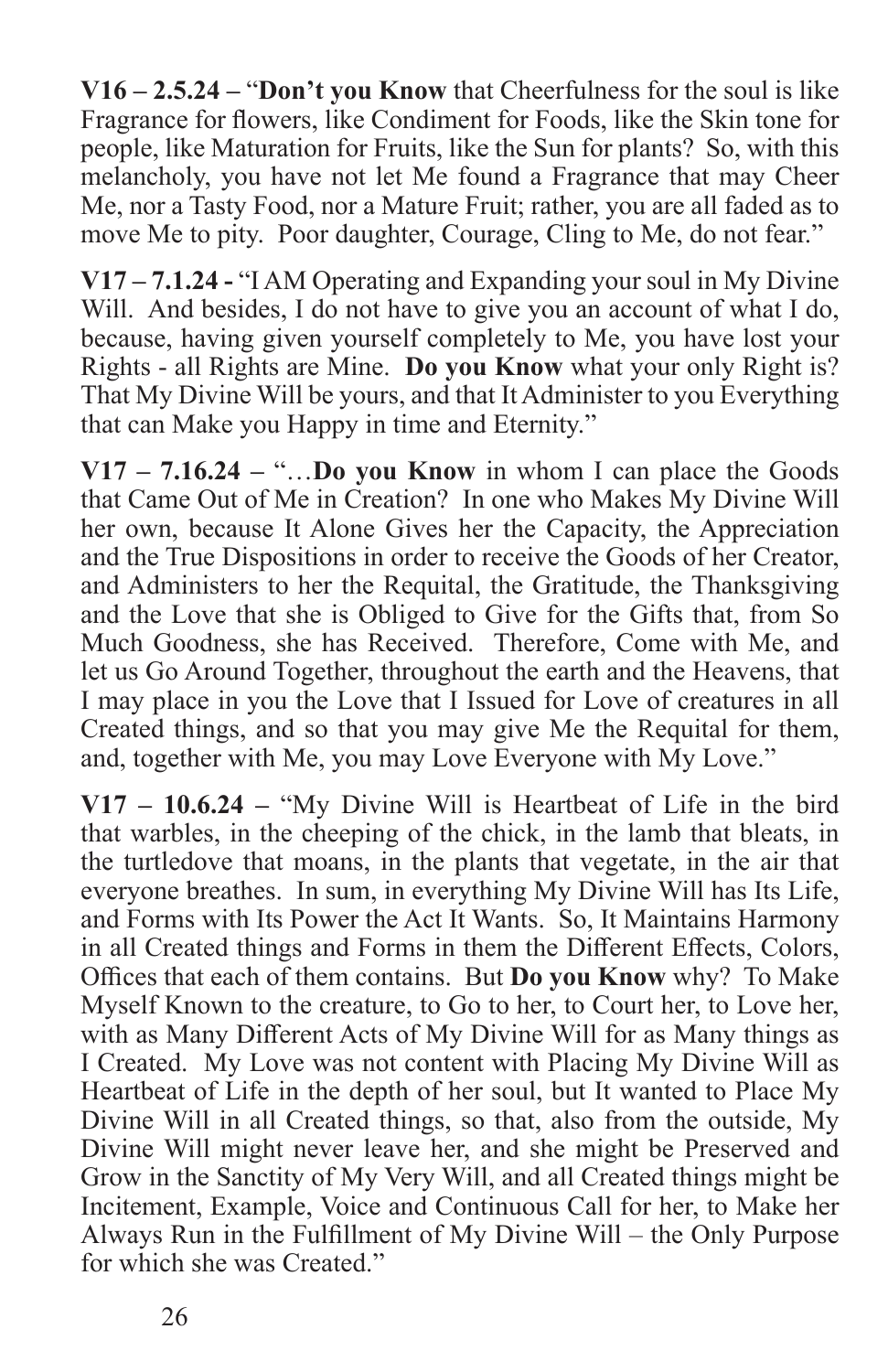**V17 – 10.30.24 –** "**Do you Know** why there are Different Choirs of Angels, *One* Superior to the other? There are some that are Closer to My Throne - **Do you Know** why? Because, to some, My Divine Will Manifested *One* Act Alone of My Divine Will; to some, *Two*; to some, *Three*; to some, *Seven*; and in each thing Pertaining to the Additional Act that My Divine Will Manifested, some were Made Superior to others, and were rendered More Capable and Worthy to be Close to My Throne. So, the More My Divine Will Manifests Itself, and They keep Themselves in It, the More they are Raised, Embellished, Made Happy and Superior to others. See, then, how Everything is in My Divine Will, and in Their keeping Themselves, without ever going out, in that Same Will from which They came. And from Their Greater or lesser Knowledge of My Supreme Will are the Different Choirs of Angels Constituted - their Distinct Beauties, the Different Offices, and the Celestial Hierarchy."

 $V17 - 11.3.24 -$  "...even though it cannot be seen, the air has everything in its Power and constitutes itself life of each Created being. Therefore, all feel the necessity of the air, and the air follows its course everywhere, at night and at daytime; it penetrates into the beating of the heart, into the circulation of the blood – everywhere. But **Do you Know** why it contains So Much Virtue? Because in the air there is the Whole Substance of the Goods it Produces; the Nourishing, the Respiratory and the Vegetative Strength were Placed by God in the air, and it contains as though Many Seeds of all the Good it Encloses.

Now, if air was needed for the preservation of all nature, Air was also Needed for the Preservation of the soul; and My Goodness did not want to Entrust or Form another air for the soul, but My Very Will Wanted to Constitute Itself Air for the soul, so that all the Substance of the Goods It Contains, like air, though invisible, might Penetrate into the depth of the soul and bring her the Divine Nourishment, the Vegetation and all Goods, the Respiratory Virtue of All that is Heaven, the Invincible Strength, the Fecundity of All Virtues."

**V17 – 11.27.24** – "…**Do you Know** what renders the poor creature mutable? It is her human will that renders her fickle in Love, in pleasures, in the good she does. The human will is like an impetuous wind that moves the creature at every blow like an empty reed - now to the right, now to the left. This is why, in Creating her, I Wanted her to Live of My Divine Will – so that, arresting this impetuous wind of the human will, It might Render her Firm in Good, Stable in Love, Holy in Operating. I Wanted to let her Live in the Immense Territory of My Immutability."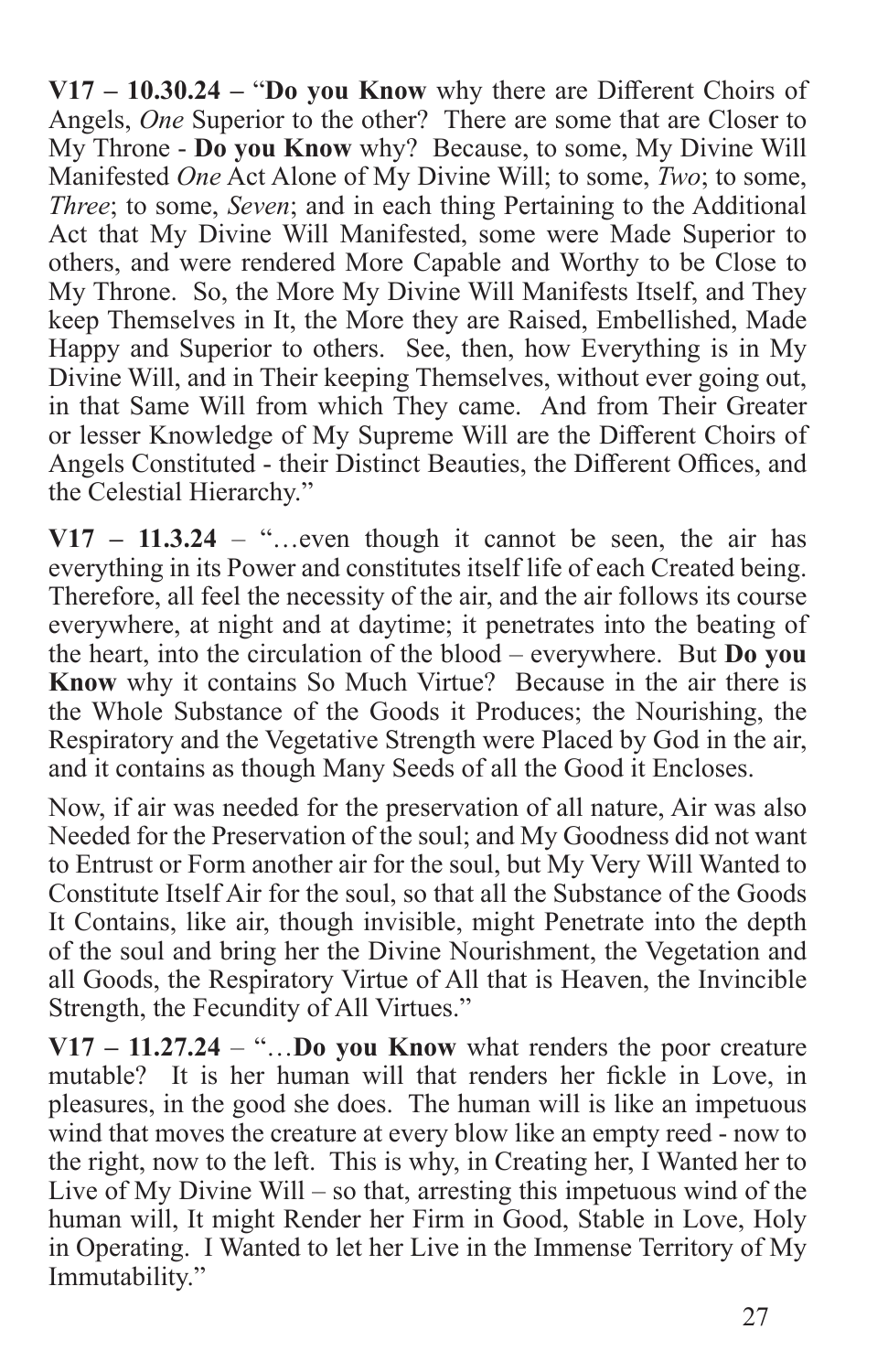**V17 – 12.24.24 –** "…**Do you Know** what the *First* Pain was, that I Suffered in the *First* Act of My Conception, and that lasted for My Whole My Life? The Pain of Death. My Divinity Descended from Heaven as Fully Happy, Untouchable by any Pain and by any Death. When I saw My Little Humanity being subject to Death and to Pains for Love of creatures, I felt the Pain of Death So Vividly, that I really would have Died of Sheer Pain, if the Power of My Divinity had not Sustained Me with a Prodigy, Making Me feel the Pain of Death and the Continuation of Life. So, for Me it was Always Death: I felt the Death of sin, the Death of Good in the creatures, and also their natural death."

**V17 – 2.8.25 -** "My Daughter, you have Soothed Me, I feel My Bones in place; but **Do you Know** who can Soothe Me and Rejoin My dislocated Bones? One who lets My Divine Will Reign within herself. When the soul puts her human will aside, giving it not even one act of life, My Divine Will Acts as the Master in the soul; It Reigns, Commands and Rules; it is as if It were in Its Own House – that is, in My Celestial Fatherland. So, since that is My House, I Act as the Master, I Dispose, I Place from My Own, because, as My Dwelling, I can Place in it whatever I Want, to Make of it what I Want, and I receive the Greatest Honor and Glory that the creature can give Me."

**V17 – 3.1.25 -** "My Daughter, Courage, do not fear; there is no darkness in you, because only sin is darkness, while Good is Light. Don't you see how I have Come Out a Foundation of Light from within your interior? But **Do you Know** what this Light is? It is all the interior Operating that you do. Each additional Act you do is one More Filament of your human will that you Bind to the Current of the Eternal Light; and that Filament turns into Light. So, the More Acts you do, adding More Filaments, the More Full, Intense and Bright the Light shall become. Therefore, what you have done is the Light that you see, and what is left for you to do is the Void that you see within that Same Light. And I shall remain Always in the Midst of this Light, not only to Enjoy It, but to Bind the Filaments of the human will to the Current of the Eternal Light, because I AM the Origin, the Foundation, the Current of the Light. But **Do you Know** What True Light is? True Light is the Truth. The Truth, Known, Embraced, Loved and put into Practice by the soul, is the True Light, that Transforms her into Light Itself, and Causes New and Continuous Births of Light to be Placed inside and outside of her. This Truth Forms the True Life of God within the soul, because God is Truth, and the soul is Bound to the Truth - Even More, she Possesses It. God is Light, and she is Bound to the Light, and is Nourished with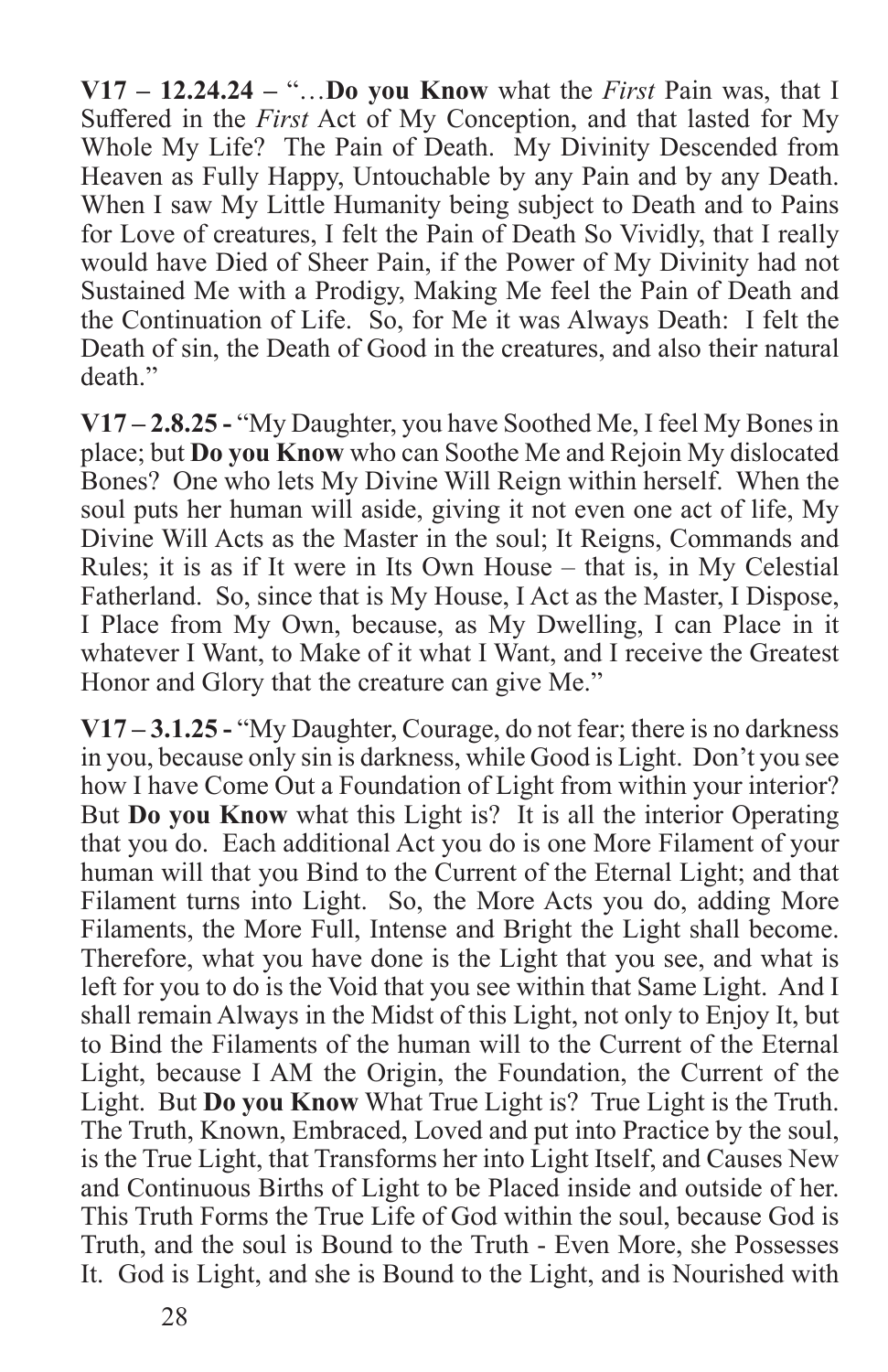Light and with Truth. However, while I Nourish the soul with Truth and with Light, she Must Keep the Current of her human will opened, in order to Receive the Current of the Divine Communication."

**V17 – 4.9.25 –** "My Daughter, look at the state of the world. It is So grave, that only through this Cloud can I look at it. If I wanted to look at it outside of this Cloud, I would destroy a Great part of it. But **Do you Know** What this Cloud of Light is? It is My Divine Will Operating in you, and your Acts done in It. The More Acts you do in It, the Larger this Cloud of Light becomes, Serving Me as Support, and to make Me look at man with that Love with which My Divine Will Created him. It Forms an Enchantment to My Loving Pupils, and Making Present to Me all that I Did for Love of him, It Makes a Compassionate Will Arise within My Heart, and causes Me to end up Compassionating the one whom I So Much Love."

**V17 – 4.15.25 –** "**Don't you Know** that Peace is the Smile of the soul, is the Azure and Serene Sky in which the Divine Sun Makes Its Light Blaze More Vividly, in Such a way as to let no cloud arise above the horizon, that might obscure the Light? Peace is the Beneficial Dew that Vivifies Everything and Bejewels the soul with an Enrapturing Beauty, and Attracts the Continuous Kiss of My Divine Will upon her."

**V17 – 4.23.25 –** "So, Each Act that the creature does in My Divine Will is a Kiss that she gives to and Receives from the One Who Created her, and from all the Blessed. But **Do you Know** What this Kiss is? It is the Transformation of the soul with her Creator; it is the Possession of God in the soul, and of the soul in God; it is the Growth of the Divine Life in the soul; it is the Accord of the Whole of Heaven, and it is the Right of Supremacy over all Created things. The soul, Purged by My Divine Will, through that Omnipotent Breath that was Infused in her by God, no longer produces the nausea of the human will, and therefore God Continues to Breathe Upon her with His Omnipotent Breath, that she May Grow with that Will with which He Created her."

**V17 – 4.26.25 –** "**Don't you Know** that the Surest Sign that I Reside within you is that My Divine Will has Its Place of Honor in you, that It Dominates you, and that It does with you whatever It Wants? My Divine Will and I are Inseparable, and My Divine Will Renders Inseparable from Me one who lets herself be Dominated by It."

**V17 – 5.17.25 -** I want to Enclose all Your Life, all Your Acts, with my *'I Love You'*. I want You to Touch, See and Feel my Continuous *'I Love You' E*verywhere. My *'I Love You'* shall Never leave You – Your Very Will is the Life of my *'I Love You'*.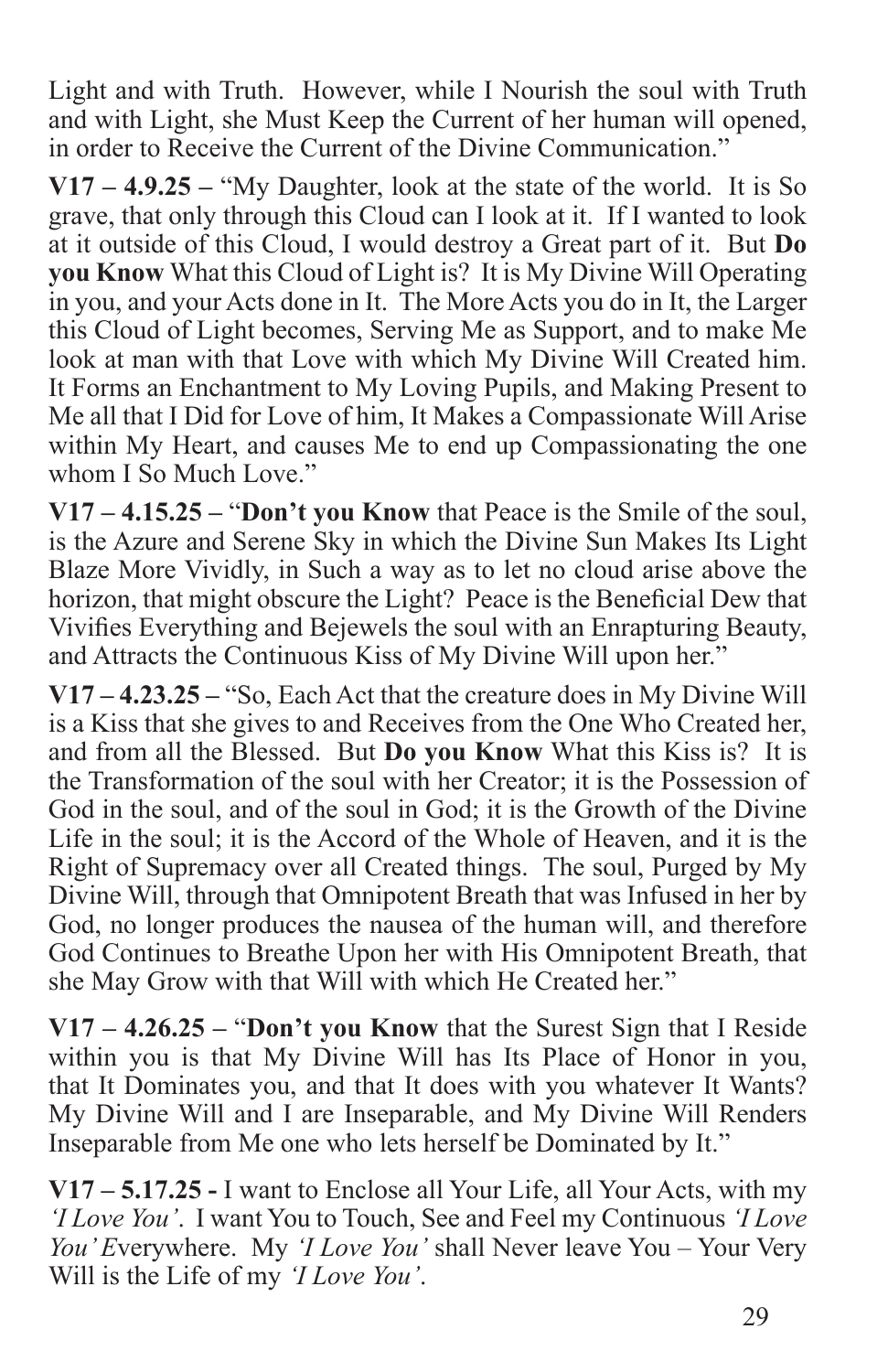But **Do you Know** what this little girl wants? That the Divine Volition that You So Much Loved, and that You Did during Your Whole Life upon earth, Make Itself Known to all creatures, so that all may Love It, and may Fulfill Your Will on earth as It is in Heaven. This little girl wants to Conquer You in Love, that You may Give Your Will to all creatures. O please! Make this poor little one Happy, who wants nothing else but what You Want: that Your Will be Known and that It Reign Upon earth.'

**V17 – 7.20.25 -** "My Daughter, have you seen how Painful is the State of Immobility? It is the Hardest State, because even while feeling bitter Pains, Motion is a Relief – it is a Sign of Life. Contortions are mute voices, that ask for help and stir those who are around to Compassion. You have experienced how Painful that is. But **Do you Know** why I put you in this State of Immobility? To Make you Comprehend the State in which My Grace finds Itself, and to Receive a Reparation from you.

 "…But **Do you Know** who is the Comforter, the Indivisible Companion, the Enrapturer who Raptures the Motion and the Life of My Grace – Even More, she Accelerates Its Motion More and More, and does not render It immobile, not even for one instant? One who Lives in My Divine Will. Where My Divine Will Reigns, My Grace is Always in Motion, It is Always in Feast, It has Always something to do, It is Never left grieving or idle. The soul in whom My Divine Will Reigns is the Favorite of My Grace; she is Its Little Secretary, in whom It Deposits the Secrets of Its Sorrows and of Its Joys. It Entrusts Everything to her, because My Divine Will has Sufficient Space to receive the Deposit that My Grace Contains; because she is nothing other than a Continuous Birth from My Supreme Will."

**V18 – 10.4.25 -** "My Daughter, aren't you Happy that none of the *'I Love You's'* that come out of you go lost, but all remain Impressed in Me? And then, **Do you Know** what Good comes to you by repeating them? *You Must Know* that when the soul decides to do some Good, to exercise a Virtue, she Forms the Seed of that Virtue. By repeating those Acts, she Forms the Water with which to Water that Seed in the earth of her heart; and the More Often she repeats them, the More she Waters that Seed, and the Plant Grows Beautiful and Green, in Such a Way that It quickly Produces the Fruits of that seed."

 $V18 - 10.24.25 - "To repeat My Passion in Act in the creative is$ different from one who only thinks about and compassionates My Pains. The *first* is an Act of My Life, that takes My Place in order to repeat My Pains, and I feel I AM given back the Effects and the Value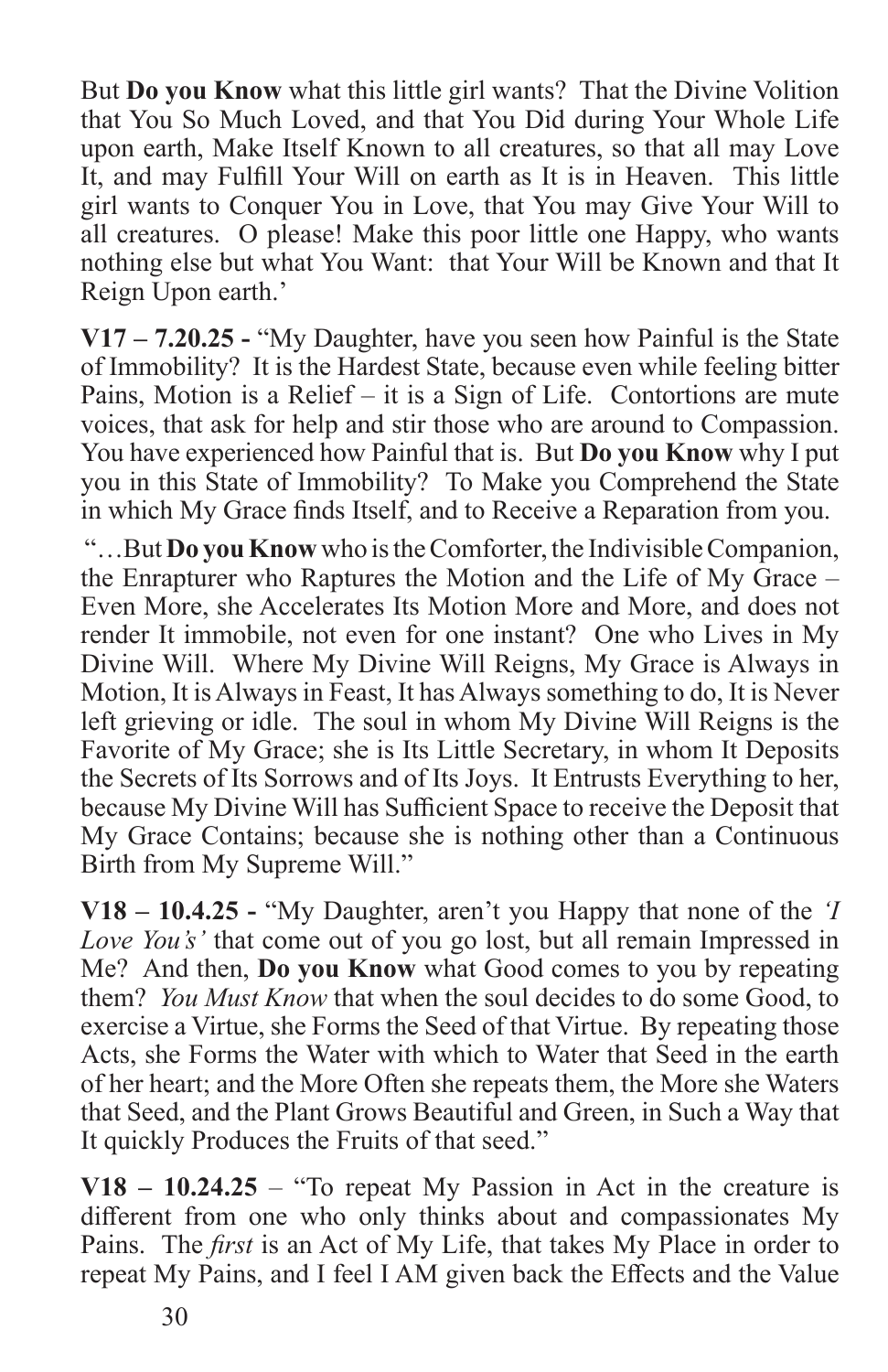of a Divine Life. On the other hand, when one thinks about My Pains and compassionates Me, it is the mere company of the creature that I feel. But **Do you Know** in whom I can repeat the Pains of My Passion in Act? In one who has My Divine Will as Center of Life."

"…the Creation, the Redemption and the Sanctification are One Single Act for the Divinity; and only because it is One Single Act, it has the Power to Make all Acts Its Own, as if they were *One* Alone. Now, one who Lives in My Divine Will Possesses this Single Act, and it is no wonder that she takes part in the Pains of My Passion, as though in Act."

"…In this Single Act she finds the Redemption in Act; she Makes It all her own, she Suffers My Pains as if they were her own, she Flows within Everything I Did - in My Prayers, in My Pains, in My Words - in Everything; she has a Note of Reparation, of Compassion, of Love and of Substitution for My Life. In this Single Act she finds Everything; she Makes Everything her own, and places her Requital of Love Everywhere."

**V18 – 1.28.26 –** "…**Do you Know** what the acts of the creature are without the Fullness of Our Will? They are like those foods without condiments and without substance, that, instead of being enjoyed, disgust the human palate; and so do they disgust the Divine Palate. They are like those unripe fruits, that contain neither sweetness nor taste; they are like those flowers without fragrance; they are like those vases, that are full, yes, but of old, fragile and ragged things. All this can serve a strict necessity of man, and maybe a shadow, a Shade of the Glory of God, but not the Happiness and the Complete Well-Being of the creature, and the Fullness of the Glory of God."

**V19 – 3.2.26 -** "My Daughter, **Do you Know** why it was your turn to say the *Second* Part of the 'Glory be'? Since My Divine Will is in you, it Befitted you to bring the earth up to Heaven, in order to give, in the name of all, together with the Celestial Court, that Glory that shall Never End - *'World Without End'*. Eternal things, that Never End, can be found only in My Divine Will, and one who Possesses It is in Communication with Heaven. This soul takes Part in Everything they Do in the Celestial Regions, and she is as though in Act Together with the Celestial Blessed."

**V19 – 4.4.26 –** "…I Abound, I Multiply My Continuous Act in the souls who keep the Doors Open, and with them I Delight and Continue the Office of Creator. But **Do you Know** where this Continuous Act of Mine is Never interrupted? In the soul who Lives in My Divine Will. Ah, yes, only in her can I Do, Freely, whatever I Want, because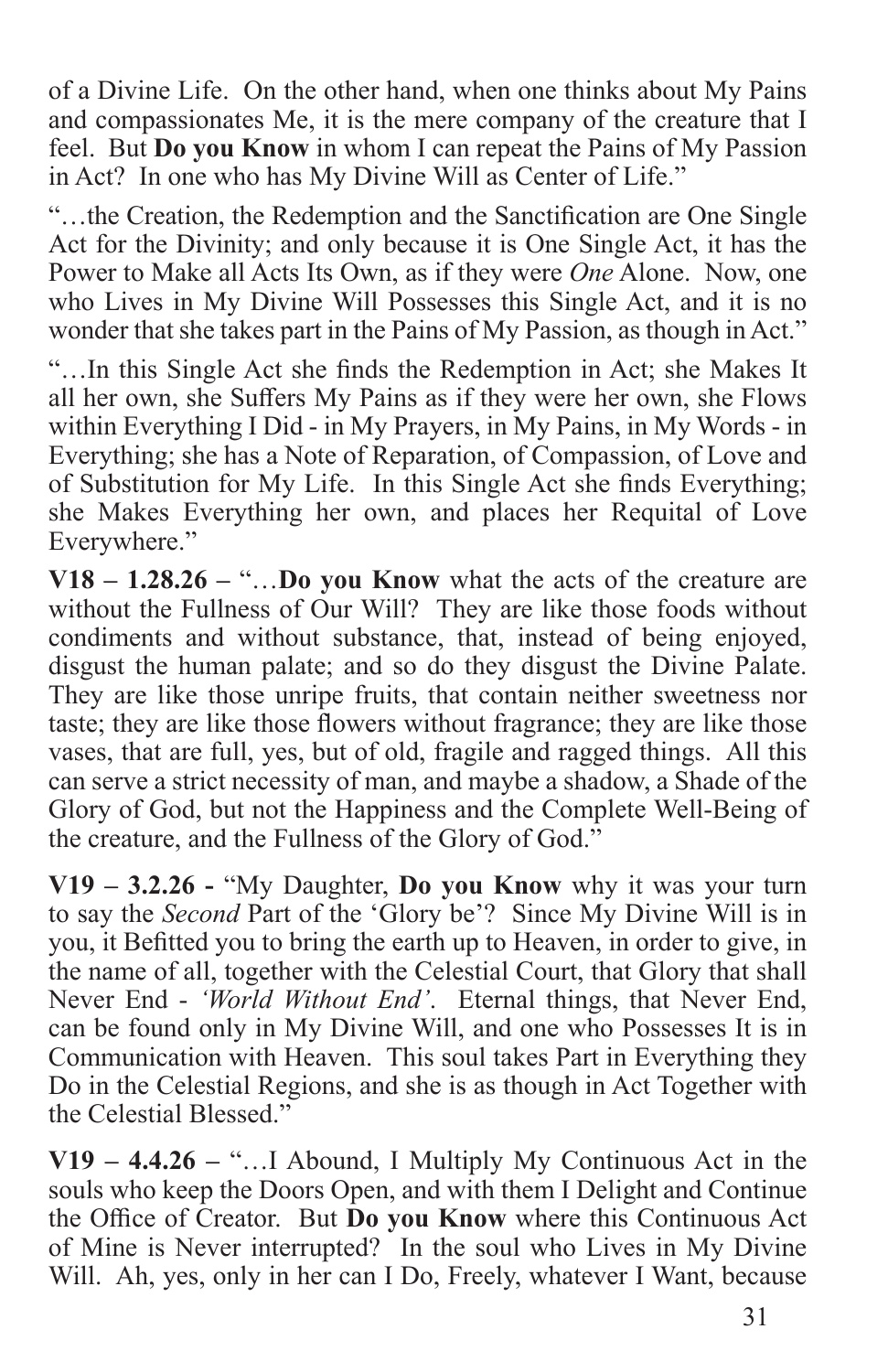My Divine Will, that the soul Contains, Prepares her for Me to Receive My Fiat that Came Out in Creation. So, My Divine Will, Possessed by the soul, and that which I Myself Keep, Extend hands to each other, Kiss each other, and Form the Greatest Portents. Therefore, be Always Attentive, and let your Flight be Always in My Divine Will."

**V19 – 4.9.26 –** "Our Being is Always in Perfect Balance; It neither increases, nor can It decrease. But **Do you Know** how this happens? Imagine a sea full to the brim; a wind invests its surface and forms the waves, that overflow outside of the sea. In swelling, this sea has lost nothing, and just as the waters have overflowed outside, so have they immediately risen, and they appear at the same level as before. The same happens between the soul and God: she can be Called the little Wind that Forms the Waves in the Divine Sea, in Such a Way that she can take As Much Water as she wants; but Our Sea shall remain Always at Its Level, because Our Nature is not subject to undergoing mutations. Therefore, the More you take, the More Delight you shall give Me and the More Glorified I shall be in you."

**V19 – 5.3.26 -** I was thinking of what Jesus had told me, and I said to myself: 'Is all this possible? That the Divine Will Reaches the Point of Bilocating in order to Reign in the creature as in Its Own Dwelling – in Its Divine Womb?' And Jesus added: "My Daughter, **Do you Know** how this happens? Imagine a little and poor hovel, in which a King, taken by Love for it, wants to Reside. So, the Voice of the King can be heard Coming from within that hovel; from it Come His Commands, as well as His Works. Inside of the hovel there are Foods apt to Nourish the King, and the Chair Worthy of Him, on which He can Sit. So, the King has changed nothing of that which Befits His Royal Person; He has only changed His Residence – from the Royal Palace, of His Own Will and with Greatest Delight, He has Chosen the hovel. The little hovel is the soul; the King is My Divine Will. How Many times do I not hear the Voice of My Divine Will that Prays, Speaks, Teaches, in the little hovel of your soul? How Many times do I not see My Works Come Out of it, and I Rule, Vivify and Preserve all Created things from your little hovel? My Divine Will does not take into account your littleness - on the contrary, It Likes it Greatly; what It Looks for is Absolute Dominion, because through Absolute Dominion It Can Do Whatever It Wants, and Place Whatever It Likes."

**V19 – 5.18.26 –** "The Work of the Divine Fiat is a Work that Must Embrace Everything - Creation, Redemption and Sanctification. It is the Basis of Everything, it is the Life that Flows in Everything and Encloses Everything within Itself. Because It has No Beginning, It is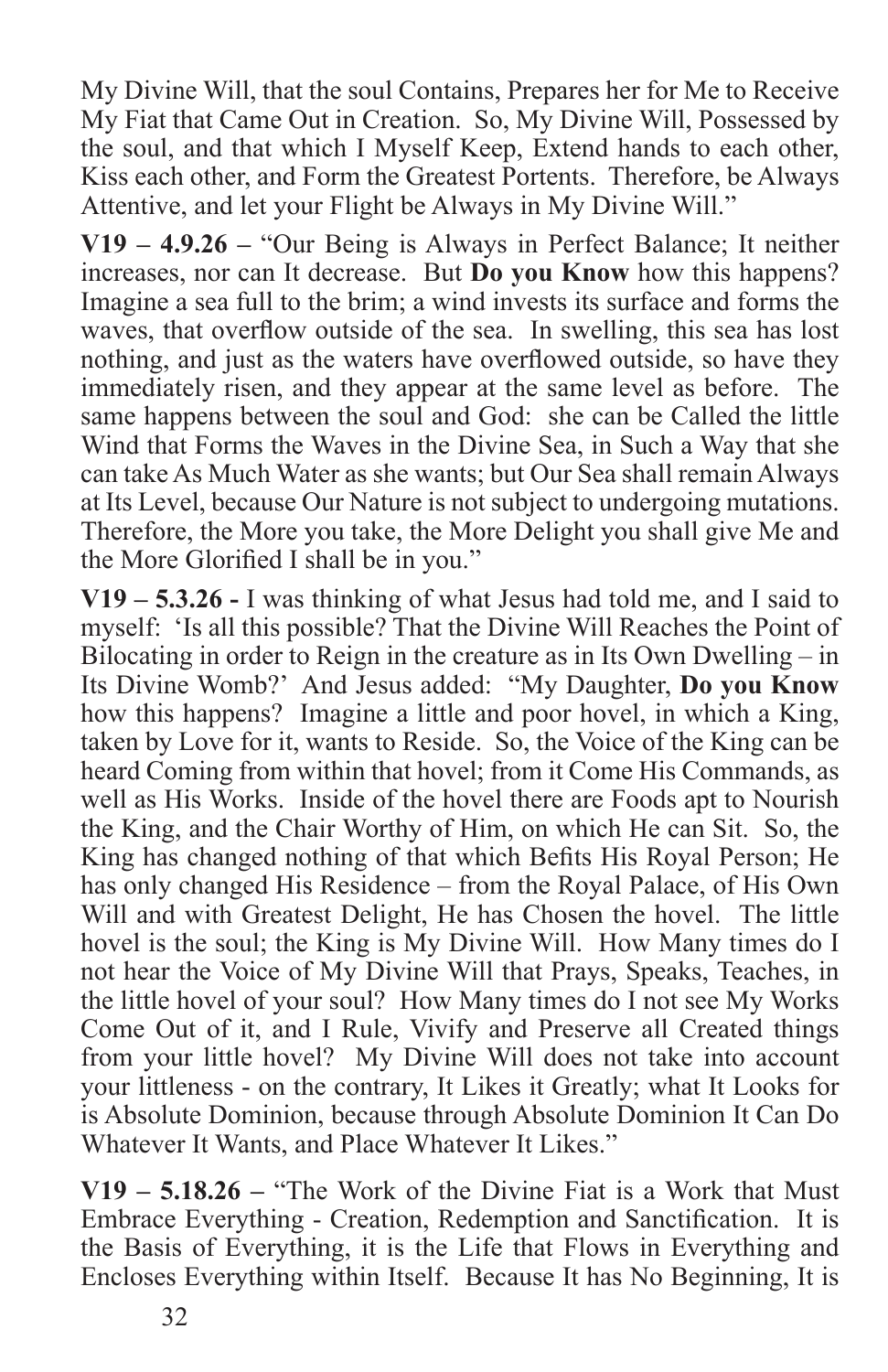the Beginning of all things, and the End and Fulfillment of Our Works. See, then: the Capital We want to Entrust to you is Exuberant - you have not calculated it. But **Do you Know** what it is that We Entrust to you in the Supreme Fiat? We Entrust to you the Whole Creation, all the Capital of Redemption, and that of Sanctification. My Divine Will is Universal, and in all things It has been the Operator. So, it is Right that What Belongs to It be Entrusted to you."

**V19 – 6.6.26 –** "My Daughter, one for whom it was Established that she would Live in My Divine Will was Inseparable from Me, and even though at that time you were not there, My Divine Will Made you Present and Gave Me your Company, your Acts, your *'I Love You'*. And **Do you Know** what an *'I Love You'* in My Divine Will Means? That *'I Love You'* Encloses an Eternal Happiness, a Divine Love, and for My Tender Age that was enough to Make Me Happy and to Form a Sea of Joy Around Me - enough to Make Me put aside all the bitternesses that the other creatures gave Me."

**V19 – 7.2.26 –** "**Do you Know** how it shall be for your Creator with regard to this Sanctity of Living in My Divine Will? It shall happen as to a king who has no offspring. This king never enjoys the affection of a child of his own, nor does he feel like lavishing all his paternal caresses and his affectionate kisses, because in no one does he see his own progeny, his own features, someone to whom to entrust the destiny of his kingdom. Poor one, he lives always with a nail in his heart; he lives always surrounded by servants, by people who do not resemble him, and if they remain around him, it is not out of pure Love, but out of self-Interest, to gain riches and glory, and maybe even to betray him. Now, suppose that a son comes to the light for him after a long time – what is not the feast of this king? How he kisses him, caresses him - he cannot remove his gaze from his son, in whom he recognizes his own Image. Just newly born, he gives him his kingdom and all of his goods as inheritance; and his complete joy and feast is that his kingdom shall no longer belong to some strangers, to his servants, but to his dear son. So it can be said that what belongs to the father belongs to the son, and what belongs to the son belongs to the father.

Now, one who shall Possess the Kingdom of My Divine Will shall be for Us like a child Born after about *six thousand years*. What Joy, what Feast shall not be Ours in seeing Our Image in him, Intact, Beautiful, just as We Delivered it from Our Paternal Womb. All the Caresses, the Kisses, the Gifts, shall be for this child; More So since, having given in Creation the Kingdom of Our Will to man as his Special Inheritance, and since this Kingdom of Ours has been in the hands of strangers,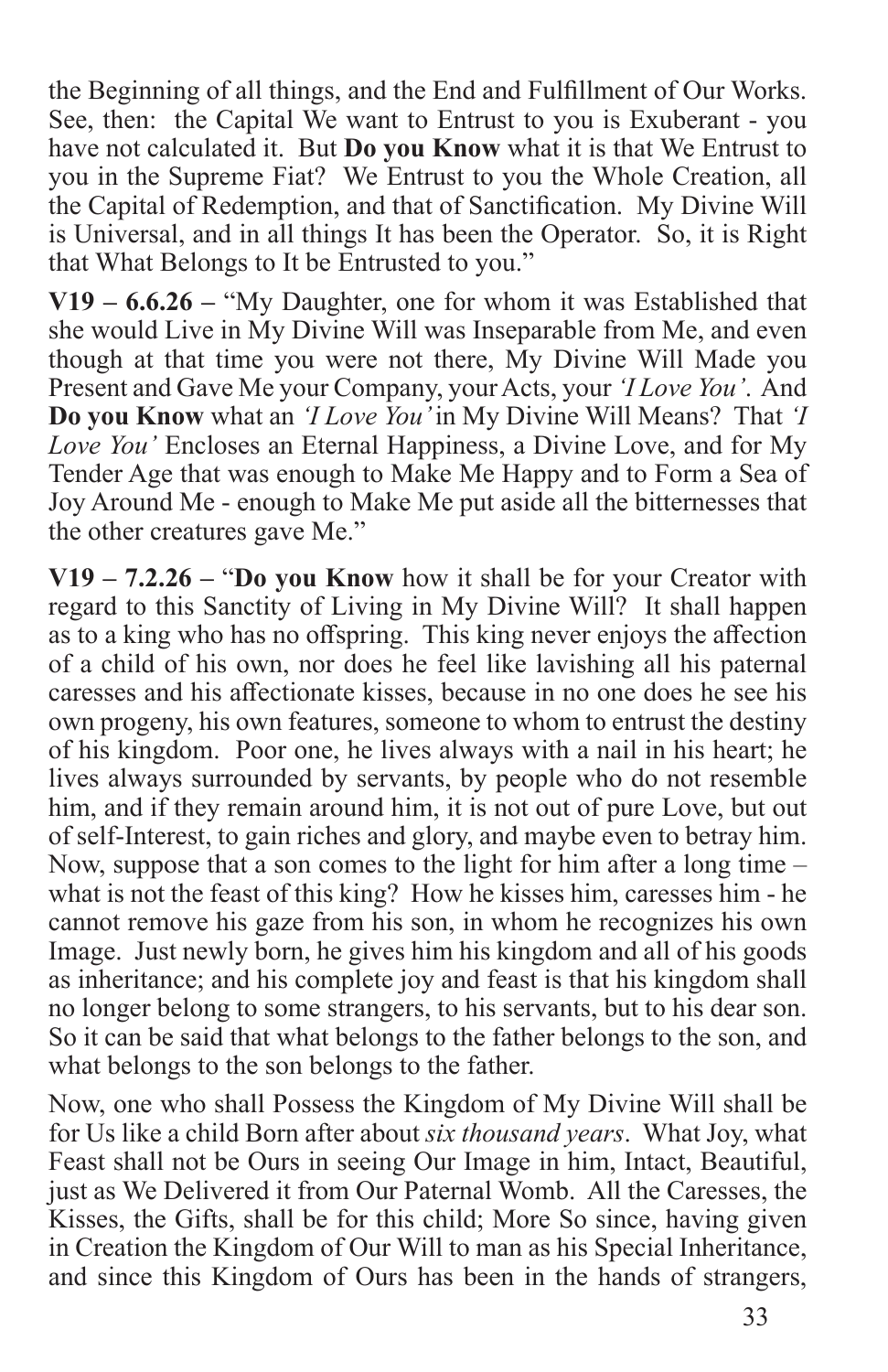of servants, of traitors for so long a time, in seeing this son who shall Possess It as a son and shall give Us the Glory of the Kingdom of Our Will, Our Inheritance shall be Placed in Safety on the part of this son. Is it not Right that We Give him Everything, Even Our Very Selves, and that he Enclose Everything and Everyone?"

**V19 – 7.20.26 –** "Look, My Daughter – how Beautiful the Whole Creation is! It was the Word of your Jesus that Worked It with *One* Fiat. But **Do you Know** what is the Enchantment that Enraptures Me? Your little *'I Love You'* on each Created thing. With this little *'I Love You'* of yours Impressed on each of them, they all Speak to Me of your Love, they Speak to Me of My Newborn of My Divine Will; I hear the Harmonious Echo of the Whole Creation that Speaks to Me about you. O! how it Enraptures Me, how Happy I AM to see that My Fiat in Creation and the one taught to you Hold Hands, Intertwine Together, and Fulfilling My Divine Will, they Give Me Rest."

**V19 – 7.29.26 –** "…having lost the Unity of the Light of My Divine Will, he (man) was no longer able to Rule, he had no More Strength of Dominion, his Laws had no Value; Creation was for him like a people that rebels against the king and makes of him its laughing-stock. And this is why My Humanity was Immediately Recognized by the Whole Creation as Its King – because It felt in Me the Strength of the Union of *One* Single Will. But as I departed, It remained without King again, Enclosed in Its Silence, waiting again for someone who, in the Kingdom of My Divine Will, would emit his voice to let It Resound in it. But **Do you Know** who she is who shall put all Creation in Feast once again – the one who shall Form Its Echo and shall Render It Speaking Again? It is you, My Daughter, who shall take back the Dominion, the Regime, in the Kingdom of My Divine Will. Therefore, Be Attentive, and let your Flight in My Volition be Continuous…."

**V19 – 9.5.26 –** "…since Created things are all Invested with My Divine Will, wherever It Reigns as Triumphant and Dominating, they see in you the Same Will that Reigns in them, therefore all hold you as the Daughter of their Wombs. There are so Many Bonds between you and them as to Surpass in an Infinite Way the natural bonds that exist between father and son. **Do you Know** who is not your Father? Only those who do not let My Divine Will Reign in them; these have No Right over you, nor do you have any duty toward them – they are like something that does not belong to you.

But **Do you Know** What it Means to Possess Such a Vast Paternity and Such a Long Daughtership? It Means to be Bound with Bonds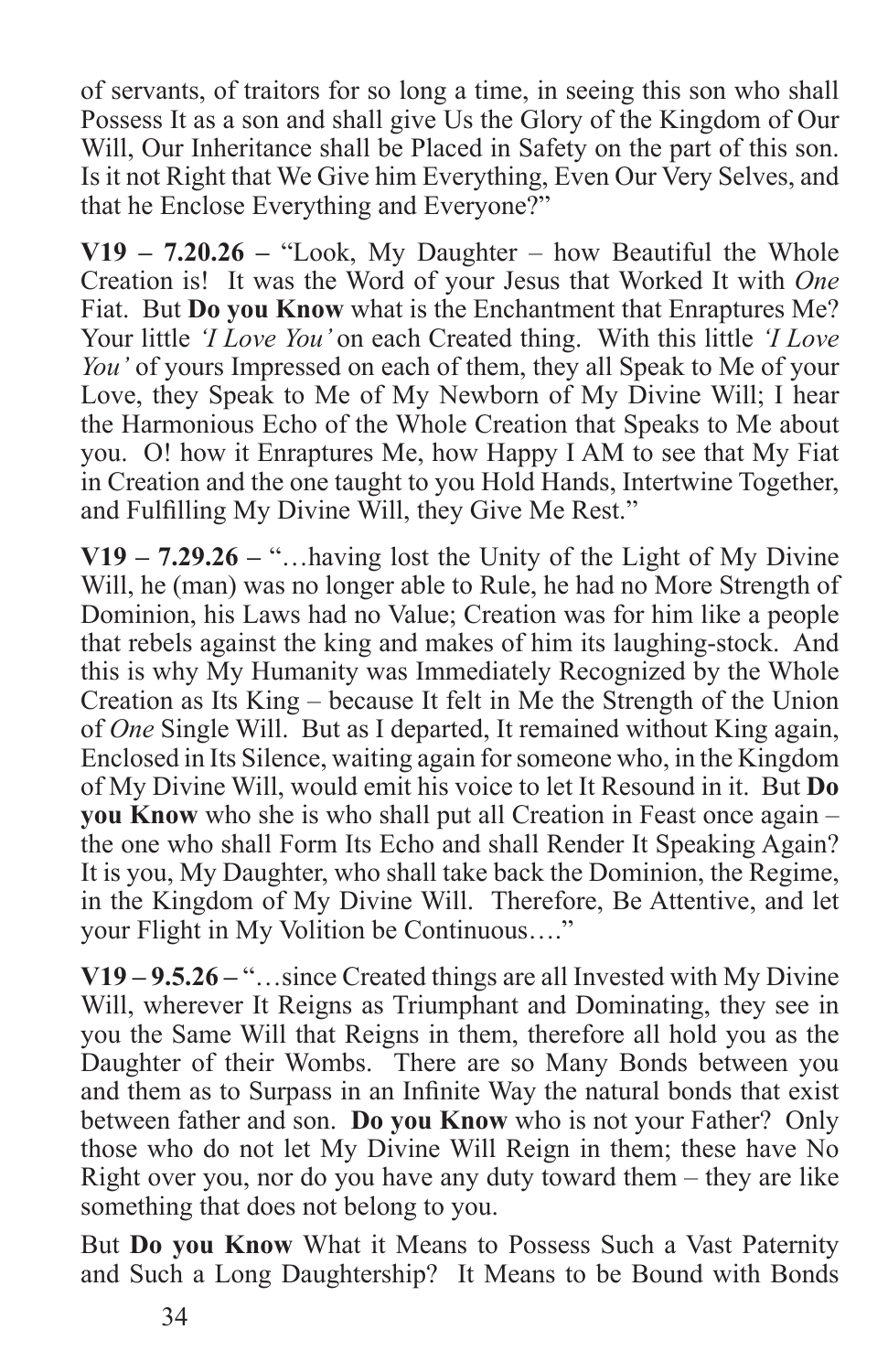of Justice to all the Riches, the Glory, the Honor, the Privileges that Such Vast Paternity Possesses. So, as My Daughter, your Jesus Gives you all the Goods of Redemption as Gifts; as Our Daughter, you are Endowed with All the Goods of the Sacrosanct Trinity; as Daughter of the Sovereign Queen, She Gives to you Her Sorrows, Her Works, Her Love and All of Her Maternal Merits as Gifts; as Daughter of the Angels and of the Saints, they Compete among Themselves to Give you all of Their Goods; as daughter of the Heavens, of the stars, of the sun, of the sea and of all Created things, they feel Honored to finally have their Daughter, to be able to give their Inheritance; and My Very Will Reigning in them, with Its Endless Light Forms for you the Deed of All Creation, and All feel the Happiness, the Joy of being able to Give their Inheritance, because by being able to Give, they no longer feel sterile, but Fecund, and Fecundity brings Joy, Company, Harmony, Glory, the Repetition of one's Very Life."

"…So, your Vast Paternity that you Possess, and your Long Daughtership is a Cause of Joy for all - and Much More for My Divine Will that, Bilocating, Reigns in you and Constitutes you the Daughter of All the things Created by It, in Such a Way that All feel your Support and the Contentment of being able to Give the Goods they Possess. Therefore, your oppression is not Justified in the Midst of so Many Goods, of So Much Happiness, and of So Many who Protect you, Defend you and Love you as their True Daughter."

**V20 – 9.17.26 –** "…in order to Give It, I Must Form It, Constitute It, and Make Known that which, up to now, is not Known about My Divine Will – and Such Knowledges about It, as to win those who shall Know Them to Love, Appreciate and Desire to Come and Live in It. The Knowledges shall be the Chains - but not imposed; rather, they themselves, willingly, shall let themselves be Bound. The Knowledges shall be the Weapons, the Conquering Arrows that shall Conquer the New Children of the Supreme Fiat. But **Do you Know** What these Knowledges Possess? The Changing of one's nature into Virtue, into Good, into My Divine Will, in Such a Way that they shall Possess Them as their own Property."

**V20 – 9.20.26 –** "My Daughter, that sigh of unwillingness of yours has formed its echo in everyone. And **Do you Know** what they felt? As if a Constellation wanted to go out of its Place - out of the Order, out of its Rapid Round Around their Creator. And on seeing this Celestial Constellation as though going out of their midst, all were shaken and as though hampered in their Round, but were immediately Restored by your Prompt Adhesion, Continuing their Rapid Round with Order,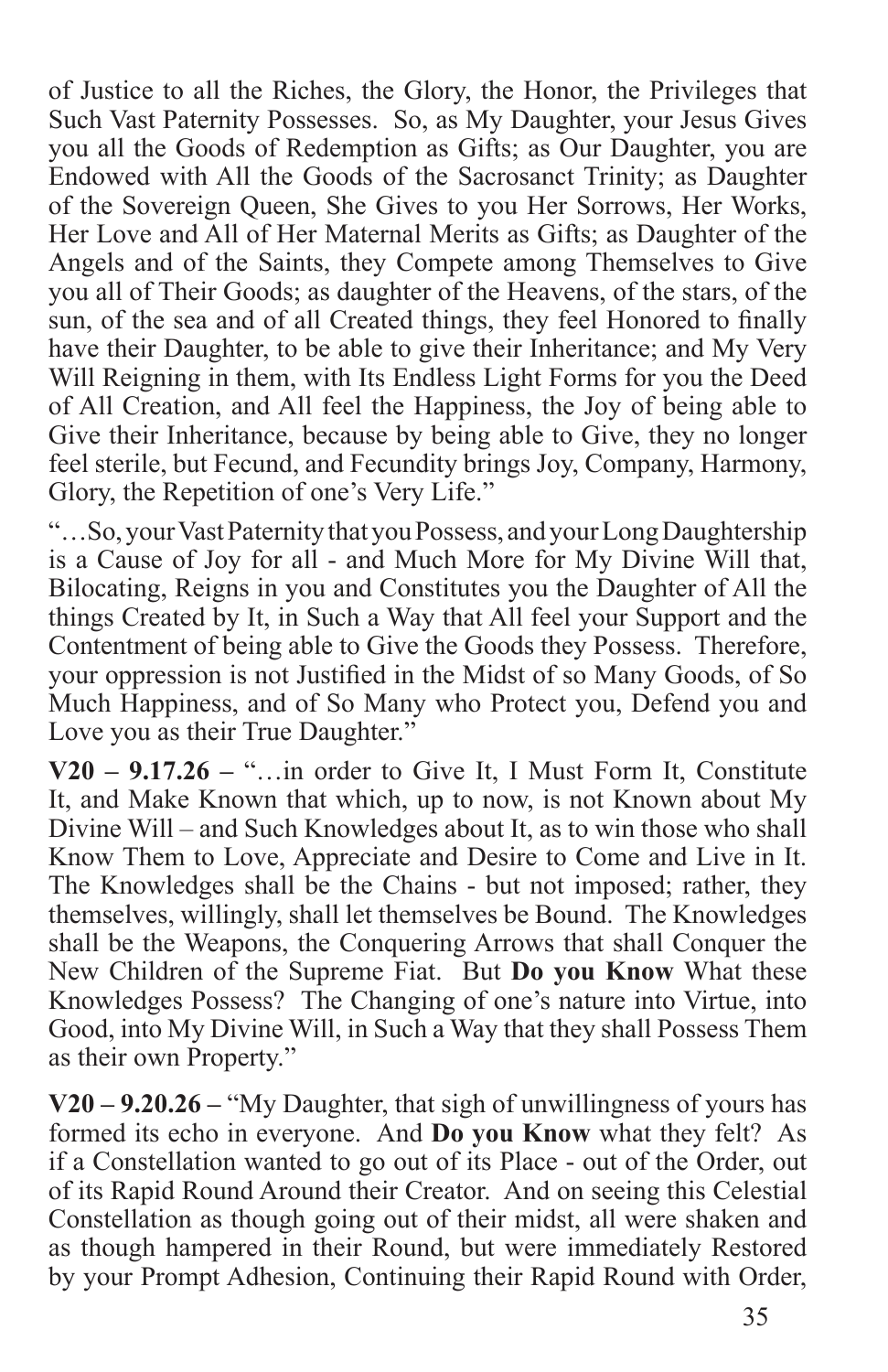Magnifying their Creator Who Keeps them Clasped to Himself, to Make them Turn Around Himself."

"…**Do you Know** for whom day and night, dawn and sunset, are formed? For one who now does My Divine Will, now her own. If she does Mine, she Forms the Day; if she does her own, she forms the night. One who Lives Fully in It Forms the Fullness of the Day. One who does not Live Fully in It, but does My Divine Will only with strain, forms the dawn. One who laments about what It Disposes and wants to withdraw, forms the sunset. And for one who does not do My Divine Will at all, it is always perennial nighttime – the beginning of that eternal night of hell that shall Never End."

**V20 – 10.2.26 –** "…according to the Dispositions of those in the Present, and the Prayers and Dispositions of those in the past, so did I Expand the Boundaries of the Goods of Redemption. In fact, only when a Good can be useful for creatures, then do I Give It; but if It brings them no Utility, why give It? And this Utility is taken by them if they have More Dispositions. But **Do you Know** when I Expand Its Boundaries? When I Manifest to you a New Knowledge that Regards the Kingdom of My Divine Will. This is why, before Manifesting it to you, I Cast a Glance over all, to see their Dispositions – whether It shall be useful for them, or It shall be for them as if it had not been Spoken. And in seeing that I Want to Expand My Boundaries More in order to Give them More Goods, More Joys, More Happiness to Possess, but they are not Disposed, I feel afflicted and I wait for your Prayers, for your Rounds in My Divine Will, for your Pains, in order to Dispose those Present, as well as Posterity. And then I Return to the New Surprises of My Manifestations about My Divine Will."

**V20 – 10.6.26 –** "**Don't you Know** that in order to Form the Kingdom of the Divine Fiat, It Must find in you as Many of Its Acts for as Many as It has lost? And this is the Reason for the alternation of My Presence and My absence – to Give you the occasion to Form Many Acts of Submission to My Divine Will; to Make these Acts of Divine Life that others have rejected, Enter into you."

**V20 – 10.12.26 – "Do you Know** what *Firstborn* Daughter of My Divine Will Means? It Means *First* Daughter in the Love of Our Celestial Father, and *First* among all to be Loved. It Means *First* Daughter of Grace, of Light, *First* Daughter of Glory, *First* Daughter Possessor of the Riches of her Divine Father, *First* Daughter of Creation. As *First*born Daughter of the Supreme Will, she Contains all the Bonds, all the Relations, all the Rights that Befit a *Firstborn* Daughter – Bonds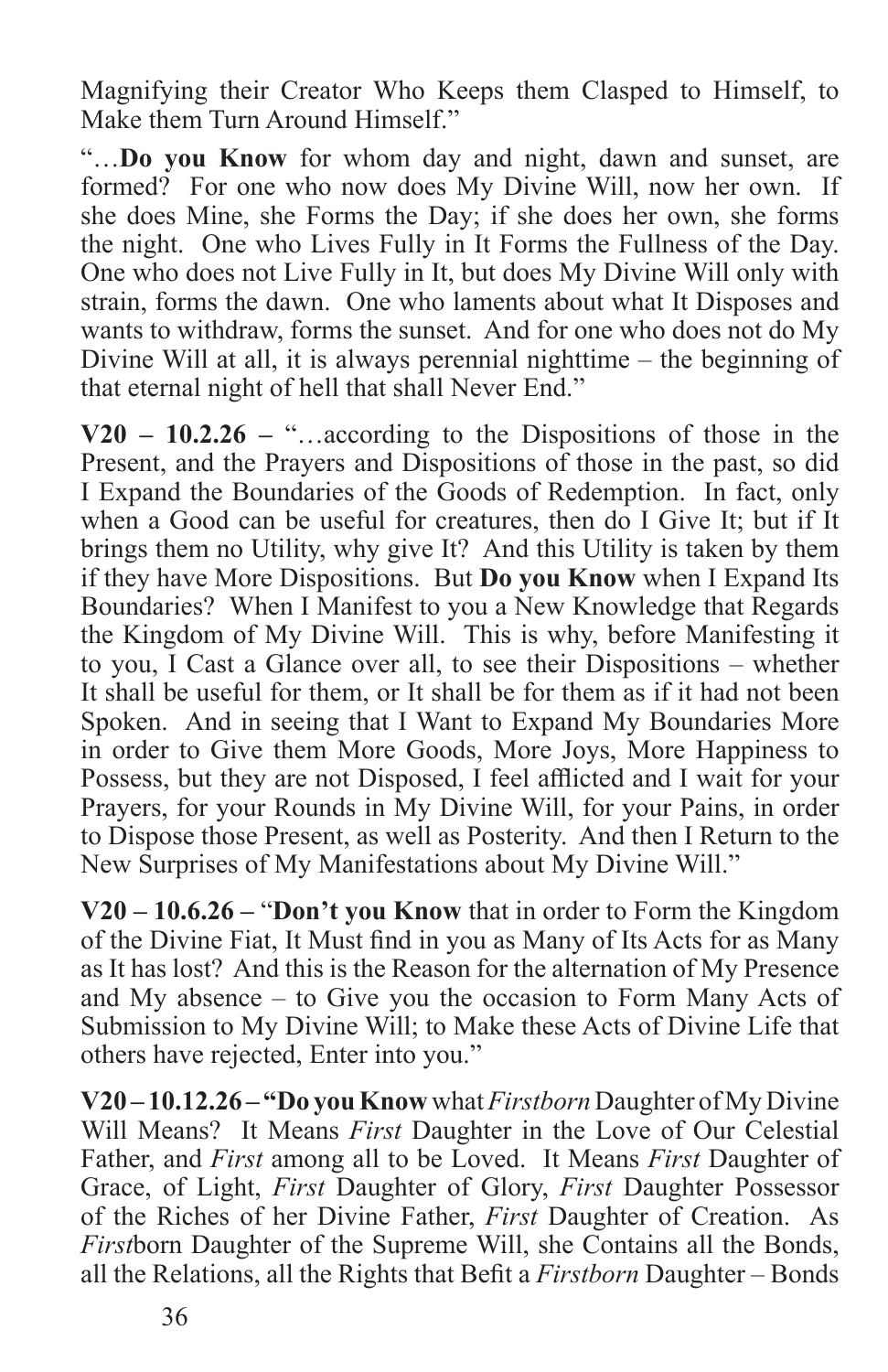of Daughtership, Relations of Communication to all the Dispositions of her Celestial Father, Rights of Possession of All His Goods.

"But all this is not all. **Do you Know** what *First* Daughter Delivered by My Divine Will means? It means not only to be *First* in the Love and in all the things of her Creator, but to Enclose within herself all the Love and all the Goods of the other children. So, if the others shall Possess each one his own part, she, as the *Firstborn*, shall Possess, All Together, the Goods of the others. And this, by Right and with Justice, because, as *Firstborn*, to her did My Divine Will Entrust Everything - Gave Everything, therefore in her is the Origin of all things, the Cause for which Creation was Created, the Purpose for which the Divine Action and Love Entered the Field. She who was to be the *Firstborn D*aughter of Our Will was the Primary Cause of All the Works of a God; therefore, as a Consequence, from her Derive All Goods - from her do They Come, to her do They Return. See, then, How Fortunate you are; you cannot Fully Comprehend What it Means to have Primacy in Love and in All the things of your Creator."

…"My Daughter, I Alone Must not be Enough for you, nor do I Want you to say that you do not care about everything else. No, no, if it is not enough for Me to Give you Myself alone without Giving you all of My things, if I Care that you have the Primacy and be the *Firstborn* Daughter, you too Must Care about it. **Don't you Know** that My Frequent Coming is Bound to your being My *Firstborn* Daughter? **Don't you Know** that, as long as Adam remained the *Firstborn* Son of My Divine Will, having therefore Primacy over Everything, I Visited him often? My Divine Will Reigning in him Administered to him all the Manners Necessary in order to be with Me, as the Son who Forms the Consolation of his Father. So, I Spoke to him as to a Son, and he to Me as to his Father. As he withdrew from My Divine Will, he lost his Primacy, the Rights of *Firstborn*, and along with them he lost All of My Goods; and he no longer felt the Strength to Sustain My Presence, nor did I feel Drawn by a Divine Force and Will to go to him. So, all his Bonds with Me were broken; nothing was due to him by Right any more, nor did he see Me Unveiled any longer, but amidst Lightnings and Eclipsed within My Light – that Light of My Divine Will that he had rejected. Now, **Don't you Know** that the Primacy that Adam lost as *Firstborn S*on of My Divine Will has passed on to you, and that in you I Must Enclose All the Goods that I was to Enclose in him, had he not withdrawn from My Divine Will? Therefore, I Look at you as the *First* creature Come Out of Our Hands, because one who Lives in My Divine Will is Always the *First* before her Creator; and even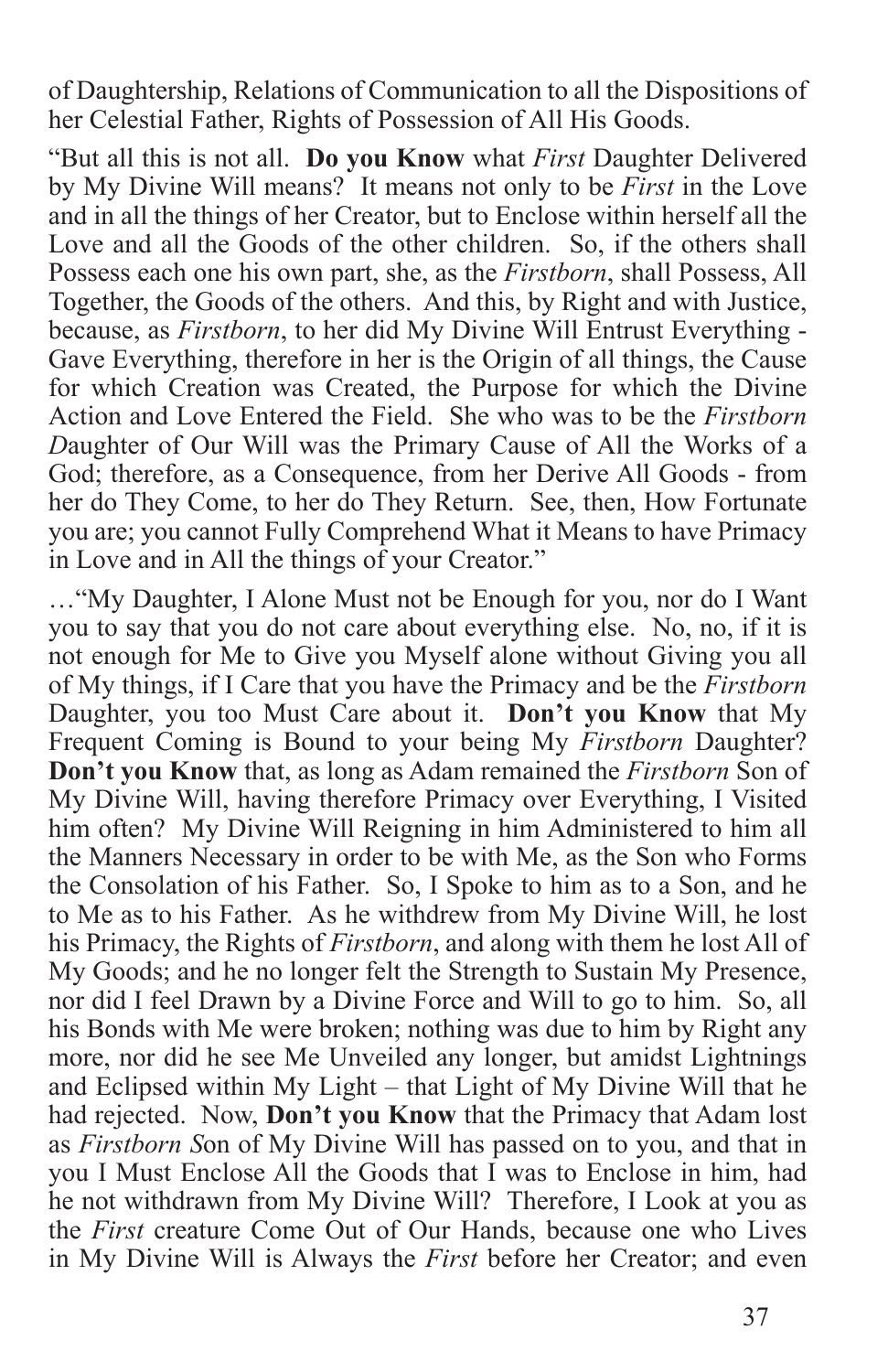if she is Born later in time, this says nothing: in Our Will, one who has Never Gone Out of It is Always *First*. See, then - you Must Care about Everything; My Coming Itself is the Irresistible Force of My Divine Will that Draws you to Me and Disposes you. Therefore, I Want Highest Gratitude at your Fortune of being the *Firstborn* Daughter of My Divine Will."

**V20 – 10.13.26 –** "…**Do you Know** what these Knowledges of Mine Form for the creature? They Form the Eclipse for the human will. The Stronger the Light is, the More the Rays are, and the More Strongly the human will remains Dazzled and Eclipsed by the Light of My Knowledges; in Such a Way, that it almost feels impotent to act, and it gives Field to the Action of the Light of My Divine Will. The human will remains occupied within the Action of My Divine Will, and it lacks the time, the place, to make its own human will act."

**V20 – 10.19.26 –** "…And **Do you Know** What it Means to Possess these Knowledges on My Divine Will? It is as if one possessed a coin that has the Virtue of Making Arise as Many Coins as one wants; and if one Possesses a Springing Good, poverty is over. In the Same Way, these Knowledges of Mine Possess Light, Sanctity, Strength, Beauty and Riches, that Arise Continuously. So, those who shall Possess Them shall have the Source of Light, of Sanctity; therefore, darkness, weaknesses, the ugliness of sin, poverty in Divine Goods, shall end for them. All evils shall end, and they shall Possess the Source of Sanctity."

**V20 – 11.2.26 -** "My Daughter, every time you Go Around in My Divine Will, you take More Light in order to Form the Net with which to Catch the creatures. And **Do you Know** What this Net is? It is My Knowledges. The More Knowledges I Manifest to you about the Eternal Fiat, the More I Dispose and Expand the Net in order to Catch the souls who Must Live in My Kingdom; and this Disposes the Lord to Give them to you. When you Go Around in Our Will, by Virtue of It, your Acts become Light, and Extend So Much as to Touch the Divinity and Draw More Light of Truth into the Midst of creatures."

**V20 – 11.3.26 –** "But **Do you Know** who can bring all Reliefs, the Light that Purifies, the Love that Transforms? One who Possesses the Life of My Divine Will in Everything and in whom It Dominates Triumphantly. This soul has not even need of paths, because by Possessing My Divine Will, she has the Right to all Paths. She can go to All Points, because she Possesses within herself the Royal Path of My Divine Will in order to go into that deep prison, to bring them all Reliefs and Liberations."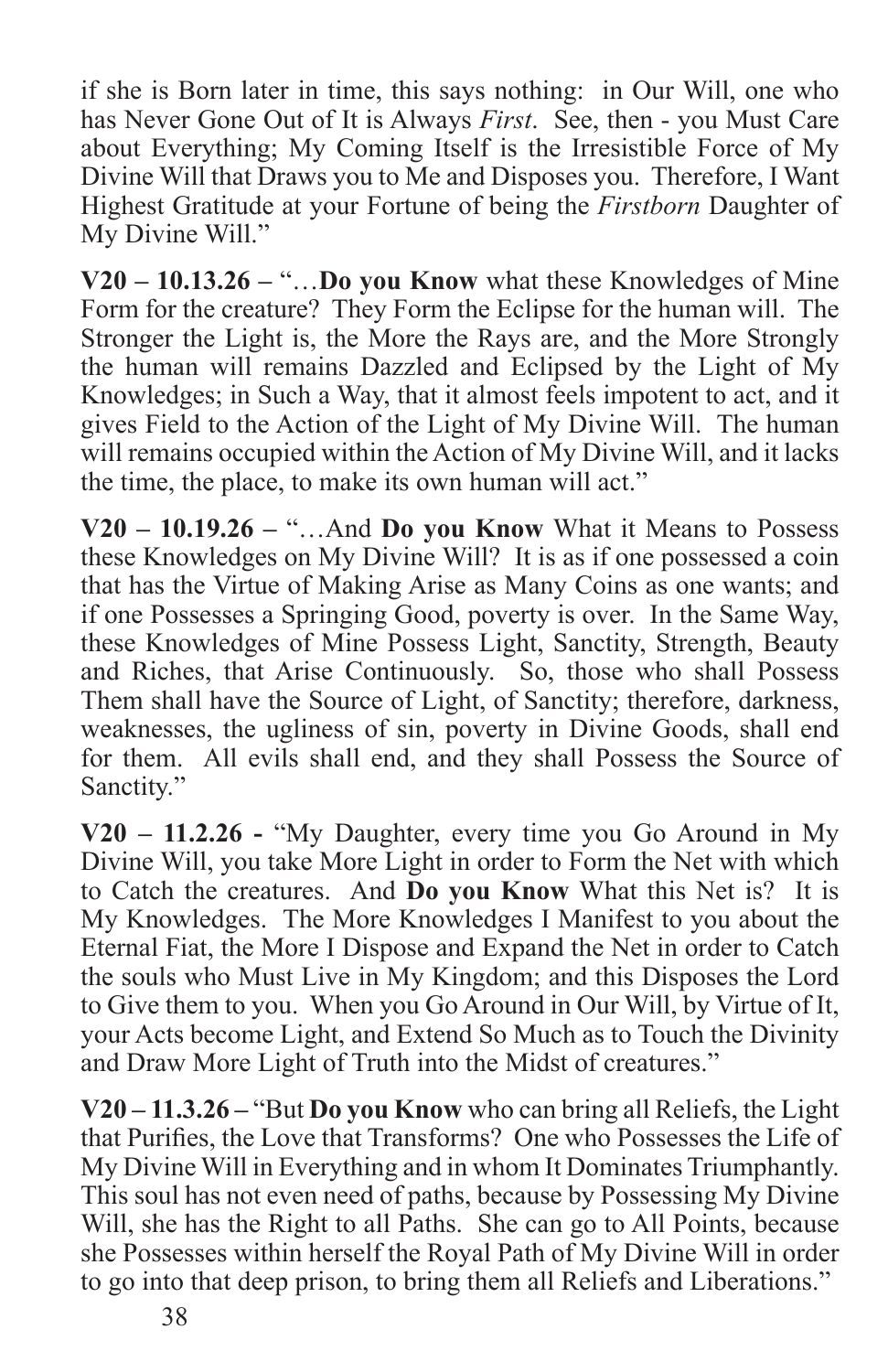**V20 – 11.14.26 -** I was doing my usual Acts in the Divine Volition, and I thought to myself: 'If I spent one day without doing these Acts, what would be the Good I would lose and the evil I would do?' And my Always Lovable Jesus told me: "My Daughter, **Do you Know** what you would do? By not doing your Acts in My Divine Will, you would lack the Reflection of all Creation; and because you would lack Its Reflection, on that day the Heavens would not Extend within you, the Sun would not Rise, the Sea would not Flow within you, your earth would not let the New Flowering Bloom, nor would the Joy, the Music, the Singing of the Inhabitants of the Air, the Sweet Symphony of the Spheres, be heard in you. My Divine Will would not find Its Echo in you, therefore It would feel the Sorrow that, on that day, the Little Daughter of Its Volition has not given It the Requital of a Heaven for Love of It, because she lacked the Reflection of Its Heaven; she has not made the Sun Rise in Return for Its Eternal Light; she has not let It Hear the Sea Flowing, nor its Sweet Murmuring, nor the Darting of the mute inhabitants of the Waves. My Divine Will would feel all of Its Acts, the Reflection of Its Works, missing in you, nor could It Form Its Echo in you. And in Its Sorrow, It would say: 'Ah! today My Little Daughter has not given me a Heaven as I have Given to her, nor a Sun, a Sea, Flowers, Singing, Music and Joy, as I have Given to her. So, she has gone out of My Likeness; her notes have not Harmonized with Mine. I have Loved her with Many Manifestations and with Incessant Love – she did not.' See what you would do! My Divine Will would not tolerate in you, Its Little Daughter, the Void of Its Works."

**V20 – 11.21.26 –** "You Know, in kidnapping her (Luisa's sister who died) suddenly from the earth, My Divine Will Made Me Surround her with the Tenderness of My Humanity. My Heart, human and Divine, Placed My Most Tender Fibers into the Field of Action, in Such a Way that her defects, her weaknesses, her passions, have been looked upon and weighed with Such Finesse of Tenderness - Infinite and Divine. And when I place My Tenderness into the Field, I cannot help having Compassion and letting her pass into a Safe Harbor, as Triumph of the Tenderness of your Jesus. And besides, **Don't you Know** that where human helps are lacking, Divine Helps Abound? You fear that there was no one around her, and that if she wanted help, she had no one from whom to ask for it. Ah! My Daughter, in that moment the human helps cease; they have neither value nor effect, because the dying Enter into the Sole and Prime Act with their Creator, and to no one is it given to Enter this Prime Act. And then, for one who is not perverted, a sudden death serves in order to prevent the diabolical action from Entering the Field - his temptations, and the fears that, with so much art, he strikes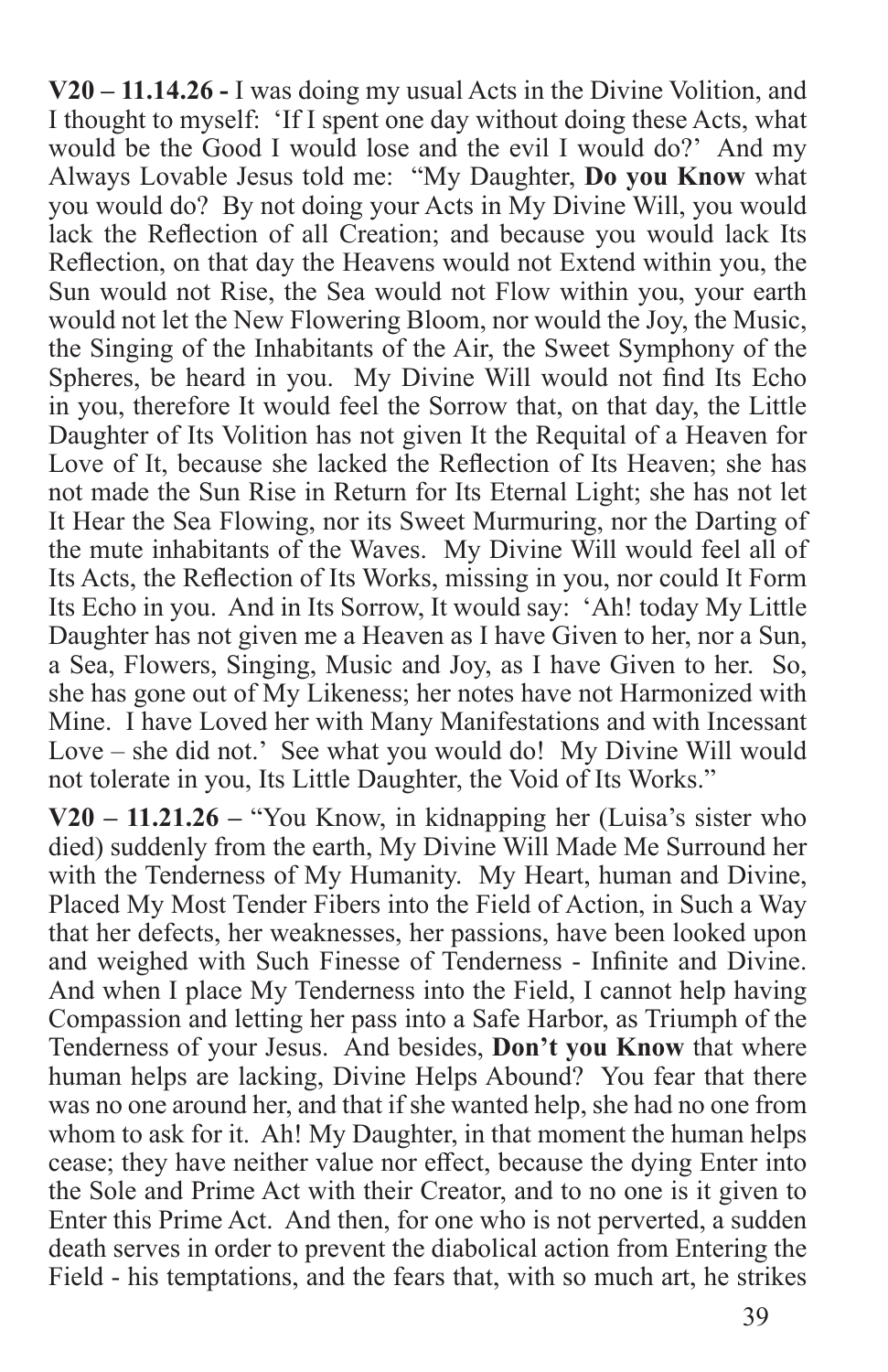into the dying, because he feels them being snatched from him, without being able to tempt them or follow them. Therefore, what by men is believed to be disgrace, Many times is More than Grace."

**V20 – 11.23.26 –** "Now, the Sun of My Divine Will, Its Sphere, is not limited, and therefore It Possesses Its Full Day; therefore, one who Lives in It Embraces all times, all generations, and Investing the Acts of all, she Forms One Single Act, One Single Love and One Single Glory for her Creator. But **Do you Know** what this Sun of My Supreme Will is Formed of? My Attributes are the Rays of this Sun, that, though different among Themselves in Their Qualities and in the Office They Hold, are Light in their Substance; and My Divine Will, the Combining Light that Assumes all these Lights Together, is the Director of all My Attributes. And so, when creatures deserve to be struck, I Direct the Ray of Light of My Justice, and, Defending My Rights, It Strikes the creatures."

**V20 – 11.29.26 –** "**Do you Know**, My Daughter, why My Supreme Volition left Itself in all Created things, Dominating and as Life, and Doing Its Distinct Office in each thing? Because It was to Serve Itself – Its Own Will, that was to have Life and Dominion in the creature, for whom It had Created all things. It Acted like a king who, wanting to form a residence for himself in which to reign and have his dwelling, forms in it Many rooms; he puts Many lights, so that darkness may not reign in it. He puts little fountains of Most fresh waters; for his amusement he puts music; he has his residence surrounded by delightful gardens – in sum, he puts everything that can render him happy, and that is worthy of his royalty. Now, as king, he Must have his servants, his ministers, his soldiers. And what happens? These deny the king; and so, instead of the king being the one who dominates, the servants, the ministers, the soldiers dominate. What would not be the sorrow of this king in seeing that his works do not serve him, but, with injustice, they serve his servants, and he himself is forced to act as the servant of his servants, because, when a service, a work, serves oneself, one cannot be called servant.

Now, My Divine Will was to Serve Itself in the creatures, and therefore It left Itself as More than Noble Queen in all Created things, so that nothing might be lacking to Its Royalty of Queen in the creature. There could be no one else who would be able to Serve My Divine Will Worthily, other than My Divine Will Itself; nor would It have Adapted Itself to being served by servants, because no one would have had Its Noble and Divine Manners in order to Serve It."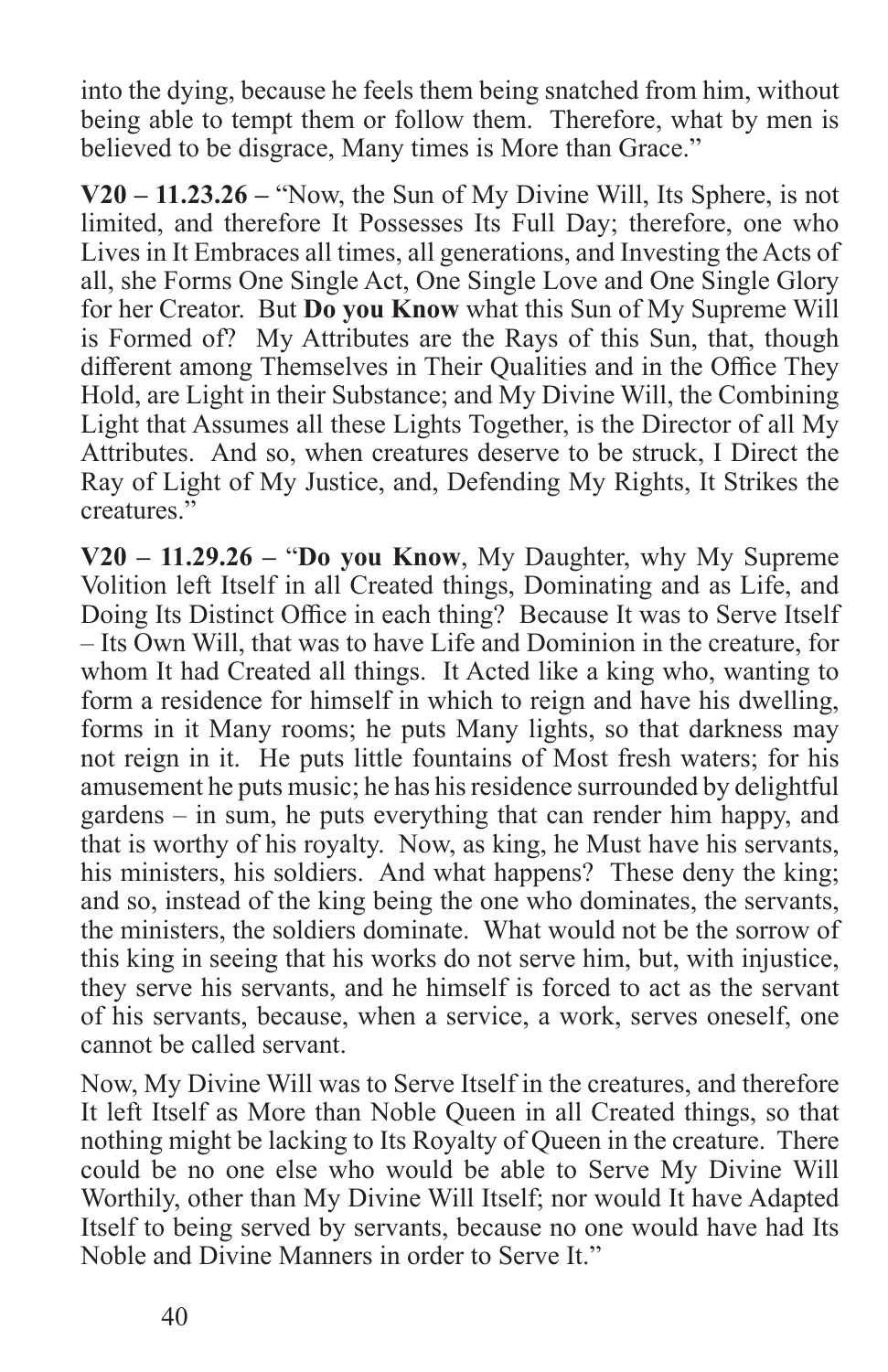**V20 – 12.3.26 –** "**Do you Know** what puts distance between God and the soul? The human will! Each act of it is one step of distance between the Creator and the creature. The more the human will operates, the more man moves away from the One Who Created him; he loses sight of Him; he decays from his Origin; he breaks Every Bond with the Celestial Family. Suppose that a sun's ray could detach itself from the center of its sphere: as it moves away from the sun, it feels itself dispersing light; and if it moves so far away as to completely lose sight of the sun, this ray disperses all of its light and turns into darkness. This ray, converted into darkness, feels a motion, a life within itself, but it is no longer capable of giving light, because it possesses none; therefore its motion, its life, is only capable of spreading thick darkness. Such are the creatures – Rays of Light that Came Out from the Sphere of the Sun of the Divinity: as they move away from My Divine Will, they empty themselves of Light, because it was given to My Divine Will to Preserve the Light in these Rays; and so they turn into darkness. O! if all knew What it Means not to do My Divine Will – oh! How Attentive they would be not to let the poison of the human will, destroyer of Every Good, enter into them."

After this, I was following my Passionate Jesus in His Sorrowful Prison. …"My Daughter, **Do you Know** why I allowed Myself to be put in prison during the Course of My Passion? To free man from the prison of the human will. Look at how horrible is My Prison. It was a narrow place, that served to contain the rubbish and the excrements of creatures; so, the stench was unbearable, the darkness was thick – they left Me not even a little lamp. My Position was Excruciating – dirtied with spit, My Hair disheveled, Suffering in all of My Members, Bound not even erect, but bent. I could help Myself in no way, not even to remove the Hair from My Eyes, that bothered Me.

This prison of mine is the True Image of the prison formed by the human will of creatures. The stench that emanates from it is horrible; the darkness is thick; Many times, not even the little lamp of reason is left to them. They are always restless, deranged, dirtied with Most wretched passions. O! How Much should this prison of the human will be wept over. How Vividly I felt, in this prison, the evil it had done to creatures. My Sorrow was So Great that I Shed bitter Tears, and I Prayed My Celestial Father to Free the creatures from this prison, so ignominious and painful. You too, Pray Together with Me, that creatures may release themselves from their human will."

**V20 – 12.8.26 -** "My Daughter, **Don't you Know** that these Writings of Ours Come from the Depth of My Heart, and in them I Make Flow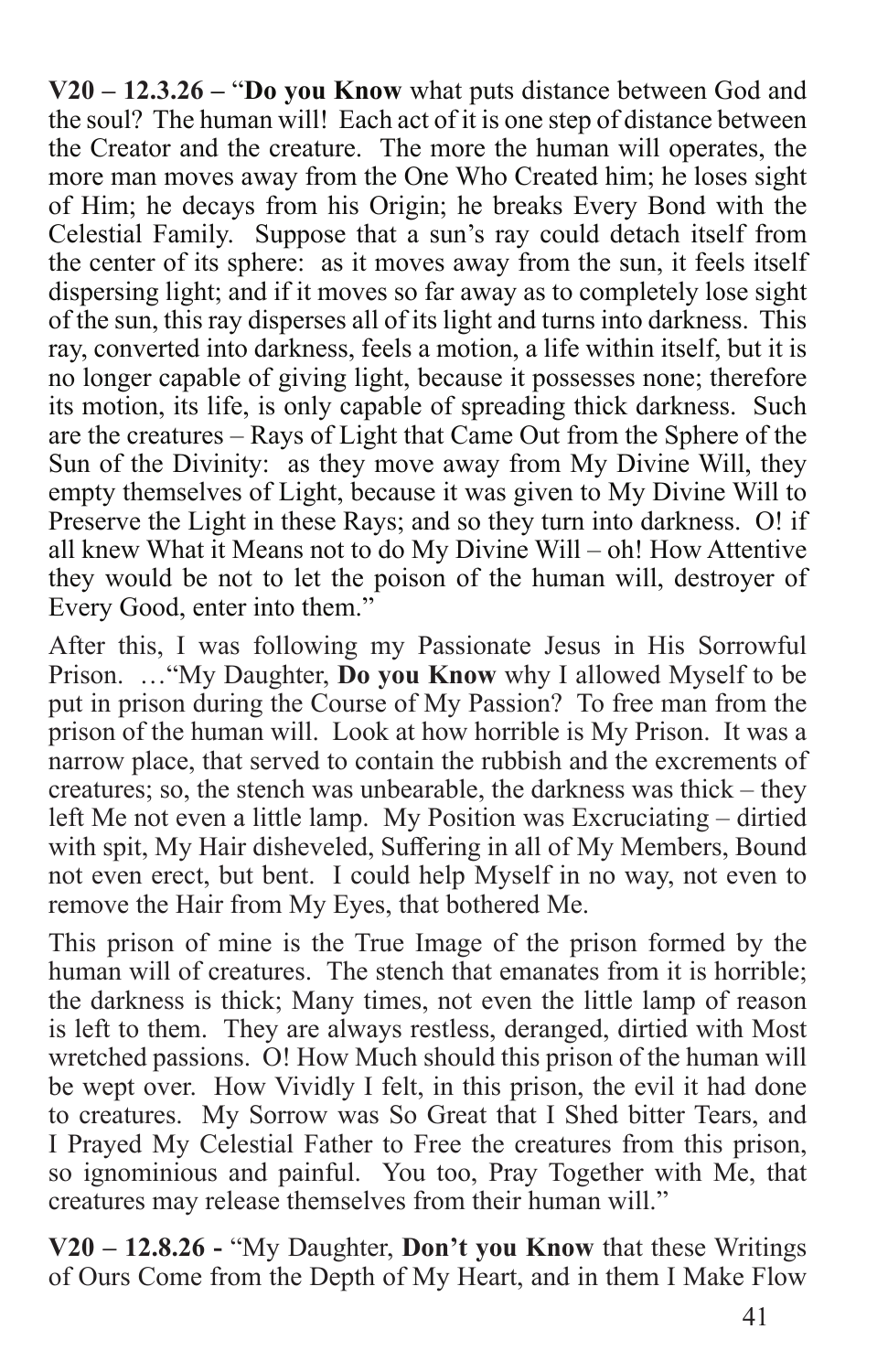the Tenderness of My Heart, to Touch those who shall read Them, and the Firmness of My Divine Speech, to Strengthen them in the Truths of My Divine Will? In all the Sayings, Truths, Examples, that I Make you write on paper, I Make Flow the Dignity of My Celestial Wisdom, in Such a Way that those who read them, or shall read them, if they are in Grace, shall feel within themselves My Tenderness, the Firmness of My Speech and the Light of My Wisdom, and, as though in between Magnets, they shall be Drawn into the Knowledge of My Divine Will."

…"My Daughter, just as all Creation is Veil that Hides My Divine Will, in the Same Way, My Humanity and All of My Works, Tears and Pains are as Many Veils that Hide My Supreme Fiat. It Reigned in My Acts, Triumphant and Dominating, and It Laid the Foundations in order to Come to Reign in the human acts of creatures. But **Do you Know** who tears these Veils to let It Come Out to Dominate in her own heart? One who Recognizes It in Each *One* of My Acts, and Invites It to Come Out. She Tears the Veil of My Works, she Enters into Them, she Recognizes the Noble Queen, and she Prays It – she Presses It to no longer remain Hidden; and Opening her heart to It, she Invites It to Enter. She Tears the Veil of My Tears, of My Blood, of My Pains, the Veil of the Sacraments, the Veil of My Humanity, and giving her subjection to It, she Implores It to no longer remain Veiled, but to Make Itself Known as Queen – that It is - in order to take Its Dominion and Form the Children of Its Kingdom. From here the Necessity that you go around in Our Volition and in All Our Works, to find the Noble Queen of Our Will Hidden in them, so as to Pray It to Unveil Itself, to Come Out of Its Apartments, so that All May Know It and let It Reign."

**V20 – 12.12.26 –** "How Painful it was for Me to see My Garments being divided among My very executioners, and My Tunic being gambled away. It was the only object I Possessed, Given to Me, with So Much Love, by My Sorrowful Mama; and now, they not only stripped Me of it, but they made of it a game. But **Do you Know** who Pierced Me the Most? In those Garments, Adam became present to Me, Clothed with the Garment of Innocence and Covered with the Indivisible Tunic of My Supreme Will. In Creating him, the Uncreated Wisdom Acted as More than a Most Loving Mother; More than with a Tunic, It Clothed him with the Unending Light of My Divine Will – a Garment that is not subject to being either disarranged, or divided, or consumed; a Garment that was to serve man in order to Preserve the Image of his Creator and the Gifts Received from Him, and that was to Render him Admirable and Holy in all his things. Not only this, but It Covered him with the Overgarment of Innocence. And Adam, in Eden, with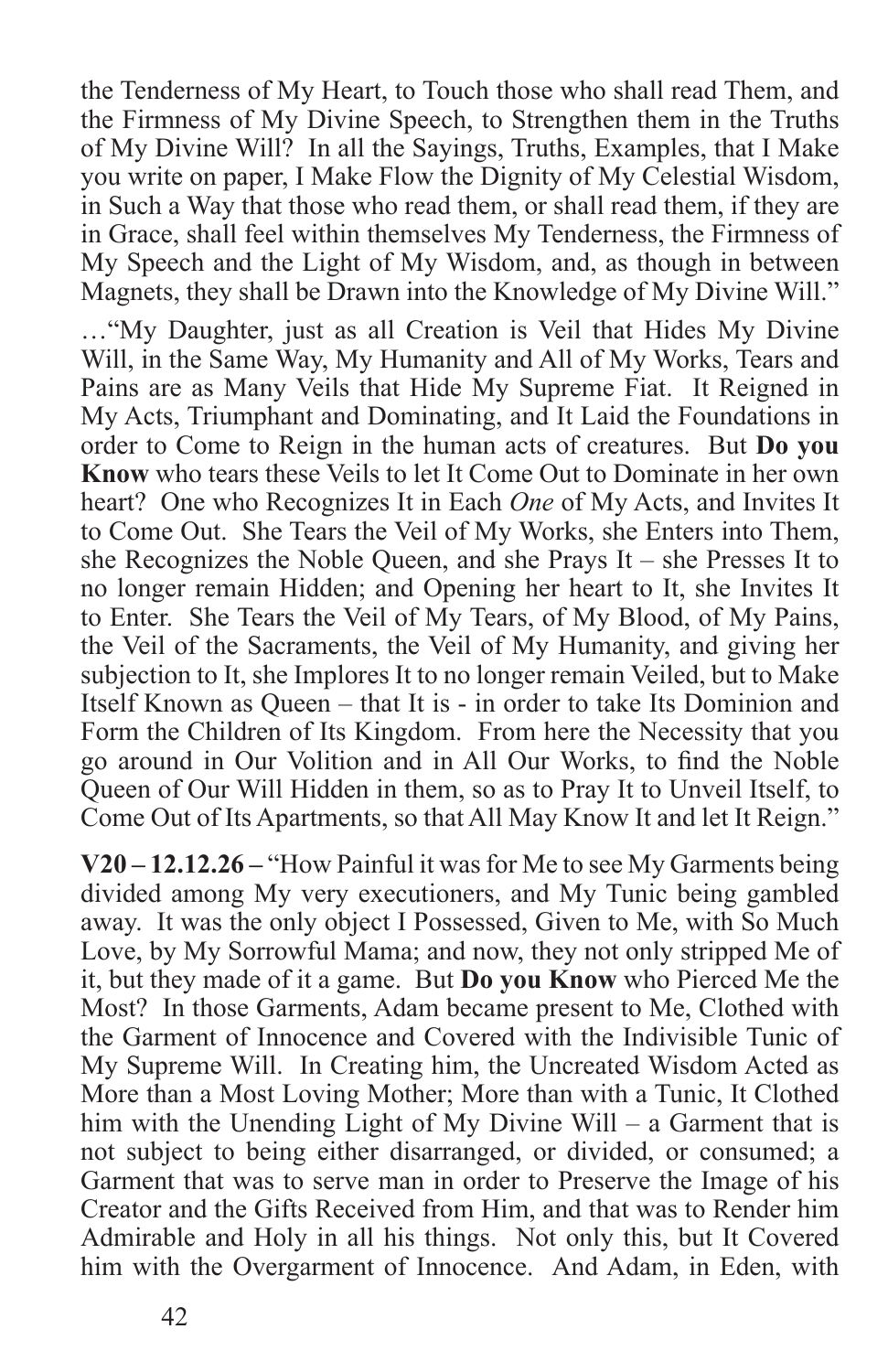his passions divided the Garments of Innocence, and he gambled away the Tunic of My Divine Will – a Garment that is Incomparable and of Radiant Light."

**V20 – 1.9.27 –** "**Don't you Know** that Light and Heat have the Power to Convert the Most bitter things into Most Sweet Nectar? It is Given to you, My Daughter, who Live in Our Volition, to let your Sorrows, your Fever, your Intimate Pains of My Privation that Make you die without dying, Flow within Our Endless Boundaries, in order to Invest this Note, So Sorrowful, of the Divine Fiat, and Form in this Note a Most Sweet and Harmonious Sound, in Such a Way that the *two wills*  shall no longer scowl at each other, but shall be Reconciled."

**V20 – 1.13.27 –** "My Daughter, write a little bit; I AM content with little rather than nothing. …But do not take away from Me this Pleasure of Maintaining the Ever New Correspondence of Writing What I Want to Tell you. You know that in the whole world there is not one point for Me in which I can share My Happinesses and receive return for them. …the Point of My Happiness in the world is you, and this Happiness of Mine is Formed by My Speaking. …in Speaking to you about My Volition, I feel in you the Happiness of My Kingdom, the Echo of the Happiness of the Celestial Fatherland.

**Do you Know**, My Daughter, what would happen? Since I keep you in the Supreme Fiat, I Look upon you as one from My Celestial Fatherland. What would you say if someone who already Lives in Heaven did not want to receive My New Joys, that I Naturally Release from My Womb to Make All the Blessed Happy? In fact, it is My Nature to Give Ever New Beatitudes. This someone would be a hindrance to My Happiness; she would close inside My Womb the Joys that I Want to Issue. So it would happen with you - you would be a hindrance to My Happiness, to the Ever New Joys that My Divine Will Possesses."

**V20 – 1.16.27 –** "But Know, daughter, that the Supreme Fiat wants something else from you - It wants that, on your part, all the Beauties, all the Varieties of Multicolored Colors, all of their Shades, be Formed in Its Kingdom. The Beauties are there, the Colors in all their Varieties are there in order, but all the Shades are missing, and I Want nothing to be missing on your part, for the Decorum and the Beauty of My Kingdom. If you knew how one More Shade stands out More - How Embellishing it is…. And **Do you Know** how these Shades can be Formed? One additional Saying of Mine can be one More shade in the Varieties of Colors; *One* Little Round of yours in My Divine Will, *one* little Pain of yours, *one* Offering, *one* Prayer in the Fiat, are as Many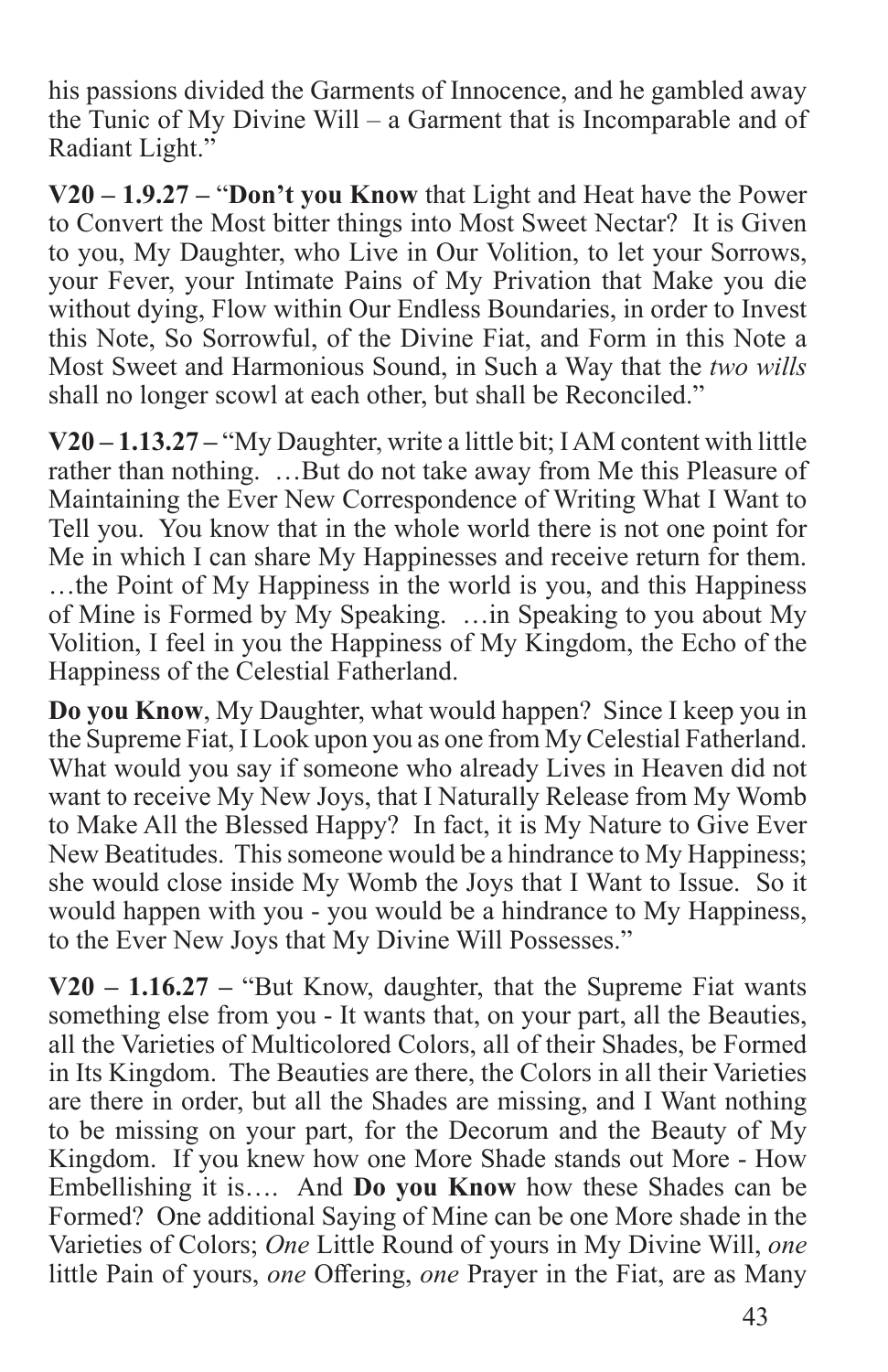other Shades that you shall add, and that My Volition shall Delight in Administering to you. In It, things are all Complete, nor would It tolerate that Its *First* Daughter would not take all of Its Complete Acts, as Much as it is possible for creature, in order to Form Its Divine Kingdom."

**V20 – 2.3.27 –** "**Don't you Know** that in order to be able to say that a Kingdom Exists, *first* it is Necessary to Form It, and then say It Exists? Therefore, it is necessary to Form the Paths, the Security Doors, the Keys of Gold, not forged with some other metal, in order to Make the Entrance into the Kingdom of My Divine Will easy. *One* Path less, *One* Key that is missing, *One* Door that is locked, can render the Entrance into It More difficult and less smooth. Therefore, Everything I Say to you Serves not only to Form this Kingdom, but also to Make it easier for those who shall Want to Possess It. So, the *Firstborn* Daughter of My Divine Will Must have the Care of Rendering what regards the Kingdom of the Eternal Fiat easier."

**V20 – 2.11.27 –** "…every time I Want to Place *One* of My Attributes in Office, I Touch the String that belongs to It, and I Place it in Attitude. But **Do you Know** why I have Disposed All these Strings in you? Because wherever My Divine Will Reigns, I Want to find All of Myself and All the things that belong to Me; in Such a Way that, whatever I Do in Heaven, I Must be able to Do in the soul in whom My Supreme Fiat Dominates and Reigns. I Must have My Throne, My Melodies, so as to be able to Vibrate the Sound of Mercy to Convert souls, the Sound of Wisdom to Make Myself Known, the Sound of My Power and Justice to Make Myself Feared. I Must be able to say: 'Here is My Heaven'."

**V21 – 4.12.27 –** "**Don't you Know** that, in My Divine Will, you Must Go through what My Humanity went through, as My Divine Will was So Very Demanding and Inexorable with Me for the Sake of Redemption? The Same for you. It becomes Demanding and Inexorable for the sake of the Kingdom of the Supreme Fiat. So, this is why My Humanity Hides – because My Justice Wants to Follow Its Course and Maintain Its Balance."

**V21 – 5.12.27 -** "My Daughter, do not afflict yourself too much. You hurt yourself very much, and I Suffer in seeing you Suffer like this. Do you want to Know Who this Great Adverse Power is? It is the Whole of Heaven that Places Itself across your steps, your Flight, preventing you from Coming into the Celestial Fatherland, so longed for by you. But **Do you Know** why? Because they want to see in you, Completed, the Kingdom of My Divine Will. They themselves – all the Celestial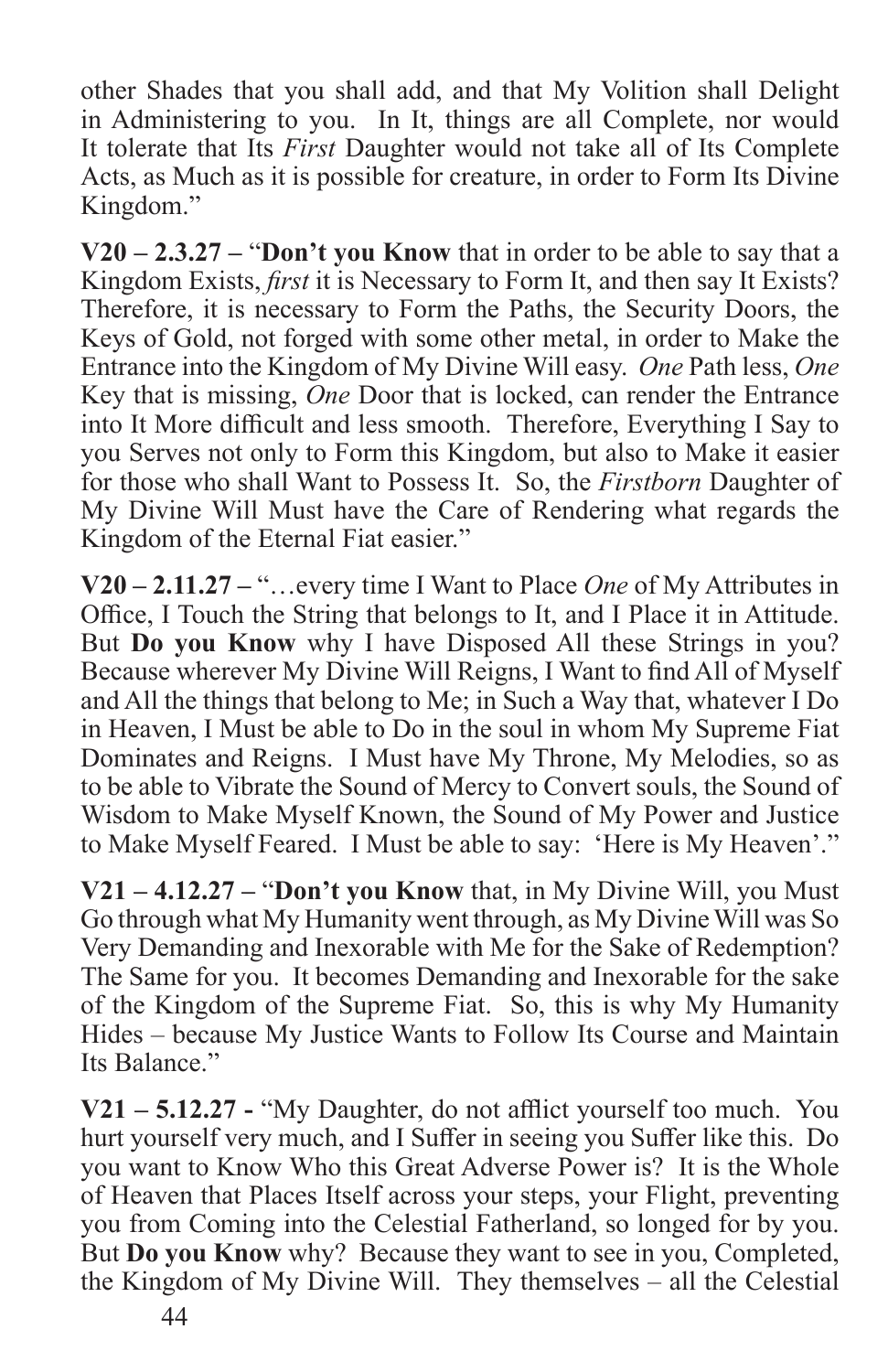Residents - want to be Reintegrated into the Honor and the Glory that is missing in them, because My Divine Will was not Complete in them while they were on earth. Therefore, they want to see this Will of Mine in you, Completed in you, in order to receive, through you, the Complete Glory of It. This is why, when they see that you are about to take Flight, all the Power of Heaven objects to it, and Vigorously Opposes your steps."

**V22 – 6.12.27 –** "Each Created thing Speaks of its Creator, and Possesses the Legible Characters of My Divine Fiat. But **Do you Know** who it is that is capable of hearing their voice, of understanding their Celestial Speaking, and of Reading the Divine Characters that Each Created thing has Imprinted within itself? One who Possesses My Divine Will. She has the Hearing to be able to listen to their Voice, the Intelligence to Comprehend them, the Eyes to Read the Divine Characters that, with So Much Love, her Creator Impressed within each Created thing. On the other hand, one who does not let My Divine Will Reign, finds herself in the condition of one who is deaf and cannot Listen, of one who is a cretin and cannot Comprehend, of one who has not studied the Variety of Languages, and as much as one may speak, he understands nothing."

**V22 – 6.17.27** - …I found myself outside of myself, and while looking for my Sweet Jesus I Encountered Father Di Francia. He was all Cheerful, and he told me: "**Do you Know** how Many Beautiful Surprises I found? I did not think it would be so when I was on earth, though I thought I had done Good by Publishing the *Hours of the Passion*. But the Surprises I found are Marvelous, Enchanting, of a Rarity Never before seen: all the Words regarding the Passion of Our Lord changed into Light, *One* More Beautiful than the other – all Braided together; and these Lights Grow More and More as creatures do the *Hours of the Passion*, so More Lights add to the *first*. But what Surprised me the Most were the few sayings Published by me about the Divine Will: Each Saying changed into a Sun, and these Suns, Investing all the Lights with Their Rays, Form Such a Surprise of Beauty that one remains Enraptured, Enchanted. You cannot imagine How Surprised I was at seeing myself in the midst of these Lights and these Suns – How Content I was; and I Thanked our Highest Good, Jesus, Who had Given me the Occasion and the Grace to do it. You too, thank Him on my behalf."

**V22 – 7.21.27 -** "My Daughter, how heavy you have become – **Don't you Know** that oppression weighs the soul down, and if I want to take you in My Arms I have to Make an Effort to lift you? On the other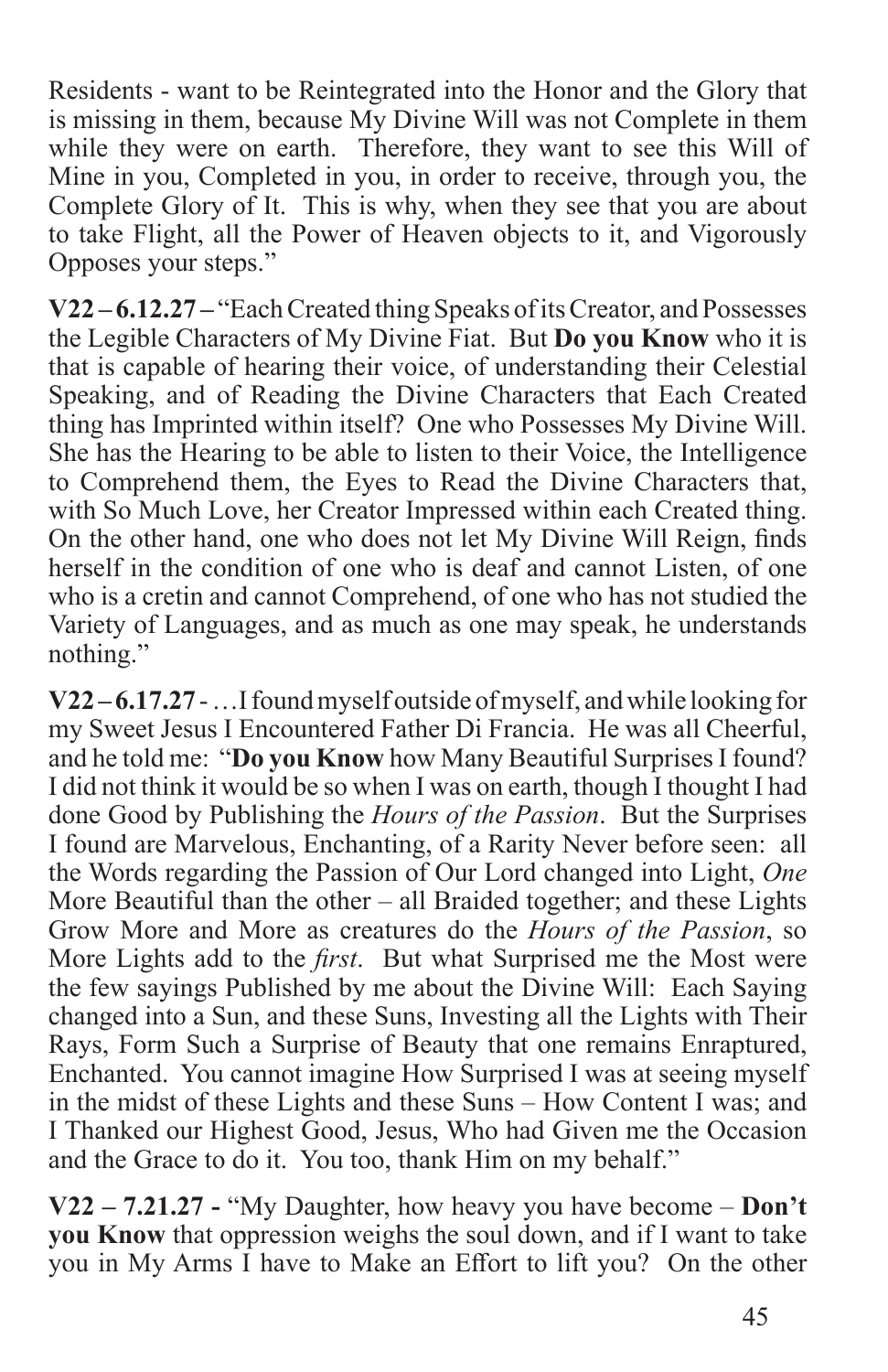hand, My Divine Will Empties the weight of nature, and Its Light, removing the gloom of what is human, Renders her Light – Light and Capable of any Sacrifice; and Giving her the Wings of Love, It Gives to the soul the *First* Qualities of the Celestial Fatherland, that Knows neither oppression nor darkness, but Daylight without Sunset and Joy that Never Ends."

**V22 – 8.9.27 –** "…every day I look at whether at least the Little Daughter of My Divine Will Visits all My Territories and Enters Each of My Apartments; and when I see you Begin your Round to Visit the sun, the stars, the Heavens, the sea and all Created things, I feel that My Territories, that with So Much Love I Formed and Gave to creatures, are not abandoned - there is at least *one* who Visits them; and if she Visits them, it means that she Loves them and has accepted the Gift. … I Make you aware if anything escapes you, that you make your little Visit, be it even in passing; and – oh! How Content I AM that My Apartments are all being Visited. … And **Do you Know** What I Do? When I see you, all by yourself, Going Around throughout all My Territories and Visiting My Apartments, I Give you all the Goods that are in them, in Such a Way that, what I should give to others, I Centralize in you. So, I Give you Everything and you give Me Everything. In fact, in order to be able to Give Everything to the soul, I Must find everything in her, and in order for her to be able to give Me everything, she Must Possess Everything. One who has Everything, has the Capacity of being able to give Me Everything and to Receive Everything."

**V22 – 8.17.27 –** "…**Do you Know** What it Means to Go Around in the Creation and in Everything that belongs to Us? It Means to Love, to Appreciate, to Possess Our Works, and I would not feel Fully Happy if I saw that the Little Daughter of My Divine Will does not Possess what I Possess, and is not aware of, nor Enjoys all My Riches. I would find Many Voids in you, that are not in Me – Voids of Complete Love, Voids of Light, Voids of Full Knowledges of the Works of your Creator. So, your Happiness would not be Full, and not finding the Fullness of Everything in you, I would feel your Voids and your halved Happiness."

**V23 – 9.17.27 -** "My Daughter, I Suffer because of the Great Sorrow of My Divine Will. My Humanity Suffered, It had Its Cross, but Its Life on earth was short; on the other hand, the Life of My Divine Will in the midst of creatures is Long – it has been already *six thousand years*, and shall last even Longer; and **Do you Know** who Its Continued Cross is? The human will. Each act of it opposed to My Divine Will, and Each Act of My Divine Will that it does not receive, is a Cross that it Forms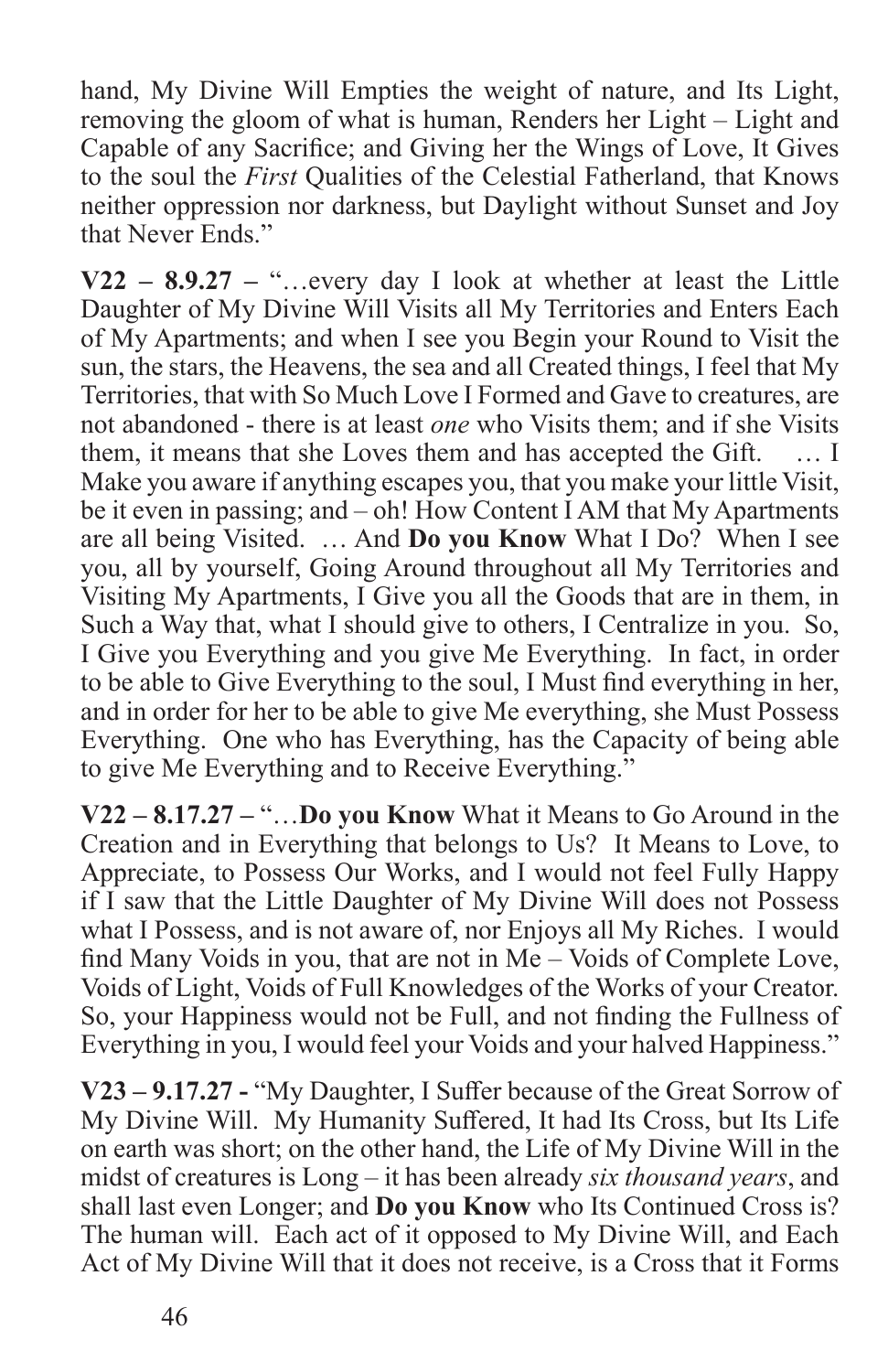for My Eternal Volition. Therefore, Its Crosses are Innumerable. If you look at all Creation, you shall find It all Full of Crosses formed by the human will. Look at the sun: My Divine Will brings its Light to creatures, and they take its Light but do not recognize who it is that brings this Light; and My Divine Will receives So Many Crosses in the sun for as Many as are those who do not recognize It, who, while they Enjoy the Light, use that very Light to offend that Divine Will that Illumines them. O! How Hard and Painful it is to do Good and not to be recognized. The wind is Full of Crosses: each of its blows is a Good that it brings to creatures, and they take and Enjoy that Good, but do not recognize Who the One is that, in the wind, Caresses them, Refreshes them, Purifies the air for them. And so It feels Itself being thrust with nails of ingratitude and Crosses at each blow of the wind. The water, the sea, the earth, are Full of Crosses Formed by the human will. Who does not avail himself of water, of the sea, of the earth? Everyone does; and yet, My Divine Will, that Preserves Everything and is Primary Life of all Created things, is not recognized, and is Present in them only to receive Crosses from the human ingratitude. Therefore, the Crosses of My Divine Will are Numberless and More Painful than those of My Humanity; More So, since My Humanity does not lack some Good souls who have Comprehended Its Sorrow, Its Torments, the Pains that they made Me Suffer, and even My Death, Compassionating Me and Repairing for what I Suffered in My Mortal Life. On the other hand, those of My Divine Fiat are Crosses that are not known, and therefore without Compassion and without Reparation. This is why the Sorrow that My Divine Will feels in all Creation is So Great as to cause now the earth, now the sea, now the wind to Burst with Sorrow; and, in Its Sorrow, It unloads scourges of destruction. This is the Extreme Sorrow of My Divine Will that, unable to Endure any More, Strikes those who do not recognize It."

**V23 – 9.25.27 -** "My Daughter, in Creation My Omnipotent Fiat Created Many things, placing a Good for creatures in each one of them, so as to receive the Requital of Glory on their part, for as Many things as It Issued into the Light of the day. But **Do you Know** in whom was this Glory Deposited that your Creator awaited? It is in you, My Daughter, because by Living in My Divine Will and Possessing It, you Possess all the Seeds of Each Glory that Each Created thing Possesses; and therefore, as you go around in the Creation, you feel within yourself the Good that each Created thing Contains, and you do your Office of Releasing from yourself that Glory that your Creator awaits with So Much Love."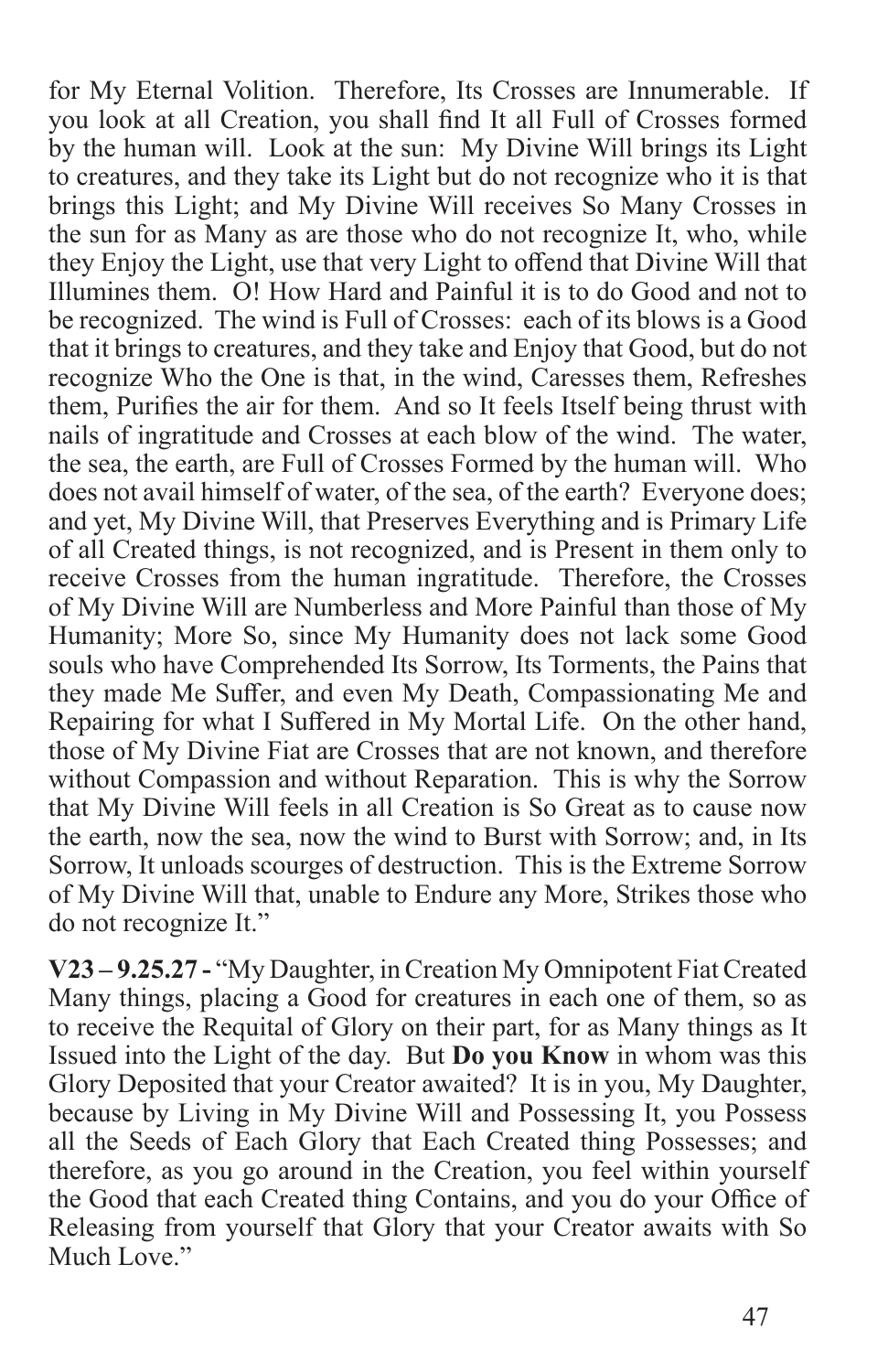**V23 – 10.2.27 –** "Now, *You Must Know* that Adam Possessed Such Sanctity when he was Created by God, and his Acts, even the slightest, had Such Value, that no Saint, either before or after My Coming upon earth, can be compared to his Sanctity; and all of their acts together do not reach the Value of One Single Act of Adam, because, in My Divine Will, he Possessed the Fullness of Sanctity, the Totality of all the Divine Goods. And **Do you Know** what Fullness Means? It Means to be Filled to the Brim, to the Point of Overflowing with Light, Sanctity, Love – with all the Divine Qualities, in Such a Way as to be able to Fill Heaven and earth, over which he had Dominion, and through which his Kingdom Extended. Therefore, Each *One* of his Acts Done in this Fullness of Divine Goods had Such Value, that no one else - as much as he might Sacrifice himself, Suffer and do Good, but does not Possess the Kingdom of My Divine Will and Its Total Dominion - can be compared to *One* Alone of these Acts in the Kingdom of My Divine Will. Therefore, the Glory, the Love that Adam gave Me as long as he Lived in the Kingdom of My Divine Volition, no one – no one has given Me, because in his Acts he gave Me Fullness and Totality of All Goods, and only in My Divine Will can these Acts be found – outside of It they do not exist."

**V23 - 10.16.27** - "My Daughter, My Divine Will Possesses the Unity, and one who Lives in It Lives in this Unity. And **Do you Know** what Unity Means? It Means *One* – a *One* that can Embrace Everything and Everyone, and can Give Everything, because It Encloses Everything. My Divine Will Possesses the Unity of Love and of all Loves United Together; It Possesses the

Unity of Sanctity and Encloses all Sanctities; It Possesses the Unity of Beauty and Encloses within Itself Everything Beautiful that is Possible and Imaginable. In sum, It Encloses the Unity of Light, of Power, of Goodness, of Wisdom. True and Perfect Unity, while being One, Must Possess Everything, and this Everything Must be All of an Equal Strength, all Immense and Infinite, Eternal, without Beginning and without End. Therefore, one who Lives in It Lives within the Immense and Gigantic Waves It Possesses, in Such a Way that the soul feels the Empire of the *One* Strength of Light, of Sanctity, of Love, etc. So, in this *One* Strength, Everything is Light for her, Everything changes into Sanctity, into Love, into Power, and all things bring her the Knowledge of the Wisdom of this Unity. Therefore, to Live in It is the Greatest Miracle and the Perfect Carrying Out of the Divine Life in the creature. The Word Unity Means Everything, and the soul takes Everything by Living in It."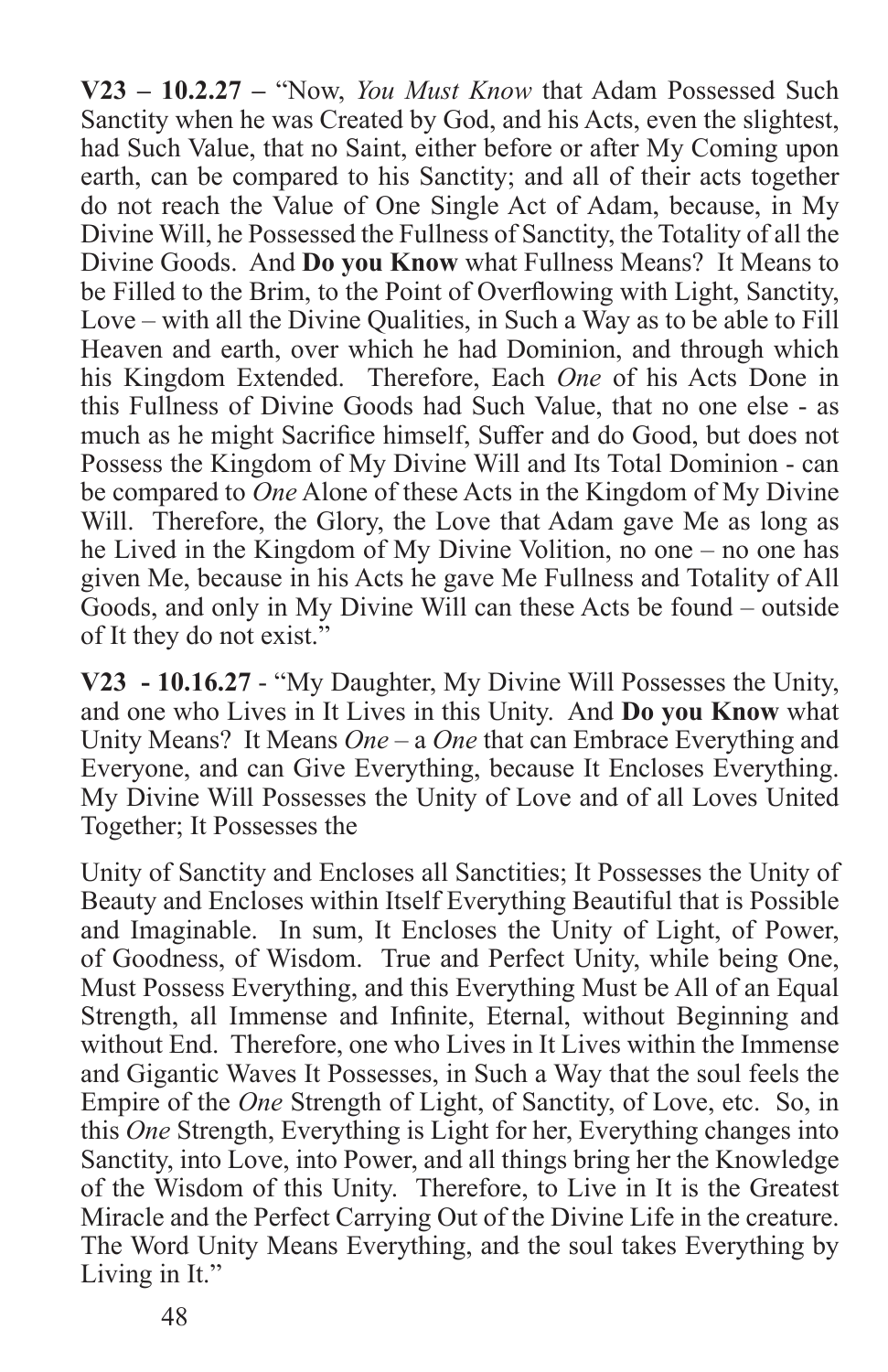**V23 – 10.23.27 –** "…the Kingdom of My Divine Will is Kingdom of Life – the Life of the Creator Enclosed in the creature, and that of the creature Transfused and Identified with the Creator. Therefore, the Kingdom of My Divine Will is of Unreachable Height and Nobility; the soul is Constituted Queen – and **Do you Know** what she is made Queen of? Queen of Sanctity, Queen of Love, Queen of Beauty, of Light, of Goodness, of Grace – in sum, Queen of the Divine Life and of all Its Qualities. What a Noble Kingdom and Full of Life is this Kingdom of My Divine Will."

**V23 – 12.8.27 -** "My Daughter, the Immaculate Mary was the little Light of the human stock, because the human earth was Her Origin; however, She was Always Daughter of the Light, because no stain entered into this Light. But **Do you Know** where all Her Greatness is; Who Gave Her Sovereignty; Who Formed Seas of Light, of Sanctity, of Grace, of Love, of Beauty, of Power, inside and outside of Her? My Daughter, what is human does not Know how to do Great things, nor give Great things; so, the Celestial Queen would have remained the little Light, had She not put Her human will as though aside, that was the little Light, and had She not let Herself be Invested by My Divine Will, Dissolving Her little Light in It, that is not little Light, but Endless Sun that, Investing Her Completely, Formed Seas of Light Around Her, of Grace, of Sanctity, and Embellished Her So Much as to Render Her All Beautiful, with All the Shades of the Divine Beauties, Such as to Enamor the *One* Who had Created Her."

**V23 – 1.13.28 -** "My Daughter, in Creating man, Our Divinity Centralized Everything in him. As if We had done nothing in all the Rest of Creation, We put everything aside and occupied Ourselves only with him. Our Love reached the Excess; We looked and looked at him, over and over again, to see whether he was Beautiful, whether Our Beauty would Shine Forth in him. Our Divine Being Poured like Pouring Rain over him. And **Do you Know** What It Poured? Sanctity, Light, Wisdom, Grace, Love, Beauty, Strength; and while We unloaded Ourselves over him, Our Gazes were Fixed upon man, to see whether all Our Qualities were Centralized in him, in Such a Way that he was to lack nothing in order for Us to Love him and be Loved in return; So Much So, that his Beauty Enraptured Us, his Love Invested Us, All of Our Qualities, Placed in him, Echoed in Our Divine Being, Bound Us and brought Us to him."

**V23 – 1.22.28 –** "**Don't you Know** that the human will is the profaner of the creature? When it has its little ways, the slightest holes through which to enter into her, it profanes the Holiest things, the Most Innocent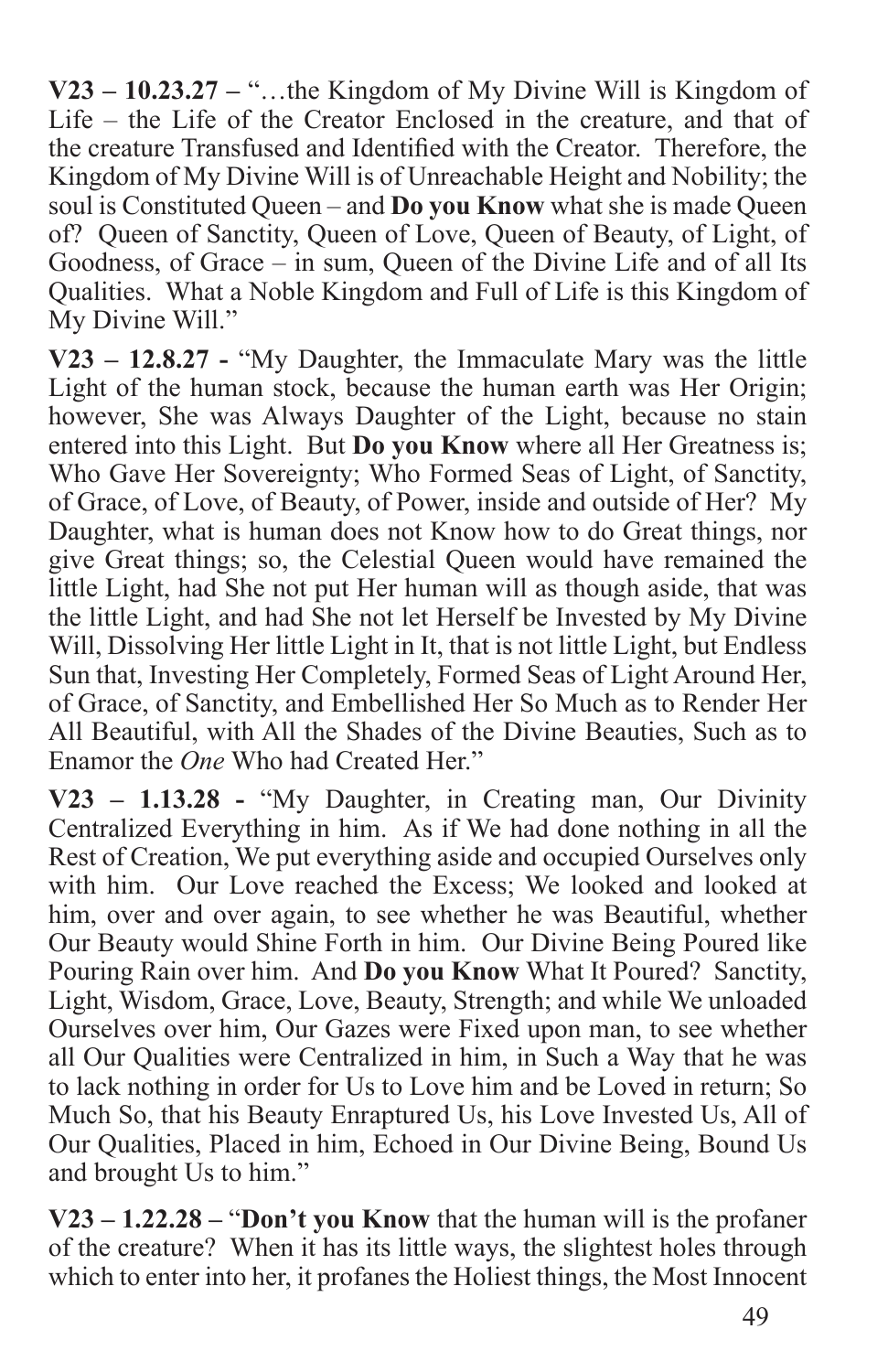ones. And My Divine Will, that made of man Its Sacred and Living Temple, in which to place Its Throne, Its Dwelling, Its Regime, Its Glory, feels that if the creature gives the little entries to the human volition, It feels Its Temple, Its Throne, Its Dwelling, Its Regime and Its Very Glory being profaned. Therefore, My Divine Will wants to Touch everything about you – Even My Very Presence, to see whether Its Dominion is Absolute over you and you content yourself that It Alone Dominate you and have Primacy in you. Everything in you Must be Divine Will, so that It may be able to say: 'I AM Sure, she has denied Me nothing – not even the Sacrifice of the Presence of her Jesus, Whom she Loved More than herself. Therefore, My Kingdom is Safe."

**V23 – 2.20.28 -** "Poor little Daughter of Mine, you have become lost in the Light and cannot find the One Whom you search for with So Much Love. The Light Forms Huge Waves before you, and Forms the Barriers to finding Me. But **Don't you Know** that I Myself AM the Light, I Myself AM the Life, the Heartbeat that you feel? How could My Divine Will ever have Its Life in you, if your Jesus were not in you, Giving the Field to Carry Out the Operating of My Divine Will in your soul?"

**V23 – 3.8.28 –** "Our child, in hearing Our Echo, Acted as the Repeater of the Acts of his Creator. What Contentments did not Form between him and Us, as this Creating Echo of Ours Resounded in Our child's inmost heart, Forming in him the Order of Our Acts, the Harmony of Our Joys and Happinesses, the Image of Our Sanctity. What Happy times for him and for Us.

But **Do you Know** who snatched this child So Loved by Us from Our Paternal Knees? The human will. It took him so far away from Us, that he lost Our Creating Echo, and no longer knew anything of what his Creator was doing; and We lost the Happiness of seeing Our child Happy and Amusing himself on Our Paternal Knees, because the echo of his human will took over in him, that embittered him, tyrannized him with passions, the Most degrading ones, Such as to render him so unhappy as to arouse pity. This is precisely What it Means to Live in Our Will – to Live on Our Paternal Knees, under Our Care, at Our Expenses, in the Opulence of Our Riches, Joys and Happinesses. If you knew the Contentment We feel in seeing the creature Living on Our Knees, all Attentive on hearing the Echo of Our Word, the Echo of Our Works, the Echo of Our Steps, the Echo of Our Love, to Act as the Repeater of Them, you would be More Attentive, so that nothing might escape you of Our Echo, to give Us the Contentment of seeing your littleness Acting as the Repeater of the Acts of your Creator."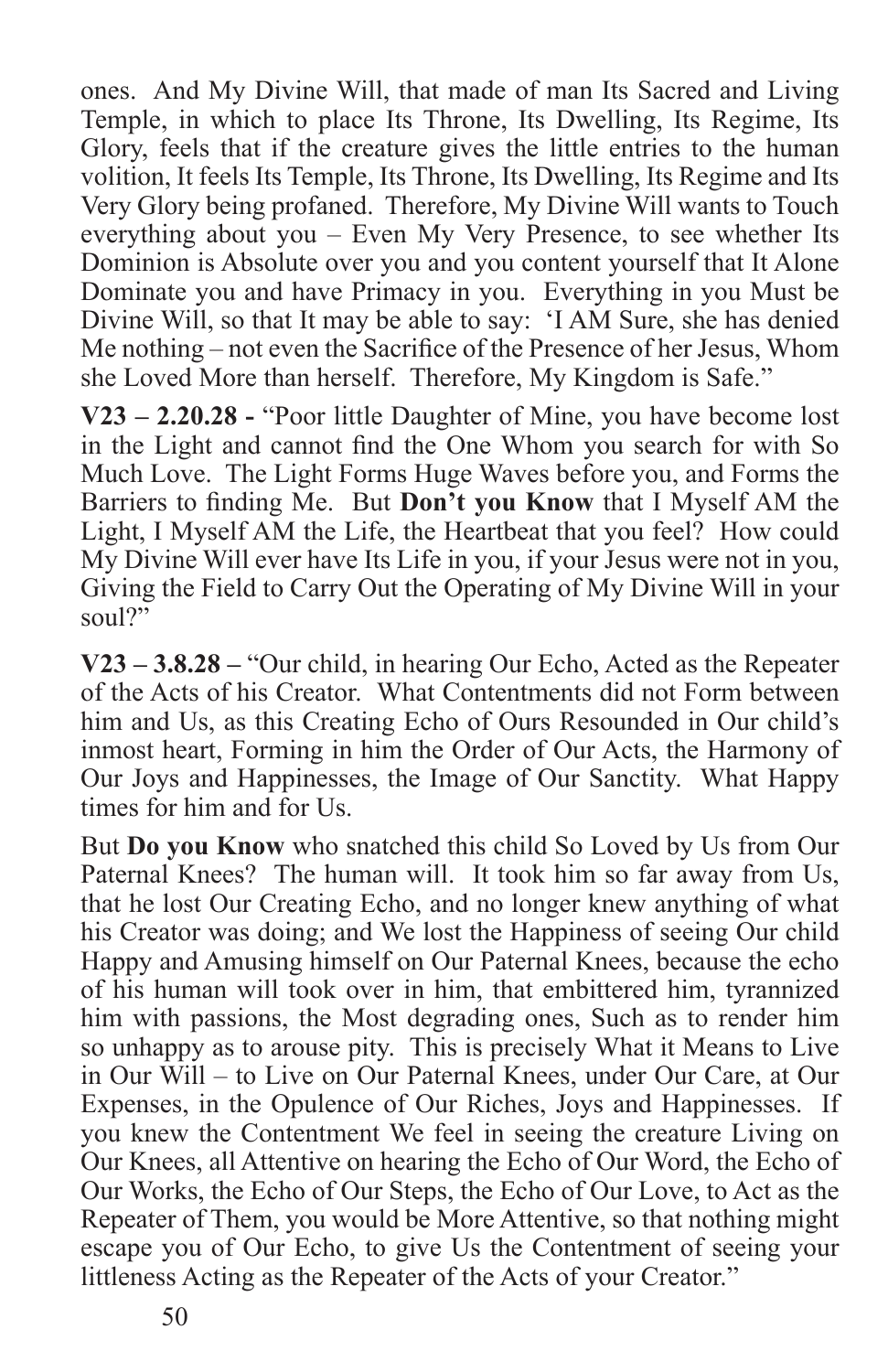**V24 – 3.19.28 -** "My Daughter, how little you are! And it shows how the More you go on, the littler you become; and little as you are, you want to Measure Our Greatness with your littleness, Our Eternal Speaking with your limits in speaking. And little child as you are, you are content with the fact that your Jesus may have nothing More to tell you; you would want to rest and go back to our early amusements, since you have nothing else to do. Poor little one - **Don't you Know** that these are brief pauses that your Celestial Jesus is allowing for other Purposes of His, that are not evident to you, and when you least expect it He shall Resume His Speaking, So Important, on the Long Story of My Eternal Will."

…"My Daughter, the world is as though burned – there is no one who Pours Upon them the Pure Water that can Quench their thirst; and if they drink at all, it is the turbid water of their human will, that burns them Even More. Even the Good - the children of My Church who try to do Good - after doing Good do not feel the Happiness of that Good, but rather, the weight of the Good that brings them sadness and tiredness. **Do you Know** why? Because in that Very Good the Life of My Fiat is missing, that Contains the Divine Strength that takes any tiredness away; the Light and the Heat of My Divine Will are missing, that have the Virtue of Emptying any Weight and of Sweetening all bitternesses; the Beneficial Dew of My Fiat is missing, that Pearls the actions of creatures, and Makes them Appear so Beautiful as to bring them the Life of Happiness; the Ever Springing Water of My Divine Will is missing, that while Fecundating in a Divine Manner, gives Life and Quenches their thirst. This is why they drink, but they burn More. See then, How Necessary it is that Its Knowledges be Known and Make Their Way into the midst of creatures, so as to offer to each one the Life of My Divine Will, with the Fount of the Goods It Contains."

**V24 – 4.29.28 -** "My Daughter, why do you want to oppress yourself? **Don't you Know** that one who Lives in My Divine Will has the Bond of Union with the Heavens, with the sun, with the sea, with the wind - with all Creation? Her Acts are Fused in all Created things, because My Divine Will has Placed them all in common as Its Own Things, in Such a Way that all of Creation feels the Life of this creature. And if she could go to Purgatory, they would all feel offended, the Entire Universe would rebel, and they would not let her go alone to Purgatory. The Heavens, the sun, the wind, the sea - all would follow her, moving from their places and, offended, they would say to their Creator: 'She is Yours and ours – the Life that Animates all of us Animates her. How is this – in Purgatory?' The Heavens would Claim her with their Love;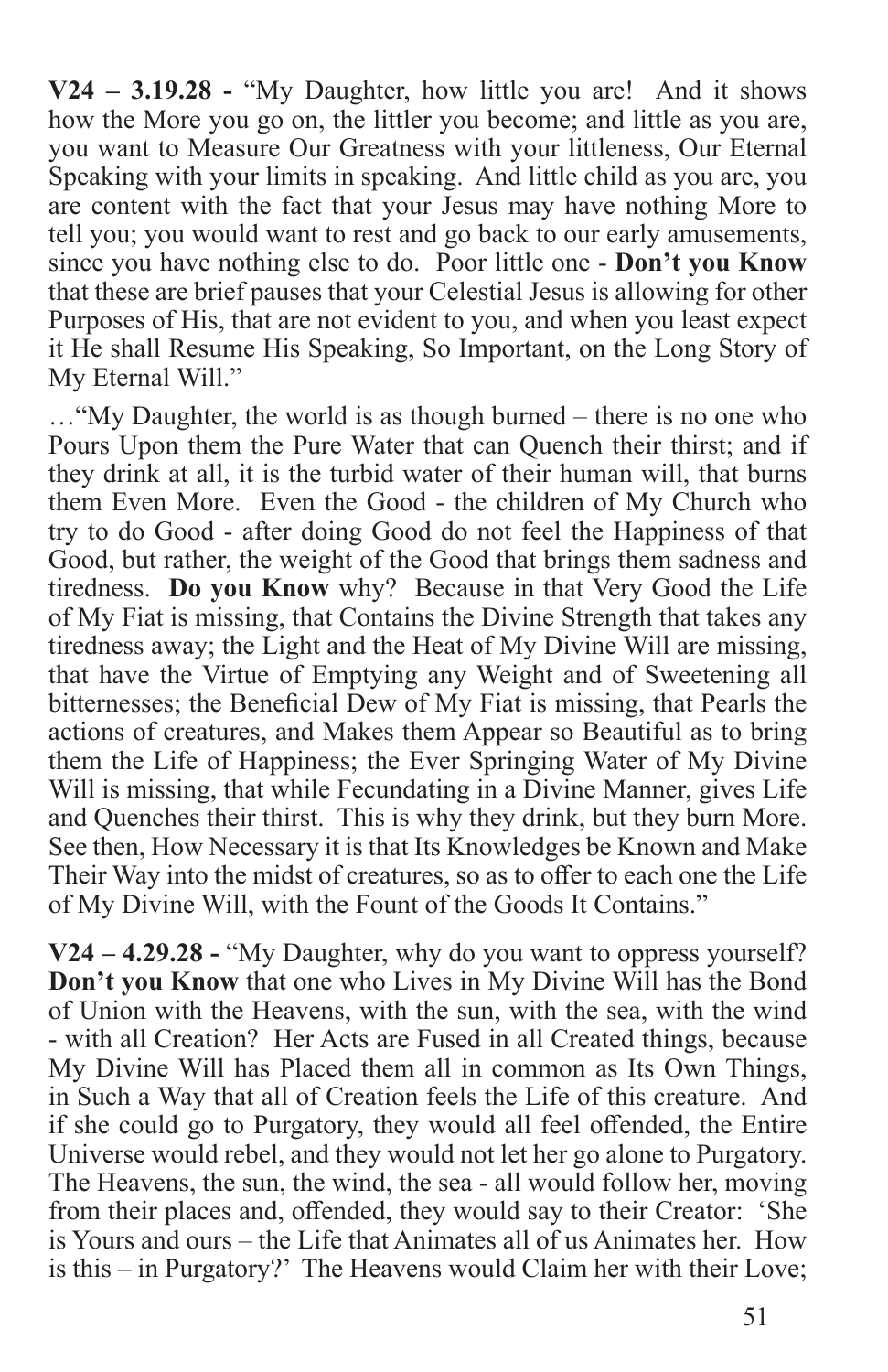the sun would speak up with its Light, the wind with its lamenting voices, the sea with its tumultuous waves – all would have a word to defend she who has Lived Common Life with them. But since one who Lives in My Divine Will absolutely cannot go to Purgatory, the Universe shall remain in its Place, and My Divine Will shall have the Triumph of bringing to Heaven the one who has Lived in It on this earth of exile."

**V24 – 6.29.28 –** "…those who Live in My Divine Fiat shall Possess *Three Suns*, *One* More Beautiful than the other; *Three Peaceful Kingdoms*, Enriched with all the Joys, Harmonies and Happinesses; and they shall be Crowned with *Three Crowns*. But **Do you Know** Who shall Crown the forehead of the Children of My Divine Will? The Sacrosanct Trinity. Enraptured by Their Likeness, that They Infused in them in Creating them, seeing that Our Fiat has Raised them and Formed them as We wanted, and Wounded at the Sight of Our Own Features in them, the Ardor of Our Love shall be So Great, that Each of the Three Divine Persons shall Place His Own Crown, as the Special Distinctive Sign that they are Children of Our Divine Will."

**V24 – 7.19.28 –** "**Don't you Know** that I had a human will that had not even one Breath of Life, Surrendering the Place to My Divine Will in Everything? So, I had it to keep it Sacrificed, so that the Divine Will might Extend the Whole Expanse of Its Kingdom in My human will. And have you forgotten that you keep your human will Sacrificed so that it may Never have Life, and that My Divine Will keeps it as footstool at Its Feet, so that I may Extend My Kingdom over it? Now, *You Must Know* that in-between the human will of the Celestial Mother and yours there is My human will, that is *First* and Sustains both, that they might be Constant in the Sacrifice of Never giving Life to the human volition, so that the Kingdom of My Divine Will might Extend over these *three wills* to have the *Triple Glory* of Our Power, Wisdom and Love, and the *Triple Reparation* of the *three Powers* of man, that - all *three* of them - concurred in withdrawing from the Great Good of Our Divine Will. And if the Sovereign Queen of Heaven was Engraced by Virtue of the Merits of the Future Redeemer, you were Engraced by Virtue of the Redeemer already come; and since millennia are like *One Single Point* for Me, from that time I thought about Everything, and I Sustained the *three wills* over which My Eternal Will was to Triumph. This is why I always say to you: Be Attentive, and Know that you have *two wills* Sustaining yours – that of the Celestial Mama and that of your Jesus, to Fortify the weakness of your human will, so that it may Endure remaining Sacrificed for a Cause So Holy, and for the Triumph of the Kingdom of My Fiat."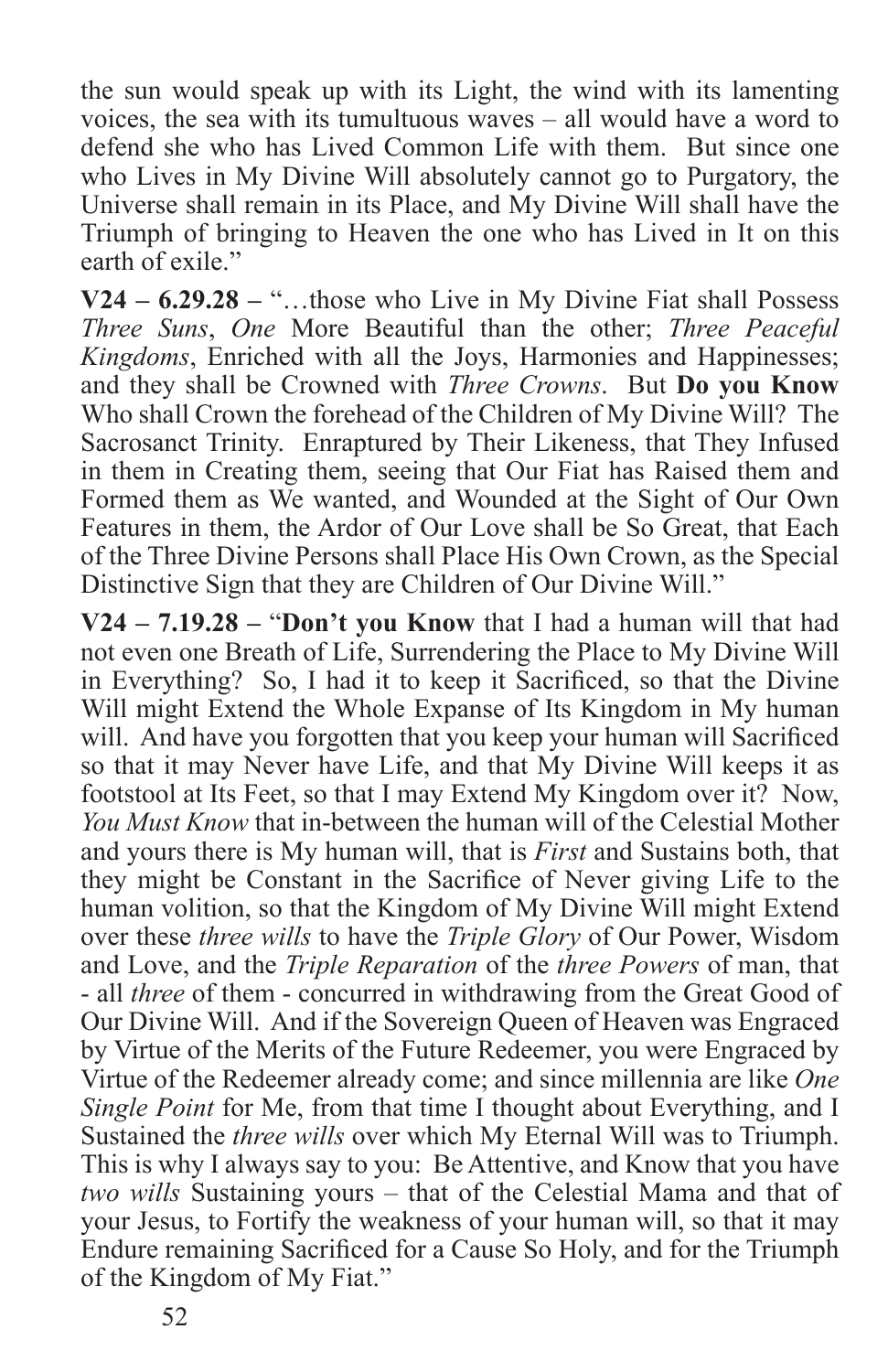…"Little Daughter of My Divine Will, one who Lives in My Divine Fiat is Celebrated by all and is the Feast of all. **Do you want to Know** why you Celebrate, from Her Very Conception, the State of Queen of My Mama? Because She began Her Life in the Divine Will, and the Divine Will Makes Present to you Her Glorious State of Queen, and It Makes you Celebrate Her with all Created things, just as She was Celebrated at Her Conception. The Feasts Begun in the Fiat are Perennial – They Never End; and one who Lives in It finds Them Present and Celebrates along."

"…Now, *You Must Know* that as you Celebrate the Mama and Her Sovereignty, the Mama Celebrates the Daughter, the Newborn of that Fiat that She Loved So Much as to keep It as Her Life; and in you She Celebrates what you yourself do not Know for now, but shall Know later. **Don't you Know** that She longs for the little queens, that are the little Daughters of My Divine Will, to Make for them the Feast that She Receives?"

**V24 – 8.23.28 -** I was thinking to myself: 'But, is it really True that the Kingdom of the Will of God shall come upon earth?' And my Lovable Jesus, moving in my interior, told me: "My Daughter, how is this – you doubt? **Don't you Know** that there are the Rights of God to Give this Kingdom, and the Rights of humanity to receive It? In fact, in Creating man, by Giving His Will to man as Inheritance, God Gave these Rights - that His Divine Will Reign on earth as It Reigned in Heaven. This is So True, that the Life of the *first* man began in the Fiat, and by having done his *First* Acts in It, he placed his Pledges, his Works, in the Divine Inheritance; So Much So, that these Pledges and Acts still Exist in My Divine Will – they are Indelible. And even though man went out from within It, his Acts remained, and this Constitutes a Right for humanity to Enter once again into the lost Kingdom. In fact, We do not look at man in himself, but We look at the Whole human family as if it were one alone; and if one leaves and detaches himself, humanity always remains, and can receive that which was lost by the one who left. Therefore, there are Rights on both sides. If it were not so, the Living of man in Our Kingdom would not have been a Reality, but a way of speaking; while, when We Give, We Give with Facts, So Much So, that the human life has its Origin in the Kingdom of Our Will."

**V24 – 9.5.28 -** 'I have been writing for *three* nights, and You have not given me anything. It seems to me that You are quite sparing now; You no longer show me that Great Satisfaction You used to show me before, when I would write; nor do You Command me to write any more with that Loving Empire of Yours, as You used to do. To me, it seems that You have changed.'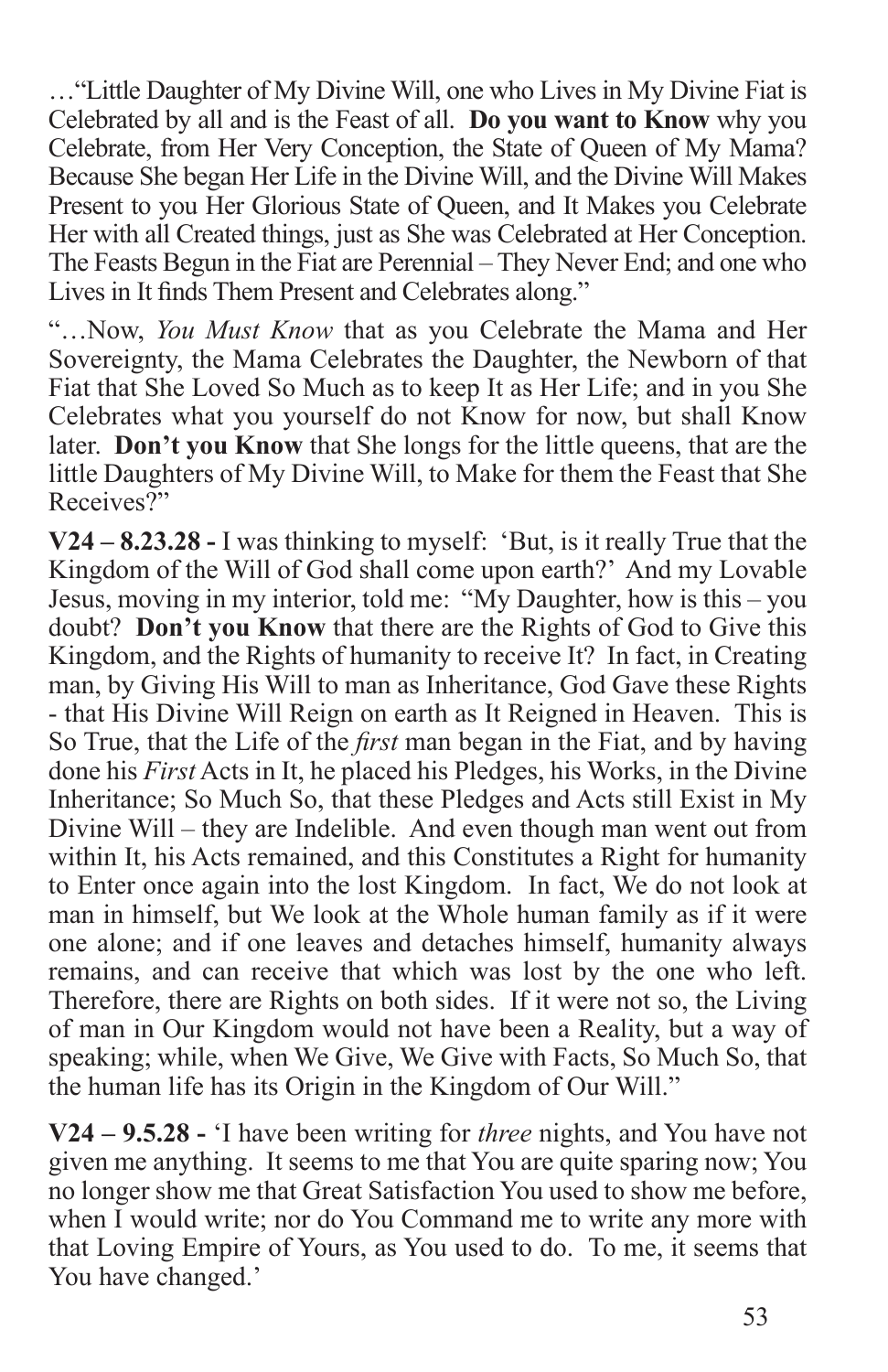And Jesus: "I cannot change, nor is it of the Divine Nature to change. The human nature changes, the Divine Never Does. Therefore, be certain that nothing has changed in Me. But **Do you Know** what I Want to give you as your Pay? My Very Life. Each Truth I Manifest to you is Gifts of Divine Life that I Give you; and I Give you the Freedom not only to keep this Great Gift for yourself, but to Multiply It, in order to give It to whomever you want, and to whomever wanted to receive It."

**V24 – 9.8.28 -** "My Daughter, Courage, **Don't you Know** that Our Interest in one who does My Divine Will and Lives in It is So Great, that she is kept by Us as Our Own thing, Exclusively Ours, Inseparable from Us? … the Light of Our Divine Will is Interminable and Inseparable, and It Makes the soul in whom It Reigns Our Own and Inseparable from Us. So, since We keep her as Our Own thing, it is Our Interest to Give Honor to Ourselves, and to Invest her So Much with All of Our Divine Qualities, as to be able to say to all: 'In this creature there is Divine Life, because the Light of Our Fiat Dominates.' Therefore Our Interest, that Everything in her be Holy, Pure, Beautiful, and that she be Invested with Our Happiness - Everything Must Give of Divine Will. ... for one who Lives in Our Fiat, bitternesses, oppressions and everything that gives of human will, lose their place, because the Light of Our Fiat tolerates nothing but what belongs to It. And just as Our Divine Will takes all Interest in the creature, as something that belongs to It, so does the creature lose all human interests and Acquires All Divine Interests."

**V24 – 9.24.28 –** "**Don't you Know** that what regards My Divine Will and Its Kingdom is nothing other than the Continuation of Creation the Narration to man that was to be Continued had he not sinned, and had he Possessed My Kingdom of the Fiat? But since he rejected My Divine Will, he interrupted the Narration of the Story of My Divine Will; More So, since My Divine Will had No More Reason to Make It, for he no longer Possessed Its Kingdom. And after So Many centuries, My Divine Will has Resumed Its Narration to Make Itself Known - a Sign that It wants to Give Its Kingdom. Therefore, what I Manifest to you about My Divine Will is nothing other than the Continuation - Continuing from the Beginning of Creation in order to Narrate the Life of the Divine Will."

**V25 – 10.17.28 –** "…Each Truth on My Divine Will shall be a Fierce Army against the human will. But **Do you Know** what it shall be Fierce with? With Light, with Strength, with Love, with Beauty, with Sanctity, to Wage War on the human will by Means of all These Weapons. The human will, before all These Weapons, shall undergo a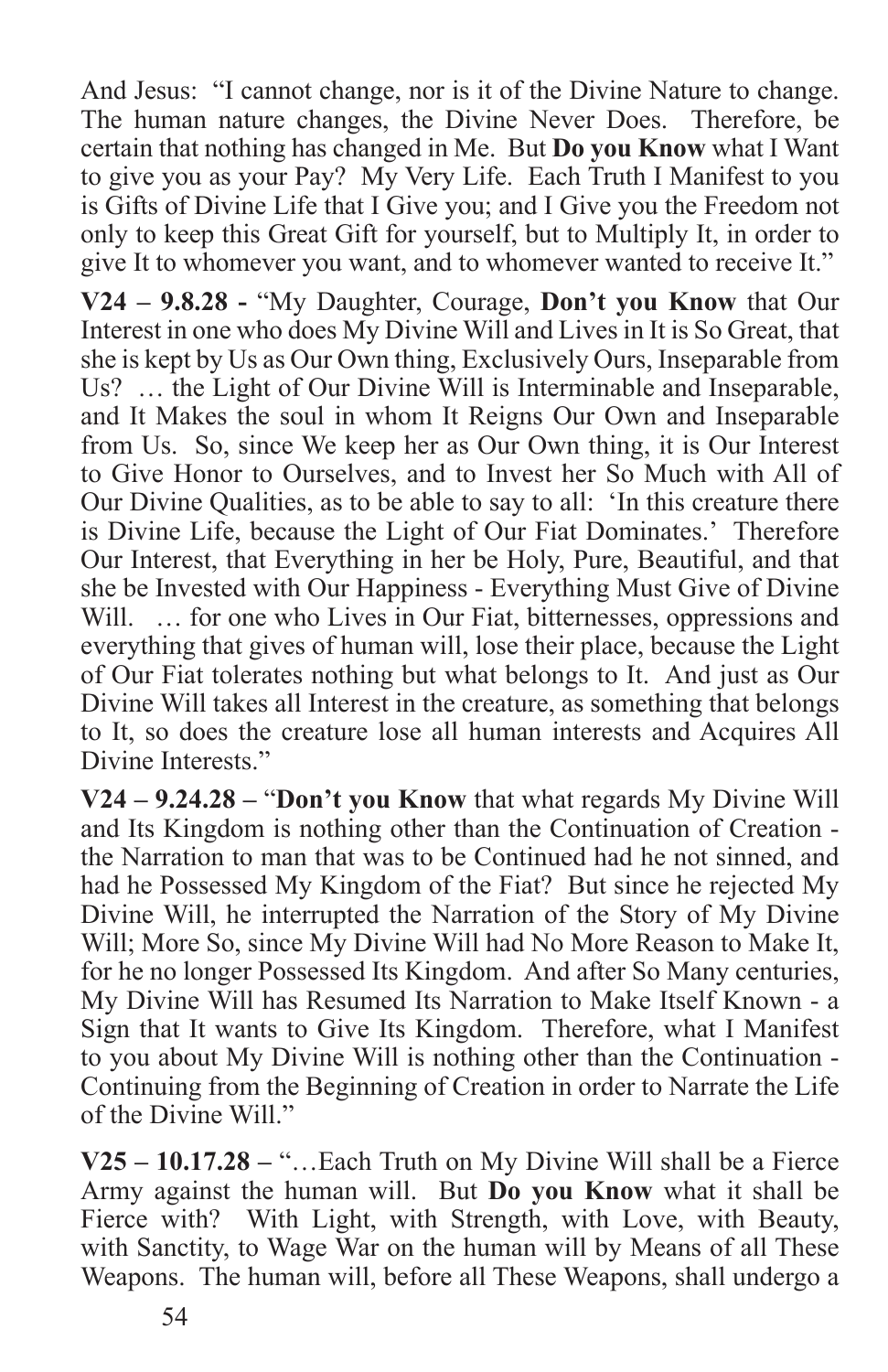Sweet Enchantment and shall let itself be Conquered by the Divine Fiat. Therefore, Each Additional Knowledge on It is a Greater Enchantment that the human will shall undergo. It can be said that all the Truths I have told you about My Divine Will are as Many Paths in order for It to Make Its Way into the human will, that shall *first* Prepare, and then Form My Kingdom in the midst of creatures."

"…Here, in this Tabernacle, I Pray Continuously; but **Do you Know**  what My *First* Prayer is? That My Divine Will be Known, that Its Rule that keeps Me Hidden may Rule over all creatures, and may Reign and Dominate in them. In fact, only when My Divine Will is Known and Forms in them Its Kingdom - then shall My Sacramental Life have Its Complete Fruit, the Fulfillment of the So Many Sacrifices, the Restoration of My Life in creatures. And I AM here Hidden, Making Many Sacrifices to wait for the Triumph – the Kingdom of My Divine Will. You too Pray, and as you Echo My Prayer, I hear your Continuous Speaking by putting all My Acts and all Created things in Motion; and you ask Me, in the name of Everyone and Everything, that My Divine Will be Known and Form in them Its Kingdom. Your Echo and Mine are *One*, and we ask for *One* Same Thing – that Everything may Return into the Eternal Fiat, that Its Just Rights be given back to It. See, then, How Much Analogy there is between you and Me; but the Most Beautiful *One* is that What I Want, you Want – we are both Sacrificed for a Cause So Holy. Therefore, your company is Sweet to Me, and in the midst of So Many Pains that I Suffer, it Renders Me Happy."

**V25 – 12.2.28 –** "Ah! **Don't you Know** that you are the Tabernacle of My Divine Will? How Many Works have I not Done in you; How Many Graces have I not Poured into you in order to Form this Tabernacle for Myself? A Tabernacle - I could Call it - Unique in the world. In fact, as for Eucharistic Tabernacles, I have a good number of them, but in this Tabernacle of My Divine Fiat I do not feel like a Prisoner, I Possess the Endless Expanses of My Divine Will, I do not feel alone, I have *one* who keeps Me Perennial Company; and now I Act as a Teacher and I give you My Celestial Lessons; now I do My Outpourings of Love and of Sorrow; now I Celebrate, to the point of Amusing Myself with you. So, if I Pray, if I Suffer, if I Cry and if I Celebrate, I AM Never alone, I have the Little Daughter of My Divine Will Together with Me. And then, I have the Great Honor and the Most Beautiful Conquest, that I like the Most, that is a human will all Sacrificed for Me, and as the Footstool of My Divine Will. I could call it My Favorite Tabernacle, in which I So Much Delight, that I would not exchange it for the Eucharistic Tabernacles; because in them I AM alone, nor does the Host give Me a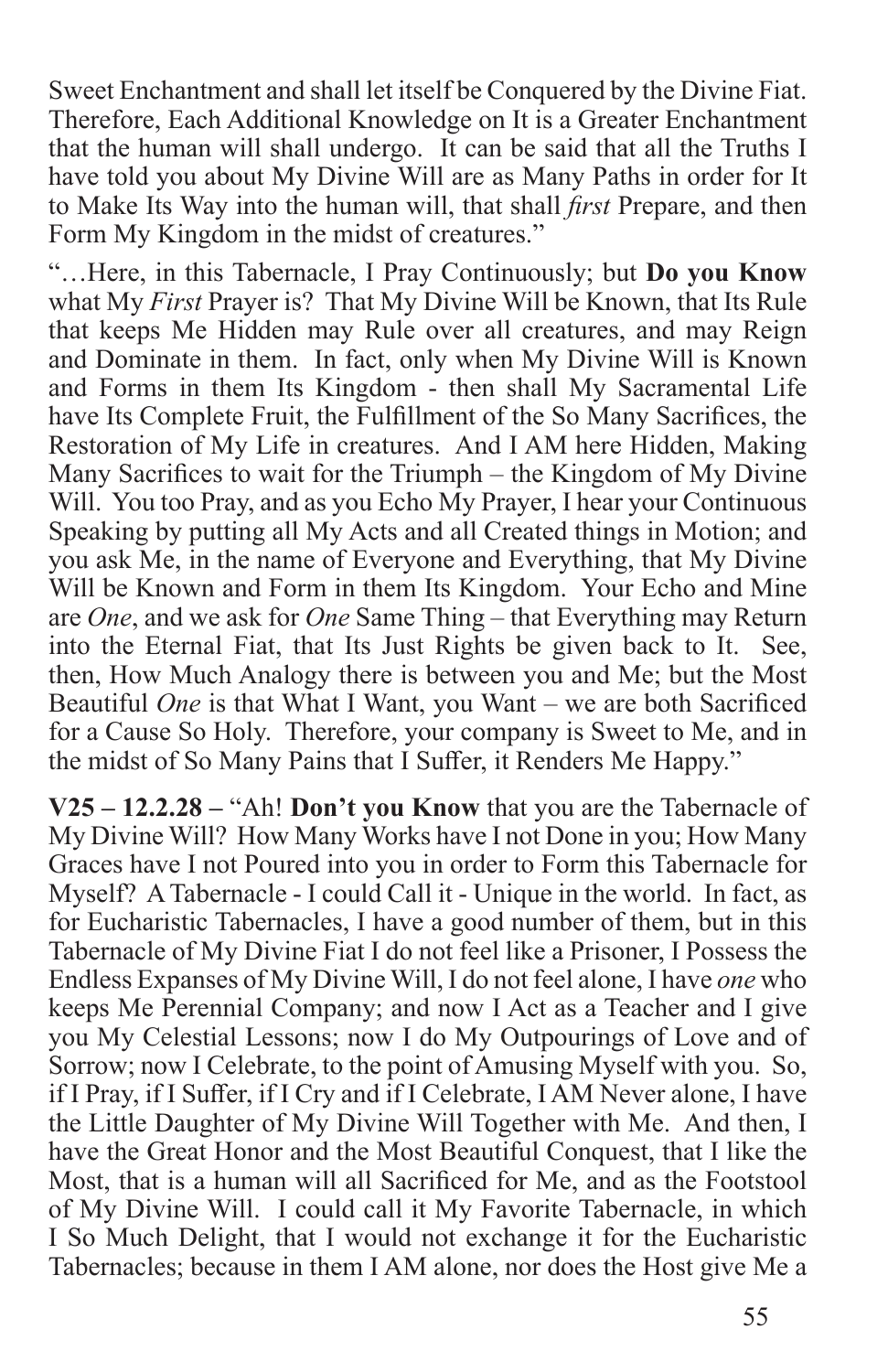Divine Will as I find It in you, Such that, as It Bilocates Itself, while I have It within Me, I also find It in you. On the other hand, the Host is not capable of Possessing It, nor does it accompany Me in My Acts; I AM Always alone, everything is cold around Me; the Tabernacle, the Pyx, the Host, are without Life, and therefore without company. This is why I felt Such Delight in keeping, near My Eucharistic Tabernacle, that of My Divine Will, Formed in you, that by merely looking at you I feel My Loneliness Broken, and I experience the Pure Joys that the creature who lets My Divine Will Reign within herself can give Me.

And so, this is why all My Aims, My Cares and My Interests are in Making My Divine Will Known, and in Making It Reign in the midst of creatures; then shall each creature be a Living Tabernacle of Mine – not mute, but Speaking; and I shall no longer be alone, but I shall have My Perennial Company. And with My Divine Will Bilocated in them, I shall have My Divine company in the creature. So, I shall have My Heaven in each one of them, because the Tabernacle of My Divine Will Possesses My Heaven on earth."

**V25 – 12.13.28 –** "My Daughter, all Created things were Created by Us with a Dose of Happiness, *One* Distinct from the Other; so, Each Created thing brings to man the Kiss, the Air that Delights, the Life of Our Happiness. But **Do you Know** who feels all the Effects of Our Many Happinesses that are Spread in the Creation Descend into her interior, to the point of remaining Soaked with Them like a sponge? One who Lives in Our Divine Will. Our Happinesses are not foreign to her, because, since she has her taste Purified by Our Fiat and not corrupted by the human will, her taste and all of her senses have the Virtue of Enjoying all the Happinesses that are Present in the Created things, and We feel So Much Happiness and Joy in seeing one who does Our Will as though sitting at the Table of Our Happinesses and Feeding herself with as Many Different Bites for as Many as are the Happinesses Present in the Created things. O! how Beautiful it is to see the creature Happy."

**V25 – 12.21.28 -** "My Daughter, in Creating man I gave a visible Universe in which he was to move freely and see the Works of his Creator, done with So Much Order and Harmony, done for Love of him, and, in this void, to also do his own works. And just as I gave a visible void, so I gave an Invisible Void, Even More Beautiful, for his soul, in which man was to Form his Holy Works, his Sun, his Heavens, his Stars; and Echoing his Creator, he was to Fill this Void with all his works. But since man Descended from My Divine Will to Live in his own, he lost the Echo of his Creator and the Model with which to be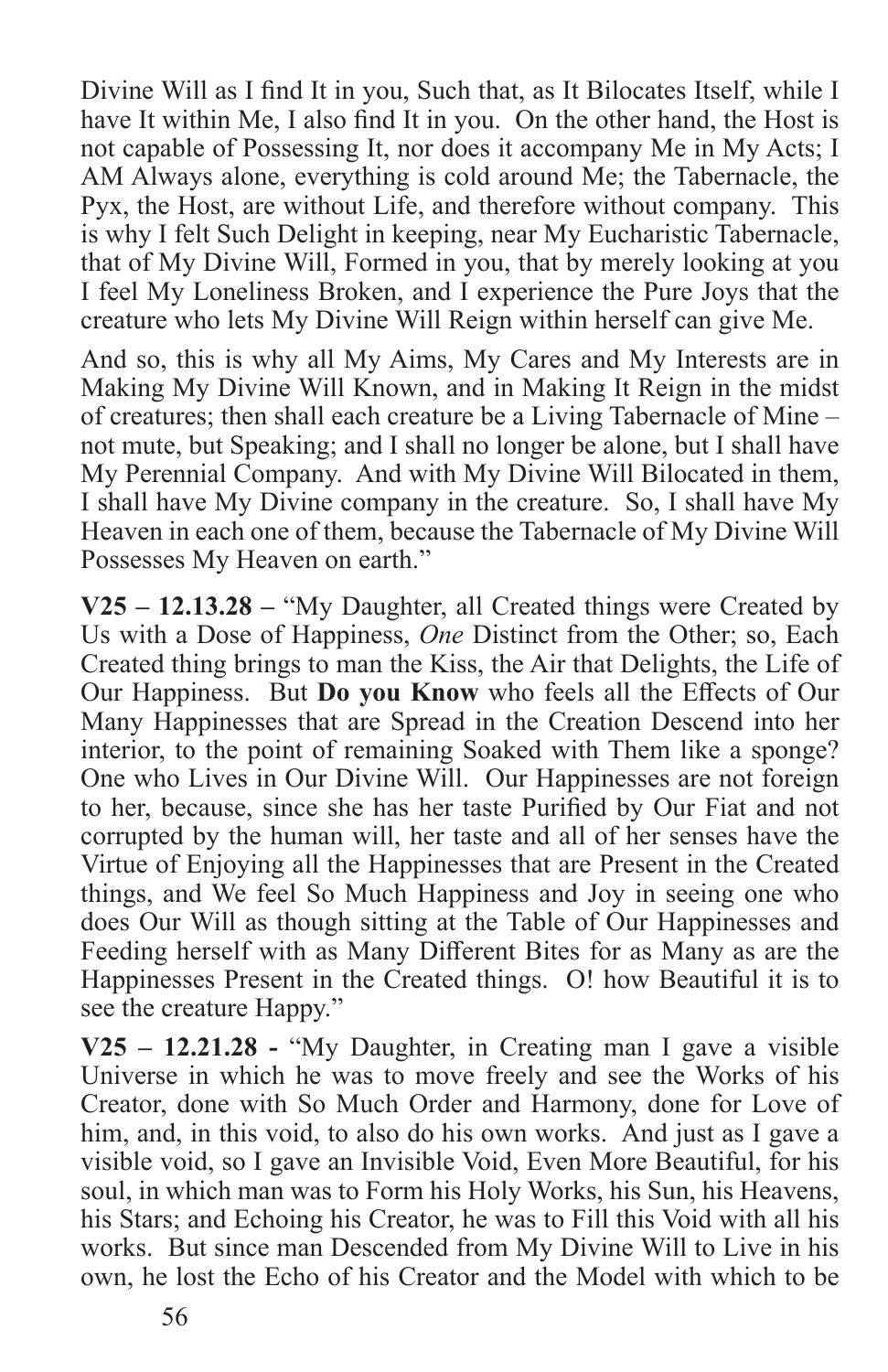able to Copy Our Works. Therefore, it can be said that in this Void there is nothing other than the *first* steps of man – all the rest is empty. Yet, it Must Be Filled, and this is why I await with So Much Love those who Live and Must Live in My Divine Will, who, feeling the Power of Our Echo and having Our Models Present to them, shall hasten to Fill this Invisible Void that I gave with So Much Love in Creation. But **Do you Know** what this Void is? It is Our Will. Just as I gave a Heaven, a sun, to man's nature, so I gave the Heaven, the Sun of My Fiat to his soul. And when I see you take your steps after the steps of Adam Innocent, I say: 'Finally, here is the Void of My Divine Will that begins to receive the *First* Conquests and the *First* Works of the creature.' Therefore, Be Attentive and continue always your Flight in My Divine Volition."

**V25 – 12.29.28 -** "My Daughter, look - How Beautiful is Creation! What Order, what Harmony It contains. And as Beautiful as It is, the Heavens, the stars, the sun, are all mute - they have no Virtue to say even one word. On the other hand, the Heavens, the Stars, the Sun, the Ruling Wind of My Divine Will are All Speaking, and have Such Eloquence that no one else can equal them; the Angel, the Saint, the learned one, before the Heavens of My Speaking Will, remain mute and feel ignorant. But why are these Heavens and Suns Speaking? Because they Contain Life. But **Do you Know** what these Speaking Heavens and Suns are? They are the Knowledges that I have Manifested to you about My Divine Will. My Divine Will is not only Life, but is the Fount, the Source and the Life of all Lives, therefore the Heavens of Its Knowledges could not be mute. So, Each Knowledge about My Divine Fiat is a Heaven, a Sun, it is a Wind, One Distinct from the other, that, having the Speaking Virtue and Possessing the Divine Life, have the Virtue of Producing New Heavens and Suns More Beautiful, and Winds More Mighty, Such as to Invests the hearts and Make Conquests of them by Their Sweet Ruling Moaning."

**V25 – 2.10.29 –** "…all Its (God's Creating Will) Attention is in looking at whether all of Its Acts have Life in you. And **Do you Know** how these Acts are Created in you? As for you, by Calling Them, Recognizing Them and Loving Them; and My Volition, by Pronouncing Its Fiat over your Call and over your Love, Forms the Life of Its Acts in you. And the Continuity of Its Work in you is Such, that It does not stop even in seeing you tortured by the Pain of My Privation, because It has Much to Do, and therefore It Moves on. And I let It Do so, because you and I Must Give Primacy to Our Volition in Everything, for the Just Triumph of Its Cause, and to Give It the Field in order to Form Its Kingdom."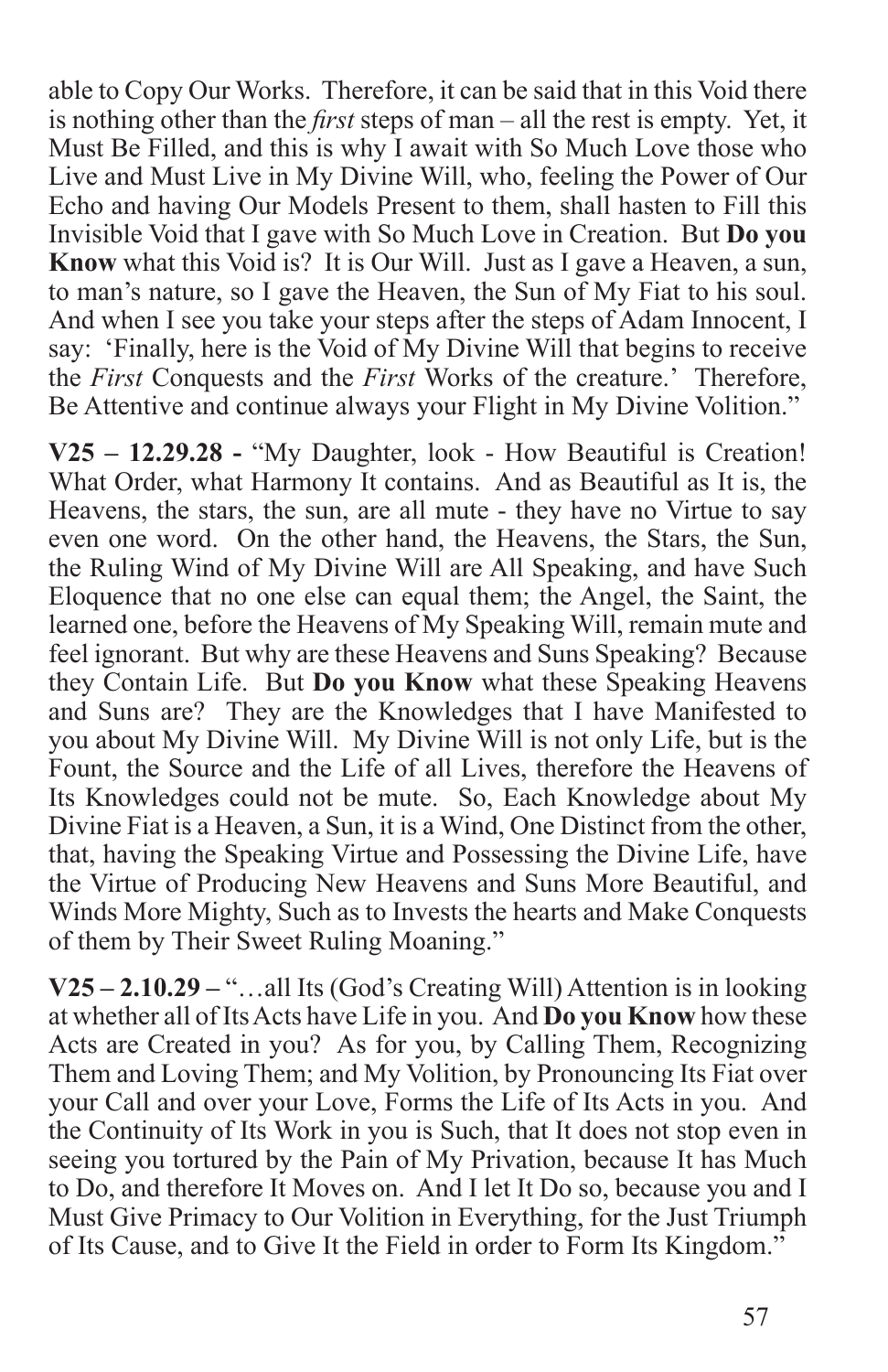**V25 – 3.31.29 –** "Listen My Little Newborn of My Divine Will: if man had not sinned, if he had not withdrawn from My Divine Will, I would have Come upon earth – but **Do you Know** how? Full of Majesty, as when I Rose again from death. Even though I had My Humanity similar to that of man, United to the Eternal Word, how different was My Resurrected Humanity – Glorified, Clothed with Light, not subject to either suffering or dying: I was the Divine Triumpher."

**V26 – 4.7.29 -** Jesus kept silent, and I said to Him: 'My Love, You have told me Many times that one who Lives in Your Divine Will is a sister to all Created things. I want to see whether my sister Light recognizes me. And **Do you Know** how? If, in looking at it, it does not dazzle my sight.'

And Jesus: "Certainly it shall recognize you. Try and you shall see."

I looked straight into the Center of the sphere of the sun, and the light seemed to caress my pupil, but without dazzling me, in Such a Way that I was able to look into its Center, at its Great Sea of light. How Clear and Beautiful it was. How True it is that it Symbolizes the Infinite, Endless Sea of Light of the Divine Fiat. I said: 'Thank you, oh Jesus, for letting me be recognized by my sister light.' And Jesus resumed His Speaking: "My Daughter, even from the breath is one who Lives in My Divine Will recognized by all Creation, because Each Created thing feels in that creature the Power of the Fiat, and the Supremacy that God Gave her over the Whole Creation."

**V26 – 5.16.29 -** "My Daughter, what's wrong? What's wrong? Calm yourself, calm yourself. How can this be? Do you perhaps want to go out from within the Army of My Divine Will? Look, what an Orderly, Formidable and Large Army, Such that, as It Lines Up within your soul, it shall not be easy for you to get out. But **Do you Know** what this Army is? All the Knowledges about My Divine Will. In fact, having Formed Its Royal Palace in you, It could not be, nor was it Decorous for It to be without Its Army. This Army We have Issued from Our Divine Womb in order for Them to Form the Cortege, to Defend and to all stand at Attention, so as to Make Known to all Who Our Fiat is – their Divine King – and how It Wants to Descend with Its Whole Celestial Army into the midst of the peoples in order to fight the human will; but not with weapons that kill, because in Heaven there aren't these deadly weapons, but with Weapons of Light, that Fight in order to Form the Life of My Divine Will in the creatures. Now, *You Must Know* that the Weapons of this Army are the Acts Done in My Divine Will. Look how Beautiful It is! The Royal Palace is the Light of My Fiat! The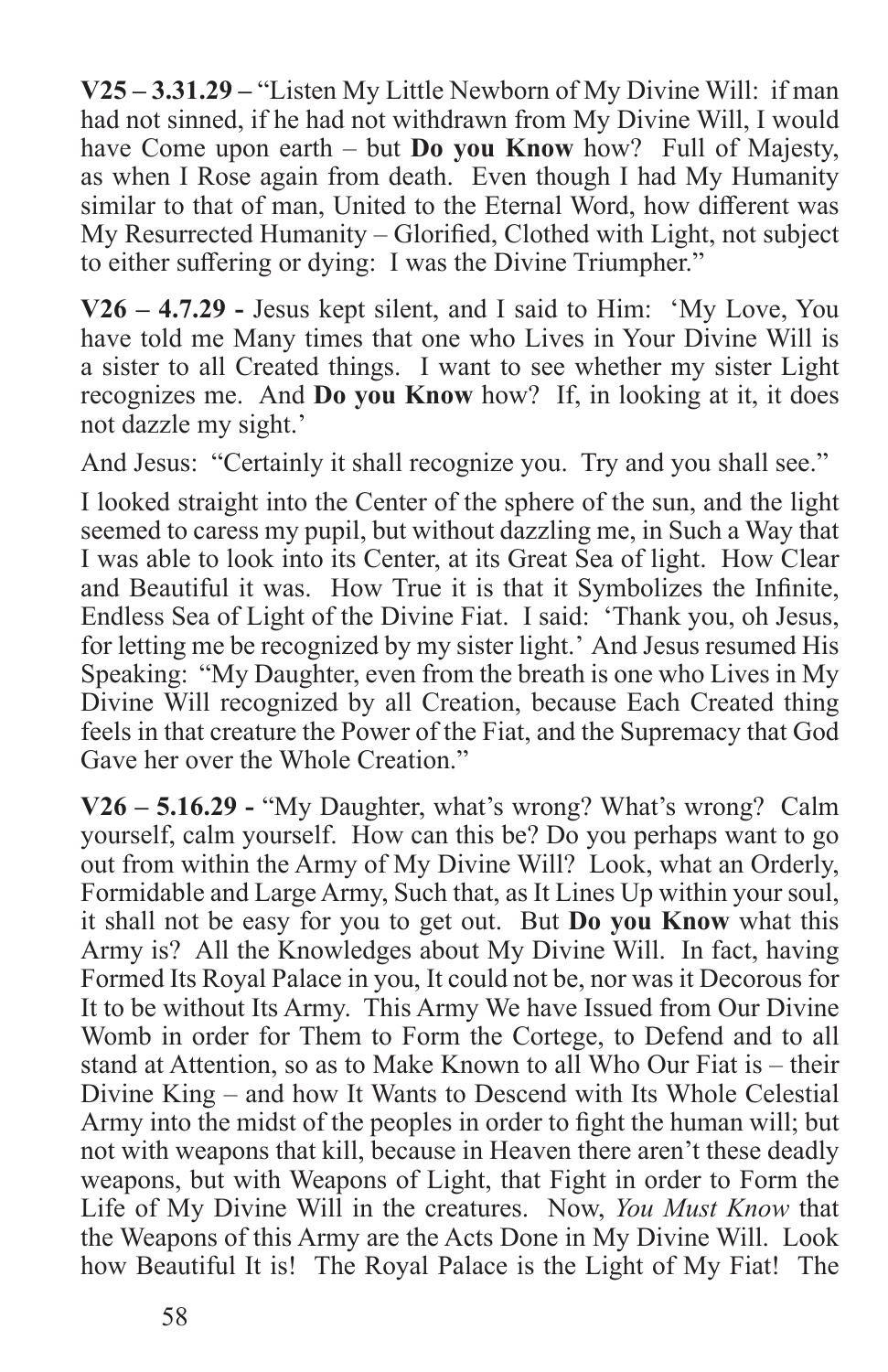King that Dominates is My Divine Will! The Ministry, the Sacrosanct Trinity; the Army, the Knowledges about It; the Weapons, your Acts done in It. In fact, as you would have the Good of Knowing *One* of the Knowledges about It, and would Operate by Virtue of It, you would Form, in My Fiat, the Weapons in the Hands of Each Knowledge, so as to give the Life of it to other creatures.

But this is not all yet. Each Knowledge Possesses a different Weapon, *One* different from the Other. So, Each Knowledge I have Given you about My Divine Will Possesses a Special and Distinct Weapon: *One* Possesses the Weapon of Light in order to Illuminate, Warm and Fecundate the Seed of My Fiat; Another Possesses the Weapon of the Conquering Power that Dominates and Rules; Another, the Weapon of the Beauty that Enraptures and Conquers; Another, the Weapon of the Wisdom that Orders and Disposes; Another, the Weapon of the Love that Burns, Transforms and Consumes; another, the Weapon of the Strength that Knocks Down, Makes One Die and Rise Again in My Divine Volition. In sum, Each Knowledge of Mine is a Divine Soldier that, Manifesting Itself to your soul, has let the Weapon of Each of the Offices They Possess be Placed by you into Its Hands. Look at what Order They have, How Attentive They are to Their Office, and to Handling the Weapon that Each of Them Possesses in order to Dispose and Form the People of the Kingdom of My Divine Fiat. This Army and these Weapons Possess the Prodigious Virtue of the Infinite, that is Such that They Diffuse Everywhere; and wherever there is a Light, even small, in the creatures, They Fight with Weapons of Light against the darkness of the human will, to Eclipse it and Give it the Life of My Fiat; and wherever there is a Seed of Power or of Strength, there Runs the Divine Little Soldier with Its Weapon of Power and of Strength, to Fight the human power and strength, and Make the Power and Strength of My Divine Will Rise Again. For all human acts this Army has the opposite Weapon with which to Fight them, so as to Make the Act of My Divine Will Rise Again over the human act.

Therefore, My Daughter, it is Necessary that you remain in My Divine Will in order to Form Sufficient Weapons with your Acts done in It, for the Great Army of Its Knowledges. If you knew how this Army Anxiously Awaits the Weapons of your Acts into Their Hands, in order to Wage War on and Destroy the poor kingdom of the human will, and to Build Our Kingdom of Light, of Sanctity and of Happiness! More So, since I AM within you, in the Great Royal Palace of My Divine Will, in the Midst of My Army, with the Continuous Council of the Ministry of the Divine Persons, as the Reproducer of Our Works; because We Are the Operating Being, and wherever We Are Present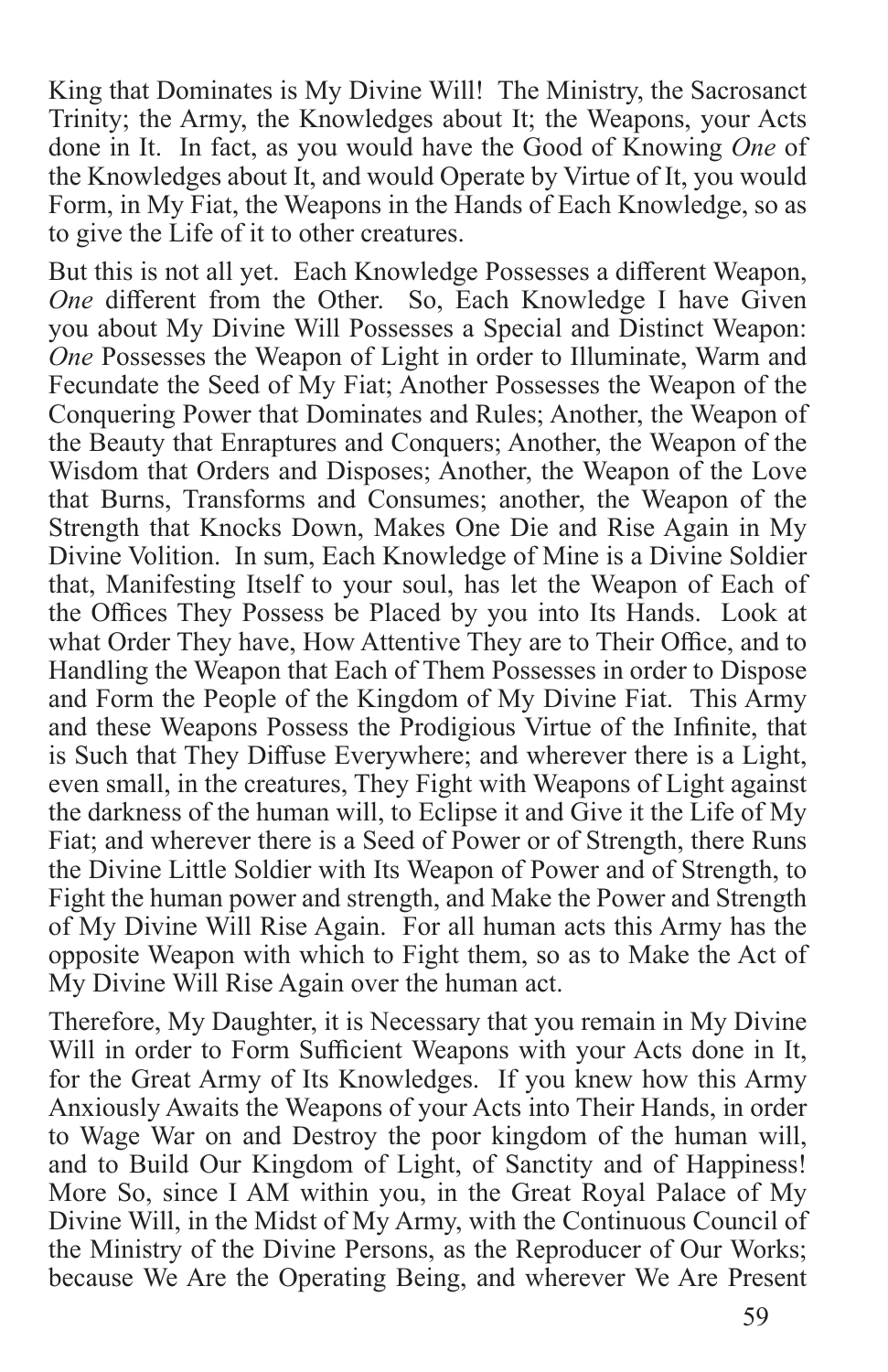We Want to Operate Always, without ever ceasing. Therefore, it is a Necessity that you remain Always in Our Fiat, to Unite yourself to Us in Our Continuous Operating, and to Give Us the Field to Always Operate within you. In fact, the Sign of the Divine Operating is Precisely this: to Operate Always – Always, without ever ceasing."

**V26 – 5.21.29 -** "My Daughter, one who Lives in My Divine Will is under the Continuous Outpouring of her Creator. Our Love toward her is So Great, that We are So Enraptured in seeing Our Fiat in the littleness of the creature, that We want to Give her Always – Always, without ever ceasing. Now, this Divine Outpouring of Ours Fills her So Much as to leave not one void within her, in Such a Way that, whatever place she Leans on, she always finds the Fullness of Our Outpouring that Sustains her, in Such a Way that she cannot bend over herself because Our Outpouring Sustains her and Carries her as though in Triumph in Its Arms. But **Do you Know** what We Pour out? Love, Light, Grace, Sanctity, Power, etc. Now, all these Qualities of Ours Compete among Themselves for Carrying this little creature in Their Arms. It seems that They vie with one another for her, and They take turns, so as to say: 'We All have Carried her.' And while Each of Them Carries her in Its Arms, if it is Love that Carries her, It Fills her So Much with Love as to take Pleasure in seeing the tiny little one Drowned – Drowned with Its Love; and only when It sees her Overflow with Love, then does It Content Itself with letting her pass into the Arms of Light; because they want to see, being repeated in the tiny little one, what her Creator has done. The Light takes Delight in Drowning her with Light; Grace, in Drowning her with Grace; Power, in Drowning her with Power – but So Much, as to Captivate the Creator Himself. In sum, this little creature Lives under the Continuous Outpouring of God, that Fills her So Much that she feels Drowned and cannot contain It, in Such a Way that she is Forced to Pour it outside. So, what you say about My Divine Will is nothing other than the Outpouring of what you Contain inside."

**V26 – 6.14.29 –** "And then, **Don't you Know** the Value of an *'I Love You'* in My Divine Will? My Divine Will Fills the Heavens, the sun, the sea, the wind – Its Life Extends Everywhere; therefore, as you say your *'I Love You'*, *'I Adore You'* and everything else you might say, My Fiat Extends your *'I Love You'* in the Heavens, and your *'I Love You'* becomes More Extensive than the Heavens; your *'I Adore You'*  Extends in the sun, and it becomes Larger and Longer than its light. Your *'I Glorify You'* Extends in the wind, and it wanders through the air, throughout the Whole earth, and its moans, the blows of the wind, now caressing, now mighty, say: *'I Glorify You'*. Your *'I Thank You'*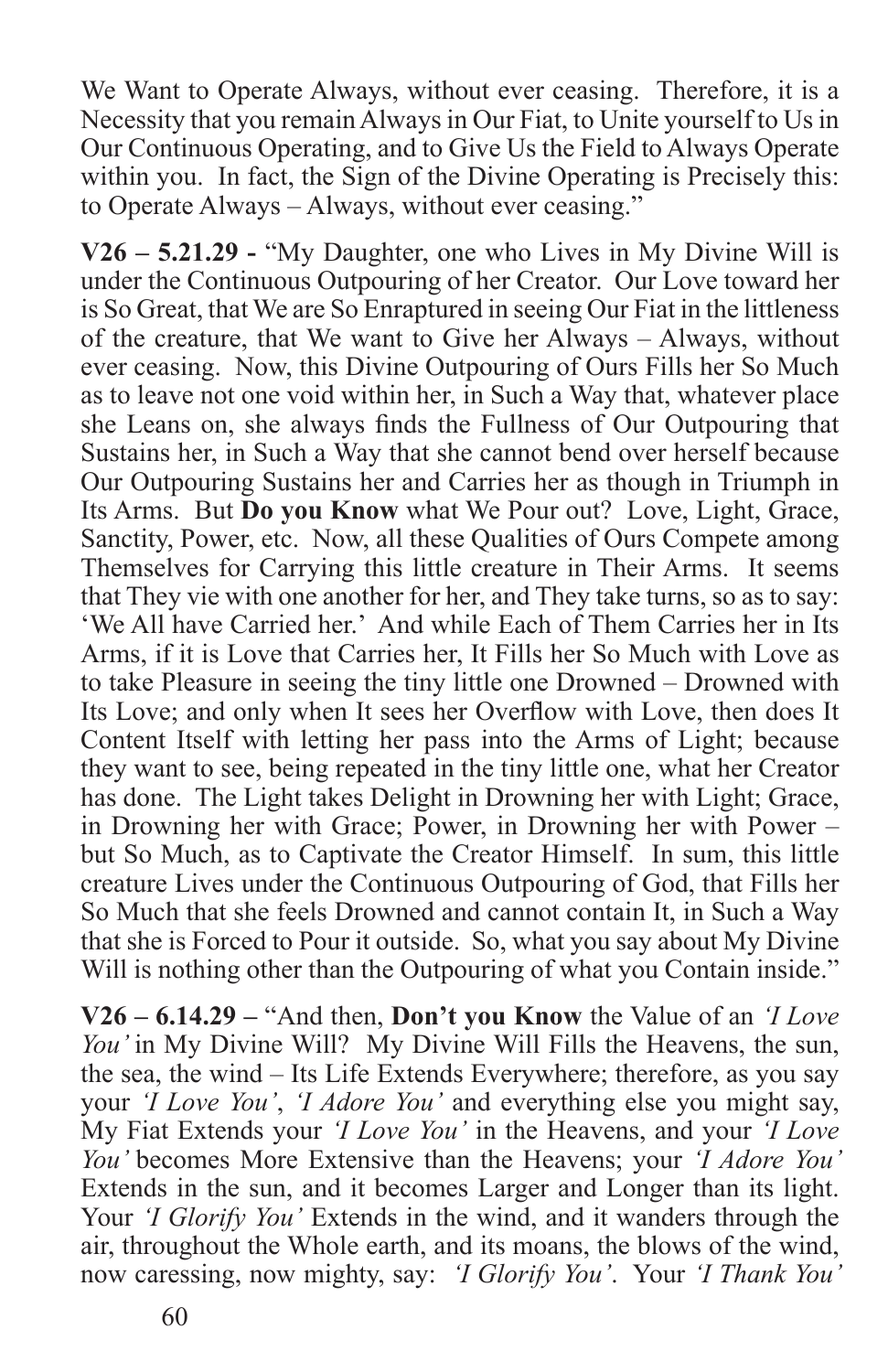Extends within the sea, and the drops of water and the darting of the fish say: *'I Thank You'*. And I see the Heavens, the stars, the sun, the sea, the wind, Filled with your *'I Love You'*, with your Adorations, and the like; and I say: 'How Content I AM that I Placed Everything in the Bank of the Little Daughter of My Divine Will – because she Pays Me the Interest wanted by Me. And since she Lives in It, she gives Me a Divine and Equivalent Interest, because My Fiat Extends her little Acts and Renders them More Extensive than the Whole Creation.' And when I see you Coming into Eden to give Me your small Interest, I look at you and I see in you My Divine Will Doubled – *One* in you, and the *Other* in Me, while It is *One*; and I see Myself being Paid the Interest by My Divine Will Itself – and I remain Satisfied, and, oh! How Content I AM in seeing that My Fiat has given to the creature the Virtue of Making Itself be Doubled, so as to let her Satisfy her Creator."

**V26 – 6.19.29 -** "My Daughter, what Fortune yours is to Live under the Sweet Enchantment of My Divine Volition. **Don't you Know** that when It takes Possession of the creature, It Forms in her Its Operating Life, in Such a Way that It Operates in the *one* in whom It Reigns just as It Operates within Itself? And, More than Queen, It Imposes Itself over Everything, It Extends with Its Light in the littleness of the creature, It Forms in her Its Sweet Enchantment for the human will so as to be More Free to Form Its Life. And since the Divine Life of My Fiat is Composed of Repeated Acts Never Interrupted, It is not subject to stopping, and this is why you feel within yourself an Act that Never Ends, a Light that is Never Extinguished, a Love that Always Burns."

**V26 – 7.8.29 -** "My Daughter, the Sea of Our Divinity Always Murmurs, without ever ceasing. But **Do you Know** what It says in Its Murmuring? 'Love! Love toward the creature!' And the Ardor of Our Love is So Great, that in Our Continuous Murmuring We Overflow with Love, and We Form Such Gigantic Waves as to be able to Drown Heaven and earth, and all creatures, all with Love. And seeing that they do not let themselves be Filled Completely with Our Love, with the Desire to see creatures Overflow with Our Love, the Delirious Love Forms within Us; and in Our Delirium, putting the human ingratitude aside, and Murmuring, We Repeat More Loudly: 'Love! Always Love to the one who denies and does not take Our Love to let herself be Loved and give Us Love.'

Now, Our Love, rejected, takes the Attitude of Dolorous Love! But **Do you Know** who comes to give Refreshment and Calm to Our Deliriums of Love? Who soothes Our Dolorous Love and Makes It Smile? The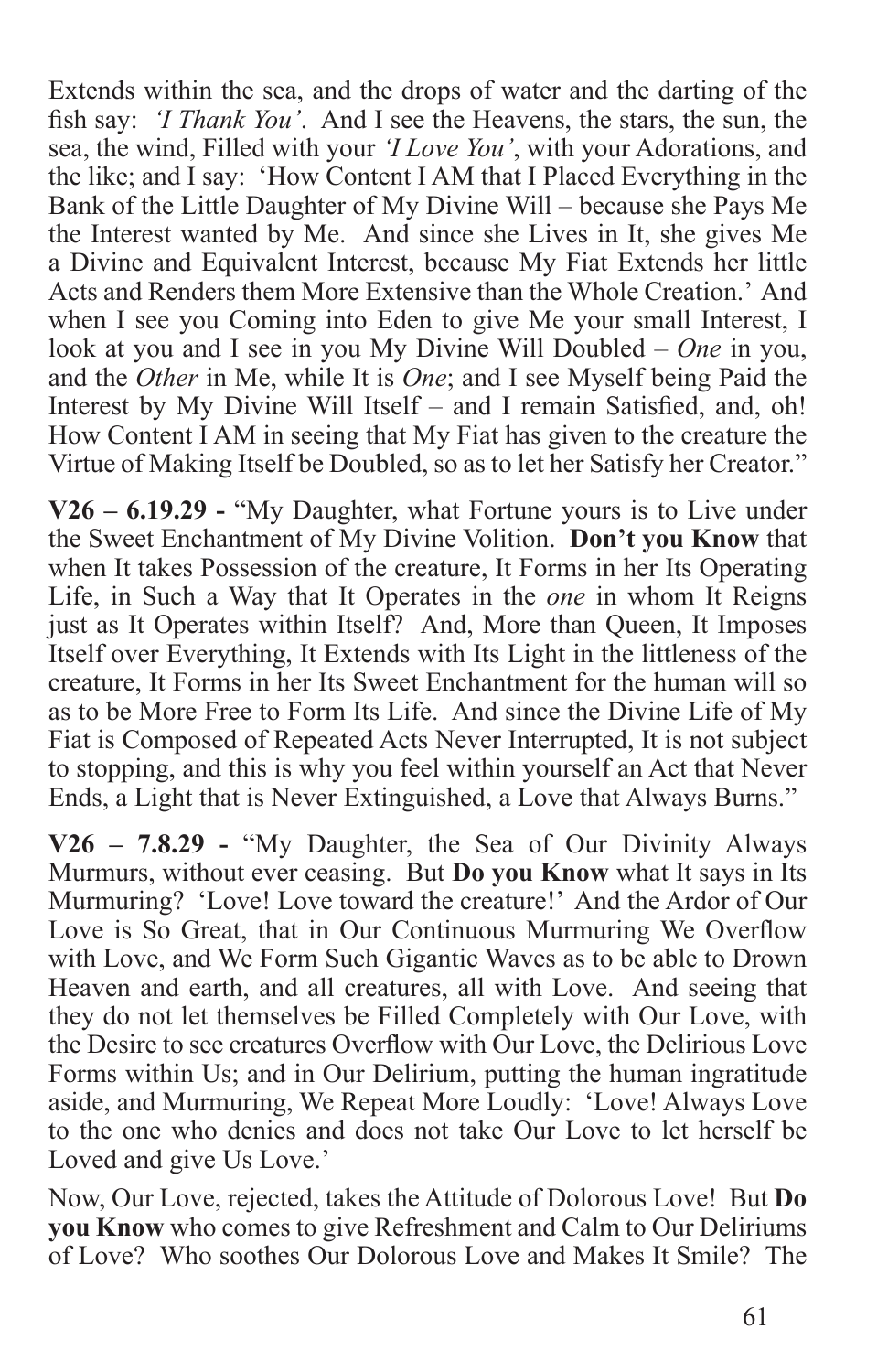soul who Lives in Our Divine Will. Our Will Forms Its Sea within the creature; Our Sea and hers Plunge Together, and *One* Flows within the other, and - oh! How Sweet is the Murmuring of the creature within Our Murmuring, Repeating Continuously: 'Love! Love! Always Love to my Creator, to my Eternal Life, to the One Who Loves me So Much!' See then, one who Lives in Our Divine Fiat is Our Refreshment for Our Love that Devours Us, and Forms the Sweet Sea for Our Dolorous Love."

**V26 – 7.27.29 -** 'My Love, how can this Kingdom of Your Will Come? One can see no change; it seems that the world does not stop in its vertiginous race of evil.' And Jesus continued, saying: "What **Do you Know** of What I Must Do, and of How I Can Overwhelm Everything so that the Kingdom of My Divine Will may have Its Life in the midst of creatures? If everything is decided, why do you doubt about it?"

**V26 – 8.3.29 –** "…Our Inexhaustible Vein is arrested by the lack of dispositions of creatures. But **Do you Know** who gives the True Dispositions to the soul? Our Divine Will. It Empties her of everything, It Reorders her, It Disposes her in an Admirable Way - in Such a Way that Our Inexhaustible Vein Never Ceases to Give and to let her hear Its Sublime Lessons. Therefore, let yourself be Always Dominated by My Divine Fiat, and Our Inexhaustible Vein shall Never Cease to Pour Itself over you; and We shall have the Contentment of Making New Graces, New Gifts, and Lessons Never before heard, Arise from Our Divine Being."

 $V27 - 10.18.29 -$  "... Don't you Know that one who Lives in My Divine Fiat Forms *Two Arms* for herself? One is Immutability, the other Arm is Firmness in Operating Continuously. With these *Two Arms* she keeps God Clasped, in Such a Way that He cannot free Himself from the creature; not only this, but He Enjoys her keeping Him Clasped to herself. Therefore, you have no reason to afflict yourself, whatever the circumstances might be, when you have a God Who is all your own. So, let your thought be to Live in that Fiat that Gave you Life to Form Life in you, and I shall Take Care of the Rest."

**V27 – 11.26.29 -** "My Daughter, Courage, do not lose heart too much; **Don't you Know** that you Must Cover your Way in My Divine Will? And this Way is Long, and these oppressions of yours, these thoughts that crowd within you, are stops that you make; and even though you do not go out of It, yet the Journey you should Make is somehow arrested, and your Jesus does not want this moving back – He wants you to Walk Always, without ever stopping."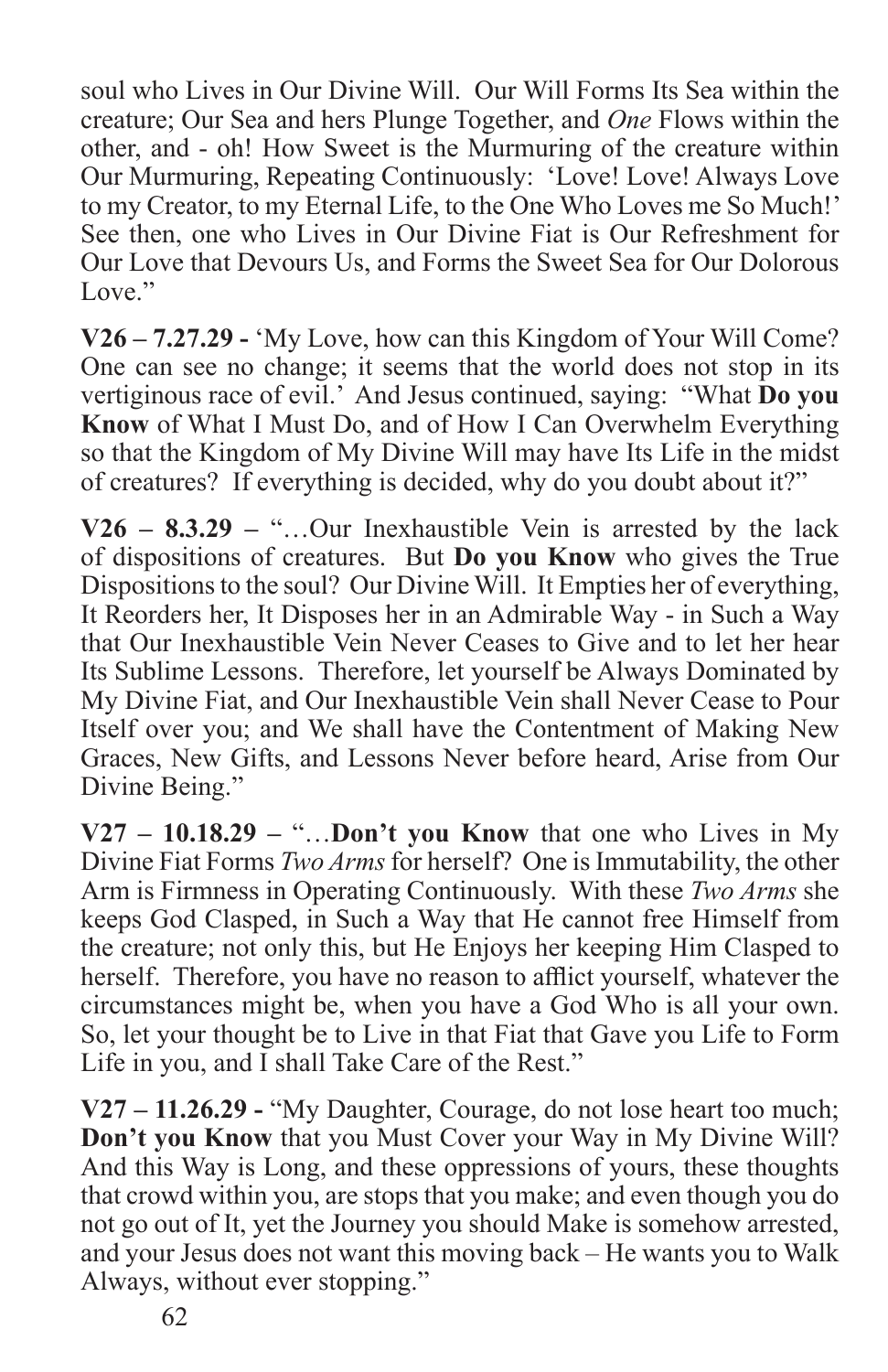**V27 – 12.18.29 –** "…**Do you Know**, Little Daughter of My Divine Volition, what was the Greatest Interest of My Love? That of Devouring, in creatures, their human will, because it is the origin of all evils, and in spite of all Its Devouring Flames, it formed clouds so as not to let itself be burned. O! what Tortured Me the Most was the human will, that not only formed clouds, but formed the Most Sorrowful Scenes in My Very Humanity. Therefore, Pray that My Divine Will be Known and Reign in it; and then shall you be able to Call Me the Happy Jesus. Otherwise, My Tears shall not cease, I shall always have Reason to Cry over the lot of poor humanity, as it lies under the nightmare of its miserable human will."

**V27 – 1.7.30 –** "**Don't you Know** that one who Must Live in Our Divine Fiat Must be a Nimbus of Heaven? Such that, as it lowers itself upon earth - but So Much as to Eliminate any distance - at that point of the earth where there is the Fortunate creature, one Must see Heaven, not earth. Nor would My Divine Will be without Its Heaven; It Itself would Form It for Itself, and the Drapes of Heaven would lower themselves to Pay Homage to that Fiat from which they recognize their Existence. Therefore, all the Blessed remain stupefied in seeing a Nimbus of Heaven upon earth; but their stupefaction ceases immediately, when they see that that Divine Will that Forms their Heaven and all their Happiness is Present as Reigning in that creature, Precisely at that point where they see that the Drapes of Heaven, Lowering Themselves, surround that creature to Sing the Praises of My Supreme Fiat.

Therefore, Be Attentive, My Daughter, and if I tell you this, it is to let you Know the Great Gift of Making My Divine Will Known to you, and how It Wants to Form Its Kingdom in you, so that you may Thank Me and be Grateful."

**V28 – 3.5.30 -** "My Daughter, **Do you Know** what Unity of Divine Will means? It means that from within this *One Will* - there is nothing Beautiful, Good and Holy that does not come from within It. This *One* Divine Will of Ours – *One* is Its Unity, *One* is Its act; but while It is *One*, the Will, the Unity and the Act Extend Everywhere; and because It Extends Everywhere as though in *One* Single Breath, It does Everything, It Embraces Everything and Gives Life to Everything. So, one who Lives in Our Divine Volition Fuses herself in Our Unity, and Everything she does does not go out of Us, but remains inside of Us."

**V28 – 4.1.30 –** "There is not one thing that the creature may take, touch and see, in which Our Love does not Make Its Happy Encounter with the creature by saying to her: *'I Love you'* – to Give her Love. But **Do**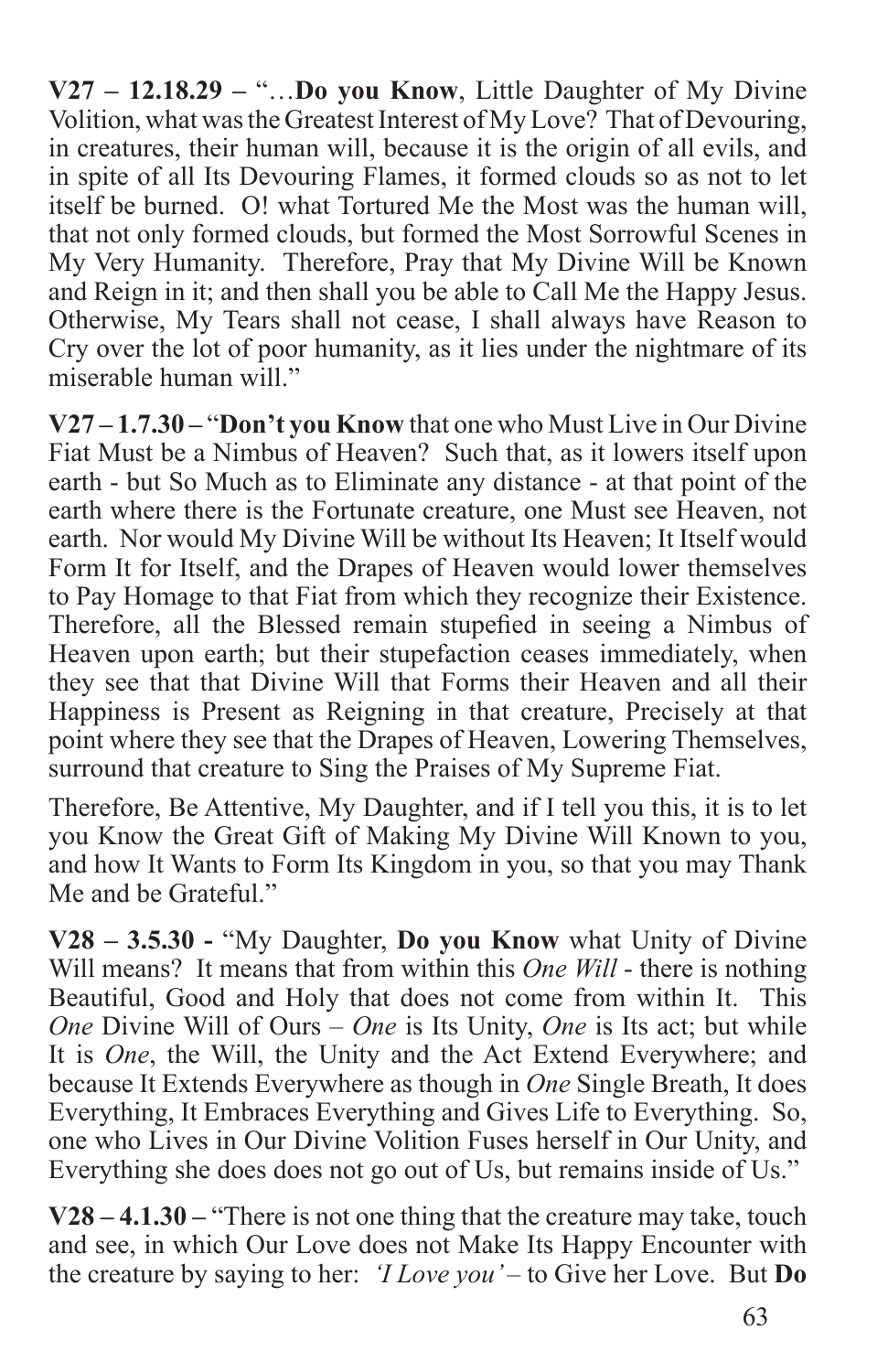**you Know** what the Cause is of So Much Insistence of Our Love? To receive, in each thing that the creature may take, the encounter of her Love. So, the Infinite Love wanted to meet with the finite Love and Form *One* Single Love, so as to place in the creature the Balance of Its Love. And since the creature makes use of Created things without even thinking that Our Love Comes to meet her in the things that she takes, to hear Our repeated Refrain: '*I Love you, I Love you'*, and she makes use of them without having a glance for the *One* Who is sending them to her, the Love of the creature remains unbalanced, because, not meeting with Our Love, it loses the Balance and remains disordered in all its acts, because it has lost the Divine Balance and the Strength of the Love of its Creator. Therefore, Be Attentive with your Requital of Love, to Repair Me for So Much coldness of creatures."

 $V28 - 4.12.30 -$  "...there is not one plant, flower, herb, that does not receive the Seed of Our Love that the sun brings to it. It can be said that it spends its day sowing Love and Irradiating all the earth, mountains and Seas with its Light; everywhere it sows the Love of the Eternal Light of its Creator. But **Do you Know** the Reason for this continuous sowing, never interrupted, that the sun does of Our Love over the face of the earth, and in so Many Ways? Perhaps for the earth? For the plants? Ah no! All for the creatures. O! Yes, for Love of them, and to have the Requital of their Love. And, oh! How Wounded and Embittered We remain when We see that creatures make use of flowers, fruits and other things without recognizing that in everything they take there is the Seed of Our Love, that through the sun We have Poured over each Created thing. And after So Much Love, an *'I Love You'* is denied to Us."

**V28 – 8.15.30 –** "My Daughter, the Glory, the Greatness, the Power of My Celestial Mama in Our Fatherland is Insuperable. And **Do you Know** why? Her Life on earth was Lived Inside Our Divine Sun; She Never went out from within the Abode of Her Creator; She knew nothing else but Our Will Slone, She Loved nothing else but Our Interests, She asked for nothing else but Our Glory. It can be said that She Formed the Sun of Her Life within the Sun of Her Creator. So, whoever wants to find Her in the Celestial Dwelling, Must Come into Our Sun, where the Sovereign Queen, having Formed Her Sun, Spreads Her Maternal Rays for the Good of all, and Blazes with Such Beauty as to Enrapture the Whole of Heaven, all feeling *twice* as Happy for having a Mother So Holy, and a Queen So Glorious and Powerful. The Virgin is the *First* Daughter, and the *Only One*, Who Possesses Her Creator; and She is the *Only One* to have Lived Life in the Sun of the Supreme Being. And since She Drew Her Life from this Eternal Sun, it is no wonder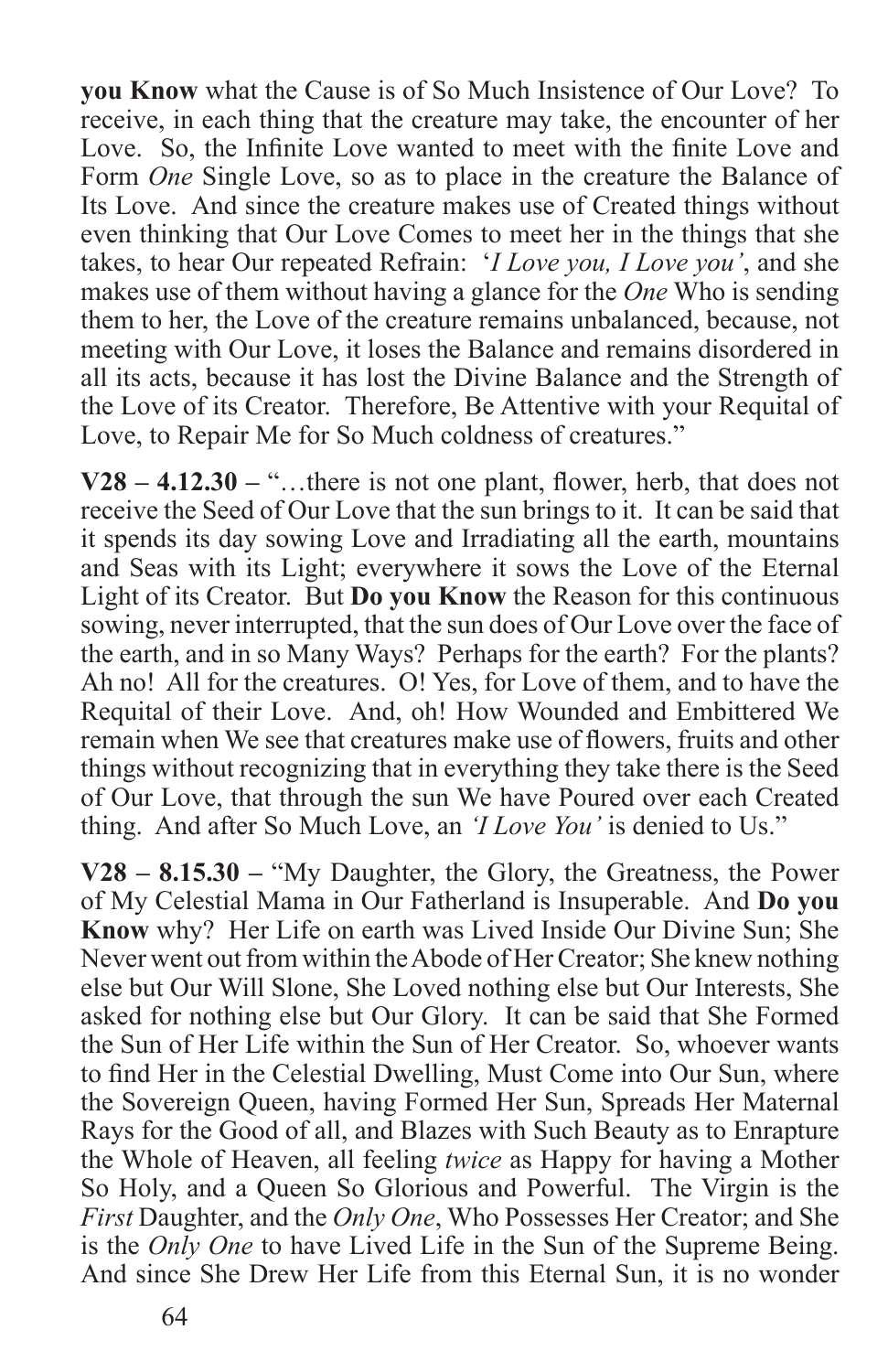that, having Lived of Light, She Formed Her Most Refulgent Sun that Gladdens the Whole Celestial Court."

**V28 – 9.20.30 -** "My Daughter, How Much pity I feel for your bitterness; I feel it being Poured into My Heart. Therefore, Courage, **Don't you Know** that oppressions, bitternesses, are the slow poison of Good, that Produces Such hardship as to reduce the soul to an extreme agony, in Such a Way that she feels agony in the heart, and My Love Agonizes in her heart; she feels agony on the lips, and My Prayer Agonizes; she feels agony in the hands, in the steps, and My Steps and My Works feel Themselves Agonizing. More So since, in the creature who wants to have My Divine Will as Life, My Divine Will being *One* with hers, I feel her agony Poured into My Divine Person. Therefore, Courage, Abandon yourself into My Arms, and I shall Make More Light, More Refulgent, Arise from My Divine Will; and as It takes the Form of Cradle, I shall Rock you in It to Communicate to you My Divine Rest. And with Its Light and with Its Heat, It shall Destroy the slow poison of your bitternesses, changing them into Sweetnesses and into Fount of Contentments. And Resting in the Cradle of My Divine Will, you shall take Sweet Rest; and upon waking up, you shall find that bitternesses and oppressions have been cast away from you, and I shall keep you in My Arms with your usual Sweetness and Serenity, to Make the Life of My Divine Will Grow More in you."

**V28 – 10.18.30 –** "…when I hear you say *'I Love You, I Love You'* - **Do you Know** what I say? 'My Daughter is Flashing in the Air of her Love toward Me, and *One* Flash does not wait for another.' And besides, all Continuous Acts are those that have the Virtue of Preserving, Nourishing and Growing the Life of creatures."

**V28 – 11.30.30 –** "Now, My Daughter, one who does My Divine Will and Lives in It, when she does her Acts, Draws into herself all the Acts of My Fiat, that It has Done and Continues to Do; and My Divine Will Draws the creature and her Act into Its Act. So, by Virtue of Its *One* Will, It Draws her into the Heavens, into the sun, into the air - in everything. And **Do you Know** what happens then? No longer does *One* Single Divine Reason and Will Fill Heaven and earth, but another Reason and will, human, that, Dissolving within the Divine Reason and Will, remains – one can say – as the Veil of the Created things, but a Veil that has Reason and will, though Sacrificed and Identified with the Divine Reason and Will. And then it happens that My Fiat is no longer alone in Loving, Honoring and Glorifying Itself in the Created things, but there is another will, human, that Loves It, Adores It, Glorifies It,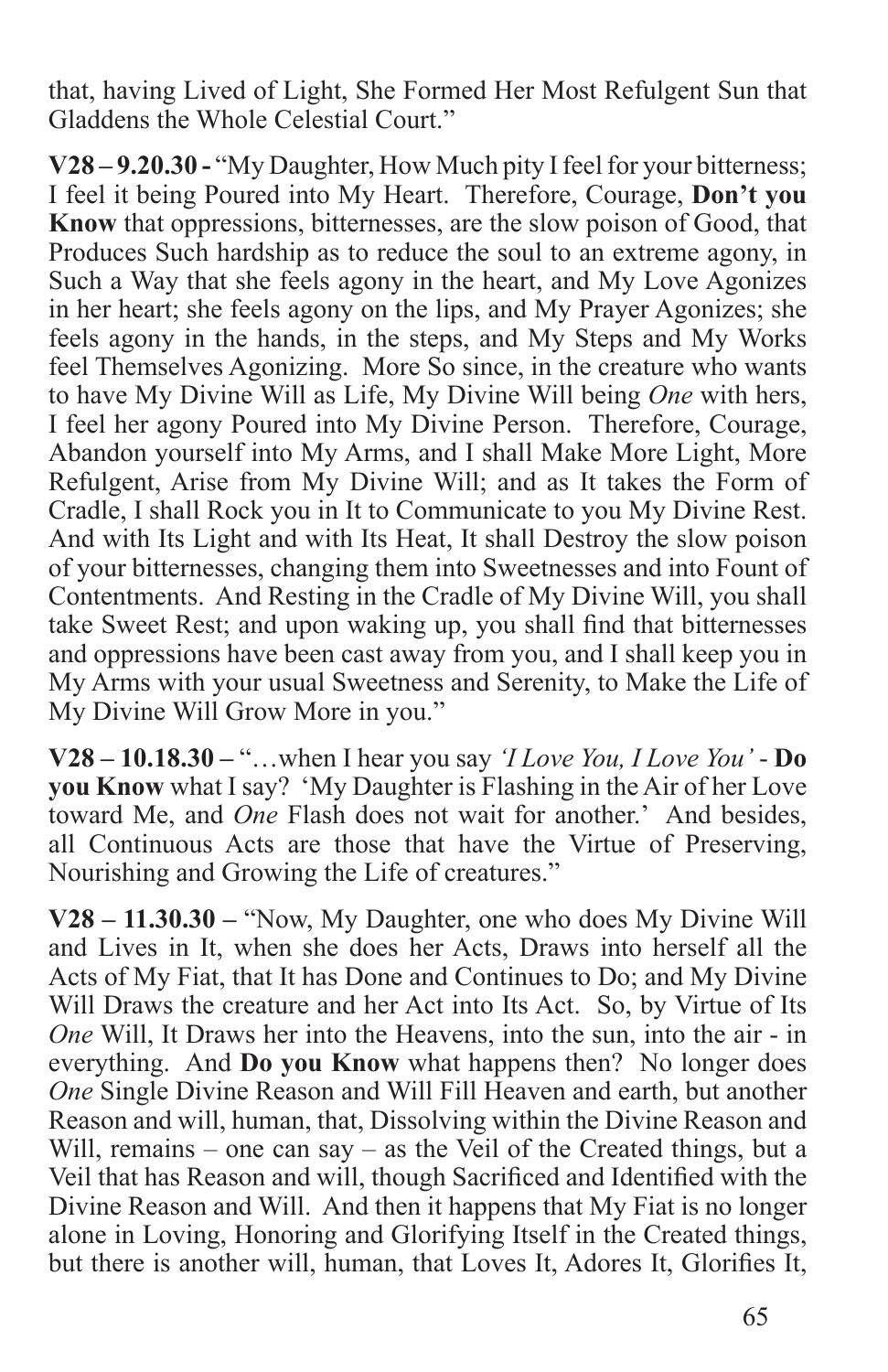as Heavens, as sun, as air. In sum, it is Present Everywhere and in each distinct thing in which My Divine Will Reigns. So, just as My Divine Will Draws the human will into Itself and into Its Acts, to Make Itself be Loved, Adored and Glorified with Its own Love, Adoration and Glory, in the Same Way, the creature who wants to Live but of My Divine Will Draws into herself all the Acts Done by It, and it Makes itself be Loved and Sanctified, as a Divine Will Knows How to Love and Sanctify, that Extends Its Heaven, Forms Its Sun – in sum, It Continues Its Divine Art, just as It Started It and is Continuing It in the Creation. Do you see, then, What it Means to do My Divine Will? And not doing It means to lose Its Heaven, Its Sun, Its Air, Its Seas of Grace, Its Divine Art. Therefore, always in It do I Want to find the Daughter of My Divine Will."

**V29 – 3.16.31 -** "My Daughter, in order for you to be able to give Me a Pure Love, a glance to your interior says everything: if your heart palpitates, yearns for, desires only My Love; if your hands Operate only for Love of Me; if your feet walk only out of Love; if your human will wants only My Love; if your intelligence seeks always the Way to Love Me; your *'I Love You'* with the word – **Do you Know** what it does? It gathers all together the Whole Complex of the Love that you have inside yourself, and Makes it *One*, and Forms an Act of Pure and Complete Love for your Jesus. So, your word does nothing other than Externize its Extension of the Love that you have inside yourself. But if inside not everything is Love, since the Pure Fount is missing inside, there can be neither Pure nor Complete Love."

**V29 – 4.4.31 -** "My Daughter, True Love can do nothing, nor can it suffer, if it does not share it with one who Loves Me. How Sweet is the company of Dear ones in the Pains. Their company mitigates My Pains, and I feel as if they were giving Life back to Me; and to feel Life being given back to Me by dint of Pains is the Greatest Love that I find in the creature; and I Give her My Life again in Exchange. So, the Love is So Great, that they Exchange the Gift of Life, *One* for the other. But **Do you Know** who Drew Me into your arms to ask you for help in My Pains? The Continuous Thundering of your *'I Love You'*, that, Making Bolts of Lightning, Drew Me to Come to Throw Myself into your arms to ask you for Relief."

**V29 – 5.27.31 –** "I can say that I made Myself Seen and I Spoke to you from the Center of the stake of your Sacrifice. And when I hear you say: 'Is it possible, my Jesus, that my exile be So Long? How can You not have pity on me?' – **Do you Know** what I say: 'Ah! My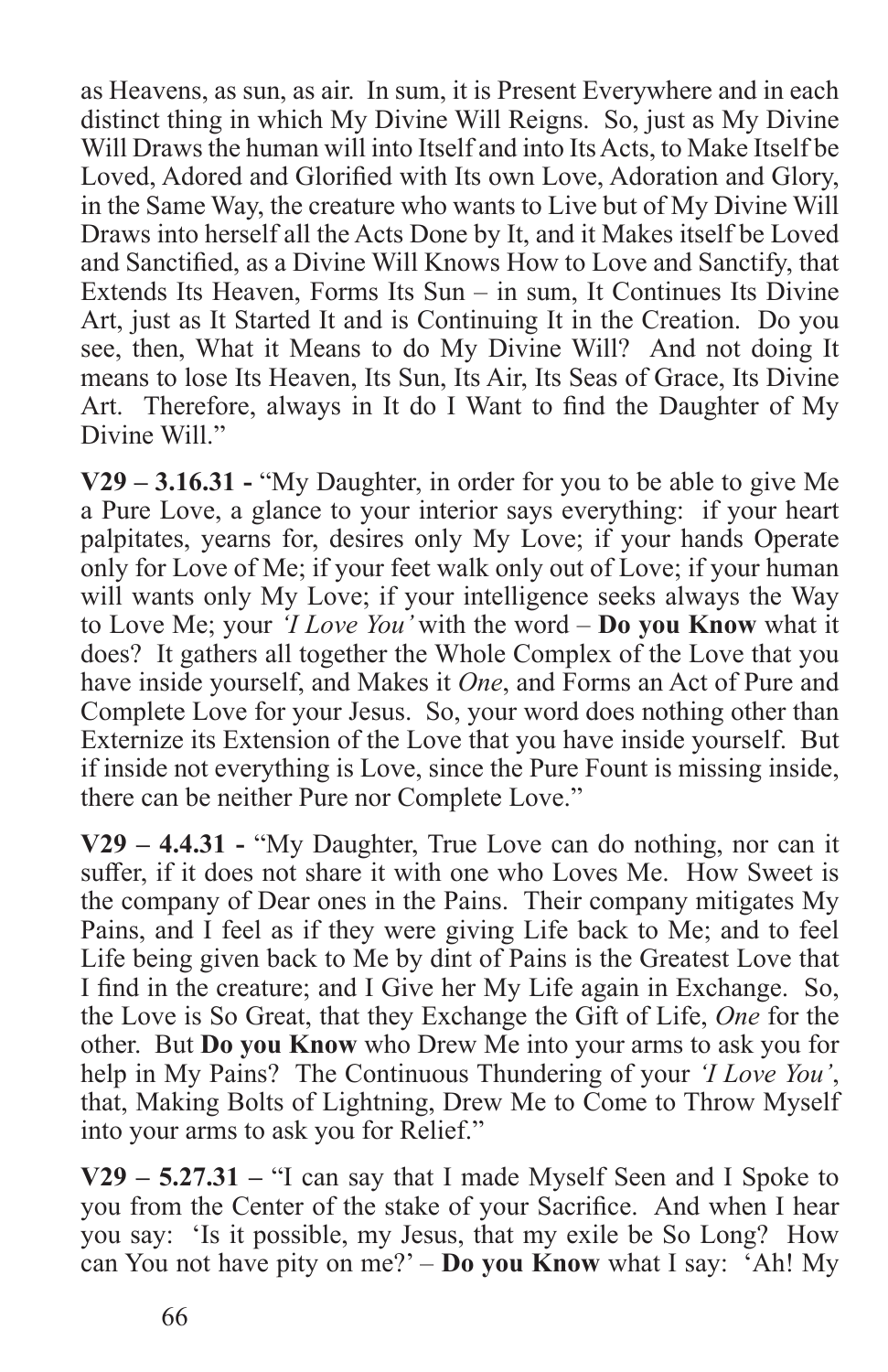Daughter does not Know well the Secret that a Prolonged Sacrifice Contains.' And the Longer it is, the Greater are Our Designs to be Fulfilled. Therefore, Trust Me, and Let Me Do."

**V29 – 6.23.31 -** "My Daughter, all Creation Manifests the Divine Paternity, the Power, the Love, the Harmony of the *One* Who Created It. But **Do you Know** of whom do We feel Ourselves Father? Of one who remembers and recognizes all Creation as Property of her Creator, Who, wanting to Manifest His Paternity toward the creatures, Created So Many Beautiful things for Love of them. So, one who recognizes them in order to Requite Him by Loving Him and Thanking Him, Draws Closer Around her Celestial Father as a Daughter who Recognizes His Goods, and that, if He Created them, it means that He wants His Daughter to Possess His Possessions within the Possessions of her Father. If you knew what Our Joy and Happiness is in feeling Ourselves Father, and in seeing Our Children close around Us by means of Our Created things. So, the creature, by Remembering and Recognizing what God has done for her, Loves Us as her Father, as We Love her as Our Daughter; We feel that Our Paternity is not a sterile Paternity, but Fecund. In the Same Way, with one who Remembers and Recognizes what I Did and Suffered in My Life and Passion, I feel Myself Redeemer, and I Give her to Possess the Goods of Redemption. So, My Pains, My Works, My Steps, Line Up around the Happy creature in order to Help her, Sanctify her, and Make her feel, within herself, the Effects of All My Life. And with one who Recognizes what Our Love has Done and Can Do in the Order of Grace, I feel Myself Passionate Lover, and I Give her the Possession of My Love, in Such a Way that she shall feel Such Love for Me as to be unable to Live without Loving Me. And since True Love is in Always Doing My Divine Will, I Make of her a Prodigy of My Love and of My Divine Will.

What Sorrow would it not be for a father to have children and not to see them around himself so as to Love one another and enjoy the fruit of his inmost being? And if these children did not possess the Goods of their father, would it not be an even Greater sorrow? Such is Our Divinity; We Extended Our Paternity in an Infinite Way in all Creation; as Father, We are All Ryes over Our Children, that they may lack nothing; Our Arms feel the Extreme Need of Love to Clasp man to Our Bosom so as to Give him Love and Receive Love. And when We see the creature Running to Us, wanting Our Embraces - oh! How Happy We feel that Our Paternity is Recognized and Can Carry Out the Office of Father for Our Children. Our Generation is almost Innumerable, yet, a few Children surround Us; all others are far from Us – far with the heart,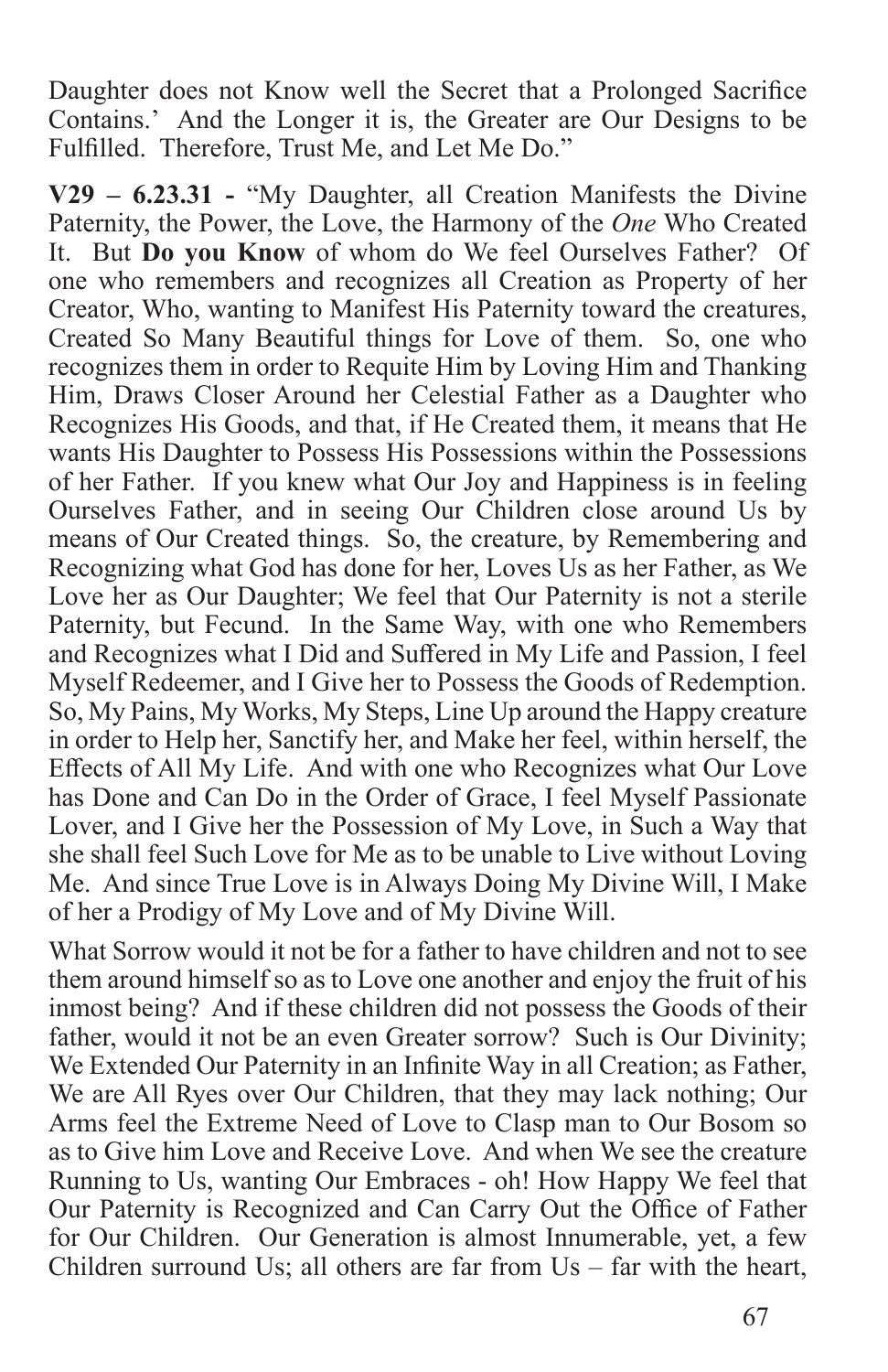with the will; far from Our Likeness. And in Our Sorrow, in seeing the few Children around Us, We say: 'And the other Children – where are they? How can they not feel the Need to have a Celestial Father, to Receive Our Paternal Caresses, to Possess Our Goods?'

**V29 – 8.30.31 –** "…**Do you Know** who has the Great Good of feeling, Vividly, the Force, the Union, the Order, the Inseparability of all Created things, and the Race of her whole being toward her Creator? One who lets herself be Dominated, and Possesses the Life of My Divine Will. My Divine Will has changed nothing of the Way in which all things Originated; but rather, it is the creature that changed things by not doing My Divine Will. But one who does It, and lets herself be Dominated, Holds her Place of Honor as she was Created by God, and therefore We find her in the sun, in the Heavens, in the sea, together with the Union of all Created things. And – oh! How Beautiful it is to find, together with all things Created by Us, she, only for Love of whom were they Made by Us."

**V29 – 10.4.31 –** "…**you Know**, My Daughter, that here on earth things alternate; only in Heaven it is Always Full Daylight, because My Presence is Perennial amid the Blessed. So, as you see that I AM about to leave you – but **Do you Know** where I stay? Inside of you. After having Instructed your soul, Giving you My Lessons before the Light of My Presence, so that you might comprehend them well and they might Serve you as Food and as Work during the day, I withdraw and Form the Sunset; and, Hidden within you during the short night, I Make Myself Actor and Spectator of all your acts. And while for you it seems nighttime, for Me it is the Most Beautiful Rest, since, after I have Spoken to you, I Take Rest in My Own Word, and the Acts that you do serve Me as Lullabies, as Refreshment, as Defense and as Sweet Cooling for My Ardors of Love. Therefore, Let Me Do; I Know when the night or the Day are Necessary for you and for Me, in your soul. What I Want is Perennial Peace in you, that I May Carry Out What I Want. If you are not at Peace, I feel molested in My Work, and with difficulty, not with Ease, I go along Carrying out My Designs."

**V29 – 10.12.31 –** "…**Do you Know** where We can Form this Life and this Fulfilled Act of Ours, as Much as it is Possible and Imaginable for a creature to Receive from her Creator? In the soul who Lives in Our Divine Will and lets herself be Dominated by It. Ah! only in her can We Form the Divine Life and Carry Out Our Fulfilled Act. Our Will Disposes the creature to Receive all the Divine Qualities and Colors; and Our Breath, Never Interrupted, as Most Skillful Brush, Paints with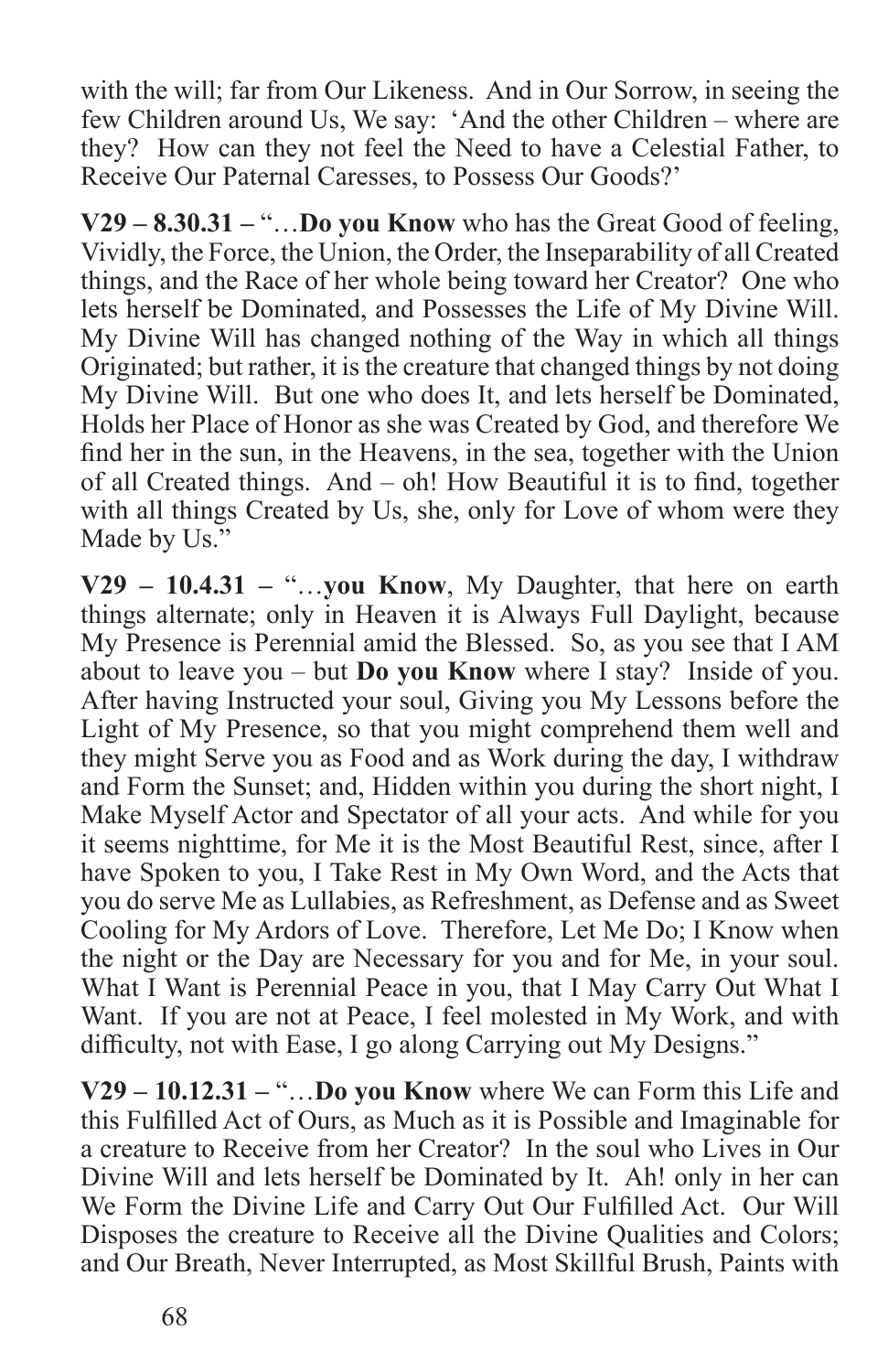Admirable and Inimitable Mastery the Most Beautiful Shades, and Forms the Facsimiles of Our Supreme Being. If it were not for these Facsimiles, the Work of Creation would have been nothing Great, nor a Great Work of the Power of Our Creative Hands; to Create the sun, the Heavens, the stars and the Whole Universe would have been an absolute nothing for Our Power. But, instead, all of Our Power, the Art of Our Divine Arts, the Indescribable Excess of Our Intense Love, is to do Our Fulfilled Act in the creature, by Forming Our Life in her; and Our Satisfaction is So Great, that We Ourselves remain Enraptured in Our Act that We Carry Out. For Us, to do a Fulfilled Act is the Greatest Glory that Most Glorifies Us, it is the Most Intense Love that Most Sings Our Praises, it is the Power that Hymns Us Continuously."

**V30 – 2.6.32 -** "My Daughter, each time you Form an Act of yours in the Act of My Divine Will, as Many More Bonds do you Form in It, remaining Confirmed as Many Times for as Many Acts as you do in the Divine Fiat; and the Divine Will remains Confirmed as Many More Times in you. And for Each Bond and Confirmation that you Form, My Divine Will Expands Its Seas Around you, and, as Confirmation, It Places in it *One* of Its Truths, *One* of Its Knowledges as Seal, and It Manifests to you *One* More Degree of Value that My Divine Will Contains. But **Do you Know** what these Additional Bonds, Confirmations, Truths, Knowledges, Values that you Come to Know, do in your soul? They Make the Life of My Divine Will Grow in you. Not only this, but by Repeating your Acts, they shall have as Many More Degrees of Value for as Much More as you have Known. Your Acts are Placed on the Scale of the Divine Value, and they are Worth for as Much as you have Known, and for as Much Value as has been Communicated by Us into your Act. So, your Act of yesterday, as you repeat it today, does not have the Same Value as yesterday, but has Acquired the New Value that We have Made Known. Therefore, by the Repetition of the Acts, Accompanied by New Truths and Knowledges, they Acquire day by day New Degrees, Always Increasing, of Infinite Value."

**V30 – 2.24.32 –** "…How Many Beautiful Works and Virtues remain as though buried in the low world, because there is no one who remembers Them and Honors them. The Memory Calls Again the Works of the past and Renders Them as though Present. But **Do you Know** what happens? An Exchange takes place: the creature becomes the protector with her memory, and all Our Works, Creation, Redemption and everything that the Saints have done, Make Themselves the Protectors of their protector; They Place Themselves around her to Protect her, to Defend her; They Act as Sentries for her, and while They take Refuge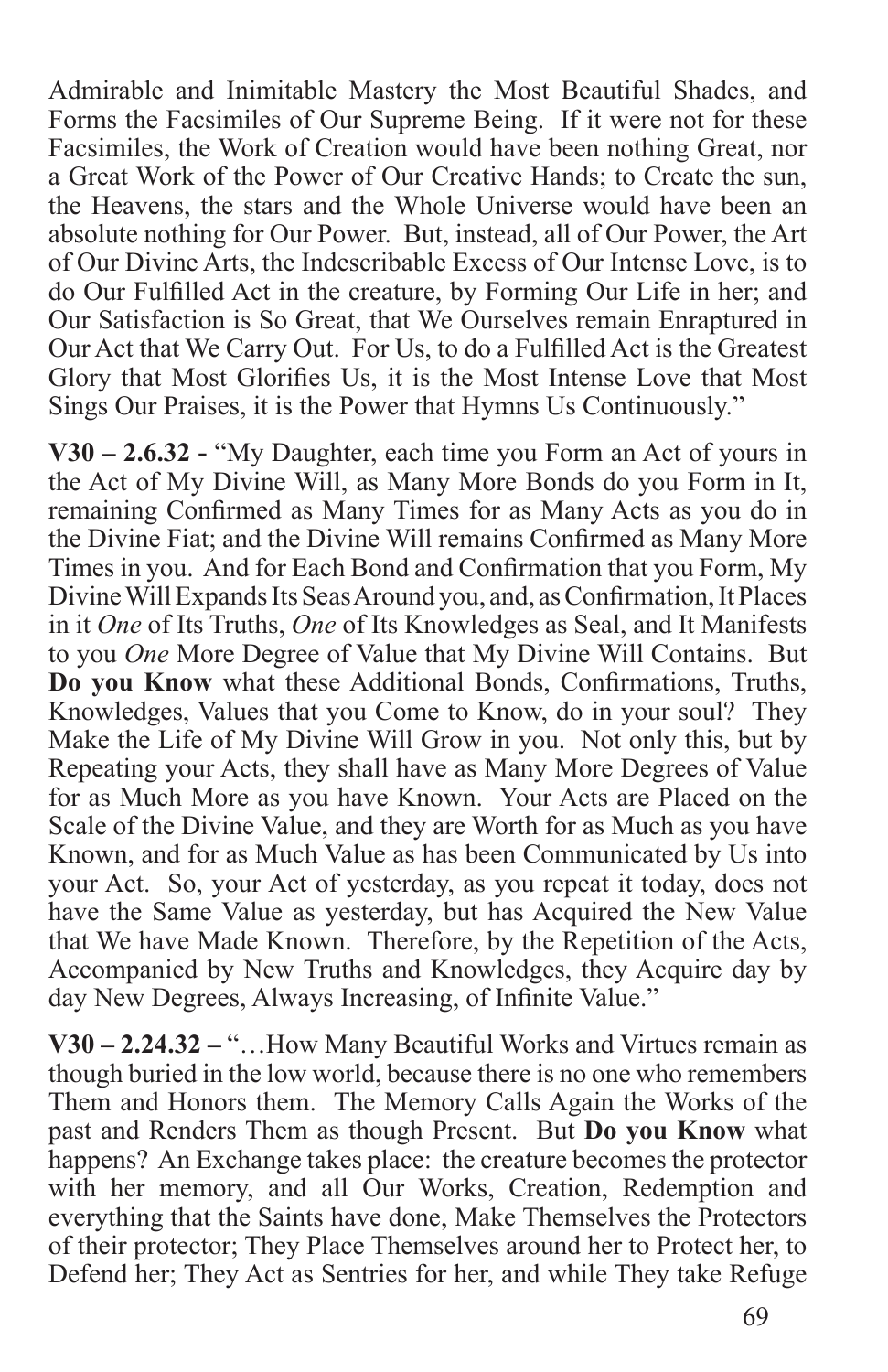in her to be Protected, Each of Our Works, all My Pains and all the Works and Virtues of My Saints, Compete among Themselves, taking turns to Act as her Guard of Honor, that she may remain Defended from Everything and from Everyone. And then, there is no Greater Honor you can give, when you Make Use of Them in order to ask, in Each Act, for the Kingdom of the Divine Will. They feel Called and Employed to Act as Messengers, between Heaven and earth, of a Kingdom So Holy. *You Must Know* that past, present and future – Everything Must Serve for the Kingdom of the Divine Fiat. Now, with your remembering, asking for this Kingdom by Means of Our Works and the Virtues and Acts of All, All feel Placed at Its Service, and take their Office and Place of Honor. So, your Going Around is Necessary because it Serves to Prepare the Kingdom of the Divine Will. Therefore, Be Attentive and Continuous."

**V30 – 3.13.32 –** "…My Sweet Jesus repeated His short little visit, and, all Tenderness, told me: "My Dear prisoner! How Happy I AM that I Shackled you and Bound you – because My Shackles and My Chains say that My Love alone, to keep you at My Disposal, has used Shackles and Chains to Make you a prisoner only for Me. **But, you Know**? Love wants tit for tat – if I made you a prisoner, *first* I made Myself Prisoner for you in your own heart; and not wanting to be alone, I made you prisoner, so as to be able to say: 'We are *two prisoners*, Such that *One* cannot be without the other.' In this Way we shall be able to Prepare the Kingdom of My Divine Will."

**V30 – 4.2.32 –** "…So, as much as man slipped from within Our Divine Will, he did not cease to be Our Work; and even though he disordered himself, Our Power, for the Decorum of Our Work, that Must be Perfect and Complete just as We Want it, shall put with Its Power a limit to his disorders, to his weaknesses, and shall say to him with Its Empire: 'Enough up to here – Re-Enter into the Order, take your Place of Honor as a Work Worthy of your Creator.' These are Prodigies of Our Omnipotence that It shall Perform, that he shall not have the Strength to resist - but without strain, Spontaneously, Drawn and Attracted by a Supreme Force, by an Invincible Love. … **Do you Know** where Everything Lays? Everything is in whether Our Will Wants it and has Decided it with Divine Decrees. If this is there, Everything is Done; and this Decision is So True, that there are Facts."

**V31 – 9.8.32 -** "Blessed daughter of My Divine Will, the Birth of My Celestial Mama Encloses all the Wonders, all the Prodigies United together. But **Do you Know** why? It was not Her alone to be Born, the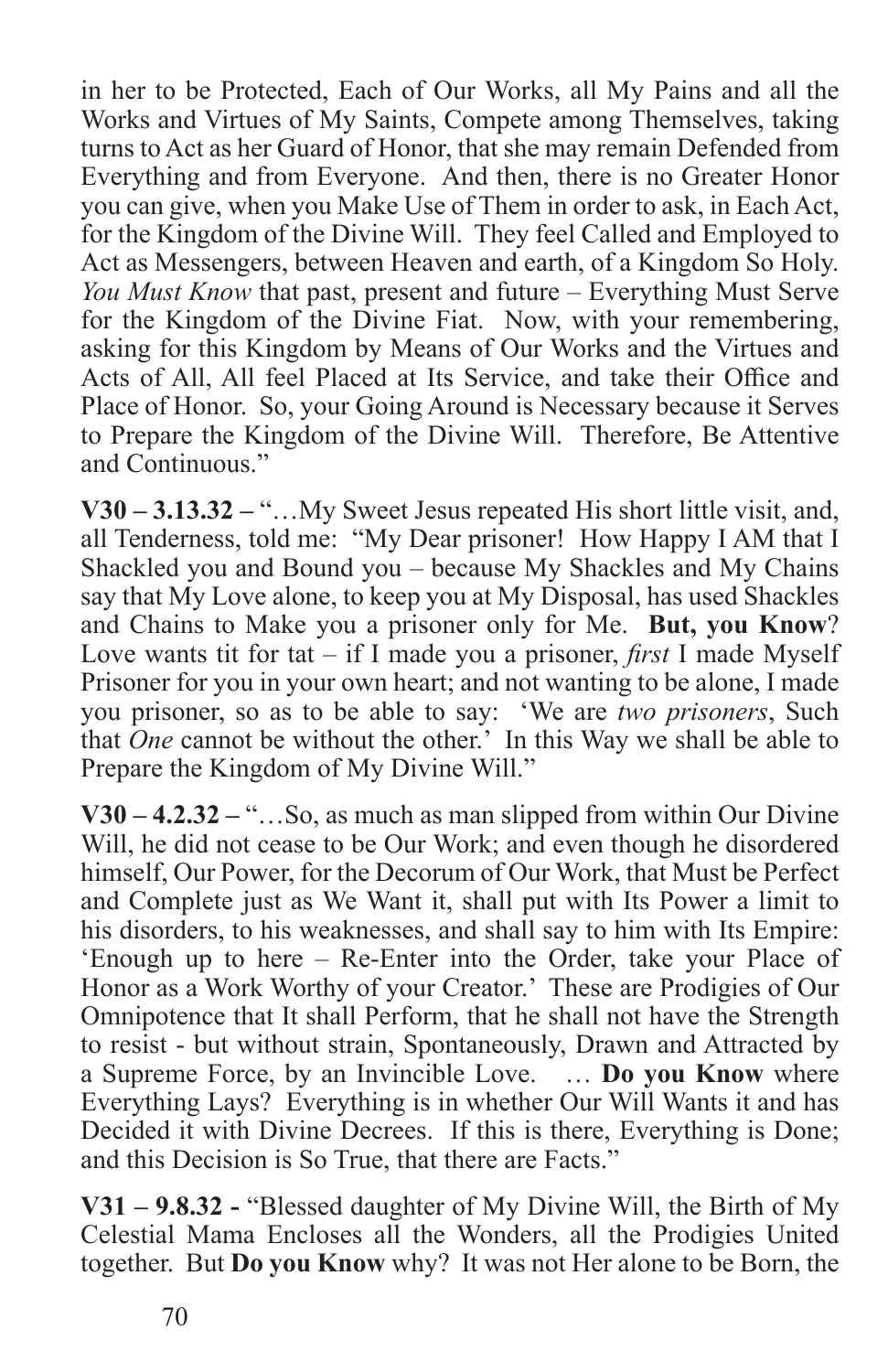*Pure One, the Holy One, the Beautiful One, the Immaculate* – no, no, but together with the Celestial Baby Girl My Divine Will was Born in Her, already Conceived and Enclosed in Her to Form Its Life, Growing and Operating, in the Gracious Little Girl. My Divine Will, Enclosing Itself to be Born together with Her, Making Use of the Organ of the Celestial Creature in order to Operate and Form Its Divine Life – this was a Prodigy that only the Eternal Love, the Divine Wisdom and Power could Operate. It was not just the Life that was Given, nor was it merely the Gift of freeing Her from original sin – this would have been nothing for Our Power. What Stupefied and Drew the Attention of all was My Divine Will being Born together with Her in the world; So Much So, that Heaven and earth remained shaken, came to Attention, felt a Mysterious Force. That Same Force that Dominated them and Preserved the Whole Creation was the Same Will of Ours that Moved Everything and Placed Itself and all Creation at the Service and Disposal of this Newborn Baby Girl. So, this being Born of My Divine Will together with Her was the Origin that Called all the other Prodigies to be Centralized in Her. Wherever My Fiat Reigns there is no Good It does not Enclose, no Prodigy It does not Perform; It wants to Make Display of Its Love and Power by Forming Its Operating Life, and Place from Its Own for as much as the creature is capable of containing. Therefore, Admire and Thank Our Supreme Being, Who reaches So Much Love toward this Newborn Little Girl as to Make Our Will, that is not Born, that has No Beginning and No End or limits in Its Boundaries, to be Born in Her."

…"My Daughter, Created things were Made by Us in order to Form Many Ways, so that man might make use of them in order to Come to Us. In fact, We left them all Open, so that, whenever he wanted to Come, he would have no need to Knock, or to Open in order to Come to Us. He was Our son – it was Right and Reasonable that he would have all the Ways Open to go to His Celestial Father and spend time with Him, to Love Him and be Loved, and, as son, to ask Him for Graces and Favors. But **Do you Know** what the ungrateful son did? He himself shut the Ways closed, formed the bars and, by sin, formed the doors, closing the Correspondences with the One Who had Given him Life. Now, do you want to Know who returns to Open the Doors, to Burn Up the bars? One who Loves Me and Lives in My Divine Will. The Love and My Fiat are the Powerful Forces that Burn and Empty Everything, and Open all the Ways, so as to place the distant child once again in the Arms of his Celestial Father."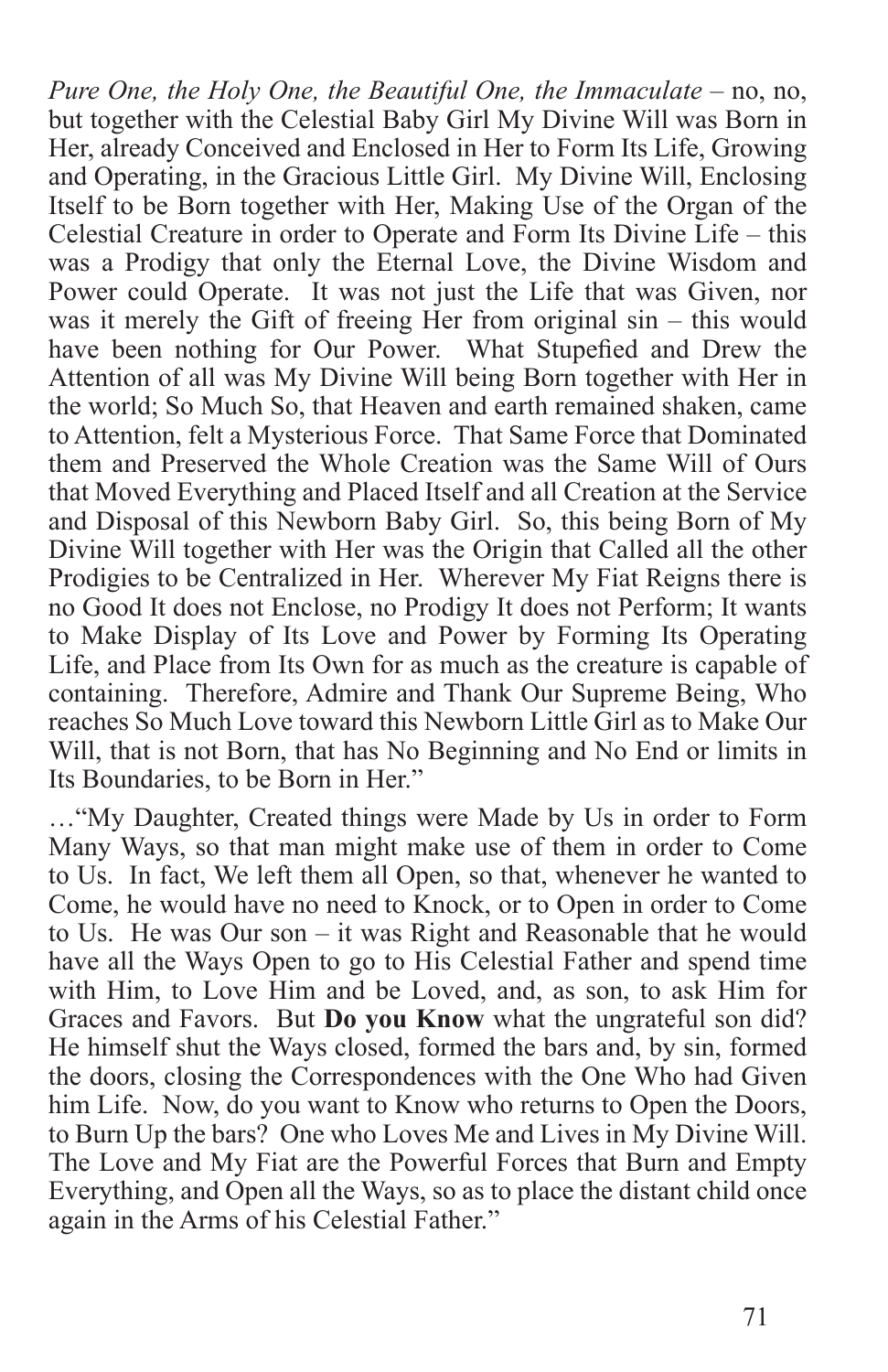**V31 – 10.9.32 –** "When Our Will does an Act that Must Serve for the Universal Good of all, It puts no one aside, and making use of Its Omnipotence It Gathers Everything together - creatures and acts of theirs, except for sin, because evil does not Enter Our Acts - and It Performs the Act It wants to do. See, your acts also contributed, you placed your part, therefore by Right you are Her Daughter, and the Virgin Queen is by Right your Mama. But **Do you Know** why We used this Way in Issuing this Holy Creature to the Light? To Renew the Whole Creation, to Love It with New Love, and to Place Everyone and Everything in Safety, as though under the Wings of this Celestial Creature and Mother. We Never do Our Works as isolated, but We Always Start from Our *One and Only Act*, and while it is *One* it Unites Everything and Does Everything as if all were *One* alone. This is Our Omnipotence, Our Creative Strength – to Do Everything, to Find Everything and Do Good to All, in *One Single Act."*

**V31 – 12.25.32 –** "…My Love was So Great, that My Divinity, in order to give Vent to My Love, led Me to be Born in each heart and in all things; and this is So True, that the *first* to recognize Me and Sing My Praises were the Created things, because, feeling My Birth in them, they Exulted with Joy and made Feast for Me. But **Do you Know** who the ones are who Make Feast for Me as I AM Born in their hearts? Those who Possess My Divine Will. These immediately Perceive that I AM Born in their hearts, and they make Perennial Feast for Me; while the others make Me Cry, give Me Sorrow and, by sin, prepare for Me the knife with which to wound Me, or to kill Me."

**V31 – 1.14.33 -** "My Blessed daughter, **Do you Know** what your *'I Love You'* is? It is like the punctuation to a text. A text without punctuation looks like a mess, without the right ideas, without formed expressions, in a way that one who reads it, not finding the True meaning, can get the ideas he wants, Beautiful or ugly, according to his own liking. So, if the punctuation is missing, it can be called a script without True Value, and it tells in clear notes of the ignorance and the little value of the one who wrote it. Yet, How Great at all is a period, a comma, a question mark, and all the rest of the punctuation? It can be called nothing compared to the work of the developing of a text. Such is your *'I Love You'* - it is the Punctuation on the Text of your Life, of your words, works, steps, and even of your heart. The Punctuation of your *'I Love You'* puts order in all your acts, puts the right ideas, renders the Most Beautiful Expressions, and Makes you Know the One because of Whose Love was the Page and the Text of your Life Formed."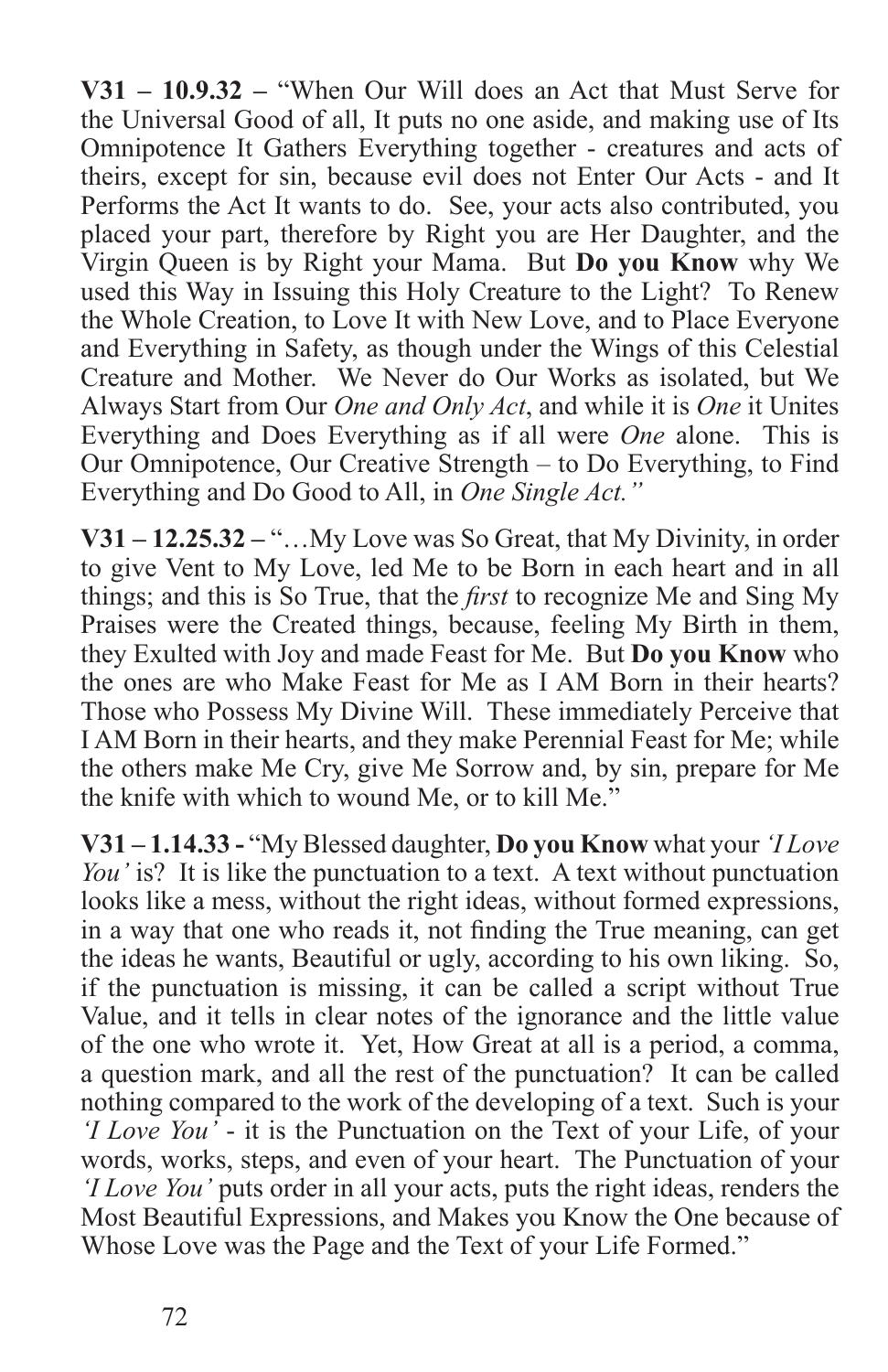**V31 – 1.18.33 –** "My Daughter, How Many souls receive Me Sacramentally in their hearts and put Me in Loneliness. I feel in them as inside a desert, as if I did not belong to them; they treat Me like a stranger. But **Do you Know** why they do not take part in My Life, in My Virtues, in My Sanctity, in My Joys and in My Sorrows? Company means to take part in everything that the person who is near does and suffers; therefore, to receive Me and not to take part in My Life is the Most bitter Loneliness for Me; and remaining alone, I cannot tell them How Much I Burn with Love for them, and so My Love remains Isolated, My Sanctity, My Virtues, My Life, are Isolated. In sum, everything is Loneliness in Me and outside of Me."

**V32 – 4.16.33 –** "My Operating was quite different from that of the creatures: doing or not doing, Suffering or not Suffering, was in My Power; My All-Seeingness would hide nothing from Me. And I, *first* I Placed My Divine Will in My Acts, I Enclosed Fullness of Sanctity, Fullness of Love, Fullness of All Goods; and then, with Full Knowledge, I Offered Myself to Operating or Suffering, according to what I Myself wanted; and by this I Rendered Myself Conqueror and Triumpher of My Acts. But **Do you Know** for whom I made these Conquests and these Triumphs? For the creatures. I Loved them too Much, and I Wanted to Give, I Wanted to be the Jesus Victorious, I Myself giving them My Conquests and My Triumphs in order to Win them to Me. So, My Life down here was nothing other than a Continuous Act of Heroic Love that Never Says Enough; of Conquests and of Triumphs, to Render My Children Happy."

**V32 – 6.29.33 -** "My Daughter, if you Knew the Sweet and Pleasant Surprises that the creature in Our Will gives Us! She is little, and finding herself in Our Fiat, she is Surrounded by an Immensity that has No End, by a Power that has No Limits, by a Love that not only Envelopes her Completely, but makes her feel that she herself is nothing other than Love; and Our Beauty Invests her and she remains Enraptured. So, the little one moves her tiny little foot and looks at the Immensity that Surrounds her; and while she moves her step, she wants to take who knows How Much of Our Immensity. But - no, she manages to take but a few Drops of Our Power, Love and Beauty, that, though Drops, are yet sufficient to Fill her So Much as to Overflow outside, to the Point of Forming around her Streams of Our Love, of Our Power and of Our Beauty. And the little one gets embarrassed, she tries hard, for she wants to take More, but cannot, because she lacks the Space in which to Enclose what she wants to take. And We, Our Supreme Being, let her do so; even More, We take Pleasure in her efforts and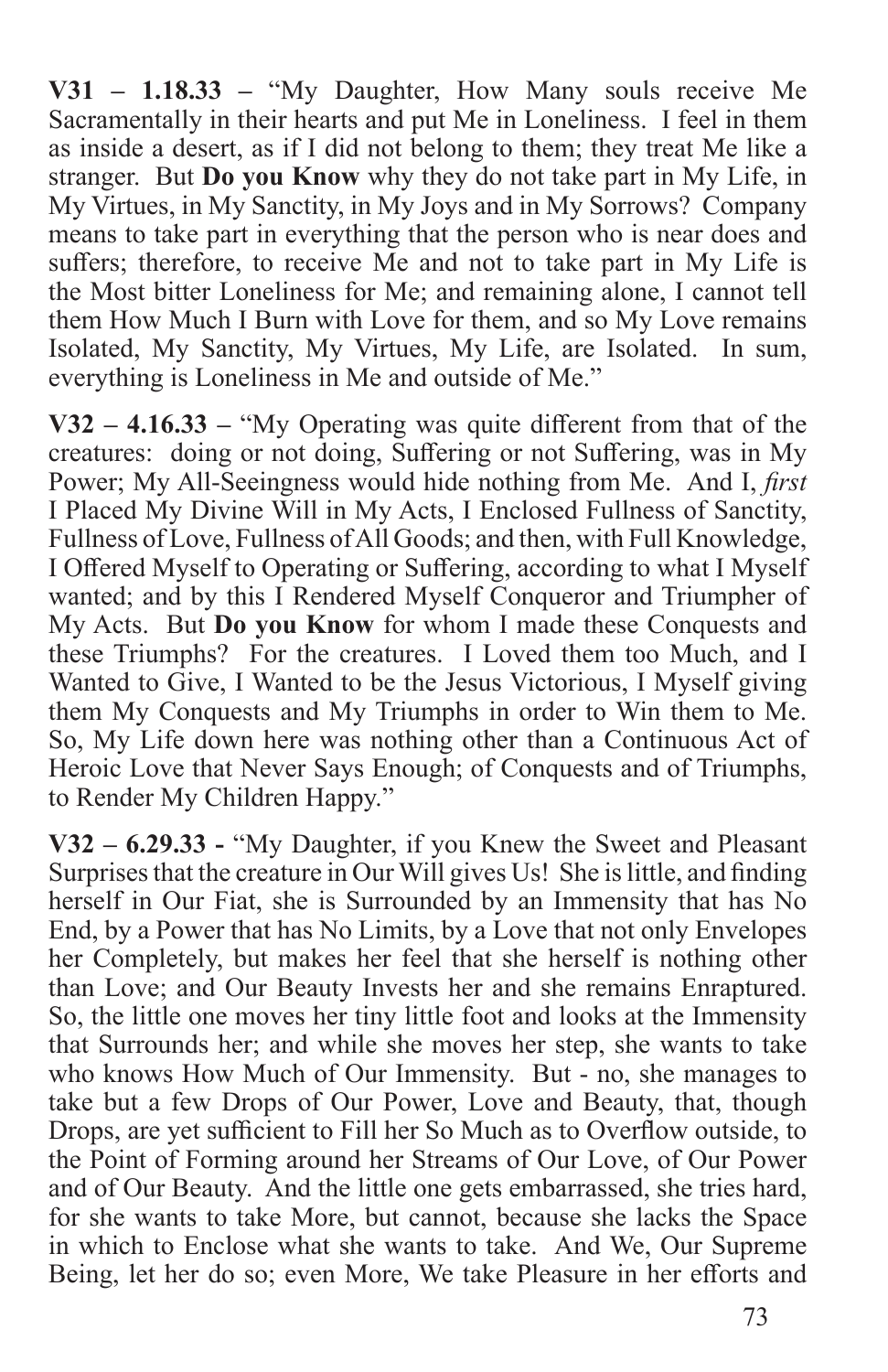in her embarrassments; We Delight, We Smile at her, and the little one looks at Us asking Us for help, because she feels the Need to Extend herself More within Our Immensity, Power and Love. But **Do you Know** why? She wants to give Us More, she wants the Contentment of being able to say: 'my efforts, my embarrassments are because I want to tell You that I Love You More. O! If I could Possess all of Your Love, how Happy I would be, to be able to say to You: "I Love You as Much as You Love me".' This little one, with her efforts, with her embarrassments, with her speaking, Wounds Us, Enraptures Us, Chains Us; and then, **Do you Know** what We do? We take the little one and We adapt Ourselves to her. With a Prodigy of Our Omnipotence We Make Our Immensity, Our Power, Sanctity, Love, Beauty, Goodness, Flow in Such a Way that Our Divine Being remains inside and outside of her, Inseparable from her. And it shows how everything is hers; and the little one, in her Emphasis of Love, says to Us: 'How Content and Happy I am - I can say to You that Your Immensity is Yours and mine, and I Love You with Immense Love, with Powerful Love. My Love lacks nothing - neither Your Sanctity, nor Your Goodness, nor Your Beauty that Enraptures, Wins and Obtains Everything.'

**V32 – 7.30.33 –** "…in order for the Operating Life of My Divine Will to have Its Beginning in the creature, It was to Administer the Raw Material with which to Form It. But **Do you Know** what these Raw Materials have been? The *First* Knowledges and Truths I Manifested to you on My Divine Will - these Formed the Humor, the Heat and the *First* Act of Life in order to give Rise to Its Life. Now, after having Formed the Beginning of this Life, it was Necessary to Form It, to Raise It, to Nourish It; so, as My Manifestations on My Divine Will Continued, Some Served to Form It, Some to Raise It, and Some to Nourish It. Had I not continued My Speaking on It, Its Life could have remained suffocated, or a Life without Growth, because It Feeds on nothing other than the Truths and Knowledges that belong to It."

**V32 – 8.6.33 –** "Now, *You Must Know* that in no other thing Created by Us did We Experience So Much Joy as in Creating man. But **Do you Know** why? Neither to the Heavens, nor to the sun, nor to the stars, nor to the wind, or to anything else, did We Give the Power to be able to Give Us Our Own Heartbeat, Our Life, Our Love. If We Gave, it was Us Giving, but they had no Power to give Us anything; therefore, the Joy of Receiving, no, does not exist in the other Created things. At Most, the Joy of Giving; and since there is no requital, the Joy remains isolated and without company. On the other hand, in Creating man, We Gave him the Power to Give Us Our Very Life, Our Eternal Heartbeat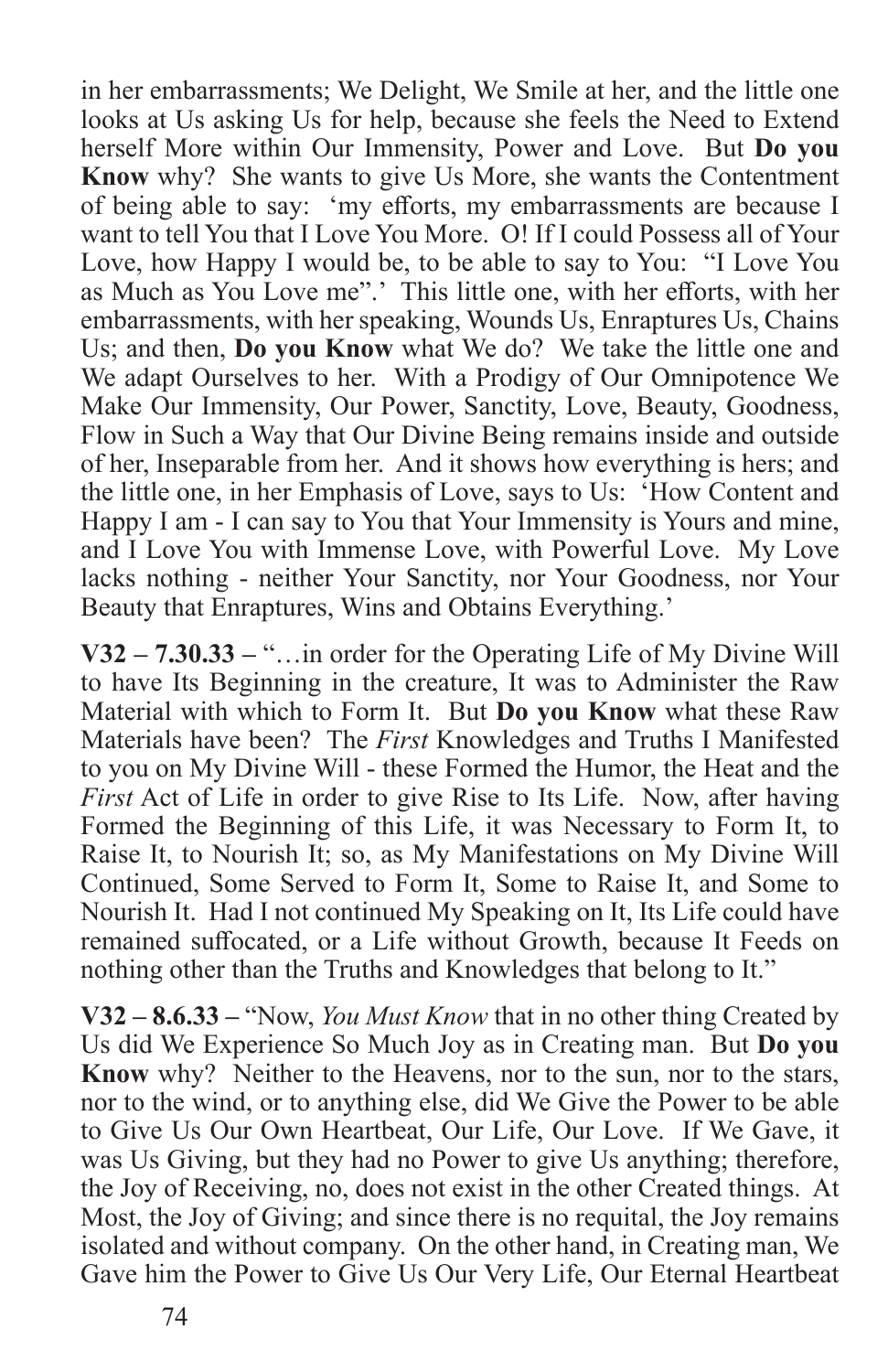that Palpitates and Gives Love. Such was Our Joy in Giving this Power to man, in feeling Our Heartbeat in him, and in Placing Our Life at his disposal so that he might Love Us with a Divine Life! So, man was able to Delight Us and Requite Us with his Joys - and Joys that could stand before our own. Now, in seeing Our Life in him, in feeling Our Heartbeat Palpitating in him, We Experienced Such Joy as to remain Ecstatic before a Portent So Great, of the Creation of man; and now, as you offer Us these, Our Acts, We feel the Joys and the Sweet Memory of his Creation being Repeated for Us. Therefore, Repeat your offerings if you want to give Us Joys and Bend Us to Give Our Will Reigning upon earth."

**V32 – 8.13.33 -** "My Blessed daughter, I could say it is a Delirium, a Divine Passion of My Divine Will - wanting to Live Life together with the creature, Giving Its Own Life in Exchange for the human littleness. But **Do you Know** why? *You Must Know* that My Divine Volition keeps, Ever Ready, a New Act to Give to the creature; but if she does not Live with It, she does not Acquire the Habit of doing her Acts United with My Volition in order to Make of them *One Single Act*; and so It cannot Give it - *First*, because she would not be worthy to receive it; *Second*, because she would not understand the Value of the Great Gift that she is receiving, and would not have the Virtue of Absorbing it into herself as her own Life. By Living together with My Divine Will one Acquires New Life, Divine Ways, Celestial Science, Penetration of the Most Profound things. In sum, since My Fiat is the Teacher of teachers, and the One Who Creates the Highest Science, It Makes things Known, not veiled, but as they are in reality. Therefore, in Living together with the creature, It does not want to keep her ignorant, but It Instructs her, It Gives her Its Surprises, It Narrates to her Its Divine Story; and this Transforms her and Renders her Capable of Receiving Its New Act, that My Divine Will wants to Give her; and the soul, in Each Act that she does United with It, Acquires a New Prerogative of Divine Likeness. By Living together with My Volition the soul is Refined, Embellished, and becomes in Our Creative Hands like the Suitable Canvas in the Hands of the Painter, Such that, the More Beautiful and Refined the Canvas is, the More Beautiful the Image Comes Out that He Wants to Paint on that Canvas. It seems that his brushes and his colors acquire More art, become More Skilled, Rendering Colors More Vivid on a Canvas that is Well Refined. So, the Canvas Changes into an Image that seems Alive and Acquires Such Value as to be Admired by who knows how Many peoples. Now, More than Divine Painter is My Divine Will, and It Never Tires of Giving New Beauty, Sanctity and New Science,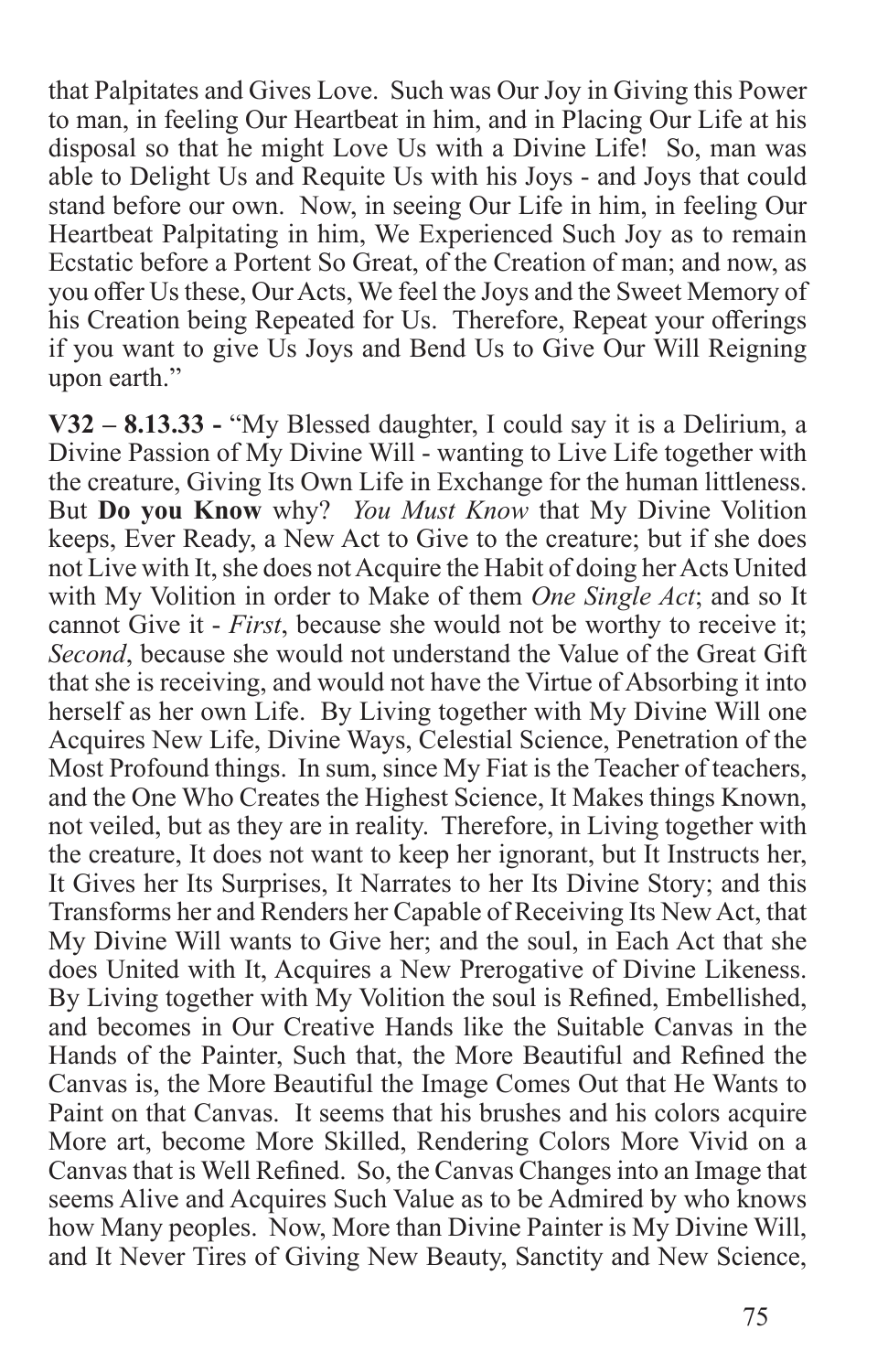and is there waiting for an Act done together with It in order to Enrich her, Make Itself Known More, and Make Use of Its Divine Brushes in order to Elevate her to Such Height and Rare Beauty, as to Make her Admired by who knows how Many Generations, in Such a Way that all shall Call her Blessed, and whoever has the Good of looking at her shall feel Happy. All the New Acts that she has Received from God, by Virtue of her Operating in My Volition, shall Sing her Praises and, Hymning her, shall Make her Known as the Most Beautiful Work of My Divine Fiat. Its wanting to lower Itself to Living with the creature, Its Divine Delirium, is a Sign that It wants to do Great things with her, and Worthy of Its Creative Power. Therefore, to Live together with My Fiat is the Greatest Fortune, and should be the Delirium, the Vehement Passion and the Ambition of all."

**V32 – 9.17.32 -** "My Blessed daughter, My Divine Will is the Motor that, with Iron Constancy, Assails the creature from all sides, inside and out, to have her for Itself and Make the Great Prodigy of Forming Its Divine Life in the creature. It can be said that It Created her in order to Form and Repeat Its Life within her, and at any cost It Wants to Achieve the Intent; and in all things It Revolves Around her and seems to tell her: 'Look at Me, it is I. Get to Know Me, I Come to Form My Life in you.' And Acting as the Assailer of the creature, It Assails her inside and out, in Such a Way that whoever pays Attention to It, feels My Divine Will Overflowing inside and outside of herself, Forming the Prodigy of Its Divine Life, Such that she is unable to Resist Its Power. And **Do you Know** what this Divine Will of Mine does? It Gives Life, It Calls Everything back to Life, and in this Life It Makes Arise Everything It Did, and all the Good that all creatures have done, Enkindling the Sweet Memory of Its Works, as though Present and in Act, as if It were Repeating Them. Nothing can escape this Life; one feels the Fullness of Everything, and - oh! How Happy, Rich, Powerful, Holy the creature feels! She feels the Endowment of all the Good Acts of others, and for Everything she Loves and Glorifies the Divine Fiat as if they were her own; and My Volition feels Its Own Works being Returned to It by her - and so the Love, the Glory, of Its Divine Works; and through the Remembrance, It feels, being Repeated, the Glory and the Love of the other creatures. O! How Many Works put into oblivion, How Many Sacrifices, How Many Heroic Acts forgotten, that were done by the human generations, and to which no one gives a thought any more; and therefore there is neither the Continuous Repetition of the Glory, nor anyone who would Renew the Love of those Acts. And My Divine Will, Forming Its Life in the human littleness, Makes the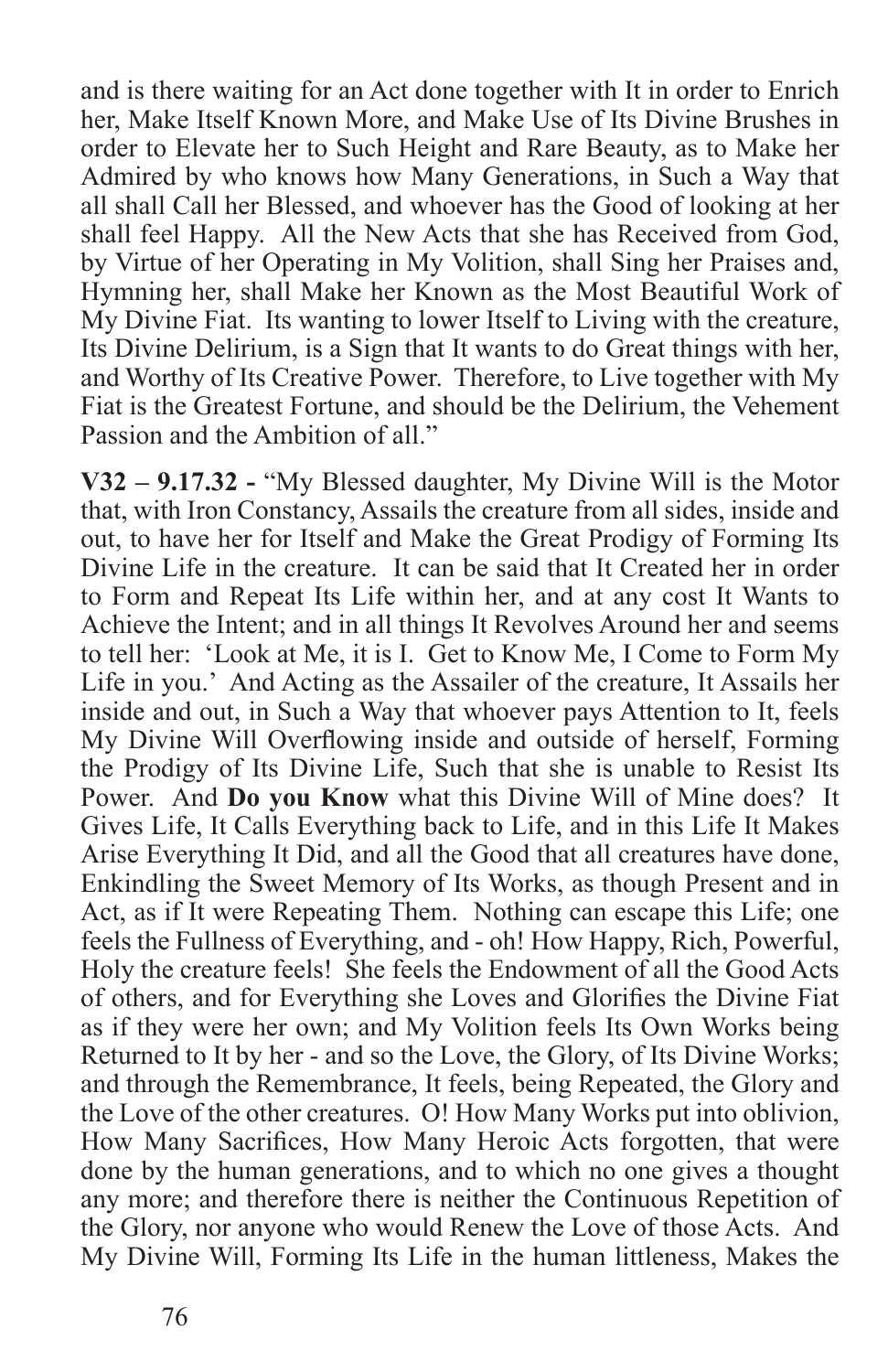Memory of Everything Arise, in order to Give and Receive Everything; It Centralizes Everything in her, and Forms Its Divine Encampment. Therefore, Be Attentive to Receive these Waves of My Volition; they Pour upon you to Change your Destiny; and if you Receive Them, you shall be Its Fortunate creature."

**V32 – 9.24.33 -** "My Good daughter, in all Our Works there was Always an Excess of Love toward man; and *One* Excess gave me the Spur to Make Another *One*. So, it was not enough for Me to Descend from Heaven to earth in order to Make him Anew, but Each Act I Did, Each Pain and, I can say, even Each Breath, was Directed toward him. In My All-Seeingness I Called him, I Clasped him in My Arms, I Molded him Anew in order to Restore him and Give him the New Life that I had brought for him from Heaven. I Made him My Own brother in order to Place him in the Sonship of My Celestial Father. But this was not enough for Me; in order to keep him More Safe, I Made of My Humanity the Depository of all the works, sacrifices and steps of man. Look at Me - How I Hold Everything Enclosed within Me; and this leads Me to Love him *twice* as Much in Each Act he does. By Incarnating Myself in the Womb of the Immaculate Queen, I Formed this Humanity of Mine and I Constituted Myself the Head of the human family in order to Unify all creatures with Me and Make them My Own Members. Therefore, Everything they do is Mine, I Enclose Everything in the Sacrarium of My Holy Humanity, I keep the little Good as well as the Great. But **Do you Know** why? By their Passing into Me, I Give them the Value as if they were My Own Works, Prayers and Sacrifices; the Virtue of the Head Descends into the members, Blending Everything together, and I Give them the Value of My Own Merits. So, the creature finds herself in Me, and I, as the Head, find Myself in them."

**V32 – 11.10.33 –** "…the Happy creature who lets It Reign feels It Everywhere, inside and out; Its Universal Act keeps her Surrounded from all sides, in Such a Way that she cannot go out of My Divine Will, and Its Continuous Giving keeps her Always Occupied with Receiving; so, even if she wanted to, she has no time to do or think about anything else. Therefore the creature can say, and be convinced, that just as they Live in Heaven, so does she Live on earth; there is only a difference of Place, but *One is the Love, One is the Will, One the Action.* But **Do you Know** who it is that does not feel the Life of Heaven in her soul, and does not feel the Universal Act, the *One Force* of My Divine Will? One who does not let herself be Dominated by It. Giving It no Freedom to Reign, it is this soul that, indeed, changes Action, Love and Will at each moment. It is not My Divine Will that changes – It cannot change; but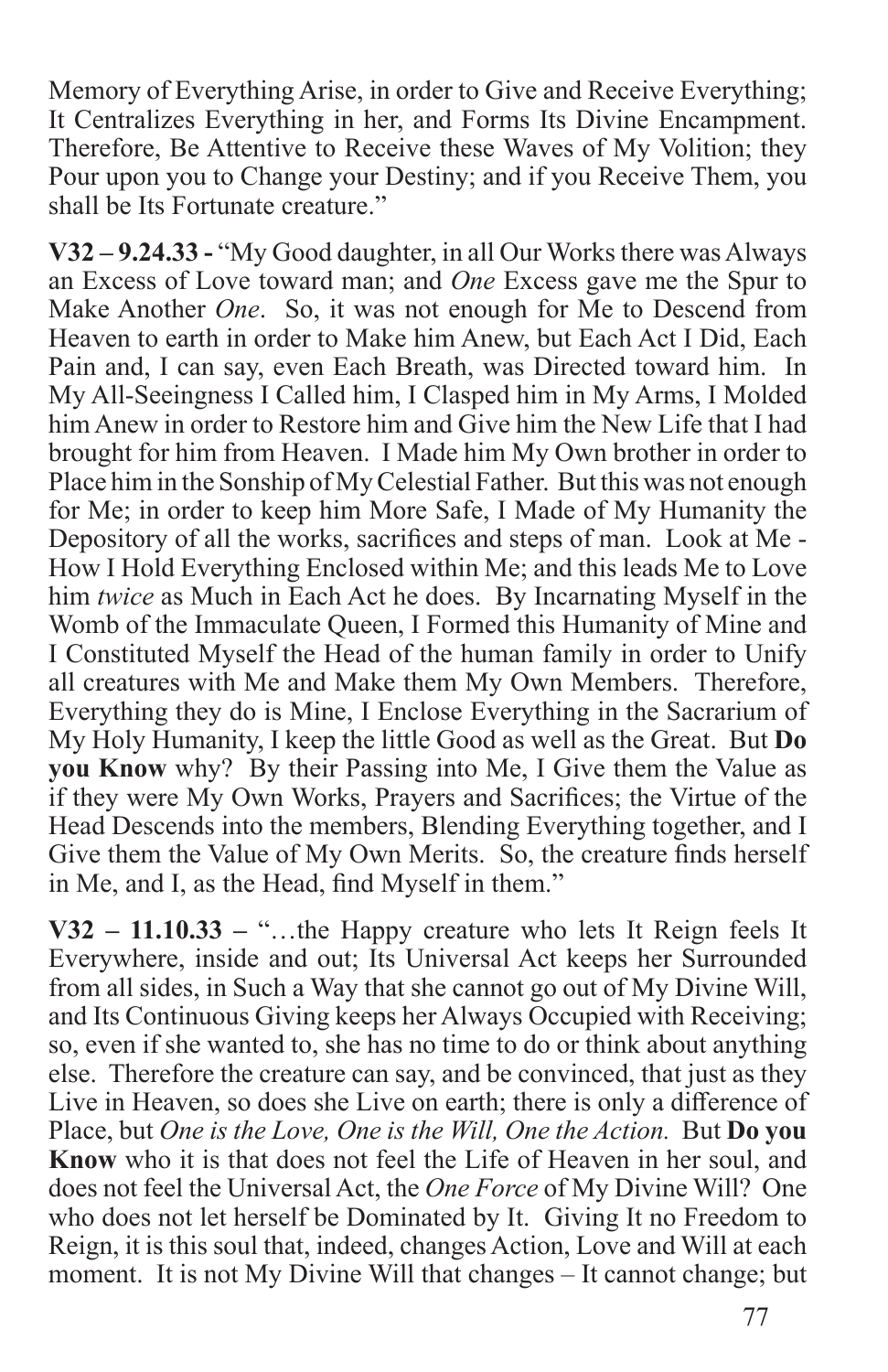it is the creature that changes, because, living of human will, she has no Virtue, nor Capacity, to Receive the Universal and Single Act of My Divine Will, and – poor one – she feels mutable, without Firmness in Good, always like an empty reed that has no Strength to withstand the slightest blow of the wind. Circumstances, encounters, creatures, serve her as wind, to flap her about, now doing one action, now another, now loving one thing, now another; and therefore she appears now sad, now Joyful, now all fervor, and now all coldness; now inclined to Virtues, now to passions. In sum, as the circumstance ceases, so does the act cease in them. O! human will, how weak, mutable, poor you are, without My Divine Will – because you lack the Life of Good that should Animate your human will, and therefore the Life of Heaven is far away from you. My Daughter, there is no Greater disgrace, nor evil that deserves to be Cried over More than doing one's own human will."

**V33 – 11.19.33 -** "My Good daughter, *You Must Know* that as the soul Disposes herself to do My Divine Will, she Forms the Passport in order to Enter the Interminable Boundaries of the Kingdom of the Fiat. But **Do you Know** who lends you what is Needed in order to Form It, and who offers to Sign It and Give It the Value of Passage into My Kingdom? Daughter, the Act of Disposing oneself to do My Divine Will is So Great, that My Very Life, My Own Merits, Form the Paper, the Characters, and your Jesus Acts as the Signer to Make this creature Known, and Give her Free Access. It can be said that the Whole of Heaven Runs to the Aid of one who wants to do My Divine Will, and I feel So Much Love, that I take My Place in this Fortunate creature and I feel Loved by her, from My Own Will. Now, seeing Myself Loved by her, from My Own Will, My Love becomes Jealous and does not want to lose even *one* breath, *one* heartbeat of Love, of this creature. You yourself, imagine My Care, the Precautions I take, the Helps I Give, the Loving Stratagems I use toward her; in a Word, I Want to Replicate Myself within her, and in order to Replicate Myself, I Expose Myself, so as to Form another Jesus in the creature; therefore I Apply all My Divine Art to Obtain the Intent. I hold nothing back, I Do Everything, I Give Everything; wherever My Divine Will Reigns, I can deny nothing, because I would deny it to Myself."

**V33 – 1.2.34 -** "My little daughter of My Divine Will, it shows how you are little, and it is enough for Me to make a little pause, that you get lost, you fear, you doubt, you oppress yourself. But **Do you Know** where you get lost? In My Divine Will. And I, seeing you in It, do not hasten My Coming because I Know that you are in a Safe Place."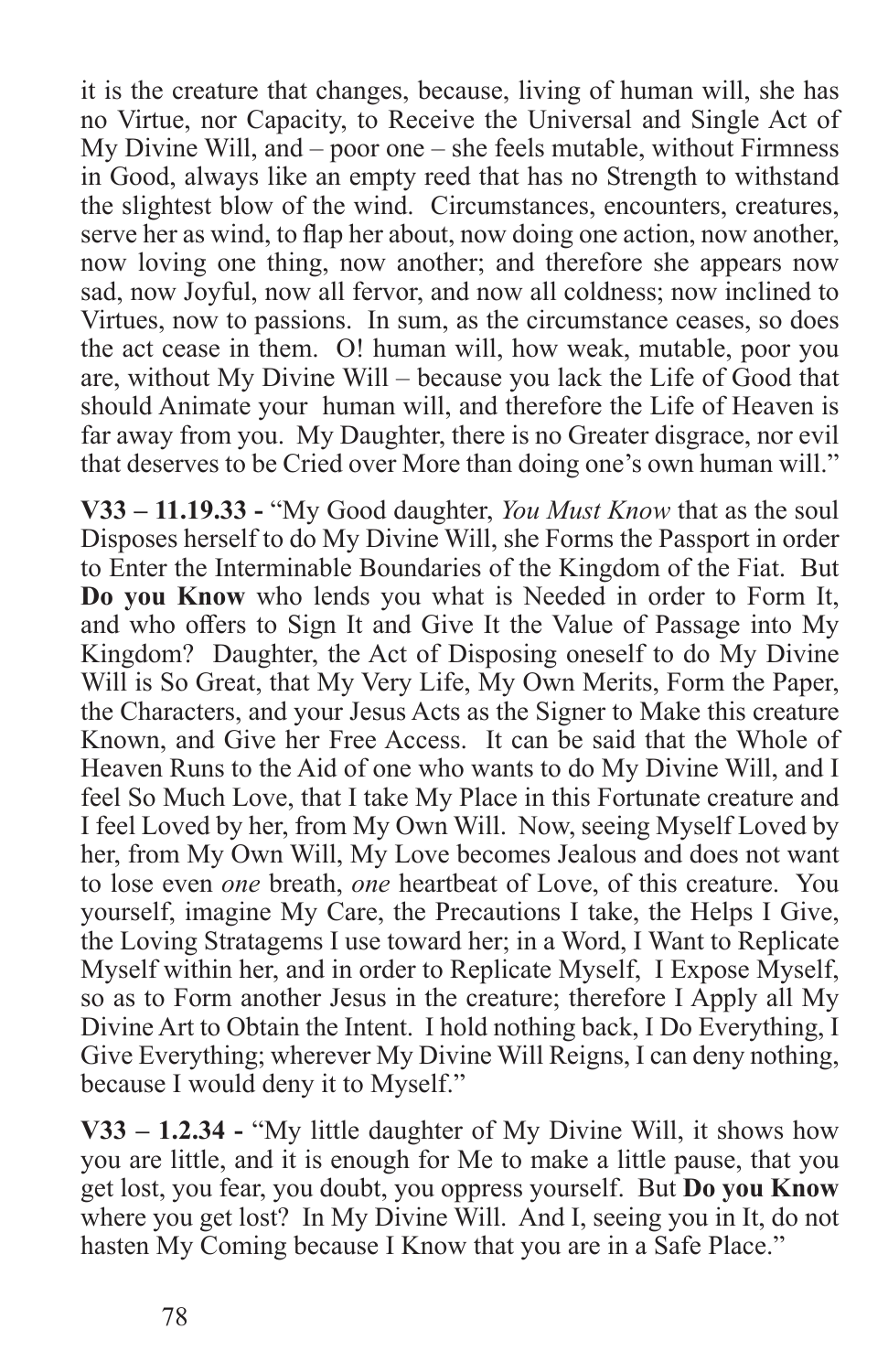**V33 – 3.25.34 –** "…The Whole of My Humanity Generates Continuously, to Reproduce It in each creature. Our Divine Love Consists Precisely in this: Reproducing Itself in all and in each one; and if We did not Possess the Generative Virtue, this could not be a Reality but only a way of speaking, while We Do Deeds *first*, and if We use the Speaking, it is to Confirm the Deeds. More So, since My Humanity is Inseparable from the Divinity that, by Nature, Possesses the Generative Virtue and remains over the creature like a Mother with Her Arms Opened, and Generates Her Life in them in an Admirable Way.

But **Do you Know** who receives the Effects, the Complete Fruit, of this Continuous Generating of Mine? One in whom My Divine Will Reigns, who not only Receives the Generation of My Acts, but Reproduces them in an Admirable Way."

**V33 – 6.29.34 -** "Attentiveness is the Eye of the soul who is able to recognize the Gift I Want to Give and Disposes her Action to receive My Investment. I do not want to give My Goods to the blind; I Want for you to see It and to Know It. But **Do you Know** why? By seeing It, you Appreciate My Gift, and by being aware of It, you Know It and you Love It; and I Make you feel, Vividly, My Light, My Power, My Love; and I feel, being Repeated in your little thought, word and action, what My Own Divine Will Can Do and How It is able to Love. Therefore, the *first* thing I do to one who wants to Live in It is to give her the Eye with which to Look at each other and Know each other. Once We have Known each other Everything is Done, the Living in My Divine Will is Assured with Its Full Vigor."

**V33 – 7.15.34 –** "*You Must Know* that there is nothing that was Done by God, by the Saints or by anyone, that does not Give itself to one who Lives in My Volition, because there is nothing Good that does not belong to It; and just as you feel the Need to Possess Everything, so do all feel the Need to give themselves to you. But **Do you Know** why they want to Pass through the channel of the human will? To Give the Good that they Possess, and to have the Good and the Glory of their Acts *Doubled* for their Creator. So, as you Desire to Trace them up, so do Our Works and those of the Whole of Heaven Desire to be tracked down. They seem to say, one after the other: 'Don't skip me, take me into your Power, Unite us all together, so that one be the Love of all, and the Glory to the Supreme Will that Delivered us from within Its Womb, and Gave us Life.' Therefore, the Living in My Divine Will is the Prodigy of Prodigies, is the Unity of Everything, is to Possess Everything, to Receive and Give Everything; and since I Want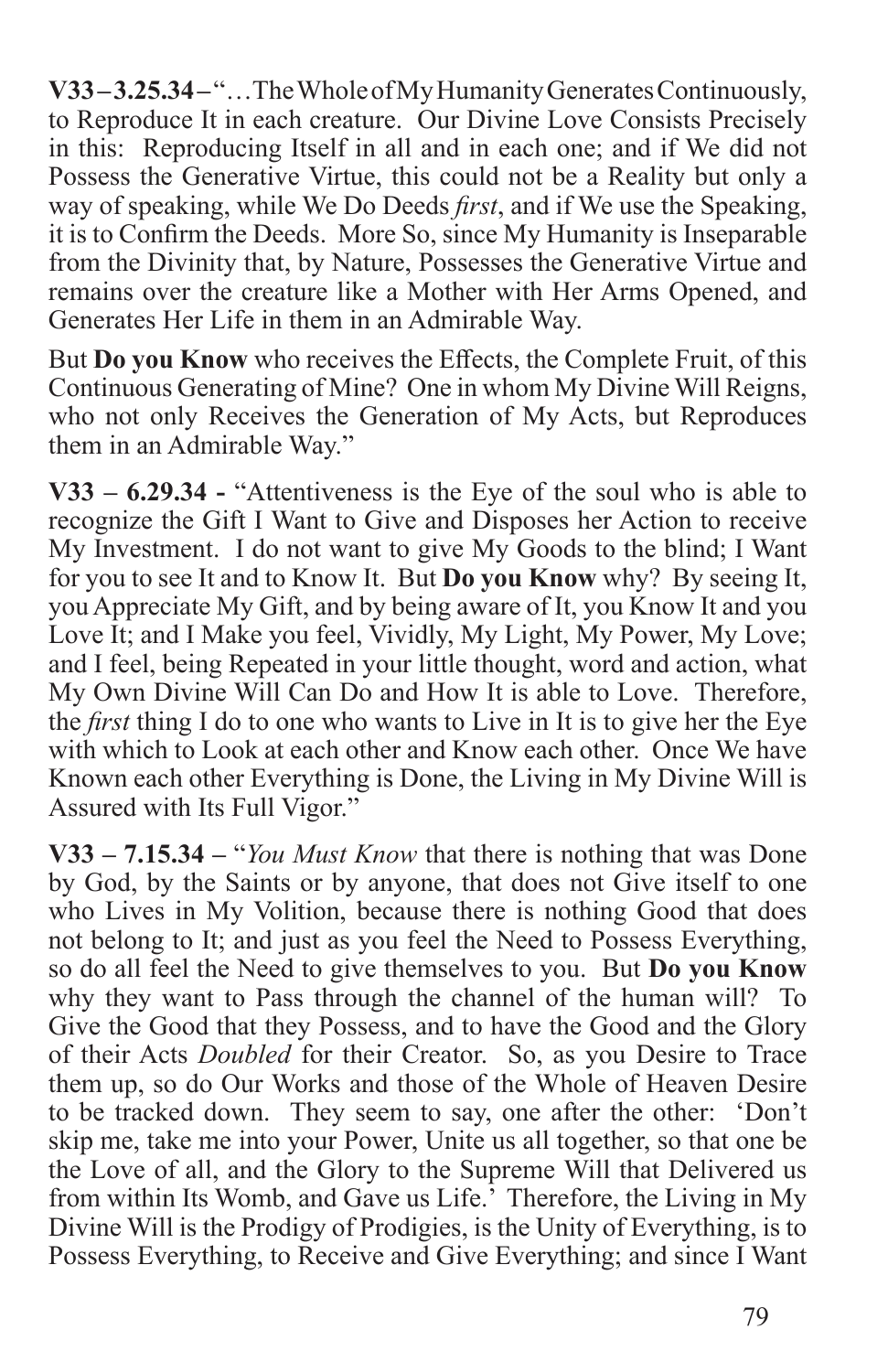to Always Give to the creature, I Ardently Long for her into My Fiat, to be able to Give What I Want and Render My Desires Fulfilled."

"…I Must tell you, still: **Do you Know** why you feel the Need to Trace All of My Works and Pains, to ask Me that My Divine Will be Known and Reign? One who has Known It and Loves It, in View of the Great Good, cannot abstain from asking, repeatedly, that all may Know It and Possess It. Therefore, think that I AM with you and I Pray together with you, when you feel that you cannot do without Praying for the Triumph of My Divine Will."

**V33 – 7.24.34 –** "…I AM the Jesus-All-Love, and I Manifest My Greatest Love in Speaking about My Divine Volition. But **Do you Know** why? The Essence of Our Life is Recognized by the Speaking of My Divine Will, and, in My Word, My Fiat Bilocates and Repeats Our Life in the midst of creatures; nor is there Greater Glory for Us, or Fullness of Outpouring of Our excessive Love, other than in seeing Our Life bilocated, in order to give Itself, graft Itself, Centralize Itself in her as Our Own Dwelling, as Much as the creature is capable of. It is *One* More Kingdom of Our Love and Will that We Acquire.

Therefore, Our Creative Work has not ended, but Continues, though not by Creating New Heavens and suns in the Universe - no, no. Rather, Our Divine Fiat has Reserved for Itself to continue the Creation by Virtue of Its Creative Power; and as It Pronounces Its Fiat of Creating, Bilocating, Repeating Our Divine Life in the midst of creatures, there cannot be a More Beautiful Continuation of Creation. Therefore, Pay Attention and listen to Me."

**V33 – 11.5.34 –** "…Then I Came upon earth; but **Do you Know** where I found the little Place in which to Enclose My Life? In the True Love of the creature. From that time I already saw your Love that, Surrounding Me like a Crown, Invested My Whole Humanity and Flowed within My Blood, through each little Particle of Me, almost being Kneaded with Me. Everything was in Act for Me, and as though Present, and My Tears found the little Place in which to Pour Themselves; My Love, My Pains, My Life, the Refuge in which to remain Safe; and My Death found even the Resurrection within the True Love of the creature; and My Divine Will found Its Kingdom in which to Reign. Therefore, if you want My Divine Will to Come and Reign as Life in the creatures, let Me find your Love Everywhere, in Every Place and inside each thing; let Me feel it always. With it you shall Form the Stake on which to Burn Everything; Such that, Consuming all that is not My Divine Will, it shall Form the Place in which My Divine Will can be Enclosed.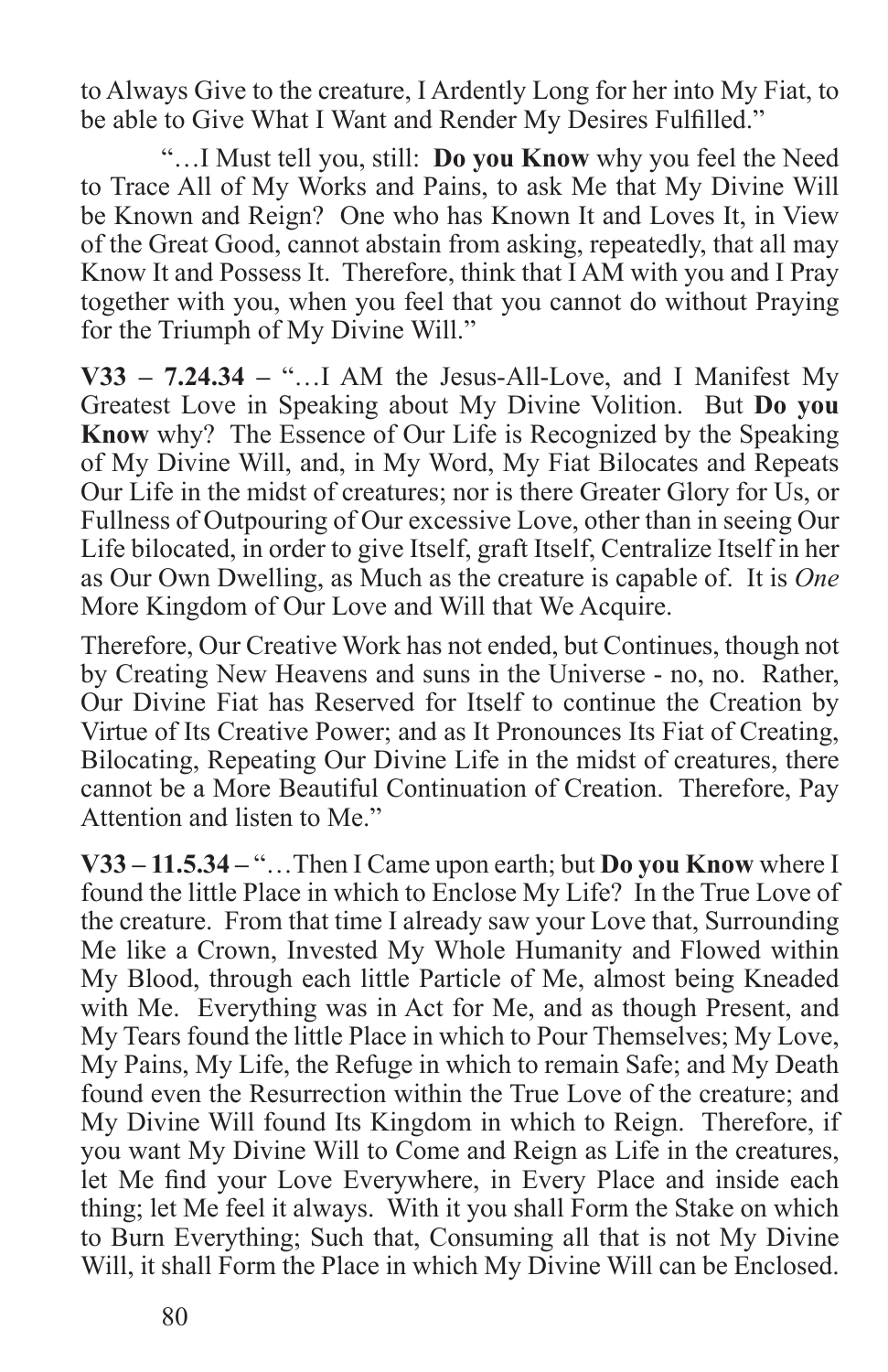Then shall all My Works find a Receptacle, their Hiding Place from which to be able to continue the Good and the Operating Virtue They Possess. And so, on both sides, we shall Exchange Places – you shall find your little Place in Me and in all of My Works; and I shall find it in you and in all your Acts. Therefore, always Forward in My Divine Will, to Form the Stake of Love on which you shall Burn, as well as all the impediments that prevent Its Reigning in the midst of creatures."

**V33 – 11.25.34 -** "Daughter of Mine, My Daughter, if you knew My Yearnings, My Longing, and how I Wait and Wait Again to see you Return into My Divine Will, you would be More Attentive to come back to It More often. My Love reaches the Point of Rendering Me Restless when I don't see you Leap into My Arms, that I may Give you My Love, My Paternal Tendernesses, and Receive yours. But **Do you Know** when it is that you Leap into My Arms? When, seeing yourself as So Very Little, you want to Love Me and don't Know How to Love Me; you tell Me an *'I Love You'*, and your *'I Love You'* Forms the Leap in order for you to Fling yourself into My Arms. And since you see that your *'I Love You'* is small, Brave, you take My Love and you tell Me an *'I Love You'* So Very Big; and I Enjoy that My Daughter Loves Me with My Love, and I Greatly Delight in Exchanging My Acts with those of the creature. After all, in My Divine Will it is not to strangers that I Give, Such that I would have to use *one* Weight and *one* Measure; but I Give to My Own Children, therefore I let them take whatever they want. So, each time you remember to let your Acts Flow in My Divine Will, be it your prayer, your pains, your *'I Love You'*, your work, those are little Visits that you Make to your Father – for you to ask for something, and for Him to say to you: 'Tell Me, what would you like?' And be sure that you shall Always Obtain More Gifts and Favors."

**V33 – 5.26.35 -** "My Daughter, *You Must Know* that all Created things and Everything I Did and Suffered in Redemption Run toward the creature, to say to her: 'We bring you the Love of your Creator, so as to receive your own. We are His Messengers that, while Descending down below to the earth, Rise up Again, to bring, as though in Triumph, your little Love to our Creator.' But **Do you Know** what Great Good Comes to you? You remain Confirmed in His Love and in His Works, in His Life, in His Pains, in His Tears – in Everything. So, My Daughter, you are Present and Run in all Our Works; Our Will Brings you Everywhere; and We Remain Confirmed in you. An Exchange of Acts and of Life takes place: the creature in the Creator, and the Creator in the creature, as she becomes the Repeater of the Divine Acts. Greater Grace I could not Give, nor the creature Receive – this Confirmation in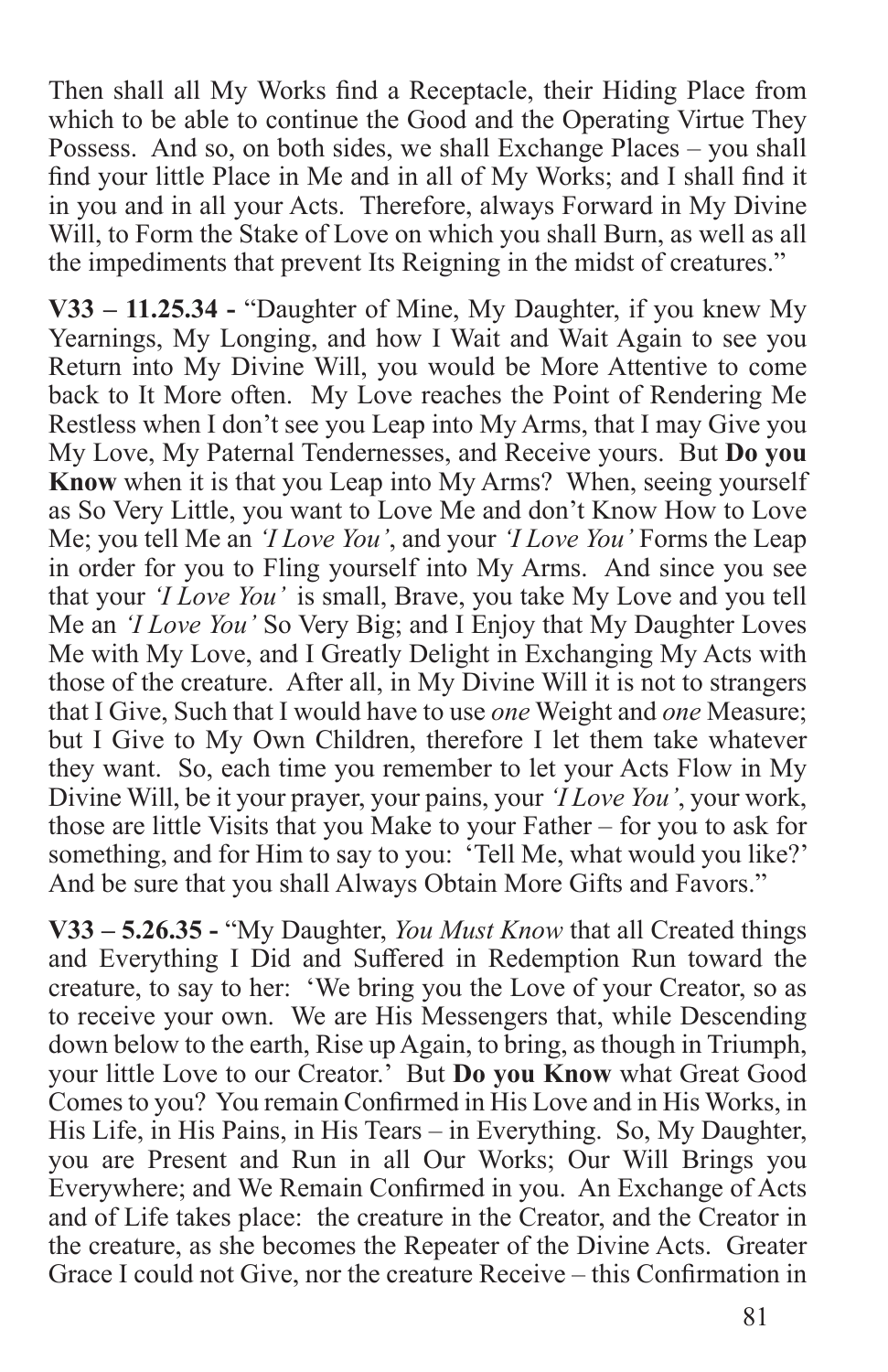Our Works Reproduces all Our Goods in her. Our Sanctity, Goodness, Love, and Our Attributes, are Transmitted into her; and We, Captivated, Contemplate her, and in Our Emphasis of Love We say: 'Beautiful, Holy, Perfect, is Our Being in Our Immensity, Light, Power, Wisdom, Love, Goodness with No End. But also Beautiful also is it to see this, Our Immensity of Attributes, Enclosed in the creature.' O! how she Glorifies Us and Loves Us. She seems to say to Us: 'I am little, nor can I Enclose or Contain the Whole of Your Immensity, but just as You are, so am I - Your Divine Will Enclosed You inside of me, and I Love You with Your Same Love, I Glorify You with Your Light, I Adore You with Your Sanctity. I can give You anything because I Possess My Creator.'

**V33 – 6.10.35 -** "My Blessed daughter, do not afflict yourself. **Don't you Know** that I have the Power to Remedy Everything and to let Myself be Matched in Love by the creature? When it is about her wanting to Love, I Never render her discontent, because Love is *one* of My Passions. And **Do you Know** what I do to Make one who Loves Me Content? I Bilocate Myself and take My Place in each Created thing, and I Pour Love Upon her; then I take My Place in the creature and I give her the Virtue of Pouring her Love upon Me. She Makes the Love I Give her her own, and by Right she can give it to Me as if it were her own; and I feel the Contentment that she Loves Me as I have Loved her. And even though I Know it is My Own, I don't care about this, I AM not stingy, but I Care about whether in her human will she wants to Love Me as I Love her, and if she could, she would do what I Have Done for her. This is enough for Me, and I AM Happy to be able to say to her: 'You have Loved Me as I have Loved you.'

"…We feel Matched in Love by the creature and Conquered by her Love; and We Give It back to her again to find the Continuous Exchange of Our Love and of hers. …And I, to Repay you, in each thing I Did during My Life down here, I do nothing other than Form Rain of Love for you. O! if you could see How Much Love I Pour upon you... It is Such and so Great that, taken by the Folly of My Own Love, I Embrace and Kiss My Love in you; and in seeing that you feel My Embraces and My Kisses, how Happy AM; and I await yours to be Repaid and Requited of So Much Love."

**V33 – 7.8.35 -** "My Daughter, how Beautiful is My Mama - Her Majesty is Enchanting. Before Her Sanctity the Heavens lower Themselves; Her Riches are Endless and Incalculable; no one can be said to be Similar to Her. This is why She is Lady, Mother and Queen. But **Do you Know** what Her Riches are? Souls. Each soul is Worth More than an Entire World. No one Enters into Heaven if not through Her and by Virtue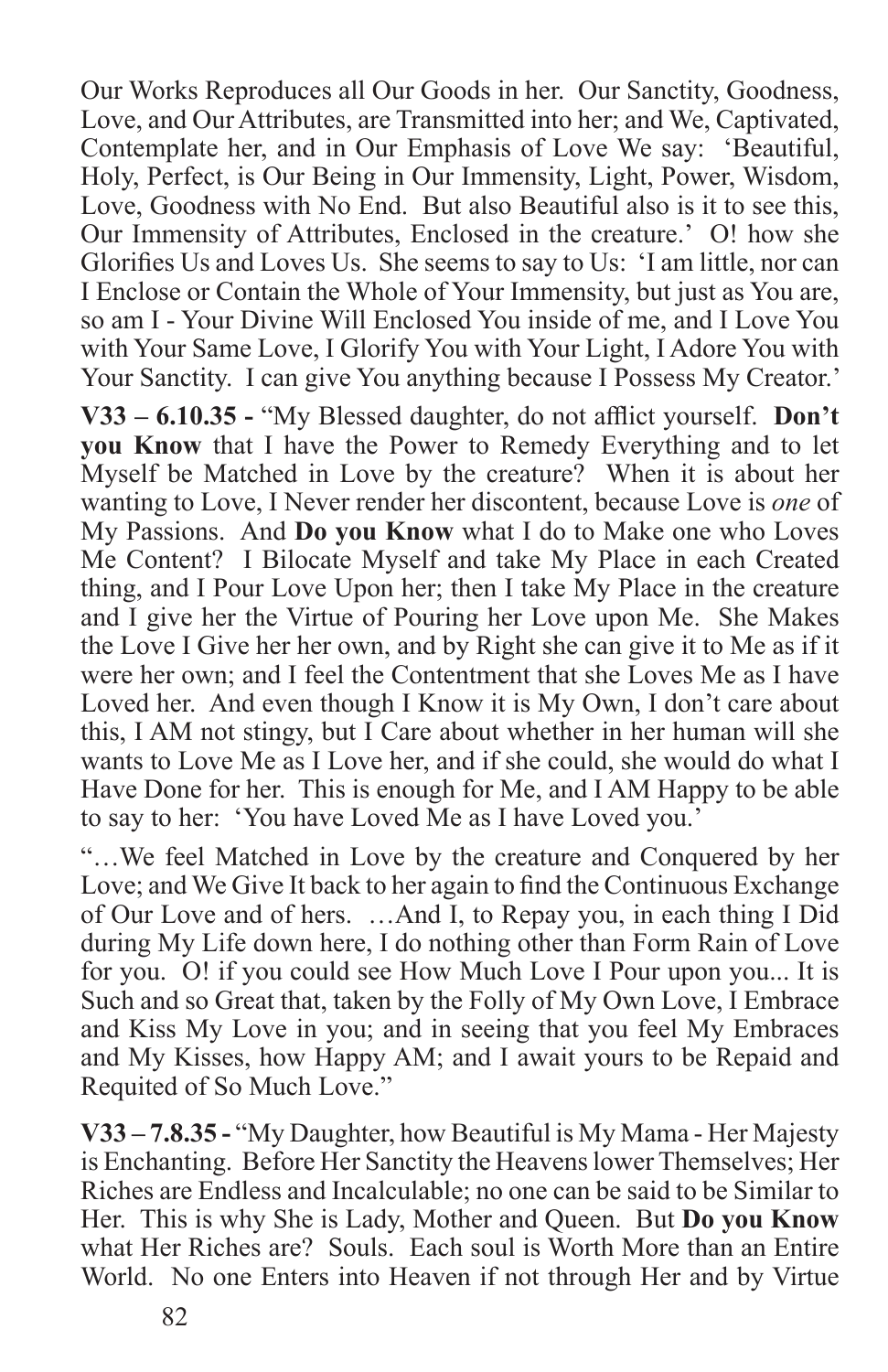of Her Maternity and of Her Sorrows. So, each soul is a Property of Hers, and this is why, indeed, She can be Given the Name of True Lady. See then, how Rich She is; Her Riches are Special, are Full of Lives, Speaking, Loving, Singing the Praises of the Celestial Lady. As Mother, She has Her Innumerable Children; as Queen, She shall have Her People of the Kingdom of the Divine Will. These Children and this People shall Form Her Most Refulgent Crown – some as Suns, others as Stars, they shall Crown Her August Head with Such Beauty as to Enrapture the Whole of Heaven. So, the Children of the Kingdom of My Divine Will shall be those who shall Render to Her the Honors of Queen; and Transforming into Sun, they shall Form for Her the Most Beautiful Crown. This is why She Longs Intensely for the Coming of this Kingdom - because after Her Refulgent Crown with which the Most Holy Trinity Crowned Her, She awaits the Crown of Her People who, Proclaiming Her Queen, would offer to Her their Life Transformed into Sun as Attestation of Honor and of Glory."

**V33 – 7.21.35** – "…there is My Long Waiting in the Sacrament of My Love. I wait for all, I reach the Point of counting the minutes, but, no! - in vain do I wait for Many. Others come with Such icy coldness as to increase the harsh Martyrdom of My waiting to the Utmost Degree.

"…Moreover, there is another waiting, Even More Painful – the Longing, the Ardent Desire, the Prolonged Yearning for the Kingdom of My Divine Will. It is about *six thousand years* that I have been waiting for the creature to Re-Enter into It. I Love her So Much that I Want, I Long to see her Happy; but in order to Obtain this we Must Live of *One* Single Will; and so, each act opposed to My Divine Will is a nail that Pierces Me. But **Do you Know** why? Because it renders her More unhappy and dissimilar to Me; and I, seeing Myself in the Immense Ocean of My Happinesses, while My children are unhappy, oh! How I Suffer; and while I wait and wait, I remain around them, I Abound with Graces and with Light upon them, so that they themselves may Run, to Live Life together with Me; and with *One* Single Will, their lot shall be changed; we shall have Common Goods, and Happiness without End."

**V33 – 9.28.35 –** "…until My Love Gives unto Excesses as to be able to say: 'Do you see How Much I have Loved you? I had nothing left to do and to Give you in order to Love you. Aren't you Happy?' Listen to where I reach: just as in the Womb of the Holy Virgin I Breathed through Her Breath, Warmed by Her Warmth, Nourished by Her Blood, so do I expect the Breath, the Warmth, the Growth from the creature that Possesses Me in order to Develop My Life. But **Do you Know** in what Constraints My Love puts Me? When the creature Loves Me,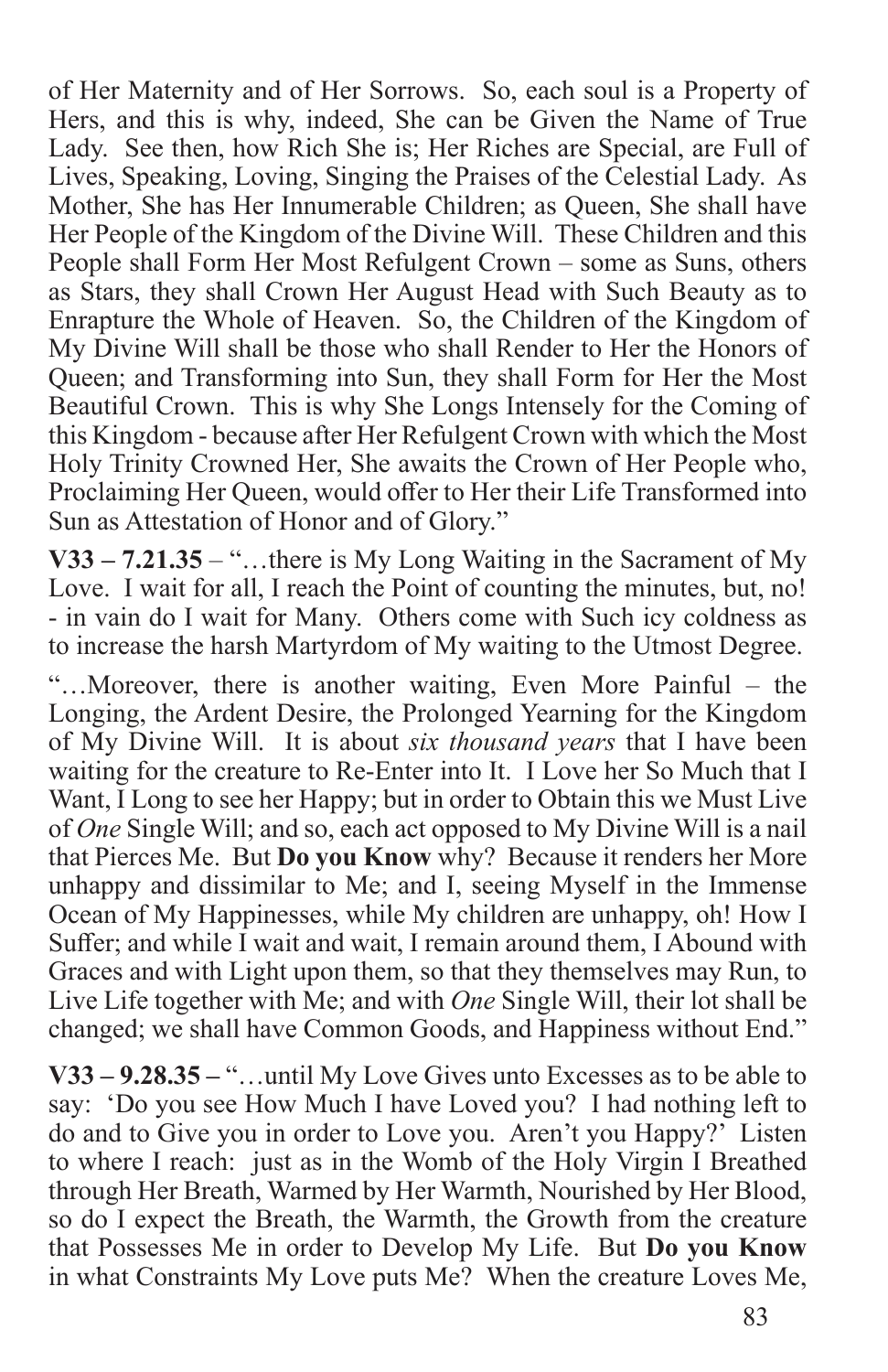she gives Me Breath, she gives Me Warmth; each Good she does, if she Prays, if she Suffers for Me, if she Adores Me and Glorifies Me, she Makes Me Grow, she Gives Me Motion and Contributes to Form Me inside her soul. So, if she does not Love Me and gives Me nothing, I feel out of Breath, with no Warmth or Nourishment, and I do not Grow. Alas! in what conditions does My Love put Me, and the ingratitude of the creature!"

**V34 – 12.29.35 –** "Now, the Greatest Fortune, the Grace Most Sublime for the creature, and the Greatest Glory and Honor for Us is to Possess the human will – its act inside Our Unity. And **Do you Know** why? Because We can Give Love, as Much as We want, and be Loved, as Much as We Desire; We can Enrich her with Grace, with Sanctity, with Beauty, So Much as to feel Enraptured by the Very Goods and Beauty We have Infused in her. In sum, We can Interact with the creature, Love her, Entrust the All to the 'nothing', because she Possesses something of Our Own, and she shall feel Such Power and Love as to be able to Defend the All; and We feel Safe in this 'nothing', because We have Surrendered to it Our Weapons to keep Us Safe and Defended. But this is not all. Everything that the creature can do – her natural actions, the Most indifferent acts, the words, the works, the steps – by Possessing her Act within Our Unity, becomes the Effect of her Act United with Ours - Symbolized by the sun that, with the effects of its light, forms the Beauty, the flowerings, the Enchantment for all Creation. In the Same Way, as the creature is Invested by the Light of My Fiat, Everything becomes the Effect of It: *One* is the Act, *One* is the Will, but the Effects are Innumerable, Such that they can Form the Beauties Most Rare and the Enchantment Most Seducing for the One Who Created her, and Who Possesses her within His Unity.

My Daughter, Our Supreme Being Possesses *One* Single Act, therefore the Whole Creation and all creatures are nothing other than the effect of the Unity of Our Act; therefore, the human will, Unified with Ours, becomes Our Continuous Effect. And **Do you Know** What this Means? Giving Always to the creature and receiving always from her."

**V34 – 5.31.36 –** "Who is Grateful to this Divine Act So Continuous, Never Tiring, Enveloping with So Much Love the Life of the creature in order to Give her Life? Almost no one, My Daughter. To do Good, to be the Primary Cause of Conservation, Giving Perennial Life to the creature; to Maintain the Order of all Created things around her, and only for her sake – and not to be recognized... This is the Sorrow of sorrows; and the Patience of My Divine Will Gives of the incredible. But **Do you Know** the Reason for this Patience So Invincible and Constant?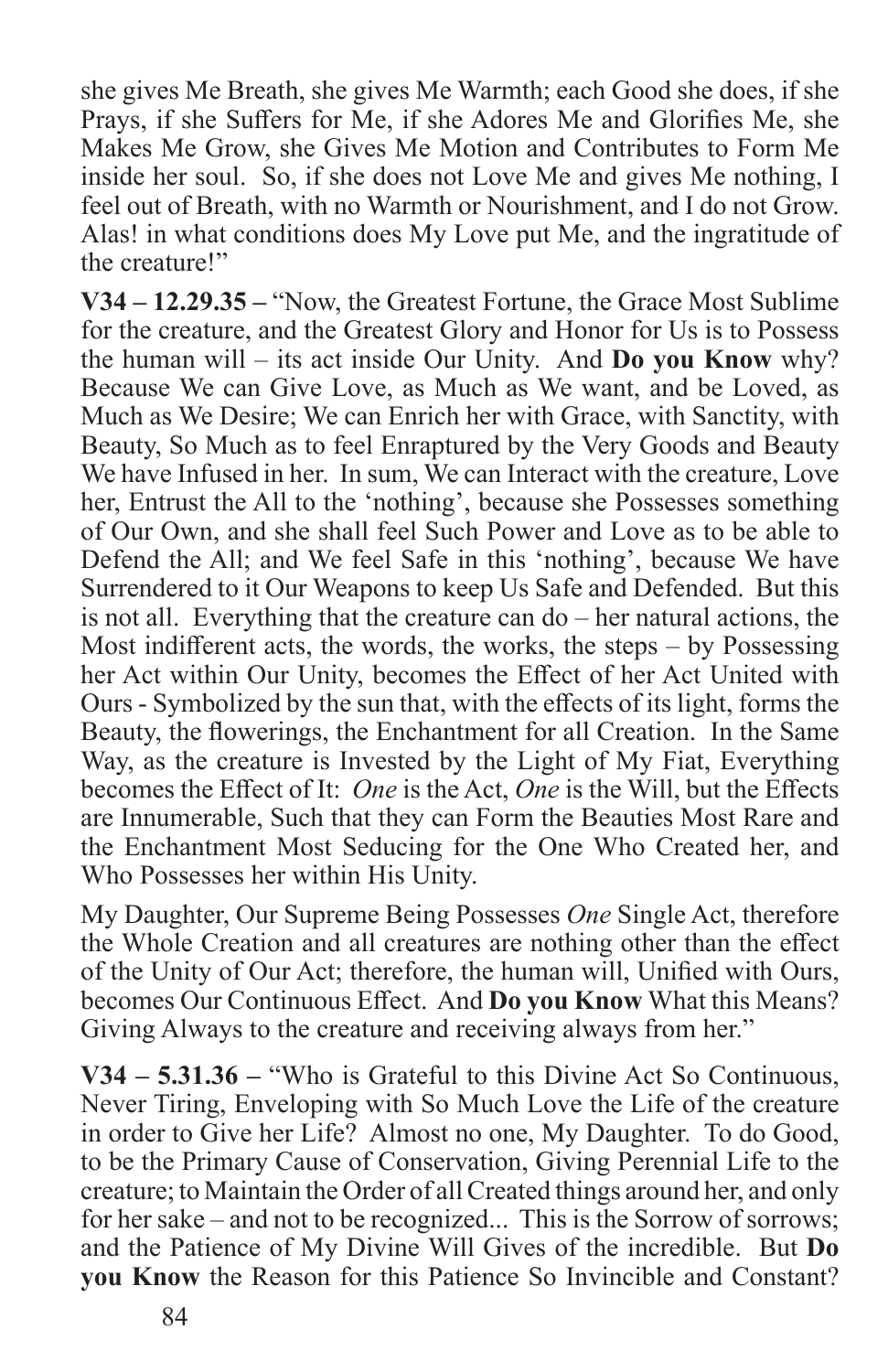Because It Knows that Its Kingdom shall Come, Its Life Palpitating in the midst of creatures shall be Recognized, and in View of the Great Glory It shall Receive in being Known as Life of Each Life – and while It is Life, It shall Receive Each Life in order to Reign in them – It shall no longer remain Hidden, but shall be Unveiled and Recognized. In view of this It Bears Such Great lack of Recognition, and only a Divine Patience could tolerate the Length of So Many Centuries of Such Great human ingratitude."

**V34 – 7.4.36 –** "My Daughter, when My Divine Will Wants to Do a Fulfilled Act in the creature... And **Do you Know** what a Fulfilled Act of My Divine Will Means? It Means a Complete Act of God, in which He Encloses Sanctity, Beauty, Love, Power and Light, Such as to leave Heaven and earth Astounded. God Himself Must feel Enraptured, but So Much, as to Form His Dwelling, His Throne of Glory in this, His Complete Act, that shall Serve Him, and shall Descend like Beneficial Dew for the Good of all creatures. Well then, in order to do this Fulfilled Act, I had to Dispose a New Cross upon you, Given to no one else, in order to Mature you and Make Arise in you the Dispositions that were Needed – for you to Receive, and for God to do this, His Fulfilled Act of His Will. With nothing one can do nothing, therefore in order for you to Receive and for Us to Give, We had to Dispose New Crosses that, United to the Continuous Crafting of Our Will, would Prepare Everything for an Act So Great.

*You Must Know* that My Fiat has Never left you, and this is why you feel Its Sweet Impression; and Ruling over each fiber, motion and desire of your human will, Jealous of you and of Its Own Fulfilled Act It Wanted to Do, It Kept and Maintained Its Royal Dominion. But **Do you Know** why? Here is a Sweet and Dear Secret – listen to Me: as My Divine Will Dominated your mind, your gaze, your word, so did It Form your Jesus in your mind, His Gaze in yours, His Word in yours; as It Dominated your fibers, motion and heart, so did It Form His Fibers, the Motion and the Heart of your Jesus in you. And as It Dominated over your works, steps and your entire being, so did It Form His Works, His Steps, the Whole of Jesus within you. Now, if My Divine Will had given you the freedom to let yours act, even in the smallest and Most Innocent things, It would not have been able to Form your Jesus in you; and I cannot, nor do I want to Live of a human will. Nor would My Volition have taken on the Commitment of Forming Me in your soul, had It not been certain that I would find My Own Will, that Animated My Own Humanity. Its Kingdom on earth shall be Precisely this – to Form as Many Jesuses for as Many creatures as Want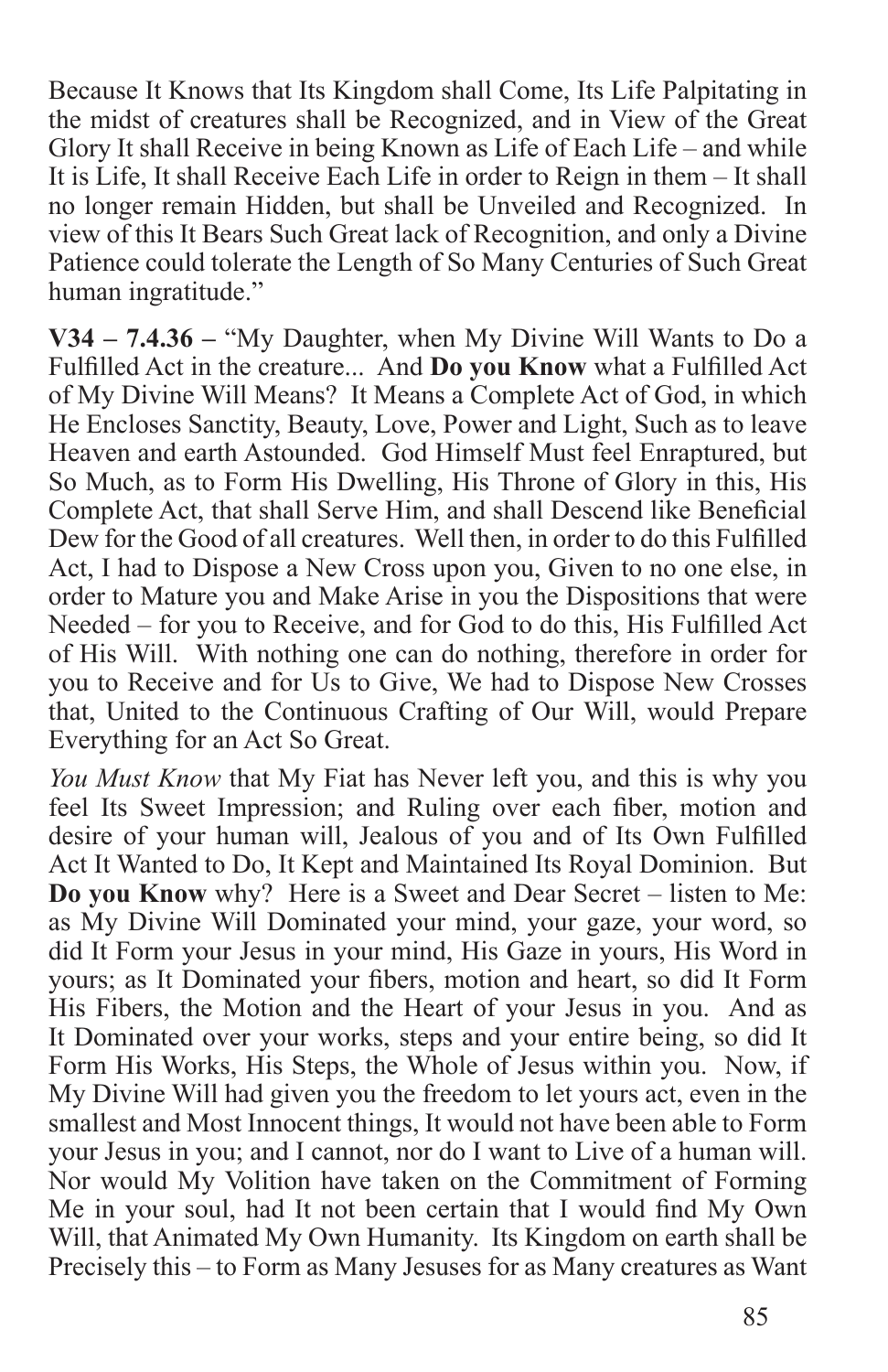to Live of Divine Will. With Jesus in the souls Its Kingdom shall have Its Sumptuousness, Sublimeness, and Its Opulence of things Unheardof; and It shall be Secured. Then, in the Kingdom of My Divine Fiat, shall I have as Many Living Jesuses that Love Me, Glorify Me, and shall Give Me Complete Glory. This is why I So Much Long for this Kingdom; and you too – Long for It, and Occupy yourself with nothing else. Let Me Do, Trust Me, and I shall Take Care of Everything."

**V34 – 1.1.37 -** "My Daughter, see - My Mama Prepared for Me the Feast at My Birth – but **Do you Know** how? She was Aware of the Seas of Love that were Coming Down from Heaven in the Descent of the Eternal Word; She heard the Continuous Cry of God, wanting to be Loved in return; and Our Yearnings, Our Ardent Sighs. She had felt My Moans inside Her Womb; often She heard Me Cry and Sob. Each of My Moans was a Sea of Love that I Sent to each heart, in order to be Loved back; and in seeing Myself unloved, I Cried, unto Bursting into Sobs; but each Tear and Sob Doubled My Seas of Love in order to win the creatures by Dint of Love. But, no! they would Convert these Seas into Pains, while I made use of the Pains in order to Convert them into yet More Seas of Love, for as Many Pains as they gave Me.

Now, My Mama wanted to Make Me Smile upon My being Born, and Prepare the Feast for Her Baby Son. She Knew that I cannot Smile if I AM not Loved, nor can I take part in any Feast if Love does not Run in It. Therefore, Loving Me as True Mother, and Possessing by Virtue of My Fiat Seas of Love, Queen as She was of all Creation, She Enveloped the Heavens with Her Love, and Sealed Each Star with the *'I Love You, O Son, for Myself and for all'.* She Enwrapped the sun within Her Sea of Love and Impressed in Each Drop of Light Her *'I Love You, O Son'*; and She Called the sun to Invest its Creator with its Light, so that, being Warmed, He might feel in Each Drop of Light the *'I Love You'* of His Mama. She Invested the wind with Her Love, and in Each Breath of it She impressed the *'I Love You, O Son'*; and then She Called it, so that it may Caress Him with its breeze and make Him feel in each blowing of its breath: *'I Love You, I Love You, O My Son'.* She Enveloped all the air within Her Seas of Love, so that, in Breathing, He might feel the Breath of Love of His Mother. She Covered the Whole of the Sea with Her Sea of Love, and each dart of the fish. And the sea murmured: *'I Love You, O My Son'*; and the fish darted: *'I Love You, I Love You'*. There was nothing She did not Invest with Her Love; and with Her Empire of Queen She Commanded all to receive Her Love, to give back to Her Jesus the Love of His Mama. So, each bird – some trilled *'Love'*, some twittered, some warbled *'Love'*.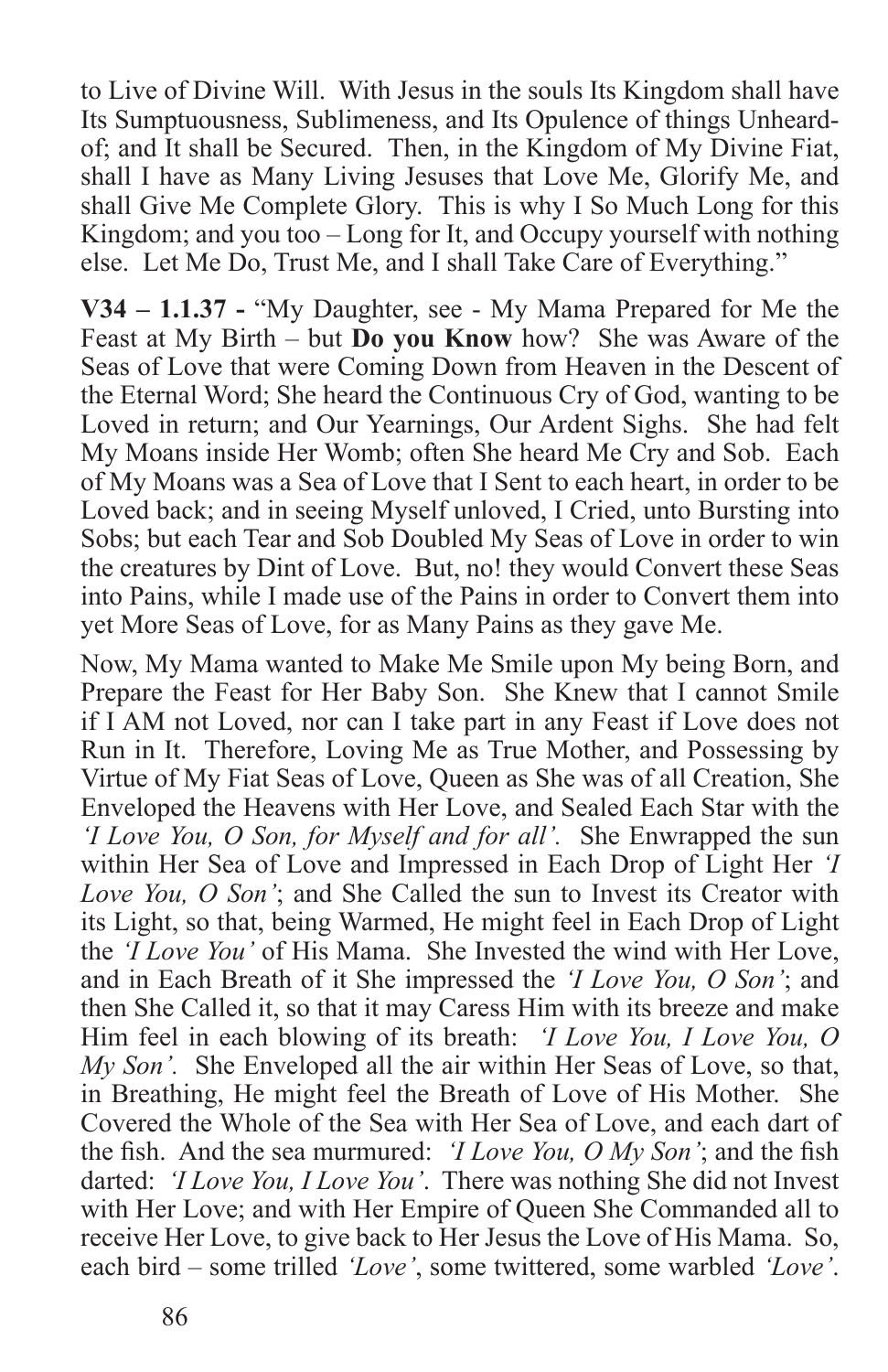Even each atom of the earth was Invested by Her Love. The breath of the animals reached Me with the *'I Love You'* of My Mother; and the hay was Invested by Her Love. Therefore, there was not one thing that I saw or touched in which I would not feel the Sweetness of Her Love. With this She Prepared for Me the Most Beautiful Feast upon My Birth – a Feast all of Love. It was the Requital of My Great Love that My Sweet Mother Made Me find; and it was Her Love that Calmed My Crying, Warmed Me while I was numb with cold in the manger. More So, since I Found in Her Love the Love of all creatures, and for each of them She Kissed Me, Clasped Me to Her Heart, and Loved Me with Love of Mother on behalf of Her Children; and I, feeling in each of them Her Maternal Love, was Drawn to Love them as Children of Hers and as Dear brothers of Mine."

**V34 – 3.6.37 –** "The Love that Burns Us, Our Desire for the creature to Possess Our Will as Life is So Great, that each act, thought, word, heartbeat, work and step that she does, is a Divine Emanation that We Give her - Our Divine Being Runs in each of her acts in order to give her from Our Own; We Surround it, We Vivify it so as to Make it be Reborn in Our Will; We can say that We Place Ourselves at her disposal in order to Form this Life. But **Do you Know** the Reason for So Much Interest on Our Part? Because We want Our Will to Form the Beautiful Generation of the Divine Will in the human will of the creature. Then shall We have as Many Lives of Ours that Love Us, that Glorify Us. How Beautiful shall Creation be – Everything shall be Ours, Everywhere shall We find Our Throne, Our Palpitating Life."

**V34 – 3.14.37 –** "My Divine Will is like a Tender Mother, who feels within Her the Long Generation of Her Lives that She wants to Issue to Daylight, to Form for Herself the Long Generation of Her Children, who Must Form Her Kingdom; and therefore My Divine Will keeps looking for those who would lend It their Acts. But **Do you Know** why It keeps looking for the Acts of the creatures? Having to Descend into the lowliness of the human acts in order to Form Its Life, It wants to Make Its Way by Means of the Acts in order to Give Its Own Life to the creatures; More So, since Life cannot be Formed outside of a person, but always inside, otherwise it would lack the necessary things, the Vital Humors to Form a Life. In the Same Way, My Divine Will cannot Form Its Life from Heaven or outside the creature, but Must Descend inside of them, and the human will Must Surrender its place to the Divine – it Must Concur with It, because We do not want things done by force. And once We have found this creature - who can tell you what We do, the Graces We Pour, the Love We have for her? This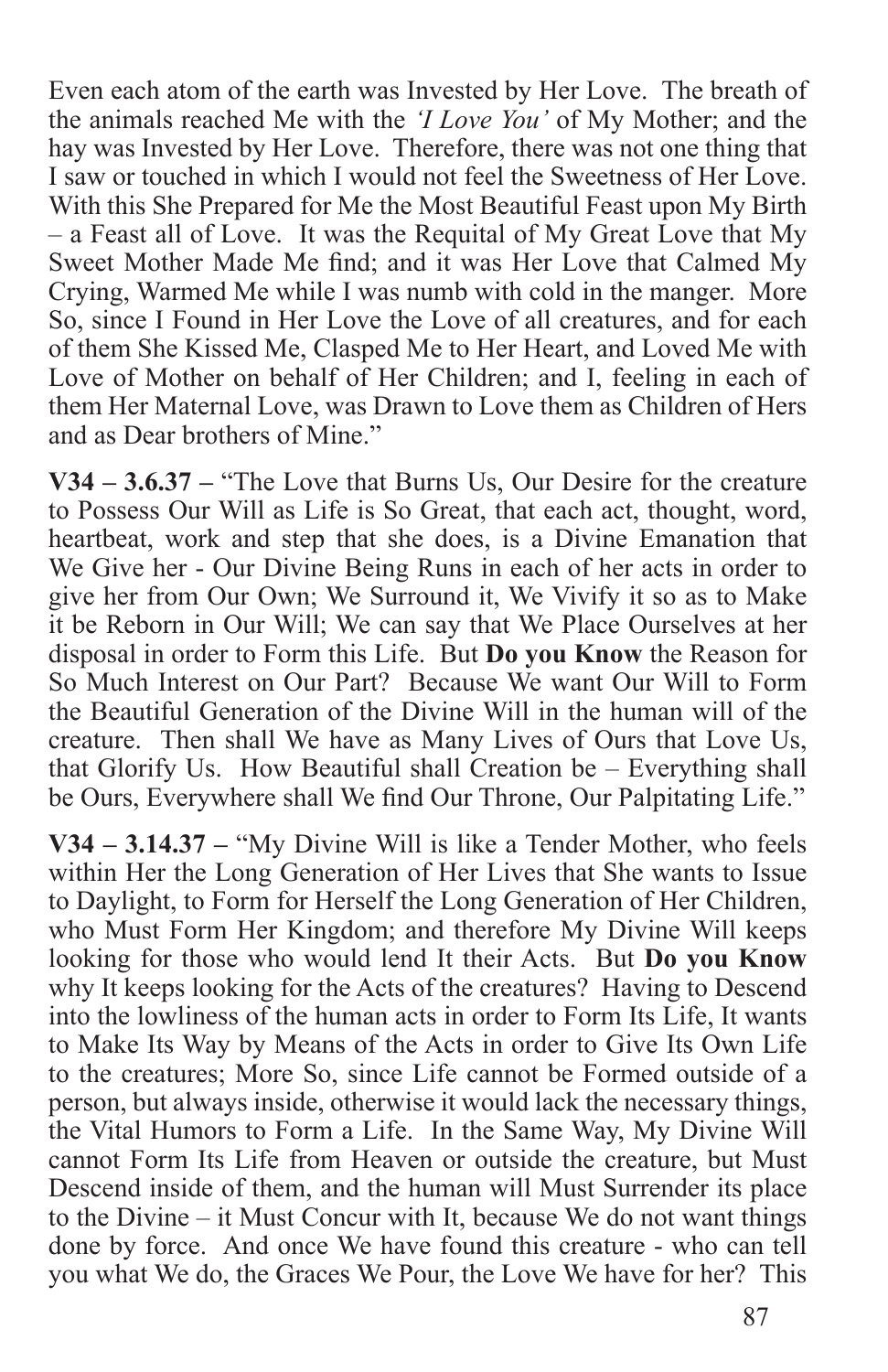is not about Works, but Life of Ours that We want to Develop, therefore We hold nothing back, and only in Heaven shall it be Known What We Have Done. Therefore, Be Attentive and Live Always under the Rain of My Volition; in this Way, Investing all your acts, It shall Animate them with My Life, and you shall Give Me as Many Children for as Many Acts as you shall do."

**V34 – 3.22.37 –** "…**Do you Know** where Our Love Goes to Unload Itself and, Pausing, It Rests a little to then Resume Its Flight Immediately and Pour Its Continuous Love? In the souls who Live in My Divine Will. In fact, being already Drowned in My Love, they feel My Moans, My Need to be loved back, and promptly they Requite Me in Love; and just as We feel the Need to be Loved in return, so do they feel the Necessity, the Need, to be Loved by the One Who So Much Loves them."

"…**Don't you Know** that the soul without the Fullness of My Divine Will and Full Abandonment in It is like soil without water, like the plants without the sun, like the body without the soul? And the poor creature - just like soil with no water, that is incapable of producing a single blade of grass - dies of thirst and is incapable of doing even the slightest Good; she burns with thirst and there is no one who can quench it; and lacking the Sun of My Fiat, she shall die in the dark, that shall obfuscate her vision, rendering her unable to look at what is Good in order to Know it and do it; nor shall she have any warmth with which to Mature that Good. Besides, without My Divine Will, she shall feel without Divine Life; and just as the body without the soul becomes putrid and gets buried, in the same way, without the Life of My Volition passions make her putrid and bury her in sin. Moreover, oppressions and disturbances block her Flight in My Divine Will, she loses Speed and cannot Follow all of Its Works; and therefore, if she has not Followed all Our Works, I cannot Carry her to take Rest in the Bosom of Our Divinity."

**V34 – 6.28.37 -** "My Daughter, Daughter of My Divine Will, if you Knew what Our Contentment is in seeing the soul Enter into Our Will... It can be said that she Runs toward Us, and We toward her; and as we Meet, Our Will Invests her with Light, Our Love Kisses her, Our Power takes her into Its Arms, Our Wisdom Directs her, Our Sanctity Invests her and Impresses Itself like a Seal, Our Beauty Embellishes her; in sum, the Whole of Our Divine Being Surrounds her, in Attitude of Giving her of Our Own. But **Do you Know** why? Because by her Entering into Our Will in order to Live, not of her human will, but of Ours, We receive what Came Out of Us, We feel We are given back the Purpose for which We Created her, and therefore We Make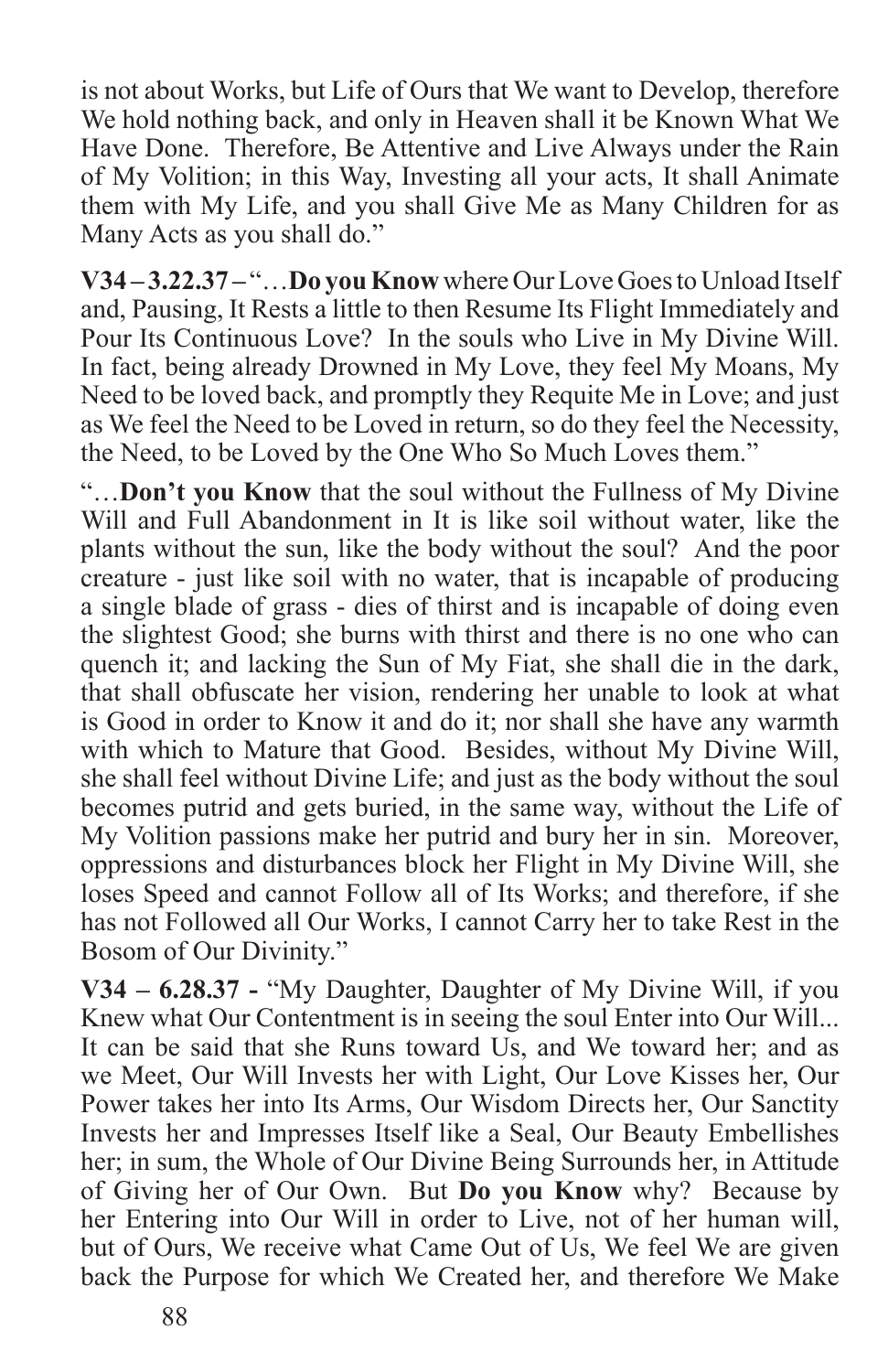Feast. There is no Act More Beautiful, no Scene More Enchanting, than the creature's Entering into Our Will; and each time she Enters, so do We Renew her within Our Divine Being, Giving her New Charisms of Love. Therefore one who Lives in Our Will keeps Us in Feast; she feels the Need to Live in It in order to be Cuddled by her Creator; and We feel the Need to be Cuddled by her, and to Give her New Charisms of Grace and of Sanctity."

**V34 – 7.4.37 –** "Our Creative Art remains rejected, suffocated, unable to continue Our Divine Creation. While We Live together with them, and they Live at Our Expense – they Live because they Live of Us – yet We have the Great Sorrow of not being able to Form Our Life in them, while this would be Our Highest Contentment, the Greatest Glory that they would give Us, if they gave Us the Freedom to let Us be Life of each creature.

But **Do you Know** where We are Free to Form this Life of Ours? In one who Lives in Our Will. Our Divine Fiat Prepares for Us the Raw Materials with which to Form Our Life; It puts Its Power, Its Sanctity and Its Love in Attitude of Operating, and Calls Us into the depth of the soul; and We, finding the Adaptable and Workable Materials, Form Our Divine Life with Unspeakable Love. Not only do We Form It, but We Grow It, and to Our Greatest Enjoyment and Delight We Carry Out Our Creative Art around this Celestial creature, and We begin the Chain of Prodigies. She, by Possessing her Creator and Our Will Operating in her, becomes the Bearer of All and of Everything: if she thinks, she brings to Us the thoughts of all, and makes herself Substitutor and Repairer of all human intelligences; if she speaks, if she works, if she walks, she brings the words, the works, the steps of all. The very Creation becomes her Decorous Cortege, and she makes herself Bearer of the Heavens, of the stars, of the sun, of the wind – of Everything; she leaves nothing behind, she brings to Us the Homage, the Glory of all Our Created things, even the Homage of the Sweet singing of the tiny little bird. Because she Possesses the Life of He Who Created her, all things Form a Crown Around her; even More, all of them want to be Carried by she who Possesses the Speaking Act, so that for each of them she may Narrate the Speaking Love Story through which they were Created by their Creator."

**V35 – 8.9.37 –** "In My Divine Will, Love is in Highest Accord – the Joys and Happinesses of Pure Love are Always in Full Force. Our Paternal Goodness for one who Lives in Our Will is So Great, that We number her breaths, heartbeats, thoughts, words and movements, in order to Repay them with Our Own, and Fill them all up with Love.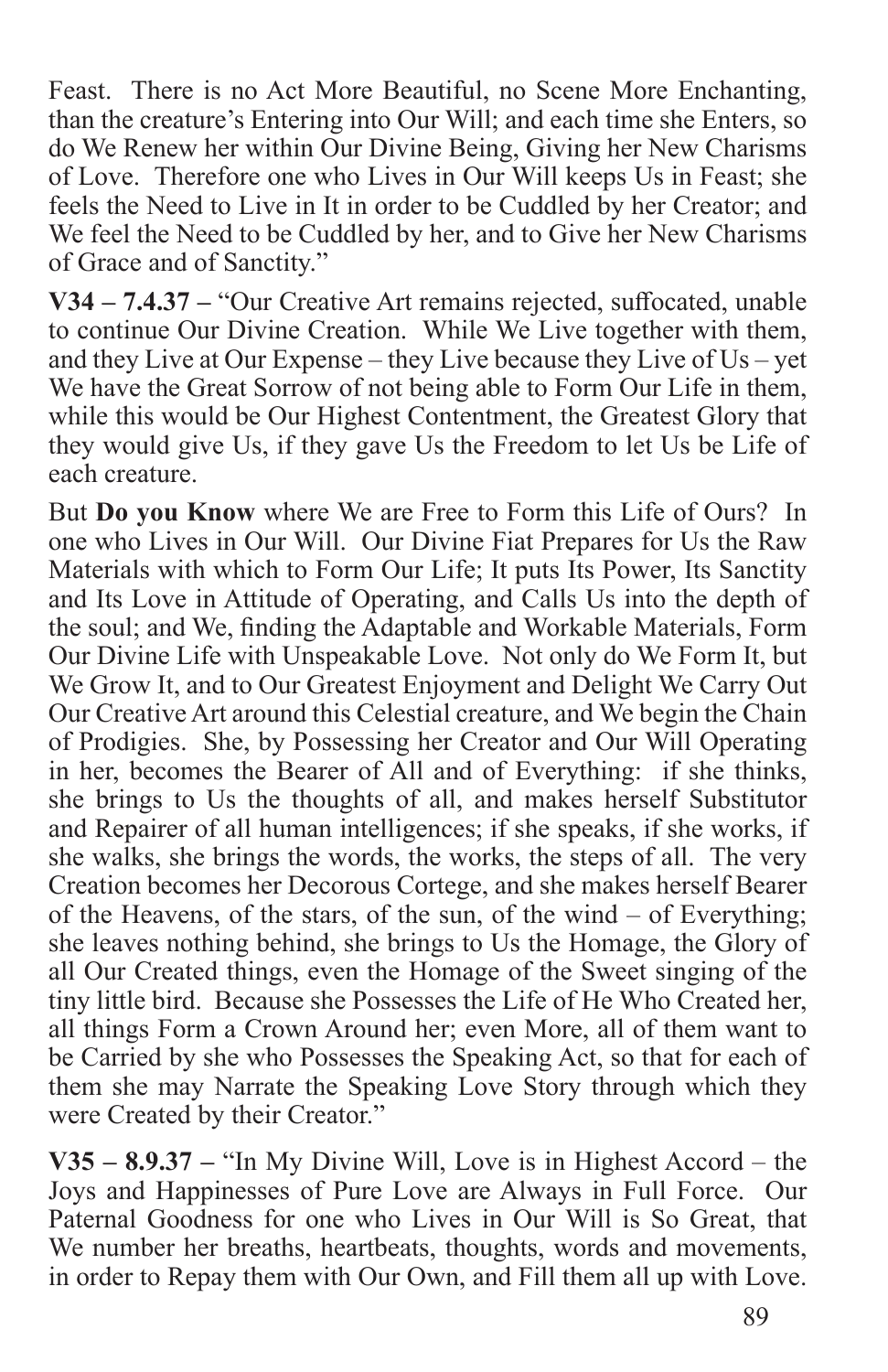And in Our Emphasis of Love We say to her: 'She Loves Us, and We Must Love her.' And while We Love her, We Make Such a Display of Gifts and Graces as to Astonish Heaven and earth.

We did this with Our Queen - We Displayed So Very Much. But **Do you Know** what this Displaying of Ours Means? We look at Ourselves, and We want to Give what We Are and what We Possess. Dissimilarity would cause Us Pain; and the creature, seeing herself dissimilar from Us, would not be with Us with the Trust of a daughter, and with that Confidence that comes from sharing the Possession of the Same Goods, of the Same Gifts. This disparity would be an obstacle to Forming One Single Life and Loving each other with *One* Single Love. On the other hand, to Live in Our Divine Will is Precisely this: *One Single Will, One Single Love* - Common Goods. And in all that may be lacking to the creature, We Give of Ourselves in order to Make Up for her in Everything, and be able to say: 'Whatever We Want, she wants as well. Our Love and hers are *One*; and as We Love her, so does she Love Us.' My Daughter, We would lack Strength if We did not Elevate the creature who Lives in Our Will to the Level of Our Likeness, to let her Possess Our Goods. Indeed, with My Celestial Mother, because She Lived in and Possessed the Life of My Divine Fiat, We Love Each Other with *One Single Love*, and We Love souls with a *Twin* Love. And Our Love for Her is So Great, that just as We have Our Hierarchy of Angels in Heaven, as well as the Diversity of orders of the Saints, since the Celestial Empress is the Heiress of the Great Inheritance of Our Will, when this Kingdom is Formed upon earth, the Great Lady shall Call Her Own Children to Possess Her Inheritance, and We shall Give Her the Great Glory of having Her Form the New Hierarchy that shall be similar to the Nine Choirs of Angels. So, She shall have the Choir of Seraphim, of Cherubim and so forth, as well as the New Order of the Saints who have Lived within Her Inheritance. After She has Formed them on earth, She shall take them to Heaven, Surrounding Herself with the New Hierarchy, Generated Anew in the Divine Fiat, in Her Same Love, having Lived in Her Inheritance."

**V35 – 9.20.37 –** "We Centralize Everything We have Done, all that We Do and shall Do, Repeating in the soul Our Most Beautiful Works, the Outpouring of Our Love, the New Inventions of Our Wisdom, that Knows How to Do So Many of Them, that the creature cannot count Them. O! How Many Touching Scenes We Perform! She Becomes Our Theater of Love, the Deposit of Our Works that Never Cease to Operate, the Refuge for Our Delights, Joys and Happiness; the Hiding Place for Our Celestial and Arcane Secrets, the Display of Our Varied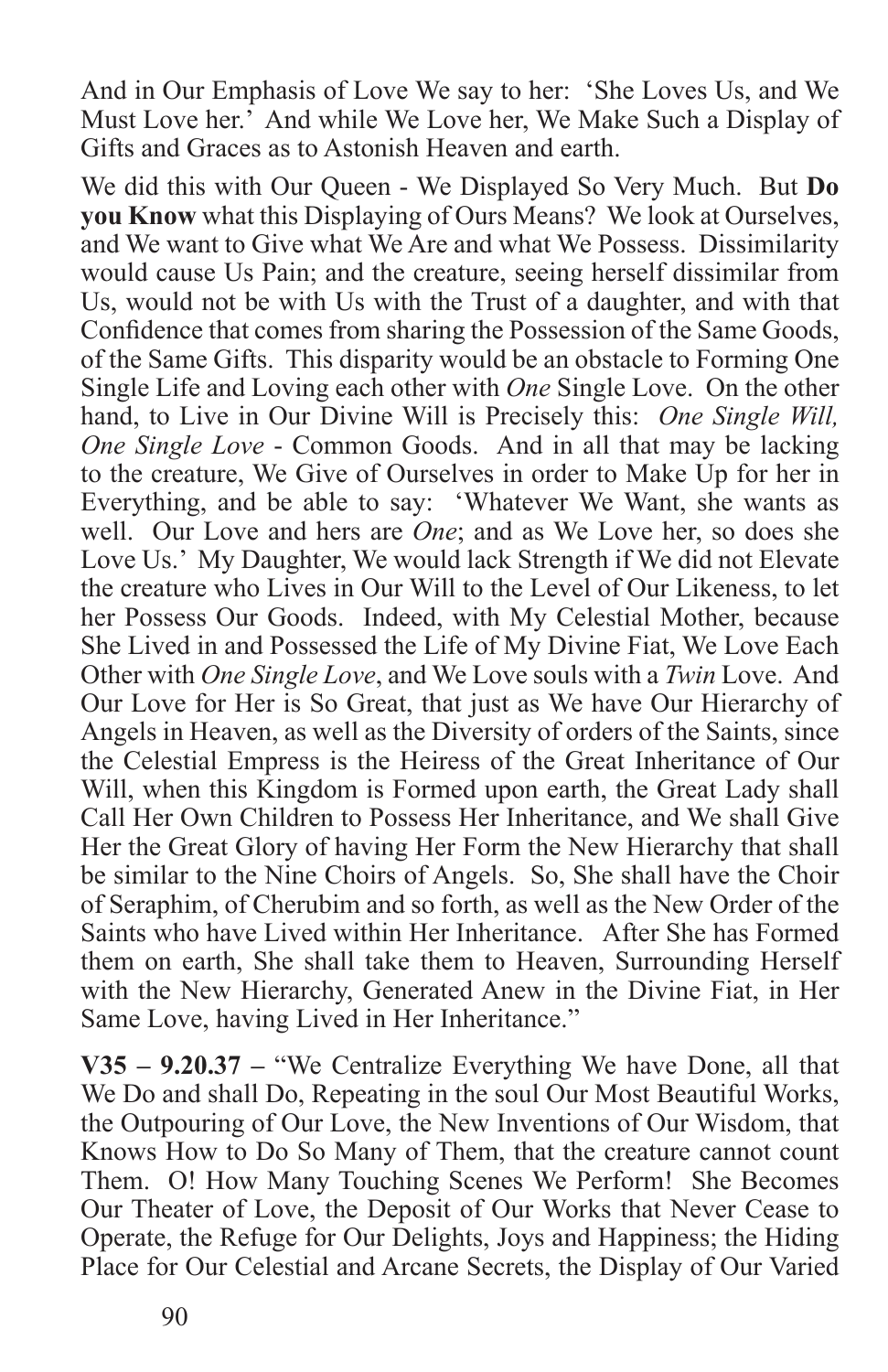Beauties. But **Do you Know** why? To Enjoy them together, because wherever Our Will Reigns, nothing Must be missing of Our Works. Our Will Encircles Us within the soul, and Makes Us Do in her What We Do within Ourselves; and this, because We Want her to Know Who We Are, what We Can Do, How We Love; and to Give her a More Certain Proof, We Give her Our Love, We let her Love as We Love, so that she may find out for herself How a God Loves and Knows How to Love; and in order to Delight with her, We let her do together with Us What We Ourselves Do."

**V35 – 12.14.37 –** "One Act in My Divine Will Must Enclose Everything, it has the Power and Capacity to Make Up for all and to Do Good to all; otherwise It could not be Called 'Act Done in My Divine Will'. These Acts are jam-packed with Unheard-of Prodigies, Worthy of Our Creative Work.

Now, as she comes back to her *Third Act* in Our Will, so is the Full Midday of Our Eternal Sun Formed within the creature. And **Do you Know** what she gives Us in this Full Midday? She Prepares a Banquet for Us. And **Do you Know** what she gives Us for Food? The Love that We have given to her, as well as Our Divine Qualities. Everything Carries the Imprint of Our Beauty and of Our Chaste and Pure Fragrances. We like it So Much, that We Eat Our Fill; More So since, if anything should be lacking for Our Decorum, because the creature is in Our Will, she is the owner of all Our Goods, therefore she takes from Our Treasures whatever is Needed, and she Prepares for Us the Most Beautiful Banquet, Worthy of Our Supreme Majesty. And We Invite all the Angels and the Saints to sit at this Celestial Banquet, so that They may Take and Eat with Us from that Love that the creature who Lives in Our Will Gave Us. Now, after we have Banqueted together, the other Acts that she does in Our Will Serve - some to Form for Us Celestial Melodies, some Loving Chants, some the Most Beautiful Scenes; some others, to Repeat Our Works that are Always in Act. In sum, she keeps Us Always Occupied; and when she has given Course to all her Actions in Our Will, We Give her Rest, and We Rest Together with her; and after the Rest, We Open the Field to More Work in order to let another day begin; and so forth. And Many times this Faithful daughter of Ours - because True Faithfulness is in the Living in Our Divine Will – seeing that her brothers, and Children of Ours, are about to be struck by the deserved chastisements because of their sins, does not close her day, but Prays and Suffers to Impetrate Deeds of Graces for their souls as well as for the bodies. Therefore, the Life of one who Lives in My Divine Will is the New Joy and Glory of Heaven, as well as Help and Graces for the earth."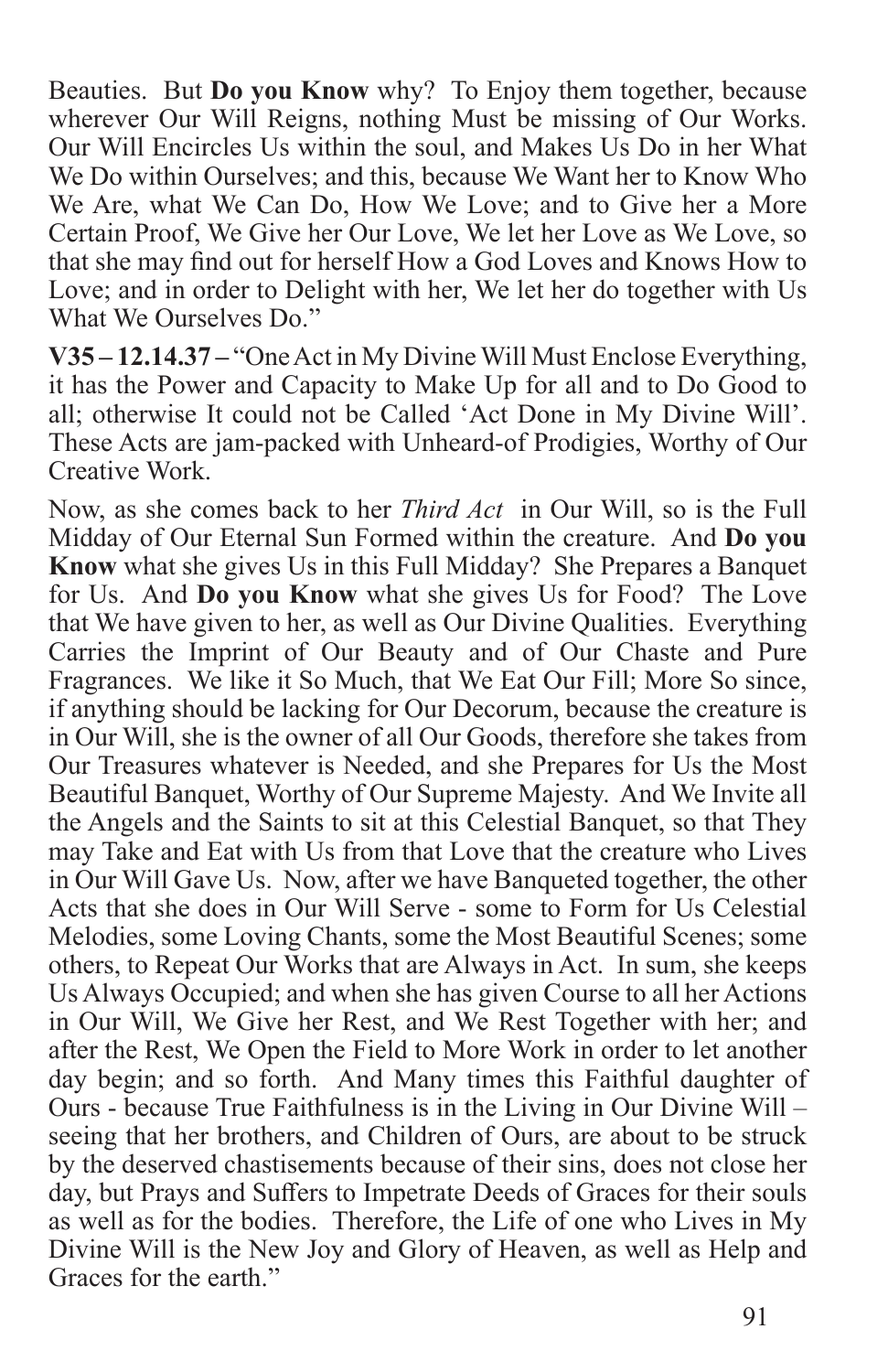**V35 – 1.7.38 –** "So, the Living in Our Will Serves Us as Refuge, as the Theater for Our Works, as Refreshment for Our Love and the Requital of all Creation – there is nothing We do not find in this creature; therefore We Love her So Much, that We feel obliged to give her whatever she wants; and for Each Additional Act she does in Our Will, she Binds Us More and adds More Chains. And **Do you Know** what she gives to Us to make Us feel obliged? Our Own Life, Our Works, Our Love, and Our Very Will. And do you think this is little? What she gives Us is So Exuberant, that if it wasn't for the Power We Possess, by which We Can do Anything, We would lack the means to Repay her."

**V35 – 1.10.38 –** "Look at the Heavens - up there you have a Celestial Father who Loves you Very Much. But He Loves you So Much, that He was not content with being your Father from Heaven, Guiding you, Creating for you a sun, a sea, a flowery earth to Make you Happy; but Loving you with Exuberant Love, He wanted to Descend into your hearts, to Form His Royal Palace in the depth of your soul, Making Himself Sweet Prisoner of each one of you. But to do what? To Give Life to your heartbeat, breath and motion. So, as you walk, He Walks in your steps, He Moves in your little hands, He Speaks in your voice; and as you walk, as you move, because He Loves you Very Much, now He Kisses you, now He Squeezes you, now He Hugs you and Carries you as though in Triumph as His Own Dear Children. How Many Hidden Kisses and Hugs does this Celestial Father of ours not Give you! And you, because you were inattentive, have not let your Kiss meet His, or your hugs Encounter His Paternal Embrace; and He has remained with the Sorrow that His Children have neither Kissed Him nor Hugged Him.

Now, My Dear Children, **Do you Know** what this Celestial Father Wants from you? He Wants to be Recognized in you, as having His Dwelling in the Center of your soul; and since He Gives you Everything, nor is there anything He does not Give you, He Wants your Love in Everything you do. Love Him - let Love never depart from your little hearts, from your lips, from your works - from everything; and this shall be the Delicious Food you shall give to His Paternity. He Loves you Very Much and Wants to be Loved. No one can arrive at Loving you as He Loves you. This is So True, that while you also have a terrestrial father, yet how different from the Love of the Celestial Father. He does not always follow you, does not watch over your steps, does not sleep together with you, nor does he palpitate within your heart; and if you fall, he does not even know anything about it. On the other hand, your Celestial Father Never Leaves you; if you are about to fall, He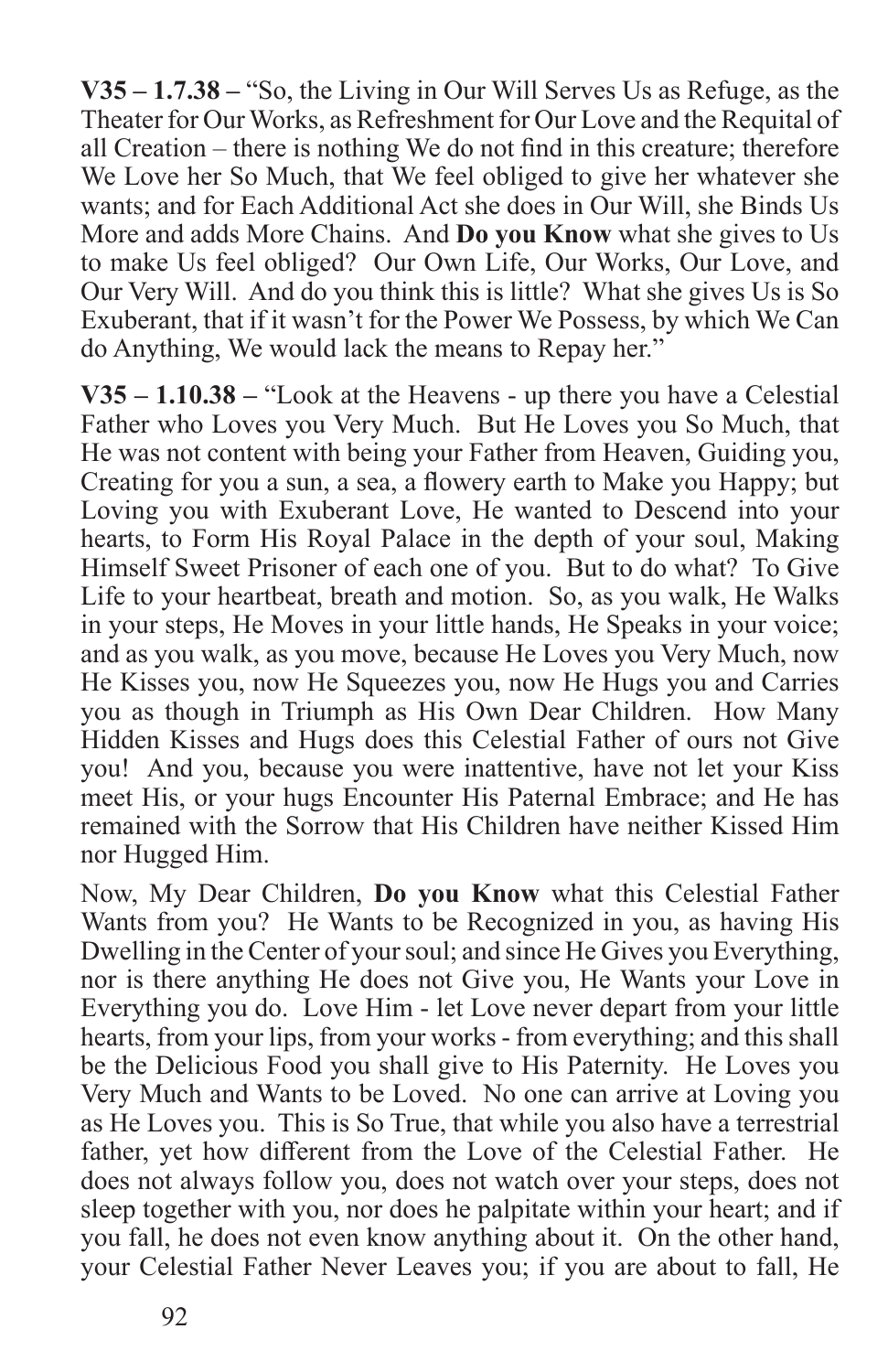Gives you His Hand so as not to let you fall; if you sleep, He Watches Over you; and even if you play and do some impertinences, He is with you and Knows Everything you do. Therefore Love Him Very, Very Much.' And becoming More Enflamed, I would say to them: 'Give Me your word that you shall Love Him Always – Always. Say together with Me: "We Love You, our Father Who Are in Heaven. We Love You, our Father Who Dwell in our hearts".'

**V35 – 1.16.38 -** "My Daughter, Our Yearning, Our Longing for the creature to remain Always with Us are So Many, that We Want to Always Give her of Our Own. But **Do you Know** What We Want to Give her? Our Will. By Giving her Our Will there is no Good We do not Give to her; so, while having her as though Drowned in Our Love, in Our Beauty, Sanctity and so forth, We Say to her: 'We have Given you So Much; and you? - you don't give anything to Us?' And the creature, as though confounded because she has nothing to give Us and if she has anything at all, it is Ours - looks at her human will and gives it to Us as the Most Beautiful Homage to her Creator. And **Do you Know** What We Do? Even if she gave Us her human will in each instant, every single time We Give her the Merit as if she Possessed as Many human wills for as Many times as she has given it to Us. And We give her Our Will for each time she has given Us her own, Redoubling each time in her Our Sanctity, Our Love, etc." On hearing this, I said: 'my dear Jesus, I Gain Much in Receiving the Merit each time I give You my human will; and to have Yours in Exchange is the Greatest Gain for me. But what about Your Gain? – what is it?' And He, with a Smile: 'To you the Merit, and to Me the Gain of Receiving all the Glory of My Divine Will; and as Many times as I Give It to you, So Many times is My Divine Glory Doubled, Multiplied, Increased a *Hundredfold* - that I receive by means of the creature. Then can I say: 'She gives Me Everything, and I Give her Everything'."

**V35 – 1.24.38 –** "Now, having Completed My Office down here, I departed for Heaven, and I remained Imprisoned inside Each Sacramental Host. But **Do you Know** why? Because My Love, being My Sweet Imprisonment, told Me: 'The Purpose for which You Descended from Heaven to earth is not Fulfilled. Where is the Kingdom of Our Will? It does not Exist, nor is It Known. So, remain in Prison in Each Sacramental Host; in this Way, there won't be only *One* Jesus, as in Your Humanity, but as Many Jesuses for as Many Sacramental Hosts as shall Exist. So Many Lives of Yours shall Make a Breach and a Storm of Love before the Divinity, as well as Breach and Storm of Love into each heart that shall receive You. These Lives shall have a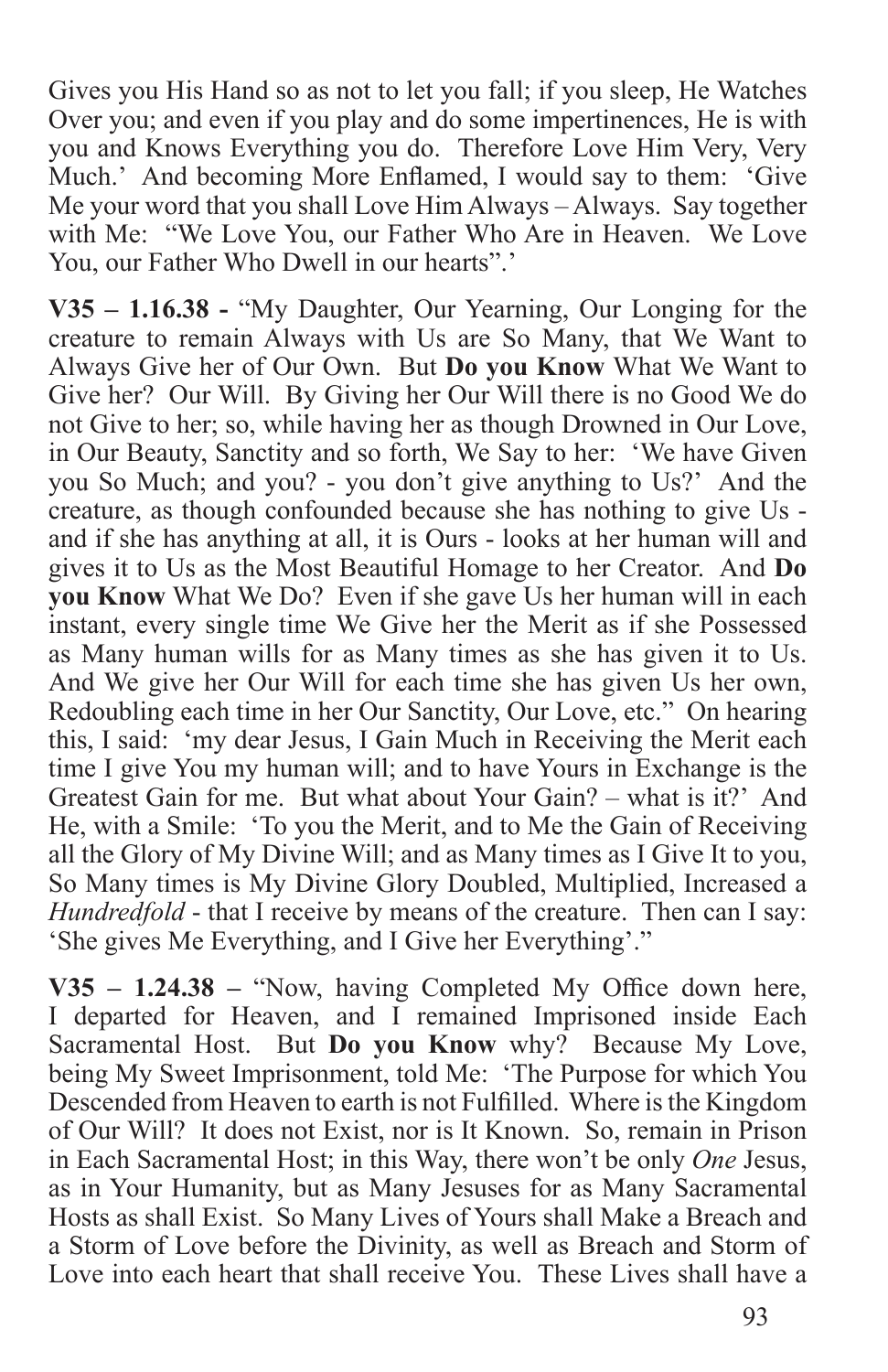little Word to say in order to Make Our Will Known, because when they Descend into the hearts, they shall not be mute, but Speaking Lives; and You shall Speak about Our Fiat in the Secret of their hearts - You shall be the Bearer of Our Kingdom.' I recognized the Demands of My Love as just, therefore I willingly remained on earth in order to Form the Kingdom of My Divine Will unto Completion of the Work.

You see, by Departing for Heaven while remaining on earth, My Life, Spread in Many Sacramental Hosts, shall not be useless down here; with Certainty I shall Form the Kingdom of My Divine Will; nor would I ever have stayed if I Knew I was not going to Obtain My Intent. More So, since this is for Me a Sacrifice Greater than My Very Mortal Life. How Many Secret Tears, how Many Bitter Sighs in the Midst of So Many Flames of Love that Devour Me! I would Want to Devour all inside My Love, to Make the souls who are to Live in My Divine Volition Rise Again to New Life. From the Center of My Love shall this Kingdom Come Out. My Love shall Burn Up the evils of the earth, It shall Rely Upon Itself, It shall Arm Its Omnipotence and, Victory Upon Victory, It shall Win Our Reign in the midst of creatures, to Give It to them."

**V35 – 2.7.38 –** "I Anxiously Await that My Divine Will be Known and that creatures Live in It. Then shall I Make Such Display of Lavishness, and each soul shall be a New Creation - Beautiful but *One* Distinct from the other. I shall Amuse Myself, I shall Act as the Insuperable Artisan, I shall put out My Creative Art. O! How I Long for this, How I Want it, How I Yearn for it! Indeed, Creation is not finished, I have yet to do My Most Beautiful Works.

Therefore, My Daughter, Let Me Work. And **Do you Know** when I Work? When I Manifest to you a Truth on My Divine Will. Then Immediately I Act as the Artisan, and with My Creative Hands I Work in you, so that that Truth may become Life inside your soul; and - oh! How I Enjoy Myself in this Work. The soul becomes like soft wax in My Hands, and I Shape in her the Life that I Want. Therefore, Be Attentive and Let Me Do it."

**V35 – 2.14.38 –** "As It Operates, My Divine Will wants everyone to undergo that Act and do it as their own act. With Its Omnipotent Breath It Gives Wings to that Act and Makes the sun, the Heavens, the stars, the wind, the sea go through It, and even the air that all breathe. Then It Flies Higher, up to the Celestial Regions, and everyone - the Angels, the Saints, the Queen and Mother, and Even Our Divinity – Undergo that Act, in Such a Way that, each one receiving It, all Must be able to say: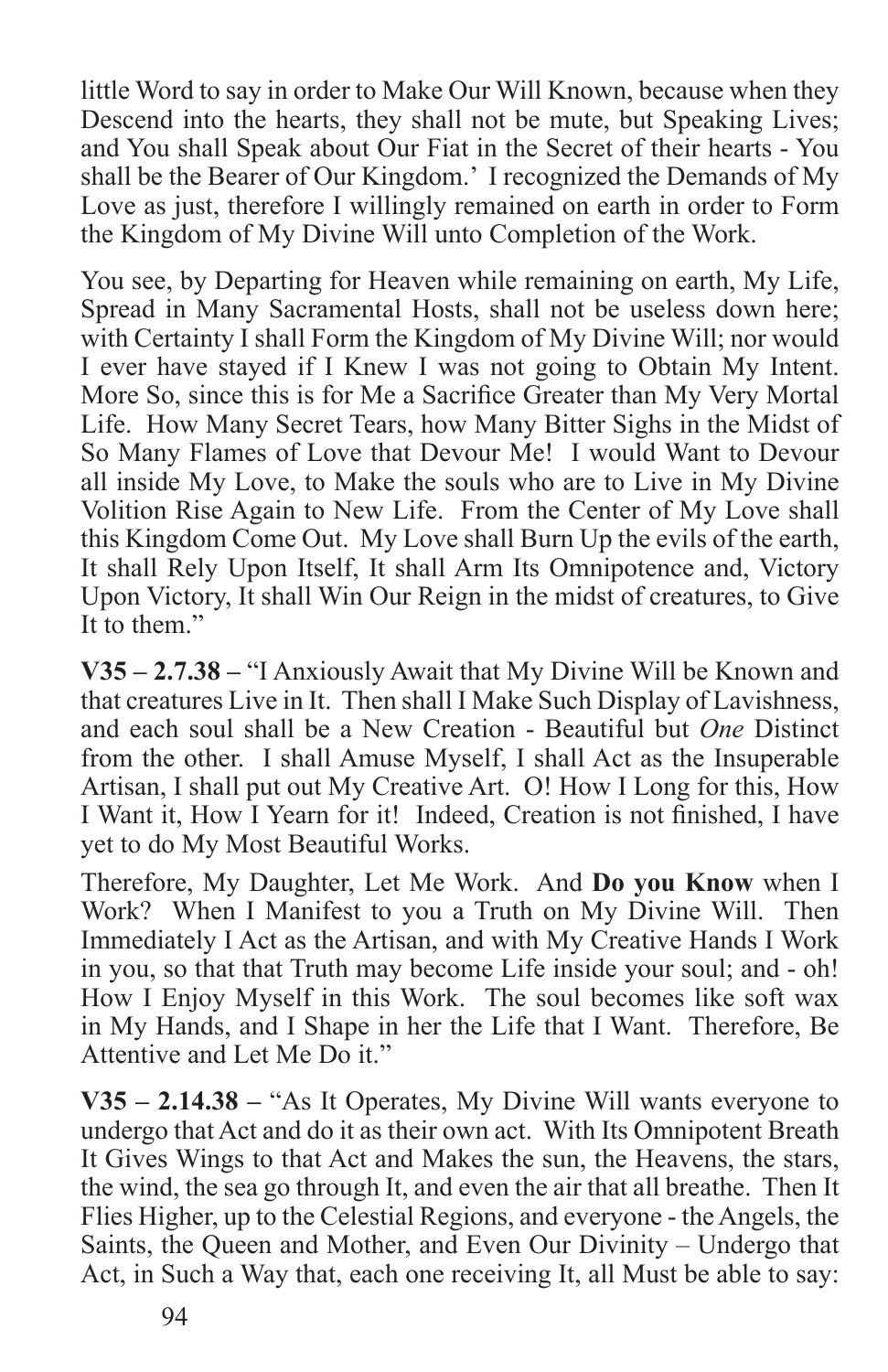'This Act is mine.' But **Do you Know** why? The Love of My Divine Will is Such that It Wants Everyone to Possess Its Act, Giving Life to each one. It Wants to Decorate, Adorn and Invest Everything and Everyone with Its Creative Virtue in order to Receive from Everything and from each one the Glory, the Love and the Honor that My Divine Will Possesses."

**V35 – 3.6.38 -** "My Good daughter, how I Wish that all Knew What it Means to Live in My Divine Volition. It is Such as to seem Incredible; but **Do you Know** why? Because they don't Know what My Divine Will is, and the Whole Series of Prodigies that It Can Do and Wants to Do in the creature. So, not Knowing It, they believe it is impossible that My Divine Will Can Do in the creature all that I'm saying. O, if they Knew It! What It does and says is little - it is the Knowledge that Puts Us on the Way to the creature, and Prepares Our Place, Forming the Space in which to Place Our Unheard-of Prodigies. It is Knowledge that Forms the Eyes to be able to Look and Appreciate Our Divine Wonders. Everything is Prodigy for one who Lives in Our Will."

**V35 – 3.16.38 –** "It seems to me that the Divine Volition Awaits me, Wants me, and Yearns for me to Enter into It in each instant, so as to Re-Enter into all my acts. And if – may this never be, Heavens forbid! - I escape for a few instants, It feels Isolated, and misses Inconsolably the company of Its creature; and in Its Sorrow It says: "How can this be - are you leaving Me? For you I left Myself in the Spheres, in the sun, in the air, to keep you company and receive yours. But **Do you Know** why? To Love you, and to be Loved; and to be able to say: 'What I do in the Heavens, in Our Divine Being, in the spheres, I Want to do in My Beloved creature.' But if you don't remain in My Divine Will, you withdraw from Me, and I from you, and I remain Isolated. But in My Sorrow I Never Stop Calling you."

**V36 – 5.10.38 -** "My Blessed Daughter, I Burn of Love. I feel like fainting, I AM Delirious for Desire of Love. And to reach this end, **Do you Know** what I Do? I put My Love in the heart of the creature, I let It Flow in her mind, words, works and steps; I turn all this Love that Flows Everywhere into Coins of Divine Love, and to let It Circulate as Our Currency We Impress on them My Image and the Writing: 'Jesus, King of the Kingdom of the Divine Will.'

Now, We Give this Coin of Love to the creature to say: 'I Loved You by Right'. With this Love, turned into Money by Our Goodness, she can buy anything she wants and Loves, Such as Our Sanctity, Our Very Will and Our Virtues. If she wants More Love she has enough Coins to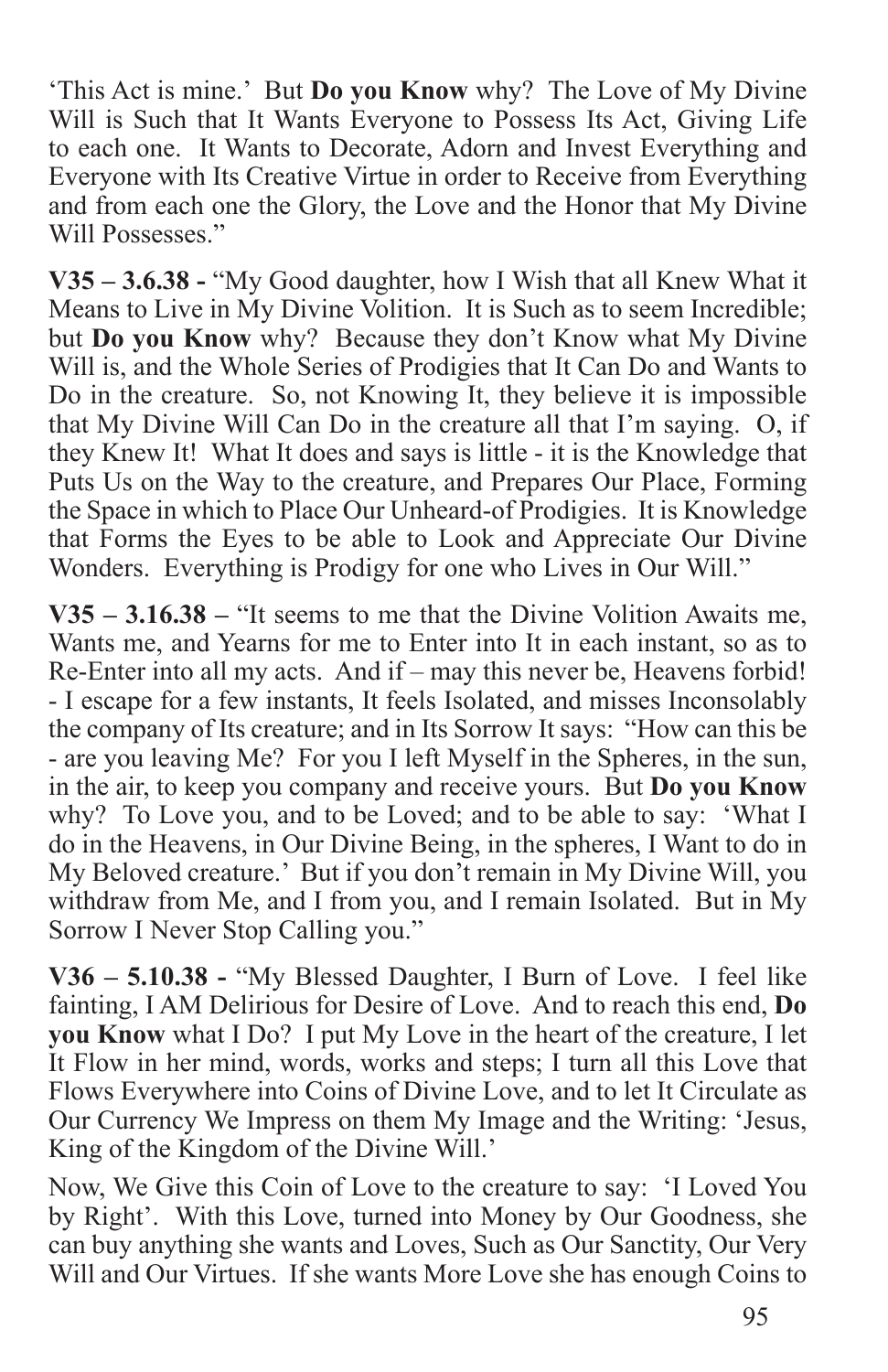buy It. O, How We Delight in seeing that the creature, no longer poor, but Rich, has So Much that she can even buy Our Virtues, Our Very Sanctity. How Beautiful it is to see her Holding Our Love Coins, that Make her owner of all Our Goods. But We Give this Money only to the soul who Lives in Our Will, since she won't waste It. She'll keep It and Multiply It, to be able to Love Us More and More, and Refresh Us from Our Devouring Flames."

**V36 – 5.15.38 –** "…**Do you Know** who turns My Suffering and Tears into Joy and Gladness? Those who Live in My Divine Will. They always find in It Love with which to Love Me, Sustaining Me in My Suffering and Giving Me Continuous Relief. Then I feel like a Triumphant King Who, although Wounded, Won the human will of the creature by the Weapons of His Sufferings and Love. O! How Happy I AM in feeling Loved and Living Together with the ones for whom I Sustained Such a Painful and Bloody Battle. I Created Everything to be Loved and if Love is lacking I don't really Know what to do with the creature. I can't find what I Want. At the Most there might be Different Varieties of Love: Love of Reparation, of Compassion, of Imitation. But it is Always Love that I Want, and if I don't find It, it is just not for Me. Given that Love is the Child of My Divine Will, if I find this Child I have Found the Mother. And so I find Everything, All that belongs to Me; and I Rest and Rejoice in her and she does the Same in Me, and We Love each other with One Single Love."

"…My Daughter, what are you doing? Do you want to waste time? **Don't you Know** that all you should care about is knowing whether or not a State is in My Divine Will, and doing It? In My Divine Will Everything is Love, breathing, heartbeat, motion; even the human will wants nothing other than to Love Me. My Divine Will, Jealous of the creature, surrounds her with an Air of Love, so that I Breathe only that Love. Your Jesus Never looks at what the creature feels, because Many times feelings can deceive her. I look at her human will and what she really wants. That's all I take. How Many things there are that she feels but does not do; but, if she wills, all is done.

Further, in My Divine Will nothing gets lost. For whoever Lives in It everything is counted: breaths, heartbeats, the little 'I Love You'; all things done in It remain Written with Indelible Characters of Light and Form the Very Life of My Divine Will. Often the Gifts I have Given to the creature as well as her acts, remain hidden as her property in the depth of her human will. She feels as if she has not done anything. But that is not True. At the Right Time these Acts shall Show their Light inside that soul - Brighter than the Sun - and Sanctity is there in Its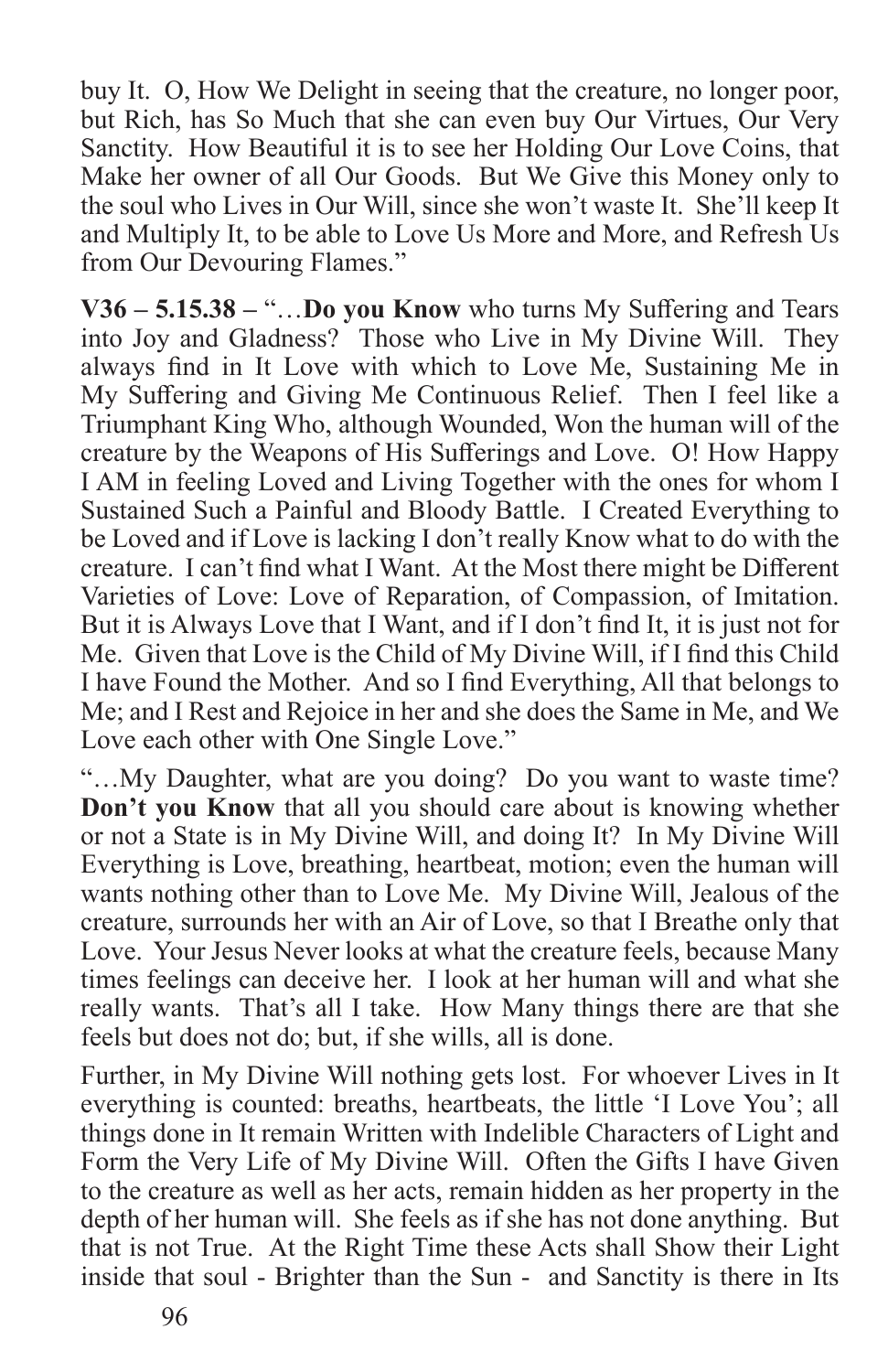Place of Honor; Virtues are all there ready to Act Heroically in case of Need. My Divine Will Knows How to Maintain Harmony and Its Divine Order. Wherever It Reigns and Whatever It Does Acquires the Seal of Eternity. Therefore Live in It and do not worry about anything. My Divine Will shall take care of you better that you would yourself."

**V36 – 6.16.38 –** "Listen to What I Do. In order, always, to Give and Receive, I Call the creature to Live in My Divine Will and I Offer her Its Sanctity, Light, Life, Love and Infinite Joys - as Much as she can Contain them. After a while, finding her Loyal, I go to her and I say: 'give Me back what I Gave to you'. She Promptly Delivers Everything, without hesitating an instant, to show Me How Much she Loves Me; even her breath, her heartbeat, her motion - everything - she gives Me Everything, not keeping anything for herself. Rather, she's Happy to give all to her Jesus. And I take it all. I look and look again at what she gave Me, to Delight and Amuse Myself with her Gifts. Then I put them inside My Heart to Enjoy them as the Property of My Daughter. But do you think I remain Satisfied? For the creature I AM, but not for Myself - Never. My Love doesn't give Me Peace. It Swells Up, It Overflows, Driving Me to the Greatest Excesses, and **Do you Know** What I Do? I Give My Whole Being to My Beloved creature, I Double Everything she Gave Me. I Give her Doubled Love, Light, Sanctity, My Breath, My Motion, My Very Life, so that I Breathe in her breathing, I Move in her motion, I Love in her Love. There is nothing I don't do within her. I just do not want to do anything without her. I would feel as if I didn't Love her in all My things and this would be Unbearable. I Must Give All to the one who gave Me all."

**V36 – 6.20.38 –** "The Actions Done in the Fiat remain Always in the Act of being Done; Our Life Rises Again Continuously; Our Love Ascends and, Investing Everyone with Its Waves, Calls All into that Act, so that all would Repeat It, and We Hear the Echo of Them Loving and Glorifying Us. The Angels and the Saints are All Attentive, and Anxiously Long for the Act of the creature Done in Our Will. **Do you Know** why? Because in this Way they receive Double Glory: the Glory of Heaven, and the New Glory, Joy and Happiness of the Act Done in My Fiat. How Grateful they are to Me and How Much they Love the creatures that Redouble for them New Happiness and Endless Joys!"

**V36 – 6.26.38 -** "My Daughter, as the creature Donates her human will to Me in order to Live in Mine, I too, Give her My Divine Will. But **Do you Know** What My Divine Will Does before Donating Itself? It Pours into the act of the creature and Embellishes it, Forming its Day, Sanctifying it, Inserting Its Divine Joys, and then Locking Itself inside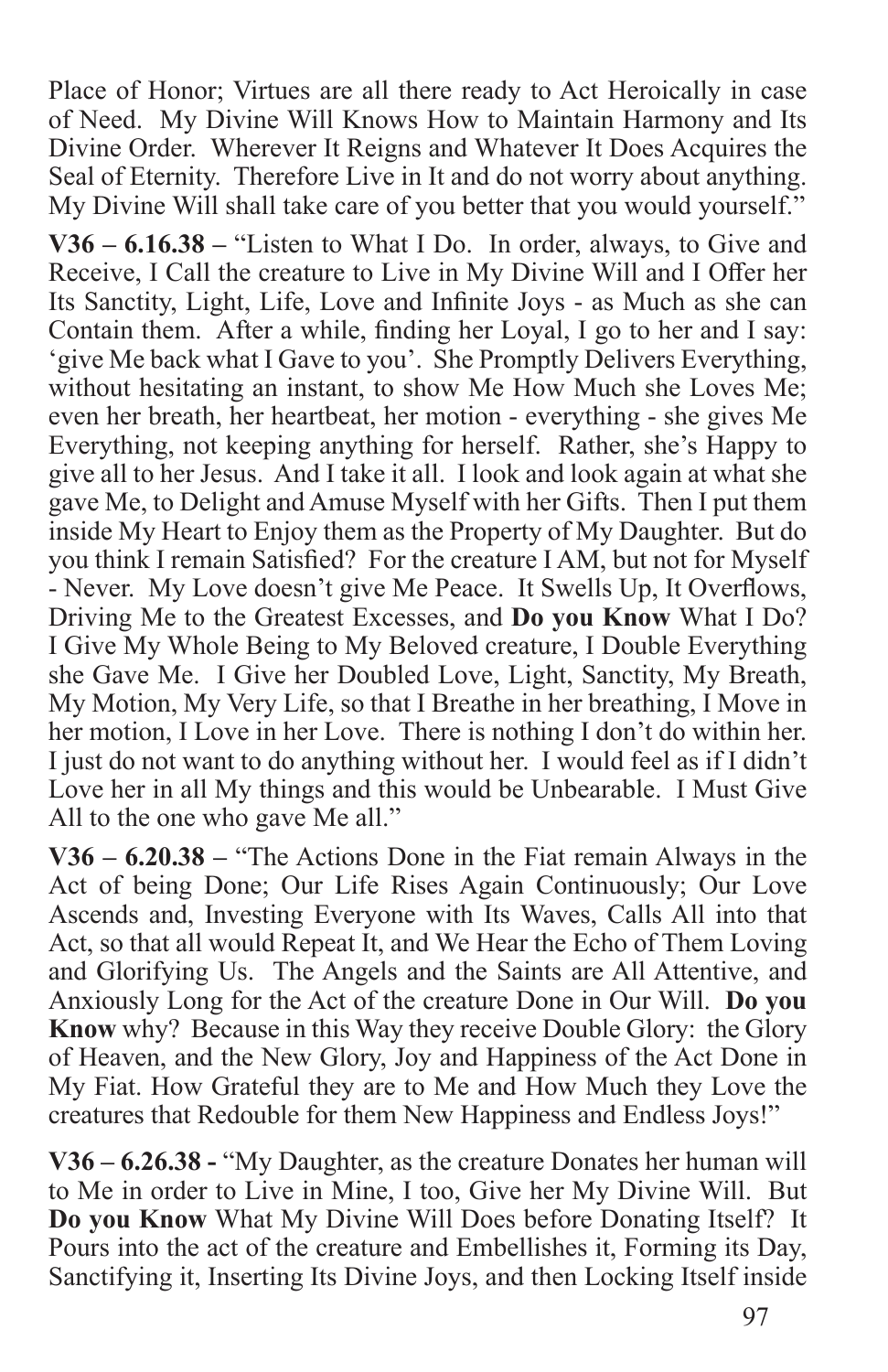the act of the creature. As My Fiat Operates in this act, all Created things Receive a New Life, a New Creation. They feel Renewed in Beauty, Love and Joy of their Creator, and as the creature does her Divine Act, It remains as her own, and everybody is Attentive to see what the creature is going to do with this Act. Since It Encloses all, they too feel Enclosed in It. Then, what does the Happy creature do? She Enjoys It, Kissing and Hugging It, and, Knowing that Such a Great Act cannot be only for herself. In her Emphasis of Love and Joy, she says: 'Adorable Will. You gave to me Divine Will, and Divine Will I give back to You, to Render Back to You the Appreciation, Thanksgiving, Glory, Joy and Love that You Gave to me; I AM incapable of containing them'. This Act Runs to all, Sanctifying, Embellishing, Giving Happiness and Honor to all. This is the Most Beautiful Act the creature can give to Me. Nobody can equal this Act: to give My Divine Will in order to have It Returned, and to give It back, yet again."

**V36 – 7.11.38 -** "My Blessed daughter, Courage, I AM with you; I AM So Pleased when you write that, for Each Word you write, I Give you a Kiss, a Hug and a Divine Life of Mine, as a Gift. **Do you Know** why? Because I see, Copied in these Writings Our Life of Eternal Love; the Copy of Our Operating Divine Will. Also, Our Love, repressed for *six thousand years*, Bursts Out, and finds Relief for Our Flames, in Making Known How Much It Loves the creature; to the Extent that It Wants to Give her Its Own Will as Life. This, so that on both sides we can say: What is mine is yours."

**V36 – 7.18.38 -** "My Daughter, all Created things await you, but **Do you Know** why? Because, Thanks to My Fiat that Animates All, they feel their Union with you, their Inseparability from you; and since the creature has the Supremacy, they all await you in their midst, so that together with the creature they can Glorify and Love Us, each one according to the Office Assigned by Us. Each Created thing Possesses the Fullness of its own good. The sun Possesses the Fullness of the light, and each Act of light it produces, each effect and good it unleashes from its womb of light, is like a Continuous little Sonata of Glory and Love that it gives to Us. But it doesn't want to give it alone, rather, it wants the one for whom it has been Created. Only then are We Truly Loved and Glorified: when the creature Animated by Our Will, Flows into that act of light, Loving and Glorifying Us with the Love and Glory of Light. So We feel Our Purpose - the Reason for which We Created light - when We find the creature Hidden inside that light, Loving Us with the Fullness of the light and heat. We find in her Love that Wounds Us, Love that Sweetens Us, Love that says, Always, 'Love.' Therefore We Placed the sun in the Power of the creature, to Love Us."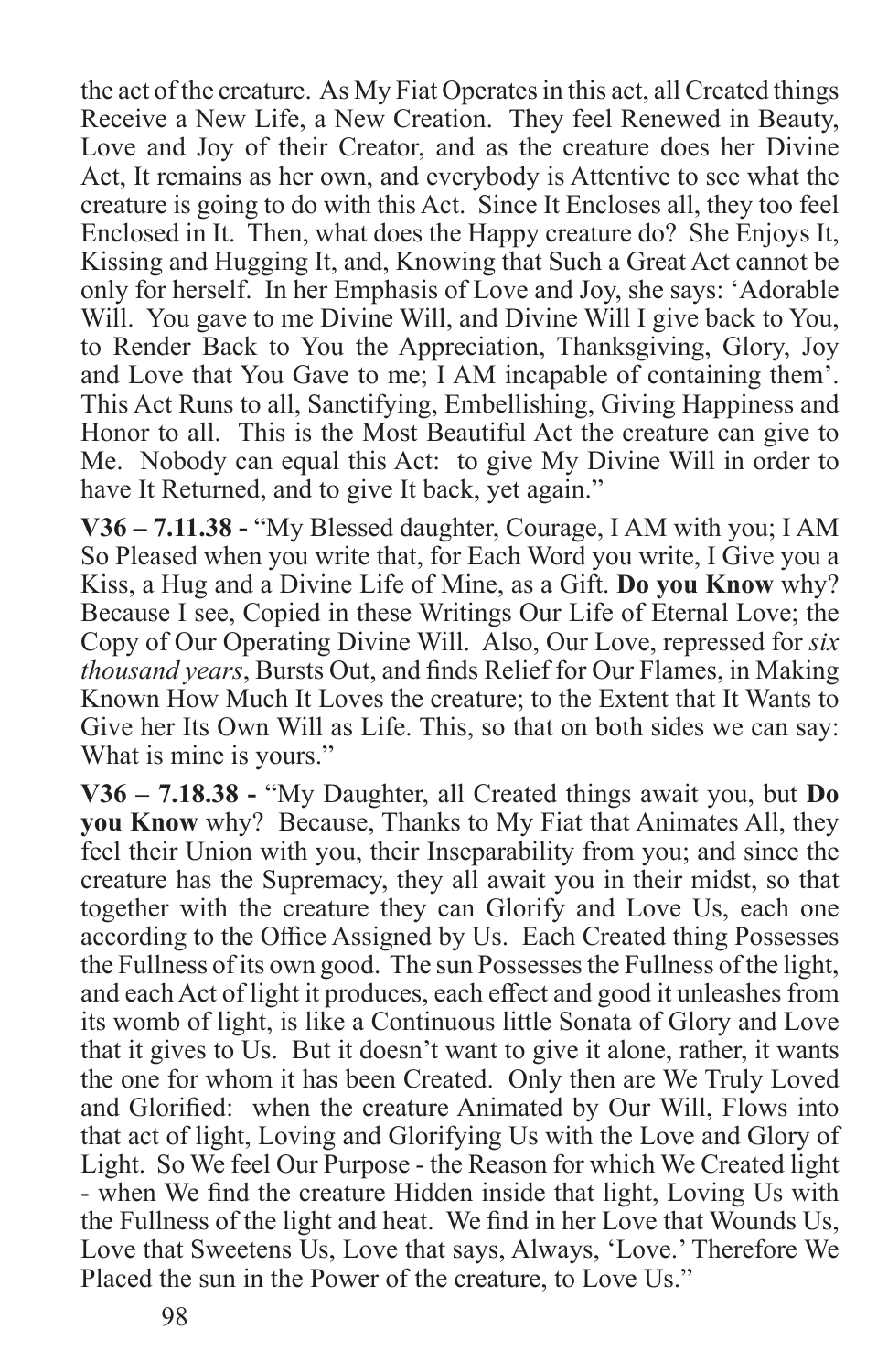**V36 – 12.5.38 –** "For one who Lives in My Divine Will, I AM the Word in the Breathing, in the Motion, in the Intelligence, in the Glance, in Everything; to the Extent that, while feeling Fused and Soaked inside My Word, not having heard the Sound of My Voice, she is Surprised and says: 'I feel as if my nature has changed into His Word, and I do not Know when He Spoke to me.' And I: '**Don't you Know** that I AM Word in every instant? And although you are not listening, I Speak, Knowing that, when you enter the room of your soul, you shall find It, and shall take the Gift of My Word.' My Words do not Run Away, but They Remain and Transform the human nature into Themselves."

**V36 – 12.18.38 –** "We Made Each Created thing as the Bearer of the Gift and of the Love that We Placed inside that Gift. **Do you Know** why? Because the creature had nothing to give to Us; and We Loved her with Great Love and Wanted her to have something to give Us. If there's nothing to give, the Correspondence ends, Friendship is broken - Love dies. So We Provided the creature with Many of Our Gifts, as if They were her own, so that she could have something to give Us. Therefore We Make of the one who Lives in Our Will the Depository of the Whole of Creation.

O! What a Joy, what Happiness for Us, when We see her using Our Gifts to Love Us and say: 'see How Much I Love you. I give you the sun to Love you, and I Love You with the Same Love with which You Loved me in the sun; I give you the Homage and the Adoration of its light, the Variety of its Effects to Love you - its Continuous Act of light, to Spread myself everywhere and put my 'I Love You' in everything touched by its light.' Then, **Do you Know** what happens? We see the light of the sun, all its Effects, and all the places where that light Penetrates, all studded with the 'I Love You' - the Adoration, the Tributes of the creature. And there is Even More: the sun Carries in Triumph the Love of the Creator and of the creature, so We feel United within It, with *One Single Will and One Single Heart*; and if the creature feels she wants to Love Us More, bravely she says: 'see How Much I Love You - but it's not enough, I want to Love You More; so I Enter into its Inaccessible, Immense, Eternal Light that Never Ends. From within that light I want to Love you with Your Eternal Love.' You cannot comprehend Our Joy in seeing that she Loves Us not only in Our Gifts, but also in Ourselves. Conquered by her Love, We Redouble the Gift in Return, and Abandon Ourselves to her to be Loved - not only in the Way in which We Love Our Works, but in the Way We Love within Ourselves. All this, to Love her.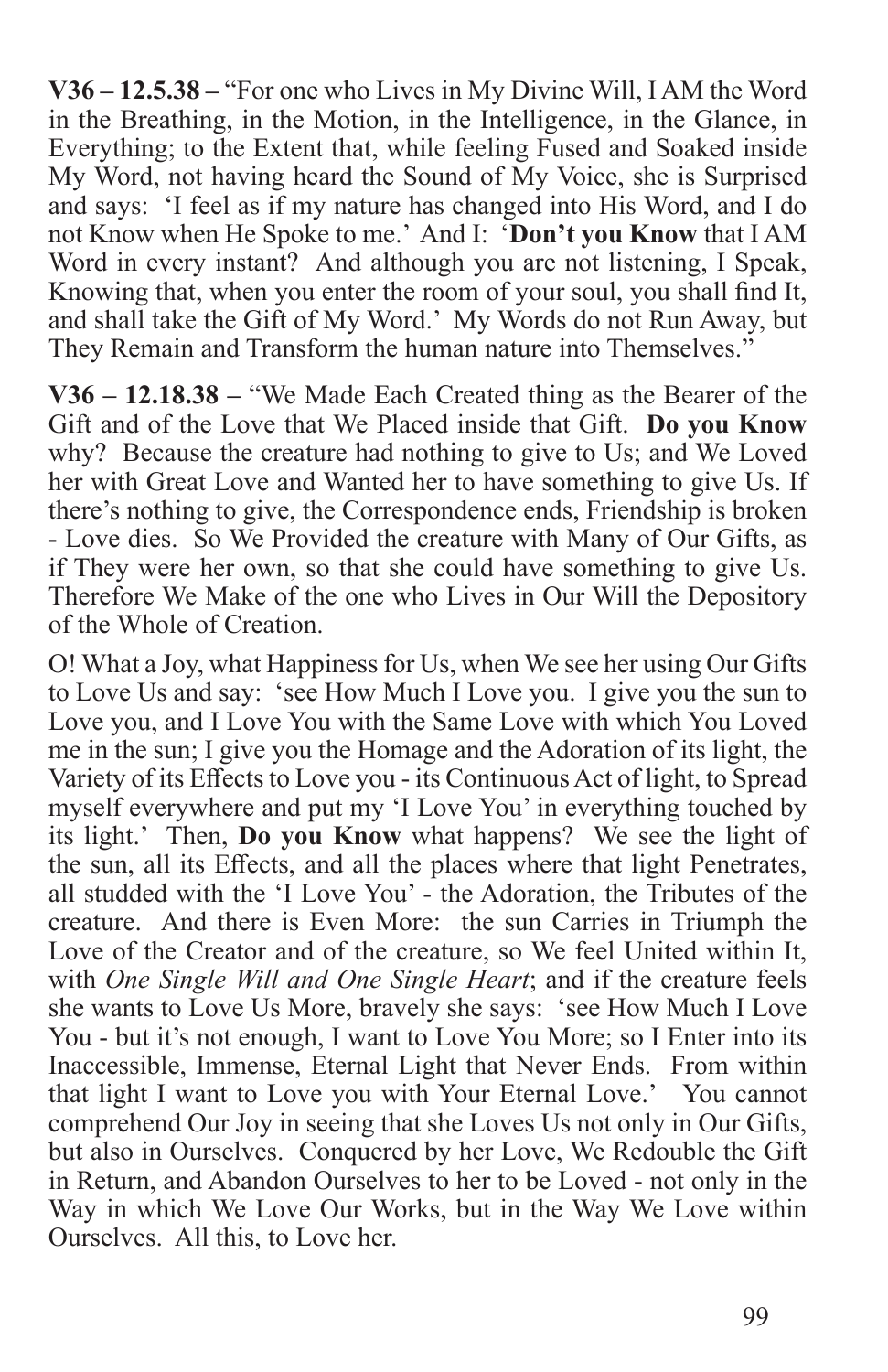In this Way she uses all Created things to Make for Us New Surprises of Love in return for Our Gifts - to Maintain the Correspondence and to Continuously say that she Loves Us. And We, Who do not Know How to receive without Giving, Redouble Our Gifts. But the Greatest Gift is when We see her Carried in the Arms of Our Will. We feel So Much Attracted that We can't remain without Speaking about Our Supreme Being. Giving her an Additional Knowledge of What We Are is the Greatest Gift We can Give - it Surpasses the Whole Creation. To Know Our Works is a Gift, but Making Our Very Self Known is Giving Our Own Life; it is Admitting her to Our Secrets; it is the Creator Trusting the creature."

## **Fiat!**

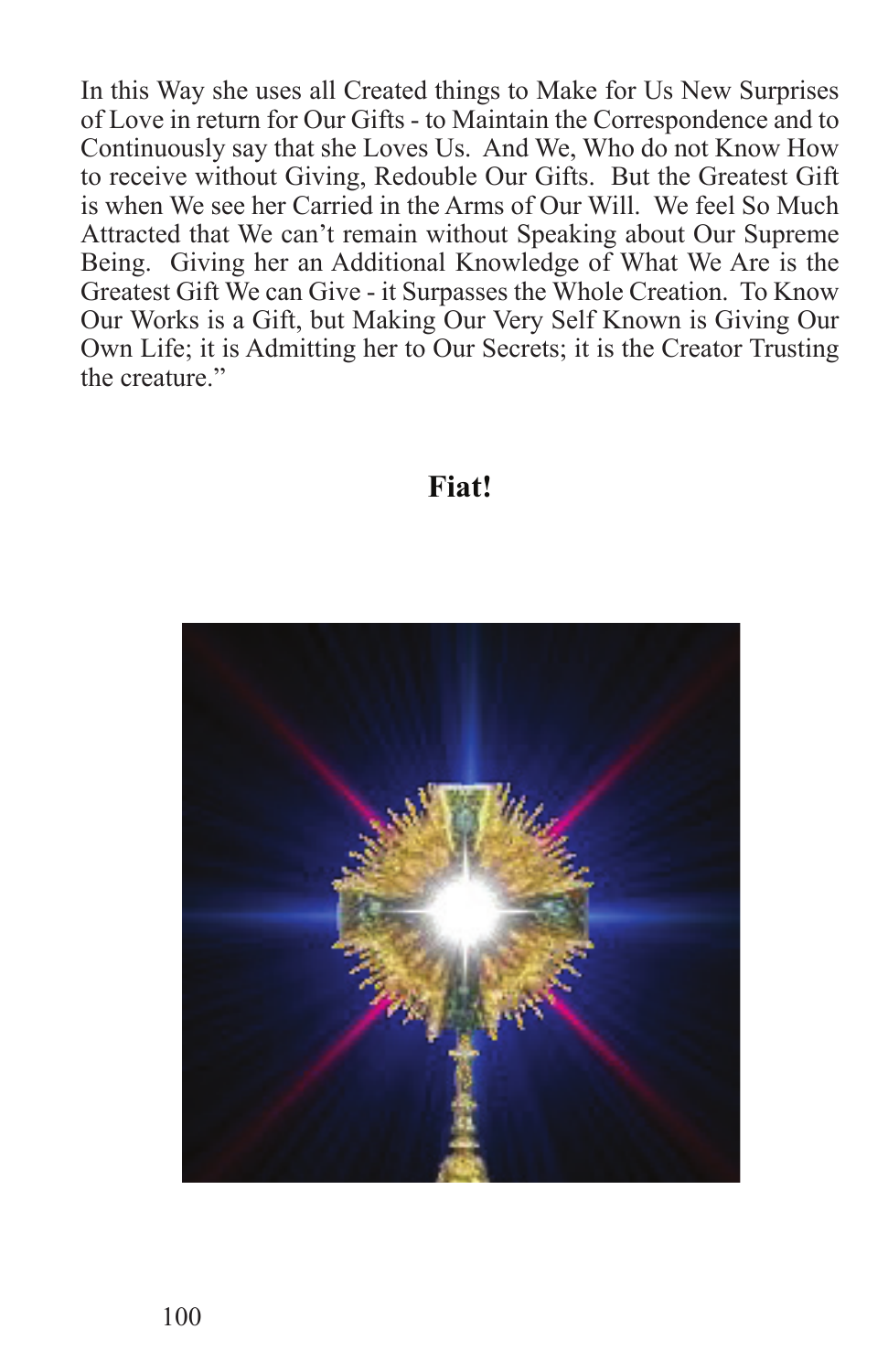## **Prayer For the Glorification of the Servant of God**

O August and Most Holy Trinity, Father, Son and Holy Spirit, we Praise and Thank You for the Gift of the Holiness of Your faithful servant *Luisa Piccarreta.* She lived, O Father, in Your Divine Will, becoming under the Action of the Holy Spirit, in Conformity with Your Son, Obedient even to the Death on the Cross, Victim and Host pleasing to You, thus Cooperating in the Work of Redemption of mankind. Her Virtues of Obedience, Humility, Supreme Love for Christ and the Church, lead us to ask You for the Gift of her Glorification on earth, so that Your Glory may Shine before all, and Your Kingdom of Truth, Justice and Love, may spread all over the world in the particular charisma of the

## *Fiat Voluntas Tua sicut in Caelo et in terra.*

We appeal to her merits to obtain from You, Most Holy Trinity the particular Grace for which we pray to You with the intention to Fulfill Your Divine Will. *Amen.*

> Three Glory Be... Our Father... Queen of all Saints, pray for us. *+Archbishop Givoan Battista Pichierri Trani, October 29, 2005*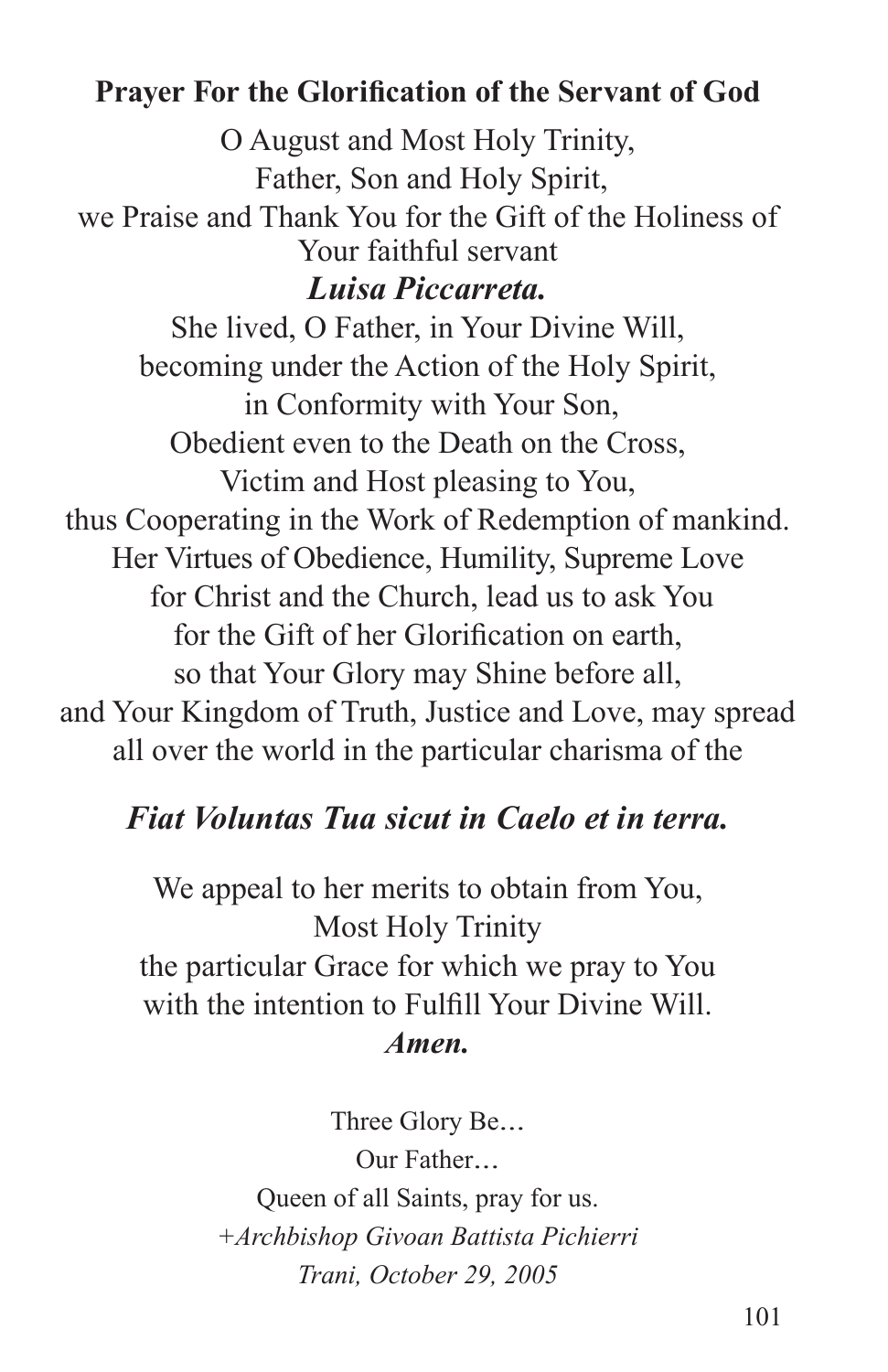## **Prayer of Consecration to the Holy Divine Will**

O Adorable and Divine Will, here I am, before the Immensity of Your Light, that Your Eternal Goodness may Open to me the Doors, and make me enter into It, to Form my Life all in You, Divine Will.

Therefore, prostrate before Your Light, I, the littlest among all creatures, Come, O Adorable Will, into the little group of the First Children of Your Supreme Fiat. Prostrate in my nothingness, I Beseech and Implore Your Endless Light, that It may want to Invest me and Eclipse everything that does not belong to You, in such a way that I may do nothing other than Look, Comprehend, and Live in You, Divine Will.

It shall be my Life, the Center of my intelligence, the Enrapturer of my heart and of my whole being. In this heart the human will shall no longer have life; I shall banish it forever, and shall form the New Eden of Peace, of Happiness, and of Love. With It I shall always be Happy; I shall have a Unique Strength, and a Sanctity that Sanctifies Everything and Brings Everything to God.

Here prostrate, I Invoke the Help of the Sacrosanct Trinity, that They Admit me to Live in the Cloister of the Divine Will, so as to Restore in me the Original Order of Creation, just as the creature was Created. Celestial Mother, Sovereign Queen of the Divine Fiat, take me by the hand and Enclose me in the Light of the Divine Will. You shall be my Guide, my tender Mother; You shall Guard Your child, and shall Teach me to Live and to Maintain myself in the Order and in the Bounds of the Divine Will. Celestial Sovereign, to Your Immaculate Heart I Entrust my whole being; I shall be the tiny little child of the Divine Will. You shall Teach me the Divine Will, and I shall be Attentive in Listening to You. You shall lay Your Blue Mantle over me, so that the infernal serpent may not dare to penetrate into this Sacred Eden to entice me and make me fall into the maze of the human will.

Heart of my Highest Good, Jesus, You shall Give me Your Flames, that they may Burn me, Consume me, and Nourish me, to Form in me the Life of the Supreme Will.

Saint Joseph, You shall be my Protector, the Custodian of my heart, and shall keep the keys of my will in Your hands. You shall keep my heart Jealously, and shall Never give it to me again, that I may be sure Never to go out of the Will of God.

Guardian Angel, Guard me, Defend me, Help me in Everything, so that my Eden may Grow Flourishing and be the Call of the whole world into the Will of God.

Celestial Court, come to my Help, and I Promise You to Live Always in the Divine Will.